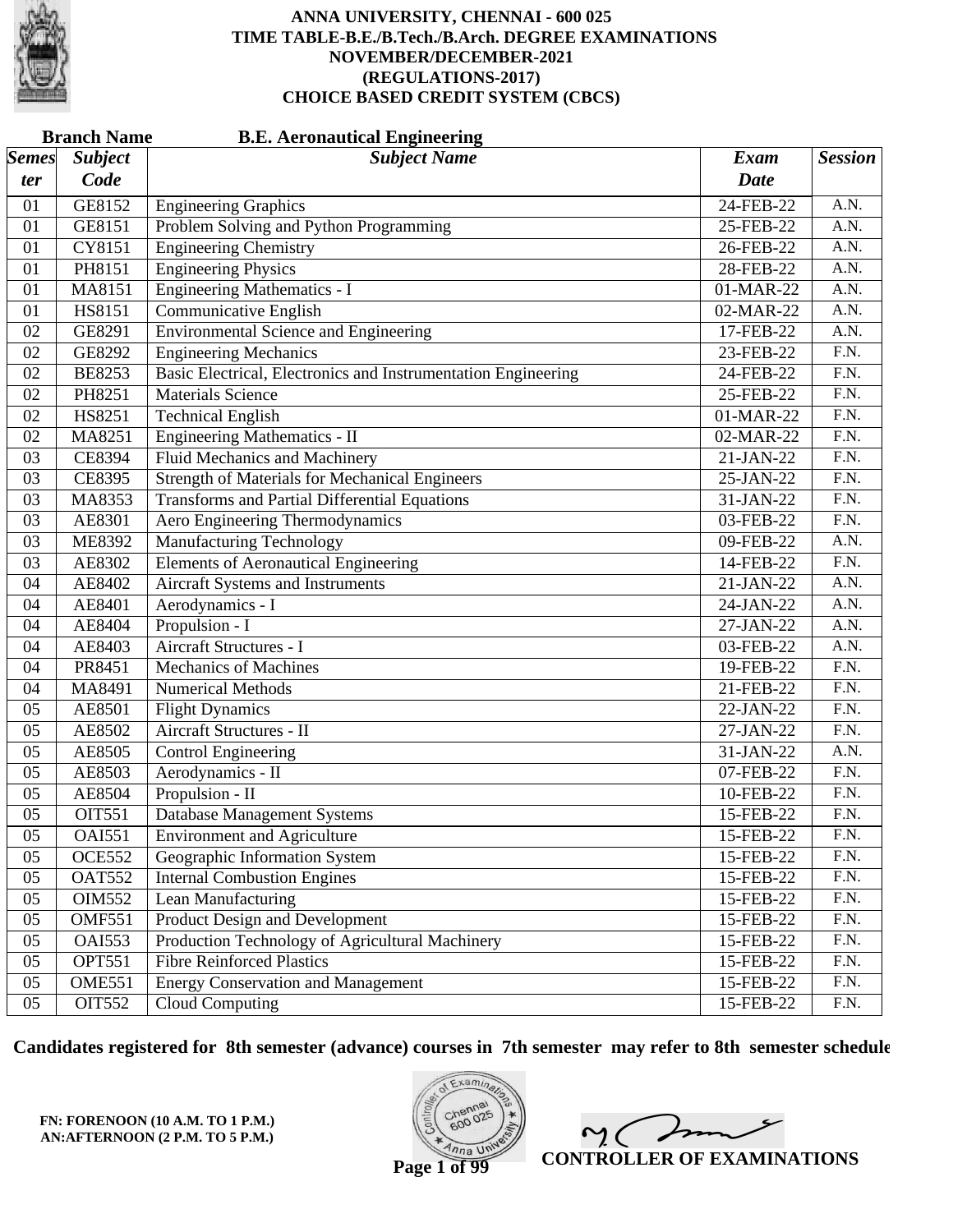

|              | <b>Branch Name</b> | <b>B.E. Aeronautical Engineering</b>                   |             |                   |
|--------------|--------------------|--------------------------------------------------------|-------------|-------------------|
| <b>Semes</b> | <b>Subject</b>     | <b>Subject Name</b>                                    | Exam        | <b>Session</b>    |
| ter          | Code               |                                                        | <b>Date</b> |                   |
| 05           | <b>OAT551</b>      | <b>Automotive Systems</b>                              | 15-FEB-22   | F.N.              |
| 05           | <b>OCE551</b>      | Air Pollution and Control Engineering                  | 15-FEB-22   | F.N.              |
| 05           | <b>OAN551</b>      | <b>Sensors and Transducers</b>                         | 15-FEB-22   | $\overline{F.N.}$ |
| 05           | <b>OBT554</b>      | Principles of Food Preservation                        | 15-FEB-22   | $\overline{F.N.}$ |
| 05           | <b>ORO551</b>      | <b>Renewable Energy Sources</b>                        | 15-FEB-22   | F.N.              |
| 06           | AE8605             | <b>Experimental Stress Analysis</b>                    | 22-JAN-22   | A.N.              |
| 06           | AE8602             | <b>Experimental Aerodynamics</b>                       | 28-JAN-22   | $\overline{A.N.}$ |
| 06           | AE8604             | <b>Aircraft Design</b>                                 | 02-FEB-22   | A.N.              |
| 06           | AE8601             | <b>Finite Element Methods</b>                          | 04-FEB-22   | A.N.              |
| 06           | GE8075             | <b>Intellectual Property Rights</b>                    | 08-FEB-22   | $\overline{F.N.}$ |
| 06           | AE8002             | Aircraft General Engineering and Maintenance Practices | 08-FEB-22   | $\overline{F.N.}$ |
| 06           | AE8003             | <b>Heat Transfer</b>                                   | 08-FEB-22   | $\overline{F.N.}$ |
| 06           | AE8001             | <b>Space Mechanics</b>                                 | 10-FEB-22   | A.N.              |
| 06           | AE8603             | <b>Composite Materials and Structures</b>              | 11-FEB-22   | $\overline{F.N.}$ |
| 07           | AE8009             | Airframe Maintenance and Repair                        | 24-JAN-22   | $\overline{F.N.}$ |
| 07           | AE8010             | <b>Fatigue and Fracture</b>                            | 24-JAN-22   | $\overline{F.N.}$ |
| 07           | <b>ME8097</b>      | Non Destructive Testing and Evaluation                 | 24-JAN-22   | $\overline{F.N.}$ |
| 07           | AE8007             | <b>Aircraft Materials</b>                              | 28-JAN-22   | F.N.              |
| 07           | AE8008             | Vibration and Elements of Aeroelasticity               | 28-JAN-22   | $\overline{F.N.}$ |
| 07           | AE8005             | Aero Engine Maintenance and Repair                     | 28-JAN-22   | $\overline{F.N.}$ |
| 07           | AE8006             | <b>UAV Systems</b>                                     | 28-JAN-22   | $\overline{F.N.}$ |
| 07           | GE8071             | <b>Disaster Management</b>                             | 28-JAN-22   | $\overline{F.N.}$ |
| 07           | AE8751             | Avionics                                               | 02-FEB-22   | $\overline{F.N.}$ |
| 07           | <b>ME8093</b>      | <b>Computational Fluid Dynamics</b>                    | 04-FEB-22   | $\overline{F.N.}$ |
| 07           | GE8077             | <b>Total Quality Management</b>                        | 11-FEB-22   | A.N.              |
| 07           | <b>OPR751</b>      | Basics in Manufacturing and Metal Cutting Process      | 16-FEB-22   | $\overline{F.N.}$ |
| 07           | <b>OML753</b>      | <b>Selection of Materials</b>                          | 16-FEB-22   | $\overline{F.N.}$ |
| 07           | <b>OML751</b>      | <b>Testing of Materials</b>                            | 16-FEB-22   | $\overline{F.N.}$ |
| 07           | <b>OMF751</b>      | Lean Six Sigma                                         | 16-FEB-22   | F.N.              |
| 07           | <b>OIE751</b>      | Robotics                                               | 16-FEB-22   | F.N.              |
| 07           | OGI751             | Climate Change and its Impact                          | 16-FEB-22   | F.N.              |
| 07           | <b>OEN751</b>      | Green Building Design                                  | 16-FEB-22   | F.N.              |
| 07           | <b>OEE751</b>      | <b>Basic Circuit Theory</b>                            | 16-FEB-22   | F.N.              |
| 07           | <b>OML752</b>      | <b>Electronics Materials</b>                           | 16-FEB-22   | F.N.              |
| 07           | <b>OPR752</b>      | Processing of Polymer and Composites                   | 16-FEB-22   | F.N.              |
| 07           | <b>OAN751</b>      | <b>Low Cost Automation</b>                             | 16-FEB-22   | F.N.              |
| 07           | <b>OCE751</b>      | <b>Environmental and Social Impact Assessment</b>      | 16-FEB-22   | F.N.              |
| 08           | AE8015             | <b>Industrial Aerodynamics</b>                         | 25-JAN-22   | A.N.              |
| 08           | AE8013             | <b>Rockets and Missiles</b>                            | 25-JAN-22   | A.N.              |

**Candidates registered for 8th semester (advance) courses in 7th semester may refer to 8th semester schedule**

**FN: FORENOON (10 A.M. TO 1 P.M.) AN:AFTERNOON (2 P.M. TO 5 P.M.)**



 $2<sub>1</sub>$ **CONTROLLER OF EXAMINATIONS**

**Page 2 of 99**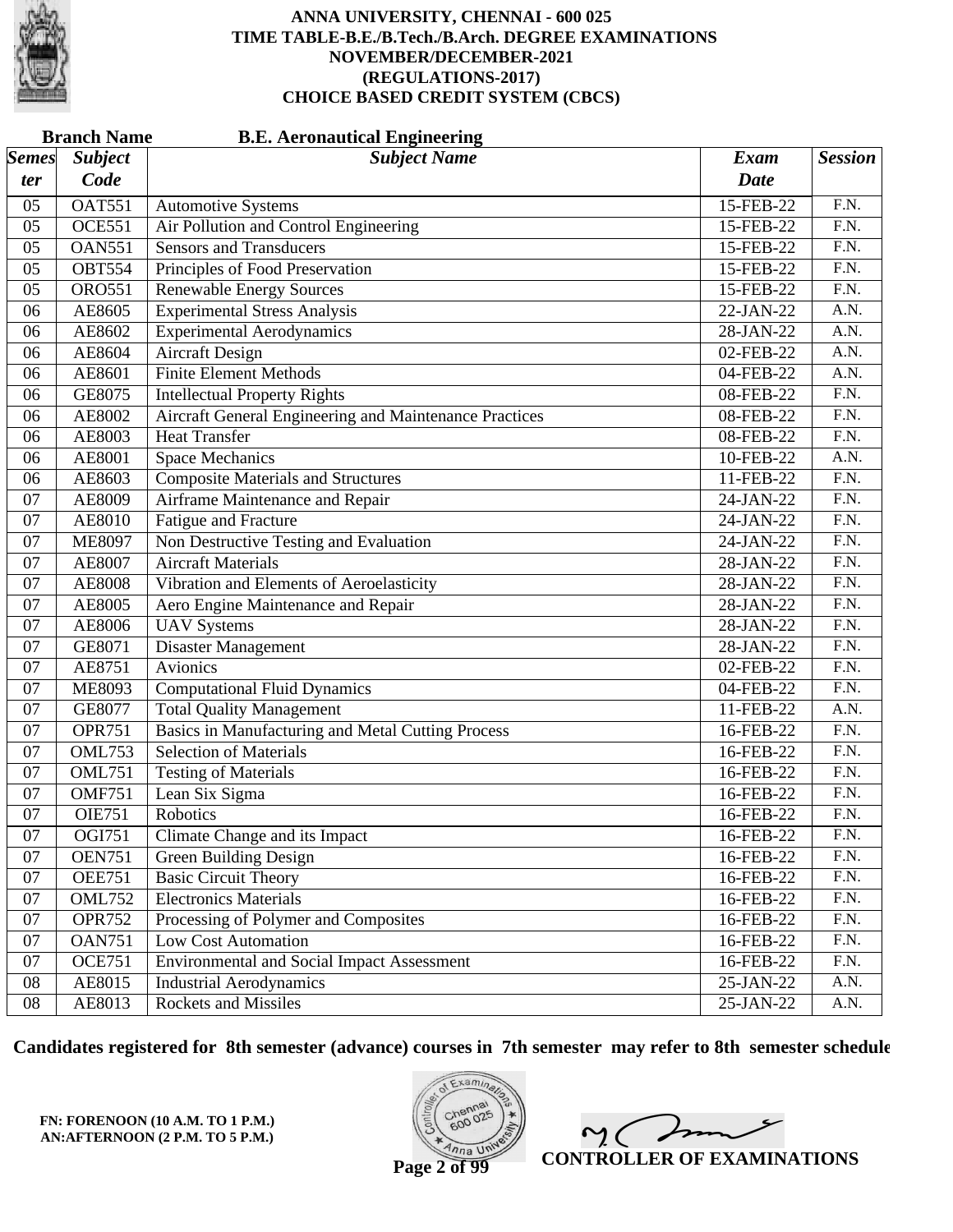

| <b>Branch Name</b> |                | <b>B.E. Aeronautical Engineering</b>     |              |                |
|--------------------|----------------|------------------------------------------|--------------|----------------|
| <b>Semes</b>       | <b>Subject</b> | <b>Subject Name</b>                      | Exam         | <b>Session</b> |
| <i>ter</i>         | Code           |                                          | Date         |                |
| 08                 | AE8012         | Wind Tunnel Techniques                   | $25$ -JAN-22 | A.N.           |
| 08                 | MG8591         | Principles of Management                 | 01-FEB-22    | F.N.           |
| 08                 | PR8491         | <b>Computer Integrated Manufacturing</b> | 01-FEB-22    | A.N.           |
| 08                 | AE8018         | Air Traffic Control and Planning         | 01-FEB-22    | A.N.           |
| 08                 | AE8016         | <b>Flight Instrumentation</b>            | 23-FEB-22    | A.N.           |
| 08                 | GE8076         | Professional Ethics in Engineering       | 23-FEB-22    | A.N.           |

**Candidates registered for 8th semester (advance) courses in 7th semester may refer to 8th semester schedule**

**FN: FORENOON (10 A.M. TO 1 P.M.) AN:AFTERNOON (2 P.M. TO 5 P.M.)**



 $\overline{\phantom{a}}$  $\gamma$  ( **CONTROLLER OF EXAMINATIONS**

**Page 3 of 99**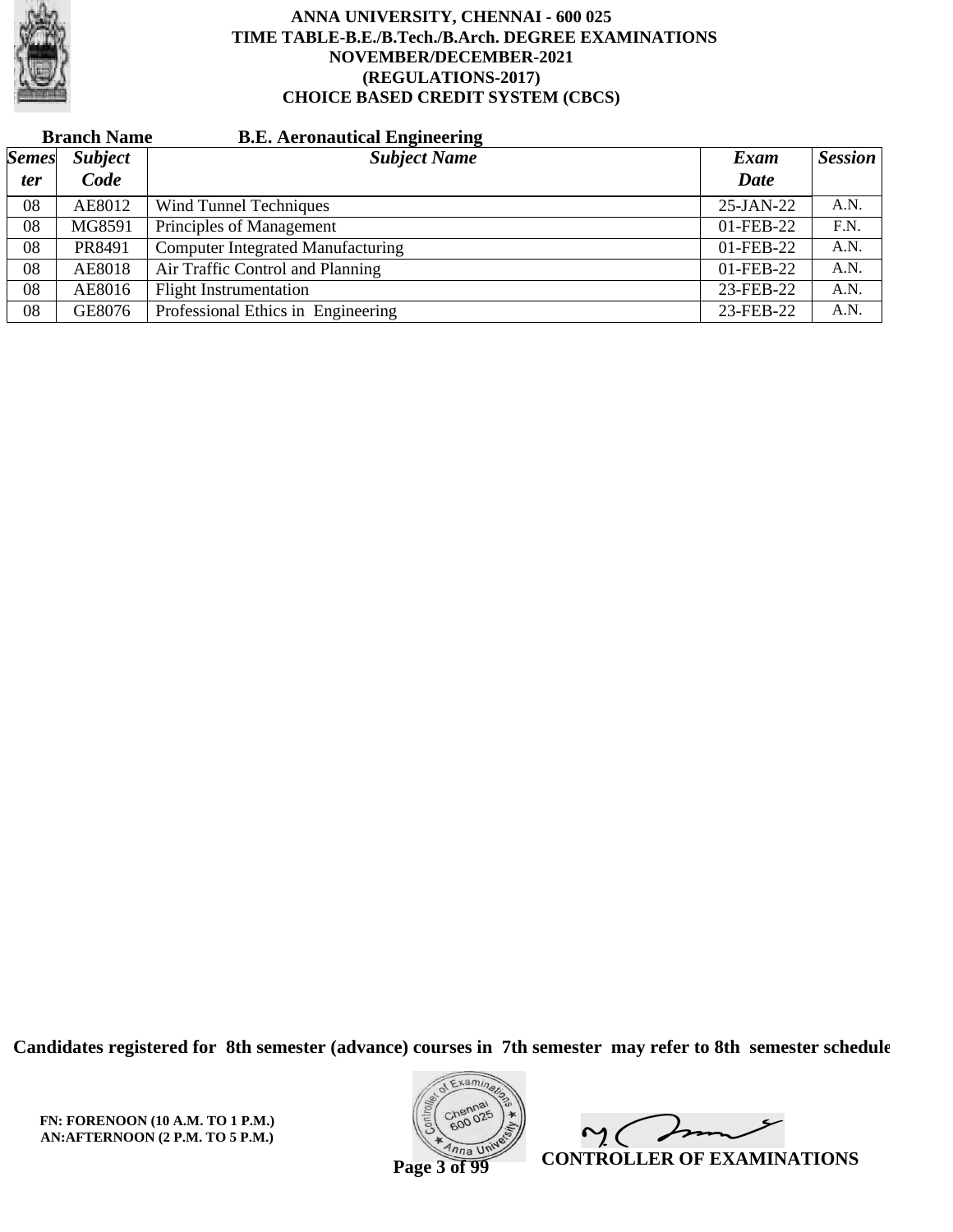

|              | <b>B.E. Automobile Engineering</b><br><b>Branch Name</b> |                                                               |              |                   |  |  |
|--------------|----------------------------------------------------------|---------------------------------------------------------------|--------------|-------------------|--|--|
| <i>Semes</i> | <b>Subject</b>                                           | <b>Subject Name</b>                                           | <b>Exam</b>  | <b>Session</b>    |  |  |
| ter          | Code                                                     |                                                               | <b>Date</b>  |                   |  |  |
| 01           | GE8152                                                   | <b>Engineering Graphics</b>                                   | 24-FEB-22    | A.N.              |  |  |
| 01           | GE8151                                                   | Problem Solving and Python Programming                        | 25-FEB-22    | A.N.              |  |  |
| 01           | CY8151                                                   | <b>Engineering Chemistry</b>                                  | 26-FEB-22    | $\overline{A.N.}$ |  |  |
| 01           | PH8151                                                   | <b>Engineering Physics</b>                                    | 28-FEB-22    | $\overline{A.N.}$ |  |  |
| 01           | MA8151                                                   | <b>Engineering Mathematics - I</b>                            | 01-MAR-22    | A.N.              |  |  |
| 01           | HS8151                                                   | Communicative English                                         | 02-MAR-22    | A.N.              |  |  |
| 02           | GE8291                                                   | <b>Environmental Science and Engineering</b>                  | 17-FEB-22    | $\overline{A.N.}$ |  |  |
| 02           | GE8292                                                   | <b>Engineering Mechanics</b>                                  | 23-FEB-22    | $\overline{F.N.}$ |  |  |
| 02           | <b>BE8253</b>                                            | Basic Electrical, Electronics and Instrumentation Engineering | 24-FEB-22    | F.N.              |  |  |
| 02           | PH8251                                                   | <b>Materials Science</b>                                      | 25-FEB-22    | $\overline{F.N.}$ |  |  |
| 02           | HS8251                                                   | <b>Technical English</b>                                      | 01-MAR-22    | $\overline{F.N.}$ |  |  |
| 02           | MA8251                                                   | Engineering Mathematics - II                                  | 02-MAR-22    | $\overline{F.N.}$ |  |  |
| 03           | <b>CE8394</b>                                            | Fluid Mechanics and Machinery                                 | 21-JAN-22    | F.N.              |  |  |
| 03           | CE8395                                                   | <b>Strength of Materials for Mechanical Engineers</b>         | 25-JAN-22    | F.N.              |  |  |
| 03           | MA8353                                                   | Transforms and Partial Differential Equations                 | 31-JAN-22    | $\overline{F.N.}$ |  |  |
| 03           | ME8391                                                   | <b>Engineering Thermodynamics</b>                             | 03-FEB-22    | $\overline{F.N.}$ |  |  |
| 03           | <b>ME8392</b>                                            | <b>Manufacturing Technology</b>                               | 09-FEB-22    | A.N.              |  |  |
| 03           | AT8301                                                   | <b>Spark Ignition Engines</b>                                 | 11-FEB-22    | F.N.              |  |  |
| 04           | <b>ME8491</b>                                            | <b>Engineering Metallurgy</b>                                 | 22-JAN-22    | $\overline{A.N.}$ |  |  |
| 04           | EC8396                                                   | <b>Electronics and Microprocessors</b>                        | 24-JAN-22    | $\overline{F.N.}$ |  |  |
| 04           | AT8401                                                   | <b>Compression Ignition Engines</b>                           | 27-JAN-22    | F.N.              |  |  |
| 04           | AT8402                                                   | <b>Automotive Chassis</b>                                     | 28-JAN-22    | A.N.              |  |  |
| 04           | PR8451                                                   | <b>Mechanics of Machines</b>                                  | 19-FEB-22    | $\overline{F.N.}$ |  |  |
| 04           | MA8452                                                   | <b>Statistics and Numerical Methods</b>                       | 26-FEB-22    | $\overline{F.N.}$ |  |  |
| 05           | <b>ME8593</b>                                            | Design of Machine Elements                                    | 22-JAN-22    | F.N.              |  |  |
| 05           | AT8504                                                   | <b>Automotive Fuels and Lubricants</b>                        | 25-JAN-22    | A.N.              |  |  |
| 05           | AT8503                                                   | Vehicle Design Data Characteristics                           | 02-FEB-22    | $\overline{F.N.}$ |  |  |
| 05           | AT8502                                                   | Automotive Electrical and Electronics Systems                 | 07-FEB-22    | $\overline{F.N.}$ |  |  |
| 05           | AT8501                                                   | <b>Automotive Transmission</b>                                | 09-FEB-22    | F.N.              |  |  |
| 05           | <b>OCE551</b>                                            | Air Pollution and Control Engineering                         | 15-FEB-22    | F.N.              |  |  |
| 05           | <b>ORO551</b>                                            | <b>Renewable Energy Sources</b>                               | 15-FEB-22    | F.N.              |  |  |
| 05           | <b>OAI553</b>                                            | Production Technology of Agricultural Machinery               | 15-FEB-22    | F.N.              |  |  |
| 05           | <b>OMF551</b>                                            | Product Design and Development                                | 15-FEB-22    | F.N.              |  |  |
| 05           | <b>OIM552</b>                                            | Lean Manufacturing                                            | 15-FEB-22    | F.N.              |  |  |
| 05           | OME553                                                   | <b>Industrial Safety Engineering</b>                          | 15-FEB-22    | F.N.              |  |  |
| 05           | <b>OPT551</b>                                            | <b>Fibre Reinforced Plastics</b>                              | 15-FEB-22    | F.N.              |  |  |
| 05           | OIT551                                                   | <b>Database Management Systems</b>                            | 15-FEB-22    | F.N.              |  |  |
| 05           | <b>OIC551</b>                                            | <b>Biomedical Instrumentation</b>                             | 15-FEB-22    | F.N.              |  |  |
| 05           | <b>OAN551</b>                                            | <b>Sensors and Transducers</b>                                | $15$ -FEB-22 | F.N.              |  |  |

**Candidates registered for 8th semester (advance) courses in 7th semester may refer to 8th semester schedule**

**FN: FORENOON (10 A.M. TO 1 P.M.) AN:AFTERNOON (2 P.M. TO 5 P.M.)**



 $\overline{\phantom{a}}$  $2<sub>1</sub>$ **CONTROLLER OF EXAMINATIONS**

**Page 4 of 99**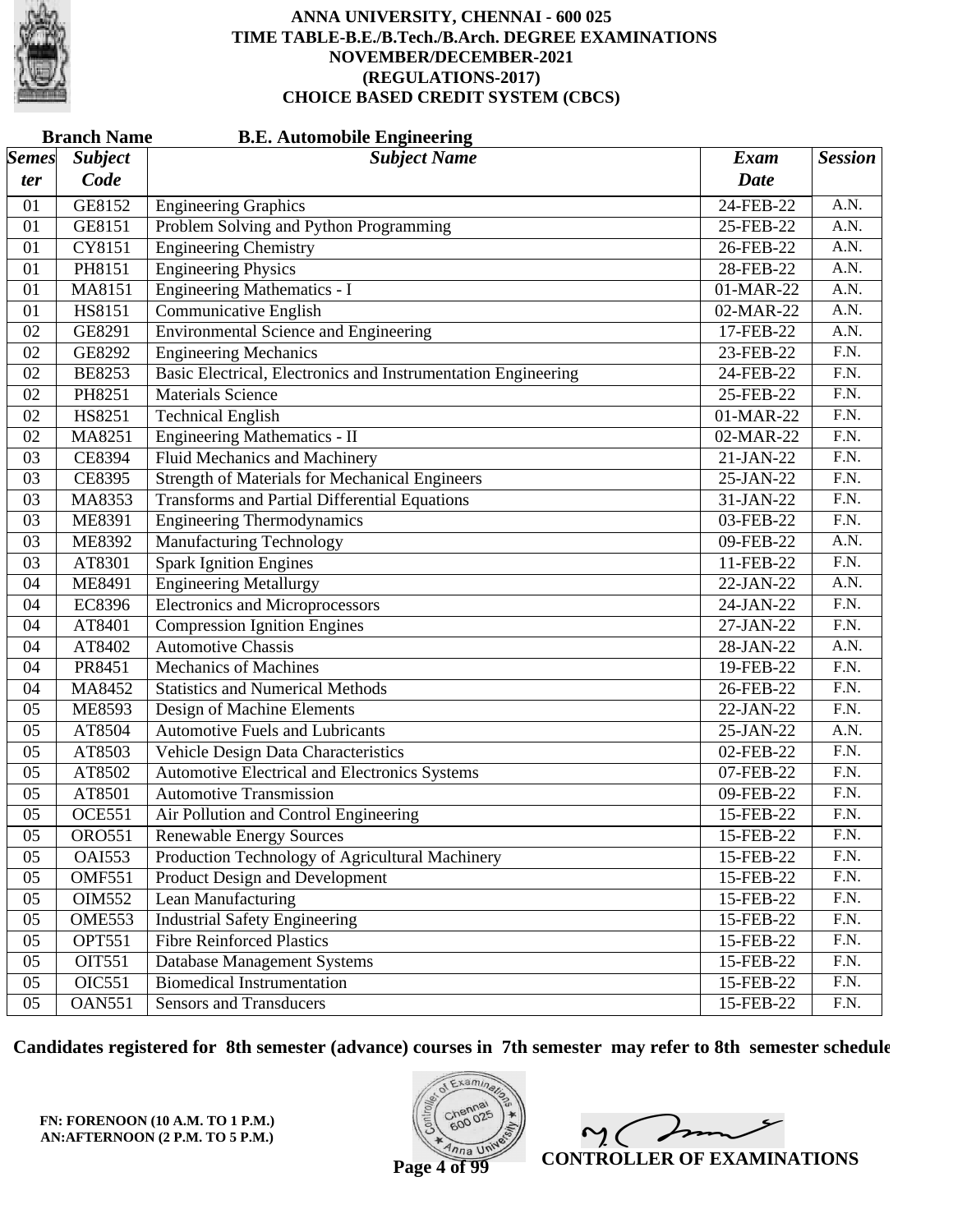

|              | <b>Branch Name</b> | <b>B.E. Automobile Engineering</b>                  |             |                   |
|--------------|--------------------|-----------------------------------------------------|-------------|-------------------|
| <i>Semes</i> | <b>Subject</b>     | <b>Subject Name</b>                                 | <b>Exam</b> | <b>Session</b>    |
| ter          | Code               |                                                     | <b>Date</b> |                   |
| 05           | <b>OME551</b>      | <b>Energy Conservation and Management</b>           | 15-FEB-22   | F.N.              |
| 06           | AT8601             | <b>Automotive Engine Components Design</b>          | 27-JAN-22   | A.N.              |
| 06           | AT8602             | <b>Automotive Chassis Components Design</b>         | 02-FEB-22   | $\overline{A.N.}$ |
| 06           | GE8075             | <b>Intellectual Property Rights</b>                 | 08-FEB-22   | $\overline{F.N.}$ |
| 06           | PR8072             | New Product Development                             | 08-FEB-22   | A.N.              |
| 06           | GE8073             | <b>Fundamentals of Nano Science</b>                 | 08-FEB-22   | A.N.              |
| 06           | AT8002             | Advance Theory of IC Engines                        | 08-FEB-22   | $\overline{A.N.}$ |
| 06           | AT8001             | <b>Automotive Air-Conditioning</b>                  | 08-FEB-22   | A.N.              |
| 06           | AT8003             | Metrology and Measurements for Automobile Engineers | 08-FEB-22   | A.N.              |
| 06           | AT8604             | <b>Vehicle Dynamics</b>                             | 10-FEB-22   | A.N.              |
| 06           | GE8077             | <b>Total Quality Management</b>                     | 11-FEB-22   | $\overline{A.N.}$ |
| 06           | AT8603             | Two and Three Wheelers                              | 14-FEB-22   | $\overline{F.N.}$ |
| 07           | <b>ME8692</b>      | <b>Finite Element Analysis</b>                      | 21-JAN-22   | A.N.              |
| 07           | AT8004             | New Generation and Hybrid Vehicles                  | 28-JAN-22   | $\overline{F.N.}$ |
| 07           | AT8091             | <b>Manufacturing of Automotive Components</b>       | 28-JAN-22   | $\overline{F.N.}$ |
| 07           | AT8006             | <b>Off Road Vehicles</b>                            | 28-JAN-22   | $\overline{F.N.}$ |
| 07           | GE8071             | Disaster Management                                 | 28-JAN-22   | $\overline{F.N.}$ |
| 07           | <b>ME8099</b>      | Robotics                                            | 04-FEB-22   | $\overline{F.N.}$ |
| 07           | <b>ME8092</b>      | <b>Composite Materials and Mechanics</b>            | 04-FEB-22   | $\overline{F.N.}$ |
| 07           | AT8007             | Noise, Vibration and Measurements                   | 04-FEB-22   | F.N.              |
| 07           | PR8071             | Lean Six Sigma                                      | 04-FEB-22   | $\overline{F.N.}$ |
| 07           | GE8074             | <b>Human Rights</b>                                 | 04-FEB-22   | $\overline{F.N.}$ |
| 07           | GE8072             | Foundation Skills in Integrated Product Development | 04-FEB-22   | $\overline{A.N.}$ |
| 07           | AT8702             | Vehicle Maintenance                                 | 07-FEB-22   | A.N.              |
| 07           | AT8701             | <b>Engine and Vehicle Management System</b>         | 10-FEB-22   | F.N.              |
| 07           | <b>OEN751</b>      | <b>Green Building Design</b>                        | 16-FEB-22   | $\overline{F.N.}$ |
| 07           | <b>OML753</b>      | <b>Selection of Materials</b>                       | 16-FEB-22   | $\overline{F.N.}$ |
| 07           | <b>OML752</b>      | <b>Electronics Materials</b>                        | 16-FEB-22   | $\overline{F.N.}$ |
| 07           | <b>OCE751</b>      | <b>Environmental and Social Impact Assessment</b>   | 16-FEB-22   | F.N.              |
| 07           | <b>OMV751</b>      | <b>Marine Vehicles</b>                              | 16-FEB-22   | F.N.              |
| 07           | <b>OML751</b>      | <b>Testing of Materials</b>                         | 16-FEB-22   | F.N.              |
| 07           | <b>OAT752</b>      | Vehicle Styling and Design                          | 16-FEB-22   | F.N.              |
| 07           | <b>OIE751</b>      | <b>Robotics</b>                                     | 16-FEB-22   | F.N.              |
| 07           | <b>OAE751</b>      | Fundamentals of combustion                          | 16-FEB-22   | F.N.              |
| 07           | <b>OGI751</b>      | Climate Change and its Impact                       | 16-FEB-22   | F.N.              |
| 08           | AT8009             | <b>Automotive Safety</b>                            | 24-JAN-22   | A.N.              |
| 08           | AT8011             | <b>Automotive Testing</b>                           | 24-JAN-22   | A.N.              |
| 08           | AT8010             | Automotive Pollution and Control                    | 24-JAN-22   | A.N.              |
| 08           | AT8801             | Vehicle Body Engineering                            | 31-JAN-22   | A.N.              |

**Candidates registered for 8th semester (advance) courses in 7th semester may refer to 8th semester schedule**

**FN: FORENOON (10 A.M. TO 1 P.M.) AN:AFTERNOON (2 P.M. TO 5 P.M.)**



 $\overline{\phantom{a}}$  $\sim$  ( **CONTROLLER OF EXAMINATIONS**

**Page 5 of 99**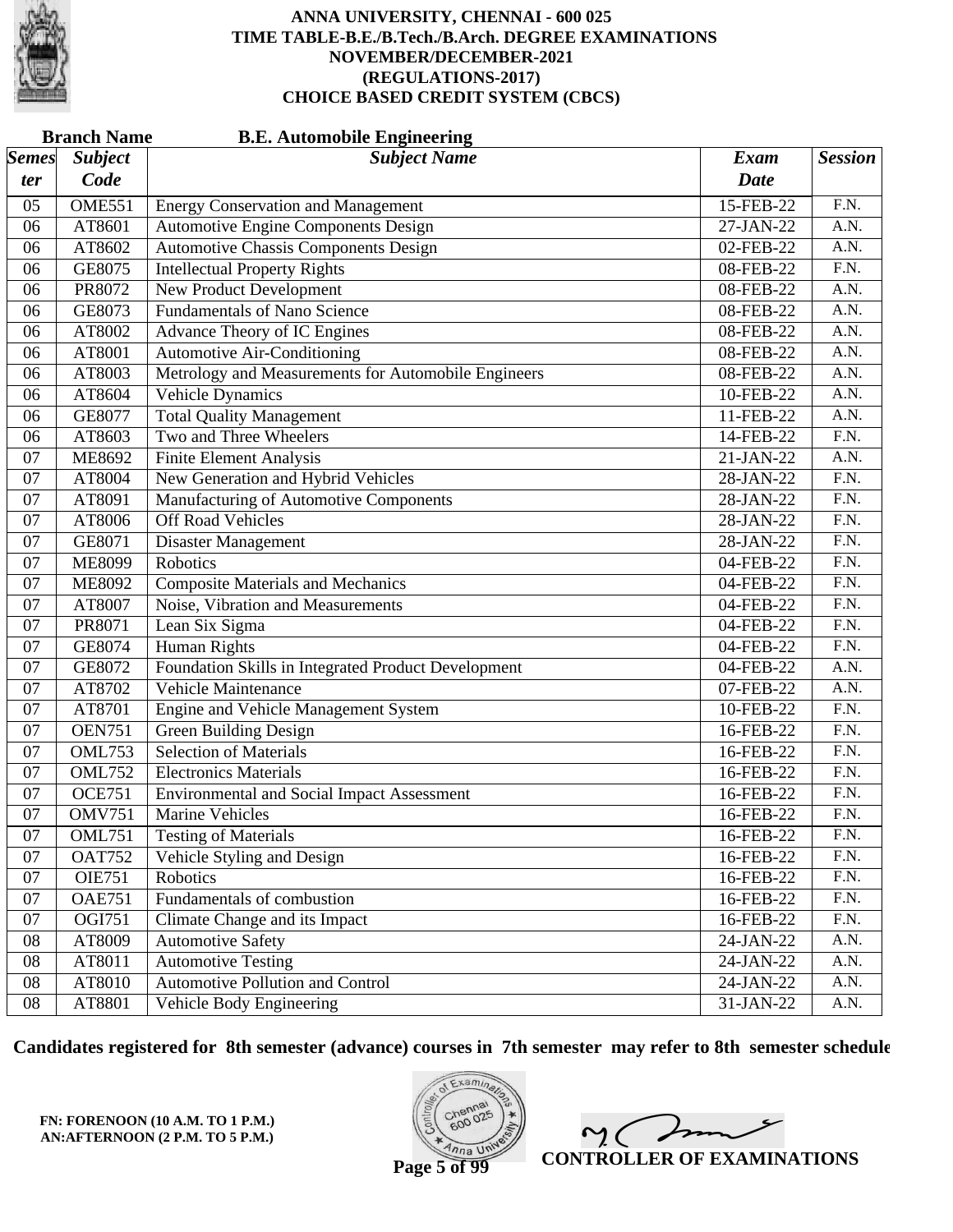

| <b>Branch Name</b> |                | <b>B.E. Automobile Engineering</b>          |           |                |
|--------------------|----------------|---------------------------------------------|-----------|----------------|
| <b>Semes</b>       | <b>Subject</b> | <b>Subject Name</b>                         | Exam      | <b>Session</b> |
| <i>ter</i>         | Code           |                                             | Date      |                |
| 08                 | MG8591         | Principles of Management                    | 01-FEB-22 | F.N.           |
| 08                 | PR8491         | <b>Computer Integrated Manufacturing</b>    | 01-FEB-22 | A.N.           |
| 08                 | AT8008         | <b>Transport Management</b>                 | 03-FEB-22 | A.N.           |
| 08                 | MG8091         | <b>Entrepreneurship Development</b>         | 18-FEB-22 | A.N.           |
| 08                 | GE8076         | Professional Ethics in Engineering          | 23-FEB-22 | A.N.           |
| 08                 | AT8012         | <b>Alternative Fuels and Energy Systems</b> | 23-FEB-22 | A.N.           |

**Candidates registered for 8th semester (advance) courses in 7th semester may refer to 8th semester schedule**

**FN: FORENOON (10 A.M. TO 1 P.M.) AN:AFTERNOON (2 P.M. TO 5 P.M.)**



 $\overline{\phantom{a}}$  $\gamma$  ( **CONTROLLER OF EXAMINATIONS**

**Page 6 of 99**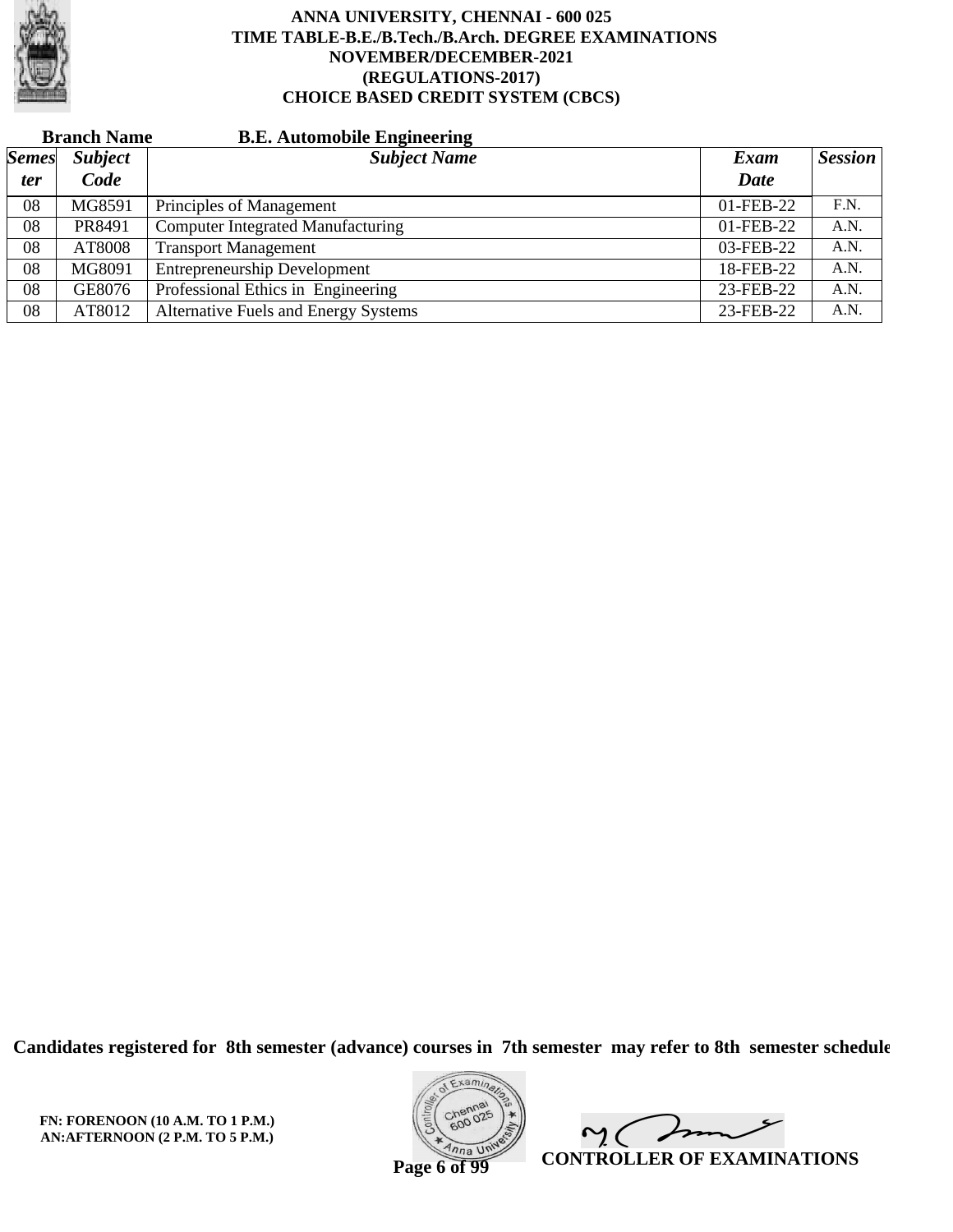

|              | <b>Branch Name</b><br><b>B.E. Civil Engineering</b> |                                                      |              |                   |  |  |
|--------------|-----------------------------------------------------|------------------------------------------------------|--------------|-------------------|--|--|
| <i>Semes</i> | <b>Subject</b>                                      | <b>Subject Name</b>                                  | <b>Exam</b>  | <b>Session</b>    |  |  |
| ter          | Code                                                |                                                      | <b>Date</b>  |                   |  |  |
| 01           | GE8152                                              | <b>Engineering Graphics</b>                          | 24-FEB-22    | A.N.              |  |  |
| 01           | GE8151                                              | Problem Solving and Python Programming               | 25-FEB-22    | A.N.              |  |  |
| 01           | CY8151                                              | <b>Engineering Chemistry</b>                         | 26-FEB-22    | $\overline{A.N.}$ |  |  |
| 01           | PH8151                                              | <b>Engineering Physics</b>                           | 28-FEB-22    | A.N.              |  |  |
| 01           | MA8151                                              | <b>Engineering Mathematics - I</b>                   | 01-MAR-22    | A.N.              |  |  |
| 01           | HS8151                                              | <b>Communicative English</b>                         | 02-MAR-22    | A.N.              |  |  |
| 02           | GE8291                                              | <b>Environmental Science and Engineering</b>         | 17-FEB-22    | $\overline{A.N.}$ |  |  |
| 02           | GE8292                                              | <b>Engineering Mechanics</b>                         | 23-FEB-22    | $\overline{F.N.}$ |  |  |
| 02           | <b>BE8251</b>                                       | <b>Basic Electrical and Electronics Engineering</b>  | 24-FEB-22    | F.N.              |  |  |
| 02           | PH8201                                              | Physics For Civil Engineering                        | 25-FEB-22    | F.N.              |  |  |
| 02           | HS8251                                              | <b>Technical English</b>                             | 01-MAR-22    | $\overline{F.N.}$ |  |  |
| 02           | MA8251                                              | <b>Engineering Mathematics - II</b>                  | 02-MAR-22    | $\overline{F.N.}$ |  |  |
| 03           | CE8391                                              | <b>Construction Materials</b>                        | 21-JAN-22    | F.N.              |  |  |
| 03           | CE8392                                              | <b>Engineering Geology</b>                           | 25-JAN-22    | F.N.              |  |  |
| 03           | MA8353                                              | <b>Transforms and Partial Differential Equations</b> | 31-JAN-22    | $\overline{F.N.}$ |  |  |
| 03           | CE8351                                              | Surveying                                            | 03-FEB-22    | $\overline{F.N.}$ |  |  |
| 03           | <b>CE8301</b>                                       | <b>Strength of Materials I</b>                       | 10-FEB-22    | F.N.              |  |  |
| 03           | <b>CE8302</b>                                       | <b>Fluid Mechanics</b>                               | 14-FEB-22    | F.N.              |  |  |
| 04           | <b>CE8402</b>                                       | <b>Strength of Materials II</b>                      | 22-JAN-22    | $\overline{A.N.}$ |  |  |
| 04           | CE8491                                              | Soil Mechanics                                       | 31-JAN-22    | A.N.              |  |  |
| 04           | CE8404                                              | <b>Concrete Technology</b>                           | 01-FEB-22    | A.N.              |  |  |
| 04           | CE8403                                              | Applied Hydraulic Engineering                        | 03-FEB-22    | A.N.              |  |  |
| 04           | CE8401                                              | <b>Construction Techniques and Practices</b>         | 07-FEB-22    | $\overline{A.N.}$ |  |  |
| 04           | MA8491                                              | <b>Numerical Methods</b>                             | 21-FEB-22    | $\overline{F.N.}$ |  |  |
| 05           | EN8491                                              | Water Supply Engineering                             | 24-JAN-22    | F.N.              |  |  |
| 05           | GI8013                                              | <b>Advanced Surveying</b>                            | 28-JAN-22    | F.N.              |  |  |
| 05           | GI8014                                              | Geographic Information System                        | 28-JAN-22    | $\overline{F.N.}$ |  |  |
| 05           | GE8071                                              | Disaster Management                                  | 28-JAN-22    | $\overline{F.N.}$ |  |  |
| 05           | GI8491                                              | <b>Total Station and GPS Surveying</b>               | 28-JAN-22    | A.N.              |  |  |
| 05           | CE8591                                              | <b>Foundation Engineering</b>                        | 01-FEB-22    | F.N.              |  |  |
| 05           | GE8074                                              | <b>Human Rights</b>                                  | 04-FEB-22    | F.N.              |  |  |
| 05           | <b>CE8501</b>                                       | Design of Reinforced Cement Concrete Elements        | 07-FEB-22    | F.N.              |  |  |
| 05           | <b>OME552</b>                                       | Vibration and Noise Control                          | 15-FEB-22    | F.N.              |  |  |
| 05           | <b>OME551</b>                                       | <b>Energy Conservation and Management</b>            | 15-FEB-22    | F.N.              |  |  |
| 05           | <b>ORO551</b>                                       | <b>Renewable Energy Sources</b>                      | 15-FEB-22    | F.N.              |  |  |
| 05           | <b>OCS551</b>                                       | <b>Software Engineering</b>                          | 15-FEB-22    | F.N.              |  |  |
| 05           | <b>OAI553</b>                                       | Production Technology of Agricultural Machinery      | 15-FEB-22    | F.N.              |  |  |
| 05           | <b>OCH551</b>                                       | <b>Industrial Nanotechnology</b>                     | 15-FEB-22    | F.N.              |  |  |
| 05           | <b>OAI551</b>                                       | <b>Environment and Agriculture</b>                   | $15$ -FEB-22 | F.N.              |  |  |

**Candidates registered for 8th semester (advance) courses in 7th semester may refer to 8th semester schedule**

**FN: FORENOON (10 A.M. TO 1 P.M.) AN:AFTERNOON (2 P.M. TO 5 P.M.)**



 $\overline{\phantom{a}}$  $2<sub>1</sub>$ **CONTROLLER OF EXAMINATIONS**

**Page 7 of 99**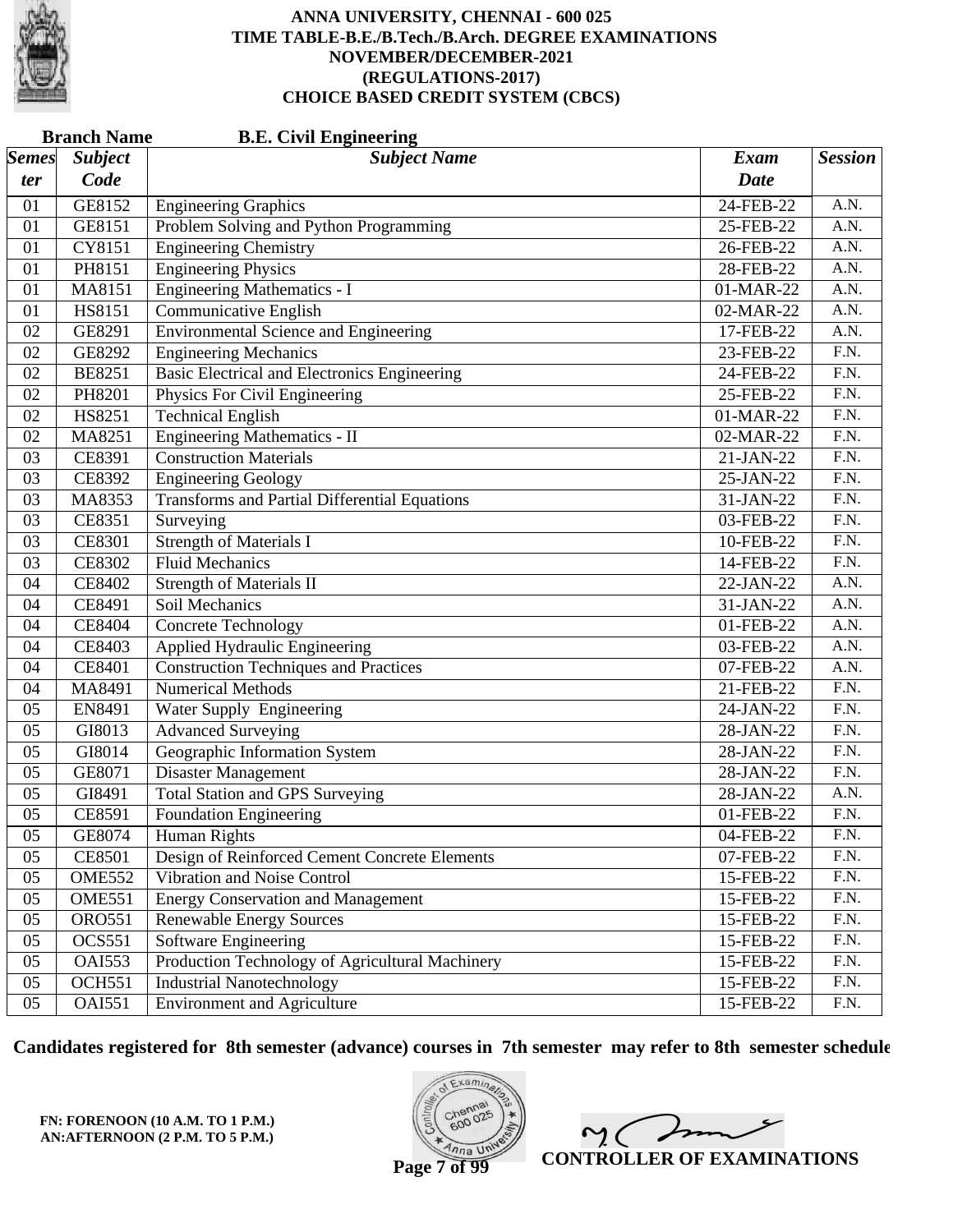

|                       | <b>Branch Name</b> | <b>B.E. Civil Engineering</b>                        |             |                   |
|-----------------------|--------------------|------------------------------------------------------|-------------|-------------------|
| $\vert$ Semes $\vert$ | <b>Subject</b>     | <b>Subject Name</b>                                  | <b>Exam</b> | <b>Session</b>    |
| ter                   | Code               |                                                      | <b>Date</b> |                   |
| 05                    | <b>OAN551</b>      | <b>Sensors and Transducers</b>                       | 15-FEB-22   | F.N.              |
| 05                    | <b>CE8502</b>      | <b>Structural Analysis I</b>                         | 19-FEB-22   | F.N.              |
| 06                    | CE8601             | Design of Steel Structural Elements                  | 21-JAN-22   | A.N.              |
| 06                    | CE8603             | <b>Irrigation Engineering</b>                        | 24-JAN-22   | $\overline{A.N.}$ |
| 06                    | <b>EN8592</b>      | <b>Wastewater Engineering</b>                        | 25-JAN-22   | A.N.              |
| 06                    | <b>CE8604</b>      | <b>Highway Engineering</b>                           | 02-FEB-22   | A.N.              |
| 06                    | CE8602             | <b>Structural Analysis II</b>                        | 04-FEB-22   | $\overline{A.N.}$ |
| 06                    | <b>CE8001</b>      | <b>Ground Improvement Techniques</b>                 | 08-FEB-22   | $\overline{F.N.}$ |
| 06                    | <b>CE8005</b>      | Air Pollution and Control Engineering                | 08-FEB-22   | F.N.              |
| 06                    | <b>CE8004</b>      | <b>Urban Planning and Development</b>                | 08-FEB-22   | $\overline{F.N.}$ |
| 06                    | GE8075             | <b>Intellectual Property Rights</b>                  | 08-FEB-22   | $\overline{F.N.}$ |
| 07                    | <b>CE8701</b>      | Estimation, Costing and Valuation Engineering        | 22-JAN-22   | $\overline{F.N.}$ |
| 07                    | <b>CE8702</b>      | Railways, Airports, Docks and Harbour Engineering    | 27-JAN-22   | F.N.              |
| 07                    | <b>CE8703</b>      | <b>Structural Design and Drawing</b>                 | 02-FEB-22   | F.N.              |
| 07                    | <b>CE8012</b>      | <b>Construction Planning and Scheduling</b>          | 10-FEB-22   | $\overline{A.N.}$ |
| 07                    | <b>CE8009</b>      | <b>Industrial Structures</b>                         | 11-FEB-22   | $\overline{A.N.}$ |
| 07                    | CE8011             | Design of Prestressed Concrete Structures            | 11-FEB-22   | A.N.              |
| 07                    | <b>CE8010</b>      | <b>Environmental and Social Impact Assessment</b>    | 11-FEB-22   | A.N.              |
| 07                    | <b>CE8007</b>      | Traffic Engineering and Management                   | 11-FEB-22   | $\overline{A.N.}$ |
| 07                    | <b>CE8006</b>      | <b>Pavement Engineering</b>                          | 11-FEB-22   | A.N.              |
| 07                    | GE8077             | <b>Total Quality Management</b>                      | 11-FEB-22   | A.N.              |
| 07                    | EN8591             | Municipal Solid Waste Management                     | 11-FEB-22   | A.N.              |
| 07                    | <b>OCS752</b>      | <b>Introduction to C Programming</b>                 | 16-FEB-22   | $\overline{F.N.}$ |
| 07                    | <b>OAI751</b>      | Agricultural Finance, Banking and Co-operation       | 16-FEB-22   | $\overline{F.N.}$ |
| 07                    | <b>OEN751</b>      | <b>Green Building Design</b>                         | 16-FEB-22   | F.N.              |
| 07                    | <b>OIE751</b>      | Robotics                                             | 16-FEB-22   | F.N.              |
| 07                    | <b>OTT752</b>      | <b>Textile Effluent Treatments</b>                   | 16-FEB-22   | $\overline{F.N.}$ |
| 07                    | <b>OML751</b>      | <b>Testing of Materials</b>                          | 16-FEB-22   | $\overline{F.N.}$ |
| 07                    | OML753             | <b>Selection of Materials</b>                        | 16-FEB-22   | F.N.              |
| 07                    | <b>OGI752</b>      | <b>Fundamentals of Planetary Remote Sensing</b>      | 16-FEB-22   | F.N.              |
| 07                    | <b>OME754</b>      | <b>Industrial Safety</b>                             | 16-FEB-22   | F.N.              |
| 07                    | OGI751             | Climate Change and its Impact                        | 16-FEB-22   | F.N.              |
| 08                    | <b>CE8017</b>      | <b>Water Resources Systems Engineering</b>           | 27-JAN-22   | A.N.              |
| 08                    | CE8091             | Hydrology and Water Resources Engineering            | 27-JAN-22   | A.N.              |
| 08                    | CE8013             | <b>Coastal Engineering</b>                           | $27-JAN-22$ | A.N.              |
| 08                    | CE8014             | <b>Participatory Water Resources Management</b>      | 27-JAN-22   | A.N.              |
| 08                    | CE8015             | <b>Integrated Water Resources Management</b>         | 27-JAN-22   | A.N.              |
| 08                    | CE8019             | <b>Computer Aided Design of Structures</b>           | 08-FEB-22   | A.N.              |
| 08                    | <b>CE8020</b>      | Maintenance, Repair and Rehabilitation of Structures | 08-FEB-22   | A.N.              |

**Candidates registered for 8th semester (advance) courses in 7th semester may refer to 8th semester schedule**

**FN: FORENOON (10 A.M. TO 1 P.M.) AN:AFTERNOON (2 P.M. TO 5 P.M.)**



 $2<sub>1</sub>$ **CONTROLLER OF EXAMINATIONS**

**Page 8 of 99**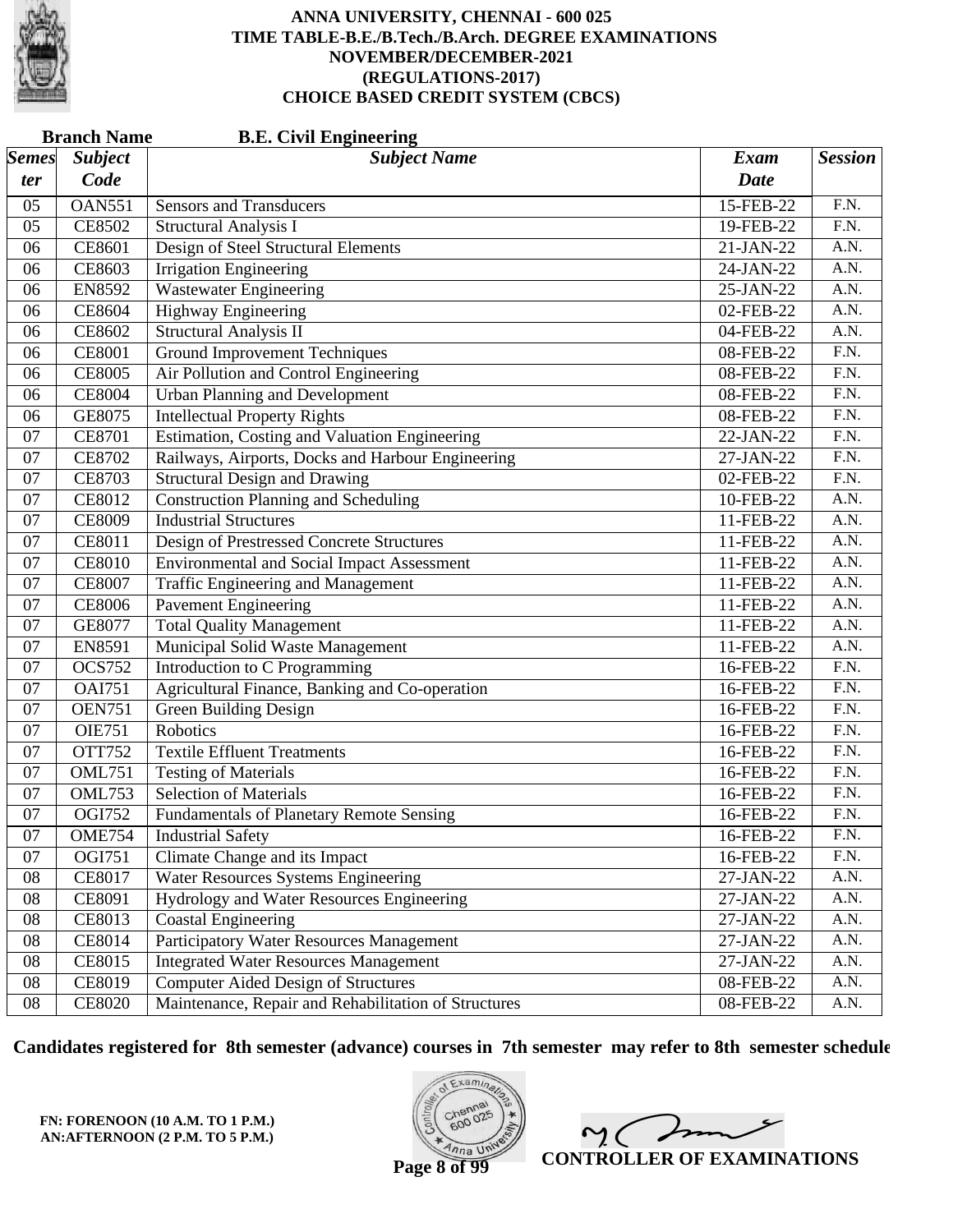

|              | <b>Branch Name</b> | <b>B.E. Civil Engineering</b>                  |           |                |
|--------------|--------------------|------------------------------------------------|-----------|----------------|
| <b>Semes</b> | <b>Subject</b>     | <b>Subject Name</b>                            | Exam      | <b>Session</b> |
| <i>ter</i>   | Code               |                                                | Date      |                |
| 08           | <b>CE8021</b>      | Structural Dynamics and Earthquake Engineering | 08-FEB-22 | A.N.           |
| 08           | <b>CE8022</b>      | <b>Prefabricated Structures</b>                | 08-FEB-22 | A.N.           |
| 08           | GE8073             | <b>Fundamentals of NanoScience</b>             | 08-FEB-22 | A.N.           |
| 08           | GE8076             | Professional Ethics in Engineering             | 23-FEB-22 | A.N.           |
| 08           | <b>CE8016</b>      | Groundwater Engineering                        | 23-FEB-22 | A.N.           |
| 08           | <b>CE8018</b>      | Geo-Environmental Engineering                  | 23-FEB-22 | A.N.           |

**Candidates registered for 8th semester (advance) courses in 7th semester may refer to 8th semester schedule**

**FN: FORENOON (10 A.M. TO 1 P.M.) AN:AFTERNOON (2 P.M. TO 5 P.M.)**



 $\overline{\phantom{a}}$  $\gamma$  ( **CONTROLLER OF EXAMINATIONS**

**Page 9 of 99**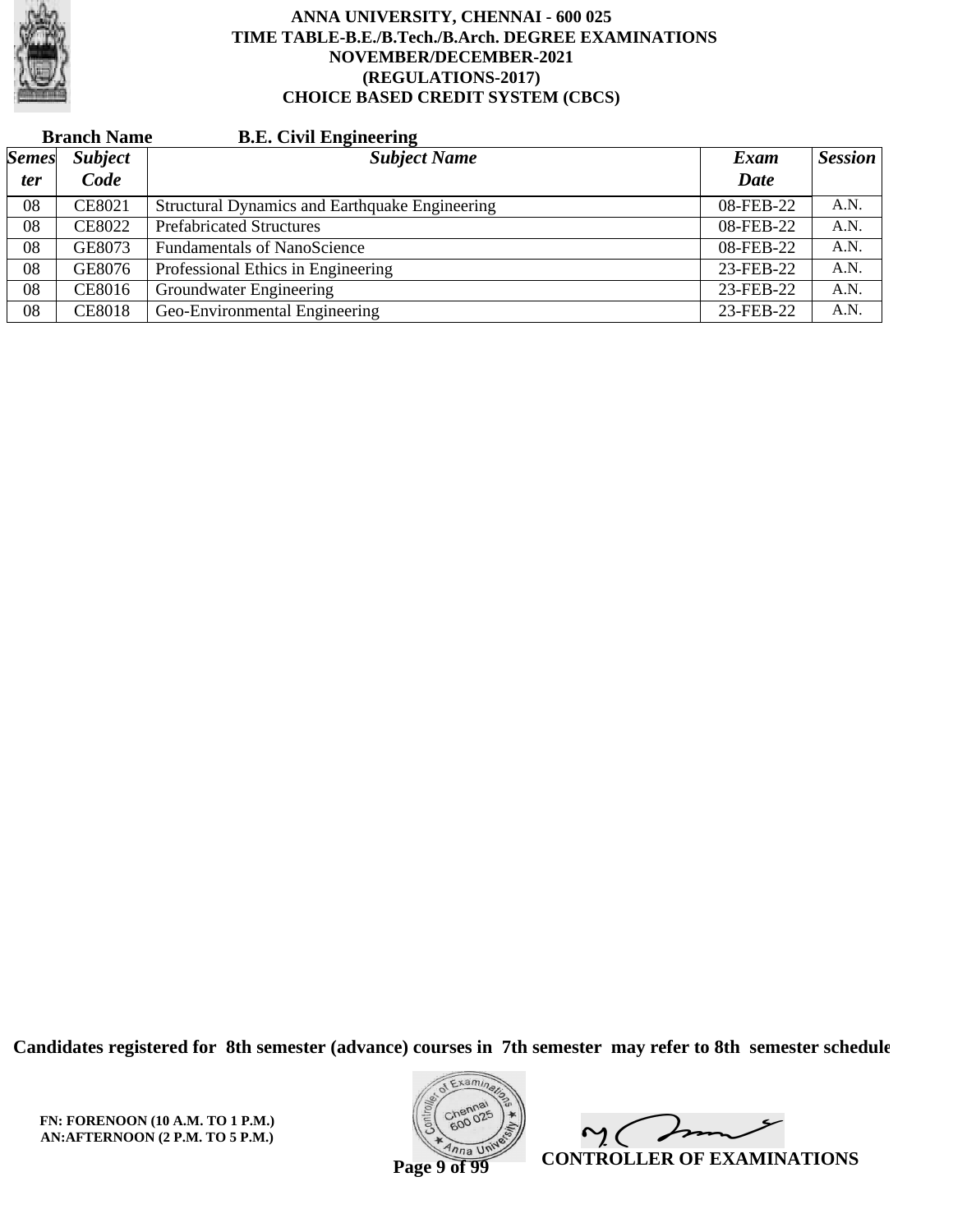

|              | <b>Branch Name</b>  | <b>B.E. Computer Science and Engineering</b>              |             |                   |
|--------------|---------------------|-----------------------------------------------------------|-------------|-------------------|
| <b>Semes</b> | <b>Subject</b>      | <b>Subject Name</b>                                       | <b>Exam</b> | <b>Session</b>    |
| ter          | Code                |                                                           | <b>Date</b> |                   |
| 01           | GE8152              | <b>Engineering Graphics</b>                               | 24-FEB-22   | A.N.              |
| 01           | GE8151              | Problem Solving and Python Programming                    | 25-FEB-22   | A.N.              |
| 01           | CY8151              | <b>Engineering Chemistry</b>                              | 26-FEB-22   | $\overline{A.N.}$ |
| 01           | PH8151              | <b>Engineering Physics</b>                                | 28-FEB-22   | A.N.              |
| 01           | MA8151              | <b>Engineering Mathematics - I</b>                        | 01-MAR-22   | A.N.              |
| 01           | HS8151              | <b>Communicative English</b>                              | 02-MAR-22   | $\overline{A.N.}$ |
| 02           | GE8291              | <b>Environmental Science and Engineering</b>              | 17-FEB-22   | $\overline{A.N.}$ |
| 02           | <b>BE8255</b>       | Basic Electrical, Electronics and Measurement Engineering | 24-FEB-22   | F.N.              |
| 02           | PH8252              | Physics for Information Science                           | 25-FEB-22   | F.N.              |
| 02           | CS8251              | Programming in C                                          | 26-FEB-22   | $\overline{F.N.}$ |
| 02           | HS8251              | <b>Technical English</b>                                  | 01-MAR-22   | $\overline{F.N.}$ |
| 02           | MA8251              | <b>Engineering Mathematics - II</b>                       | 02-MAR-22   | F.N.              |
| 03           | CS8392              | <b>Object Oriented Programming</b>                        | 25-JAN-22   | F.N.              |
| 03           | MA8351              | <b>Discrete Mathematics</b>                               | 31-JAN-22   | $\overline{F.N.}$ |
| 03           | CS8391              | <b>Data Structures</b>                                    | 07-FEB-22   | $\overline{A.N.}$ |
| 03           | CS8351              | Digital Principles and System Design                      | 09-FEB-22   | F.N.              |
| 03           | <b>EC8395</b>       | <b>Communication Engineering</b>                          | 10-FEB-22   | F.N.              |
| 04           | CS8494              | <b>Software Engineering</b>                               | 24-JAN-22   | A.N.              |
| 04           | CS8493              | <b>Operating Systems</b>                                  | 25-JAN-22   | $\overline{A.N.}$ |
| 04           | CS8451              | Design and Analysis of Algorithms                         | 27-JAN-22   | A.N.              |
| 04           | CS8492              | <b>Database Management Systems</b>                        | 10-FEB-22   | A.N.              |
| 04           | MA8402              | Probability and Queueing Theory                           | 19-FEB-22   | A.N.              |
| 04           | CS8491              | <b>Computer Architecture</b>                              | 22-FEB-22   | $\overline{F.N.}$ |
| 05           | MA8551              | Algebra and Number Theory                                 | 21-JAN-22   | F.N.              |
| 05           | CS8591              | <b>Computer Networks</b>                                  | 27-JAN-22   | F.N.              |
| 05           | CS8501              | Theory of Computation                                     | 31-JAN-22   | A.N.              |
| 05           | CS8592              | <b>Object Oriented Analysis and Design</b>                | 02-FEB-22   | $\overline{F.N.}$ |
| 05           | EC8691              | Microprocessors and Microcontrollers                      | 09-FEB-22   | A.N.              |
| 05           | OMD553              | Telehealth Technology                                     | 15-FEB-22   | F.N.              |
| 05           | OIM551              | <b>World Class Manufacturing</b>                          | 15-FEB-22   | F.N.              |
| 05           | <b>OML552</b>       | Microscopy                                                | 15-FEB-22   | F.N.              |
| 05           | $OCE5\overline{51}$ | Air Pollution and Control Engineering                     | 15-FEB-22   | F.N.              |
| 05           | OMD551              | Basic of Biomedical Instrumentation                       | 15-FEB-22   | F.N.              |
| 05           | <b>OBT552</b>       | <b>Basics of Bioinformatics</b>                           | 15-FEB-22   | F.N.              |
| 05           | <b>OCH551</b>       | <b>Industrial Nanotechnology</b>                          | 15-FEB-22   | F.N.              |
| 05           | <b>OBT551</b>       | Introduction to Bioenergy and Biofuels                    | 15-FEB-22   | F.N.              |
| 05           | <b>OTL553</b>       | <b>Telecommunication Network Management</b>               | 15-FEB-22   | F.N.              |
| 05           | OTL552              | Digital Audio Engineering                                 | 15-FEB-22   | F.N.              |
| 05           | <b>OME551</b>       | <b>Energy Conservation and Management</b>                 | 15-FEB-22   | F.N.              |

**Candidates registered for 8th semester (advance) courses in 7th semester may refer to 8th semester schedule**

**FN: FORENOON (10 A.M. TO 1 P.M.) AN:AFTERNOON (2 P.M. TO 5 P.M.)**



 $\sim$  ( **CONTROLLER OF EXAMINATIONS**

**Page 10 of 99**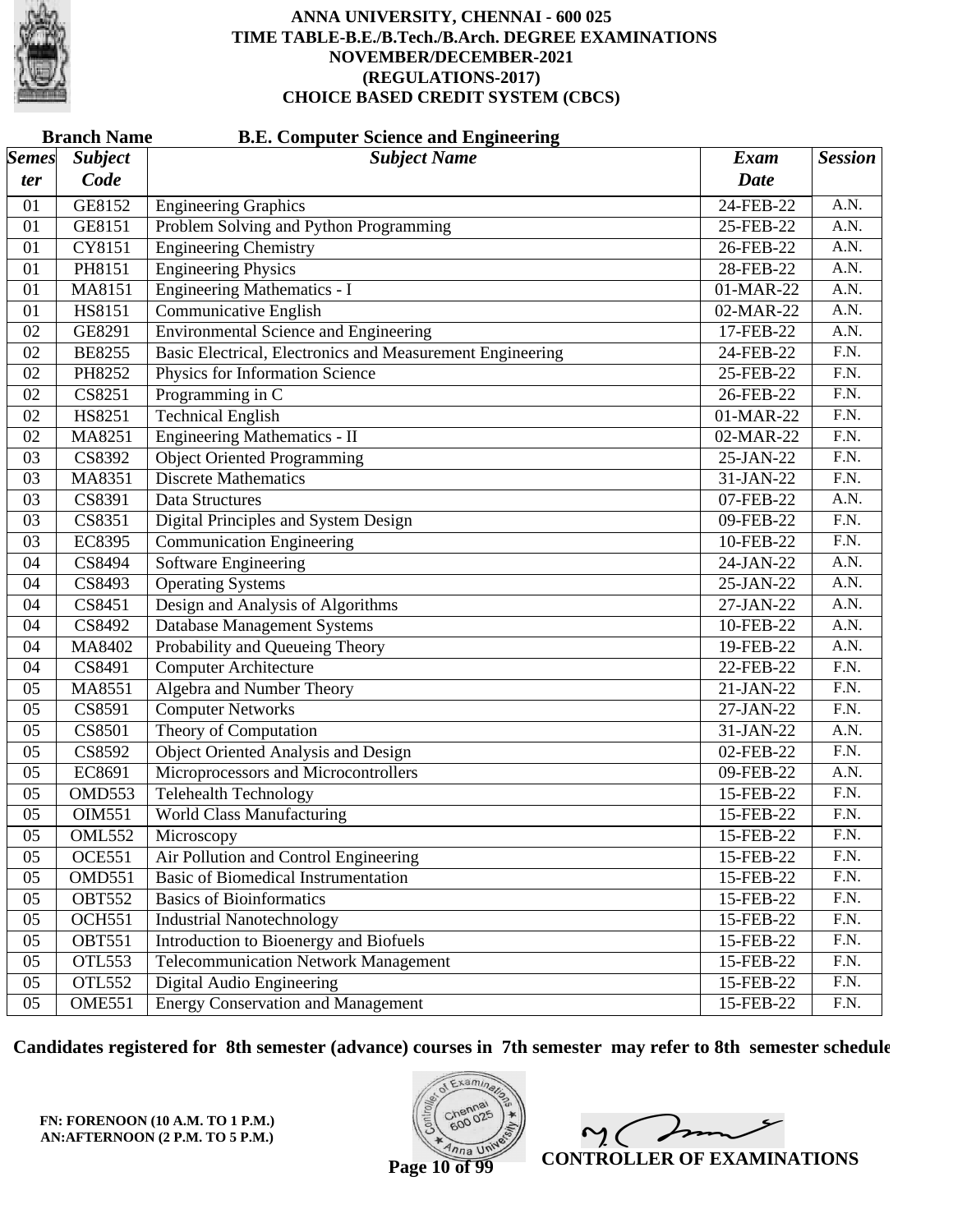

|              | <b>Branch Name</b>         | <b>B.E. Computer Science and Engineering</b>        |             |                   |
|--------------|----------------------------|-----------------------------------------------------|-------------|-------------------|
| <b>Semes</b> | <b>Subject</b>             | <b>Subject Name</b>                                 | Exam        | <b>Session</b>    |
| ter          | Code                       |                                                     | <b>Date</b> |                   |
| 05           | <b>OBT553</b>              | <b>Fundamentals of Nutrition</b>                    | 15-FEB-22   | $\overline{F}N.$  |
| 05           | <b>OCE552</b>              | Geographic Information System                       | 15-FEB-22   | $\overline{F.N.}$ |
| 05           | <b>OMD552</b>              | <b>Hospital Waste Management</b>                    | 15-FEB-22   | $\overline{F.N.}$ |
| 05           | <b>OME553</b>              | <b>Industrial Safety Engineering</b>                | 15-FEB-22   | $\overline{F.N.}$ |
| 05           | <b>OBM552</b>              | <b>Medical Physics</b>                              | 15-FEB-22   | F.N.              |
| 05           | <b>OBT554</b>              | Principles of Food Preservation                     | 15-FEB-22   | $\overline{F.N.}$ |
| 05           | $\overline{\text{OMF551}}$ | <b>Product Design and Development</b>               | 15-FEB-22   | $\overline{F.N.}$ |
| 05           | <b>OAN551</b>              | <b>Sensors and Transducers</b>                      | 15-FEB-22   | F.N.              |
| 05           | <b>OEC552</b>              | <b>Soft Computing</b>                               | 15-FEB-22   | F.N.              |
| 06           | CS8603                     | <b>Distributed Systems</b>                          | 28-JAN-22   | A.N.              |
| 06           | CS8651                     | <b>Internet Programming</b>                         | 01-FEB-22   | $\overline{A.N.}$ |
| 06           | CS8602                     | Compiler Design                                     | 02-FEB-22   | A.N.              |
| 06           | CS8601                     | <b>Mobile Computing</b>                             | 03-FEB-22   | A.N.              |
| 06           | CS8077                     | <b>Graph Theory and Applications</b>                | 08-FEB-22   | $\overline{F.N.}$ |
| 06           | GE8075                     | <b>Intellectual Property Rights</b>                 | 08-FEB-22   | $\overline{F.N.}$ |
| 06           | CS8072                     | <b>Agile Methodologies</b>                          | 08-FEB-22   | F.N.              |
| 06           | IT8076                     | <b>Software Testing</b>                             | 08-FEB-22   | F.N.              |
| 06           | IT8072                     | <b>Embedded Systems</b>                             | 08-FEB-22   | $\overline{F.N.}$ |
| 06           | CS8075                     | Data Warehousing and Data Mining                    | 08-FEB-22   | $\overline{F.N.}$ |
| 06           | CS8691                     | Artificial Intelligence                             | 14-FEB-22   | $\overline{F.N.}$ |
| 07           | CS8791                     | <b>Cloud Computing</b>                              | 22-JAN-22   | F.N.              |
| 07           | CS8071                     | <b>Advanced Topics on Databases</b>                 | 28-JAN-22   | $\overline{F.N.}$ |
| 07           | GE8071                     | <b>Disaster Management</b>                          | 28-JAN-22   | $\overline{F.N.}$ |
| 07           | <b>CS8088</b>              | <b>Wireless Adhoc and Sensor Networks</b>           | 28-JAN-22   | F.N.              |
| 07           | CS8079                     | Human Computer Interaction                          | 28-JAN-22   | F.N.              |
| 07           | <b>CS8083</b>              | Multi-core Architectures and Programming            | 28-JAN-22   | $\overline{F.N.}$ |
| 07           | CS8073                     | C# and .Net Programming                             | 28-JAN-22   | $\overline{F.N.}$ |
| 07           | MG8591                     | Principles of Management                            | 01-FEB-22   | F.N.              |
| 07           | GE8074                     | <b>Human Rights</b>                                 | 04-FEB-22   | F.N.              |
| 07           | GE8072                     | Foundation Skills in Integrated Product Development | 04-FEB-22   | A.N.              |
| 07           | CS8092                     | <b>Computer Graphics and Multimedia</b>             | 07-FEB-22   | F.N.              |
| 07           | GE8077                     | <b>Total Quality Management</b>                     | 11-FEB-22   | A.N.              |
| 07           | IT8074                     | Service Oriented Architecture                       | 11-FEB-22   | A.N.              |
| 07           | IT8075                     | Software Project Management                         | 11-FEB-22   | A.N.              |
| 07           | <b>CS8081</b>              | Internet of Things                                  | 14-FEB-22   | A.N.              |
| 07           | <b>CS8082</b>              | <b>Machine Learning Techniques</b>                  | 14-FEB-22   | A.N.              |
| 07           | <b>OEC751</b>              | <b>Electronic Devices</b>                           | 16-FEB-22   | F.N.              |
| 07           | <b>OEC753</b>              | Signals and Systems                                 | 16-FEB-22   | F.N.              |
| 07           | <b>OEE751</b>              | <b>Basic Circuit Theory</b>                         | 16-FEB-22   | F.N.              |

**Candidates registered for 8th semester (advance) courses in 7th semester may refer to 8th semester schedule**

**FN: FORENOON (10 A.M. TO 1 P.M.) AN:AFTERNOON (2 P.M. TO 5 P.M.)**



 $\overline{\phantom{a}}$  $\sim$  ( **CONTROLLER OF EXAMINATIONS**

**Page 11 of 99**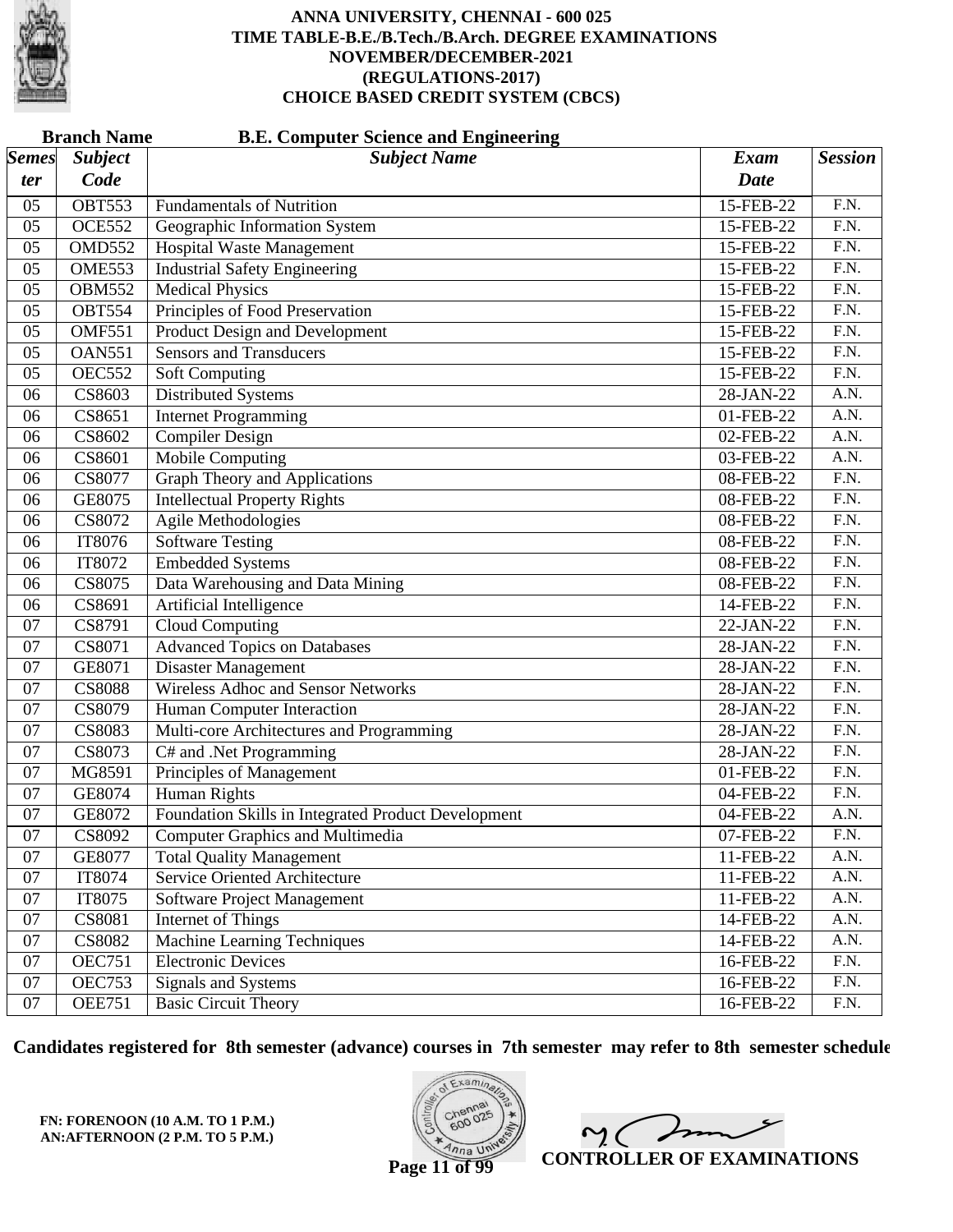

|                 | <b>Branch Name</b><br><b>B.E. Computer Science and Engineering</b> |                                                   |             |                   |  |  |
|-----------------|--------------------------------------------------------------------|---------------------------------------------------|-------------|-------------------|--|--|
| <i>Semes</i>    | <b>Subject</b>                                                     | <b>Subject Name</b>                               | <b>Exam</b> | <b>Session</b>    |  |  |
| ter             | Code                                                               |                                                   | <b>Date</b> |                   |  |  |
| 07              | <b>OIE751</b>                                                      | Robotics                                          | 16-FEB-22   | $\overline{FN}$ . |  |  |
| 07              | <b>OME753</b>                                                      | <b>Systems Engineering</b>                        | 16-FEB-22   | F.N.              |  |  |
| 07              | <b>OMF751</b>                                                      | Lean Six Sigma                                    | 16-FEB-22   | $\overline{F.N.}$ |  |  |
| $\overline{07}$ | <b>OML752</b>                                                      | <b>Electronics Materials</b>                      | 16-FEB-22   | F.N.              |  |  |
| $\overline{07}$ | <b>OEC756</b>                                                      | <b>MEMS</b> and <b>NEMS</b>                       | 16-FEB-22   | $\overline{F.N.}$ |  |  |
| 07              | <b>OBM752</b>                                                      | <b>Hospital Management</b>                        | 16-FEB-22   | F.N.              |  |  |
| $\overline{07}$ | <b>OCE751</b>                                                      | <b>Environmental and Social Impact Assessment</b> | 16-FEB-22   | $\overline{F.N.}$ |  |  |
| $\overline{07}$ | <b>OEE752</b>                                                      | Introduction to Renewable Energy Systems          | 16-FEB-22   | F.N.              |  |  |
| 07              | <b>OME752</b>                                                      | <b>Supply Chain Management</b>                    | 16-FEB-22   | $\overline{F.N.}$ |  |  |
| 07              | <b>OCY751</b>                                                      | <b>Waste Water Treatment</b>                      | 16-FEB-22   | F.N.              |  |  |
| $\overline{07}$ | <b>OBT753</b>                                                      | <b>Introduction of Cell Biology</b>               | 16-FEB-22   | F.N.              |  |  |
| $\overline{07}$ | <b>OBM751</b>                                                      | <b>Basics of Human Anatomy and Physiology</b>     | 16-FEB-22   | $\overline{F.N.}$ |  |  |
| $\overline{07}$ | <b>OAN751</b>                                                      | <b>Low Cost Automation</b>                        | 16-FEB-22   | $\overline{F.N.}$ |  |  |
| 07              | <b>OAI751</b>                                                      | Agricultural Finance, Banking and Co-operation    | 16-FEB-22   | F.N.              |  |  |
| $\overline{07}$ | <b>OEN751</b>                                                      | <b>Green Building Design</b>                      | 16-FEB-22   | $\overline{F.N.}$ |  |  |
| $\overline{07}$ | <b>OPY751</b>                                                      | <b>Clinical Trials</b>                            | 16-FEB-22   | F.N.              |  |  |
| 07              | <b>OCH752</b>                                                      | <b>Energy Technology</b>                          | 16-FEB-22   | $\overline{F.N.}$ |  |  |
| 07              | $\overline{OGI751}$                                                | Climate Change and its Impact                     | 16-FEB-22   | F.N.              |  |  |
| $\overline{07}$ | <b>OEC754</b>                                                      | <b>Medical Electronics</b>                        | 16-FEB-22   | $\overline{F.N.}$ |  |  |
| $\overline{07}$ | CS8792                                                             | Cryptography and Network Security                 | 19-FEB-22   | F.N.              |  |  |
| $\overline{07}$ | CS8091                                                             | <b>Big Data Analytics</b>                         | 21-FEB-22   | A.N.              |  |  |
| $\overline{08}$ | <b>CS8086</b>                                                      | <b>Soft Computing</b>                             | 22-JAN-22   | A.N.              |  |  |
| $\overline{08}$ | <b>CS8087</b>                                                      | <b>Software Defined Networks</b>                  | $24-JAN-22$ | $\overline{F.N.}$ |  |  |
| $\overline{08}$ | IT8073                                                             | <b>Information Security</b>                       | 24-JAN-22   | F.N.              |  |  |
| $\overline{08}$ | <b>CS8085</b>                                                      | <b>Social Network Analysis</b>                    | 24-JAN-22   | $\overline{F.N.}$ |  |  |
| $\overline{08}$ | EC8093                                                             | <b>Digital Image Processing</b>                   | 24-JAN-22   | F.N.              |  |  |
| $\overline{08}$ | <b>CS8080</b>                                                      | <b>Information Retrieval Techniques</b>           | 08-FEB-22   | A.N.              |  |  |
| $\overline{08}$ | GE8073                                                             | <b>Fundamentals of NanoScience</b>                | 08-FEB-22   | A.N.              |  |  |
| 08              | CS8076                                                             | <b>GPU</b> Architecture and Programming           | 08-FEB-22   | $\overline{A.N.}$ |  |  |
| $\overline{08}$ | IT8077                                                             | <b>Speech Processing</b>                          | 08-FEB-22   | A.N.              |  |  |
| $\overline{08}$ | CS8001                                                             | Parallel Algorithms                               | 08-FEB-22   | $\overline{A.N.}$ |  |  |
| $\overline{08}$ | <b>CS8078</b>                                                      | <b>Green Computing</b>                            | 08-FEB-22   | A.N.              |  |  |
| 08              | CS8074                                                             | <b>Cyber Forensics</b>                            | 23-FEB-22   | A.N.              |  |  |
| $\overline{08}$ | GE8076                                                             | Professional Ethics in Engineering                | 23-FEB-22   | $\overline{A.N.}$ |  |  |

**Candidates registered for 8th semester (advance) courses in 7th semester may refer to 8th semester schedule**

**FN: FORENOON (10 A.M. TO 1 P.M.) AN:AFTERNOON (2 P.M. TO 5 P.M.)**



mme  $\mathsf{M}(\mathbb{C})$ **CONTROLLER OF EXAMINATIONS**

**Page 12 of 99**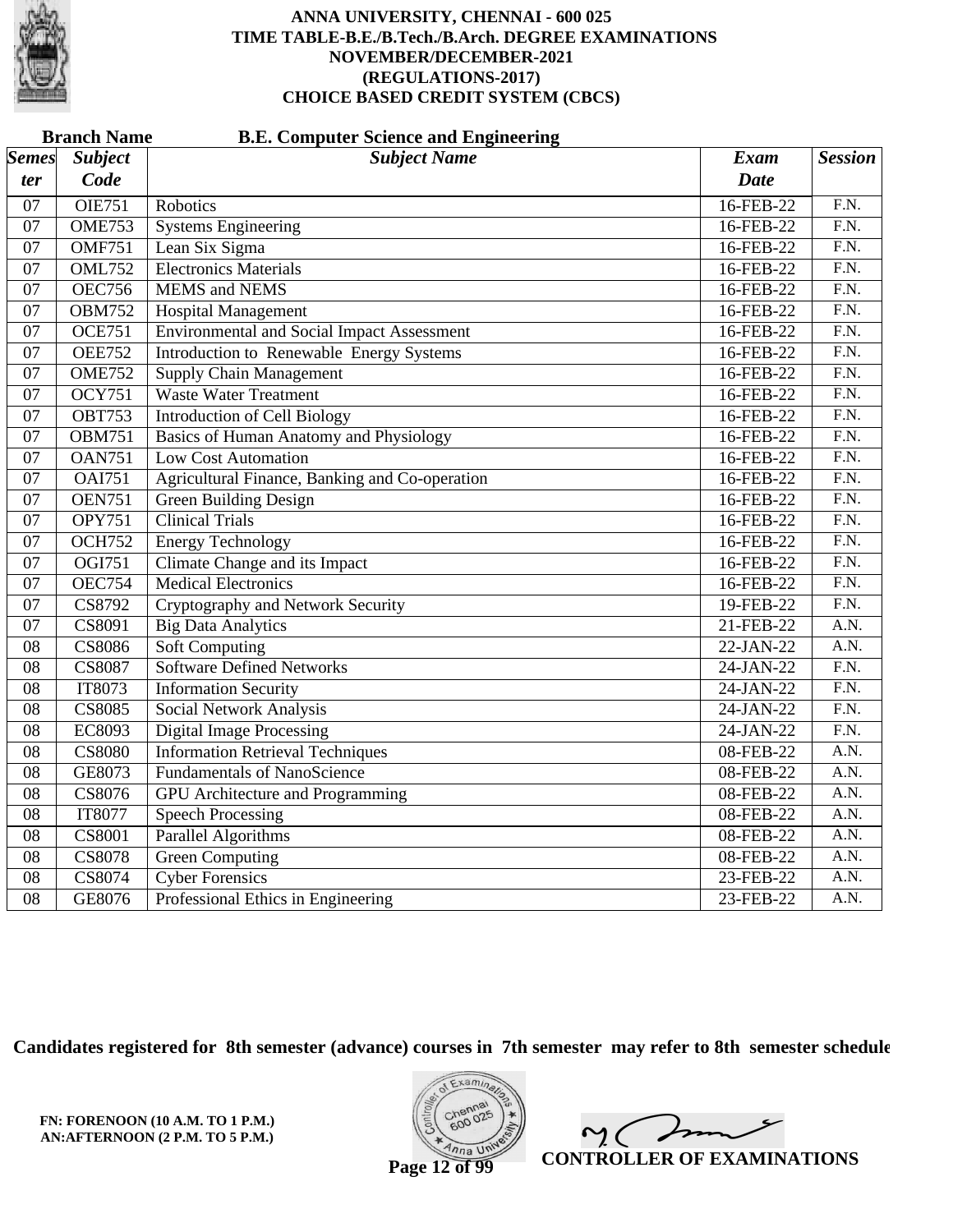

|              | <b>Branch Name</b><br><b>B.E. Electrical and Electronics Engineering</b> |                                                      |             |                   |  |  |
|--------------|--------------------------------------------------------------------------|------------------------------------------------------|-------------|-------------------|--|--|
| <b>Semes</b> | <b>Subject</b>                                                           | <b>Subject Name</b>                                  | <b>Exam</b> | <b>Session</b>    |  |  |
| ter          | Code                                                                     |                                                      | Date        |                   |  |  |
| 01           | GE8152                                                                   | <b>Engineering Graphics</b>                          | 24-FEB-22   | A.N.              |  |  |
| 01           | GE8151                                                                   | Problem Solving and Python Programming               | 25-FEB-22   | A.N.              |  |  |
| 01           | CY8151                                                                   | <b>Engineering Chemistry</b>                         | 26-FEB-22   | A.N.              |  |  |
| 01           | PH8151                                                                   | <b>Engineering Physics</b>                           | 28-FEB-22   | A.N.              |  |  |
| 01           | MA8151                                                                   | <b>Engineering Mathematics - I</b>                   | 01-MAR-22   | A.N.              |  |  |
| 01           | HS8151                                                                   | <b>Communicative English</b>                         | 02-MAR-22   | A.N.              |  |  |
| 02           | GE8291                                                                   | <b>Environmental Science and Engineering</b>         | 17-FEB-22   | A.N.              |  |  |
| 02           | <b>BE8252</b>                                                            | <b>Basic Civil and Mechanical Engineering</b>        | 19-FEB-22   | A.N.              |  |  |
| 02           | EE8251                                                                   | Circuit Theory                                       | 24-FEB-22   | $\overline{F.N.}$ |  |  |
| 02           | PH8253                                                                   | Physics for Electronics Engineering                  | 25-FEB-22   | F.N.              |  |  |
| 02           | HS8251                                                                   | <b>Technical English</b>                             | 01-MAR-22   | F.N.              |  |  |
| 02           | MA8251                                                                   | <b>Engineering Mathematics - II</b>                  | 02-MAR-22   | $\overline{F.N.}$ |  |  |
| 03           | EE8351                                                                   | <b>Digital Logic Circuits</b>                        | 22-JAN-22   | $\overline{F.N.}$ |  |  |
| 03           | MA8353                                                                   | <b>Transforms and Partial Differential Equations</b> | 31-JAN-22   | F.N.              |  |  |
| 03           | EE8391                                                                   | <b>Electromagnetic Theory</b>                        | 02-FEB-22   | $\overline{F.N.}$ |  |  |
| 03           | EE8301                                                                   | <b>Electrical Machines - I</b>                       | 14-FEB-22   | A.N.              |  |  |
| 03           | <b>ME8792</b>                                                            | <b>Power Plant Engineering</b>                       | 18-FEB-22   | $\overline{F.N.}$ |  |  |
| 03           | EC8353                                                                   | <b>Electron Devices and Circuits</b>                 | 21-FEB-22   | A.N.              |  |  |
| 04           | IC8451                                                                   | <b>Control Systems</b>                               | 22-JAN-22   | A.N.              |  |  |
| 04           | EE8401                                                                   | <b>Electrical Machines - II</b>                      | 24-JAN-22   | A.N.              |  |  |
| 04           | EE8402                                                                   | <b>Transmission and Distribution</b>                 | 09-FEB-22   | A.N.              |  |  |
| 04           | EE8451                                                                   | Linear Integrated Circuits and Applications          | 11-FEB-22   | $\overline{F.N.}$ |  |  |
| 04           | EE8403                                                                   | Measurements and Instrumentation                     | 19-FEB-22   | F.N.              |  |  |
| 04           | MA8491                                                                   | <b>Numerical Methods</b>                             | 21-FEB-22   | F.N.              |  |  |
| 05           | EE8551                                                                   | Microprocessors and Microcontrollers                 | 21-JAN-22   | A.N.              |  |  |
| 05           | CS8392                                                                   | <b>Object Oriented Programming</b>                   | 25-JAN-22   | F.N.              |  |  |
| 05           | EE8591                                                                   | <b>Digital Signal Processing</b>                     | $28-JAN-22$ | A.N.              |  |  |
| 05           | <b>EE8501</b>                                                            | Power System Analysis                                | 10-FEB-22   | A.N.              |  |  |
| 05           | <b>OCY551</b>                                                            | <b>Advanced Engineering Chemistry</b>                | 15-FEB-22   | $\overline{F.N.}$ |  |  |
| 05           | <b>OCE551</b>                                                            | Air Pollution and Control Engineering                | 15-FEB-22   | F.N.              |  |  |
| 05           | <b>OIT551</b>                                                            | Database Management Systems                          | 15-FEB-22   | F.N.              |  |  |
| 05           | OIT552                                                                   | <b>Cloud Computing</b>                               | 15-FEB-22   | F.N.              |  |  |
| 05           | <b>OMF551</b>                                                            | Product Design and Development                       | 15-FEB-22   | F.N.              |  |  |
| 05           | <b>OAN551</b>                                                            | <b>Sensors and Transducers</b>                       | 15-FEB-22   | F.N.              |  |  |
| 05           | <b>OME552</b>                                                            | Vibration and Noise Control                          | 15-FEB-22   | F.N.              |  |  |
| 05           | OMD551                                                                   | Basic of Biomedical Instrumentation                  | 15-FEB-22   | F.N.              |  |  |
| 05           | <b>OAT551</b>                                                            | <b>Automotive Systems</b>                            | 15-FEB-22   | F.N.              |  |  |
| 05           | EE8552                                                                   | <b>Power Electronics</b>                             | 17-FEB-22   | F.N.              |  |  |
| 06           | EE8601                                                                   | <b>Solid State Drives</b>                            | $25-JAN-22$ | A.N.              |  |  |

**Candidates registered for 8th semester (advance) courses in 7th semester may refer to 8th semester schedule**

**FN: FORENOON (10 A.M. TO 1 P.M.) AN:AFTERNOON (2 P.M. TO 5 P.M.)**



 $\overline{\phantom{a}}$  $\sim$  ( **CONTROLLER OF EXAMINATIONS**

**Page 13 of 99**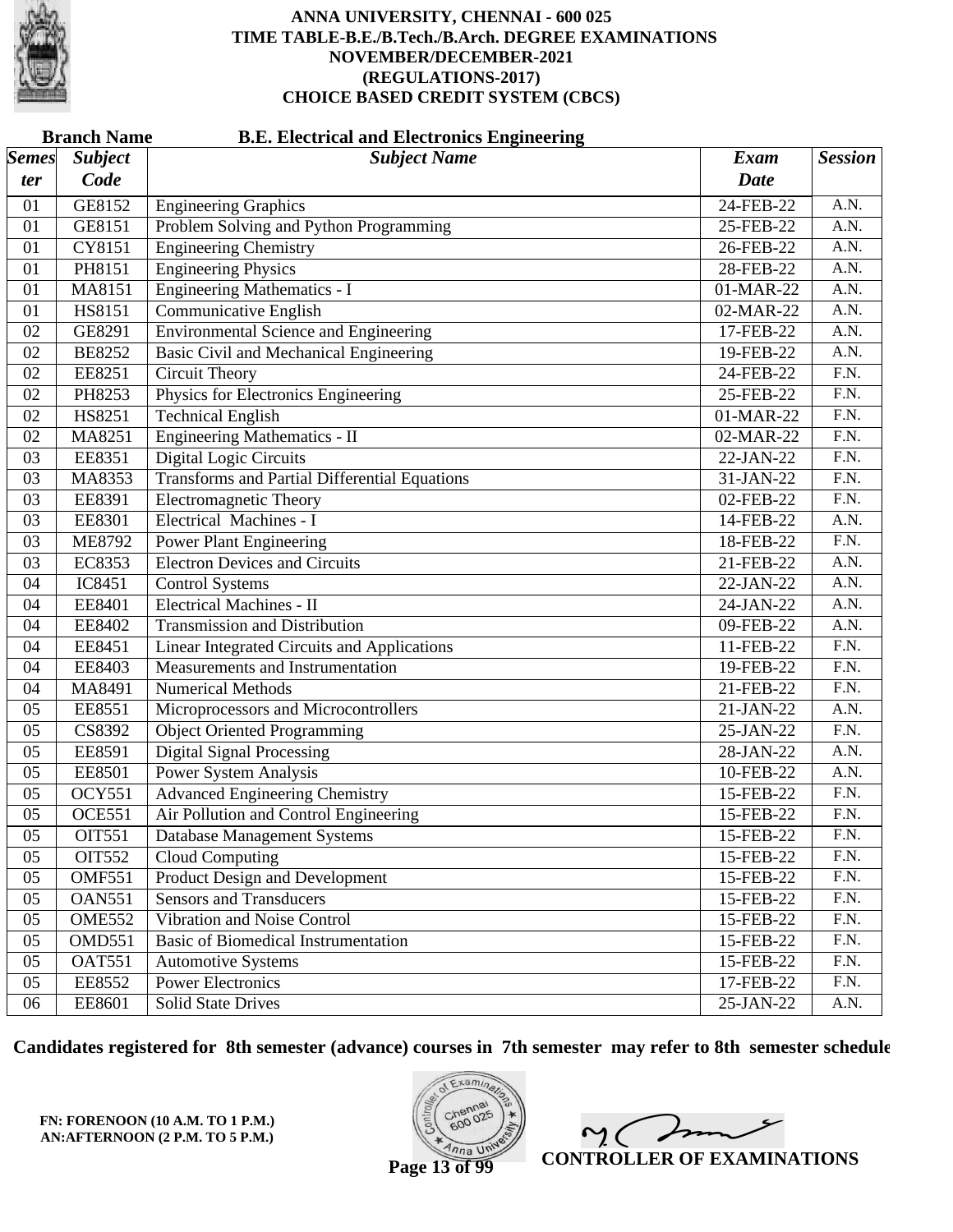

| <b>Branch Name</b><br><b>B.E. Electrical and Electronics Engineering</b> |                |                                                     |             |                   |  |
|--------------------------------------------------------------------------|----------------|-----------------------------------------------------|-------------|-------------------|--|
| <b>Semes</b>                                                             | <b>Subject</b> | <b>Subject Name</b>                                 | <b>Exam</b> | <b>Session</b>    |  |
| ter                                                                      | Code           |                                                     | <b>Date</b> |                   |  |
| 06                                                                       | <b>EE8007</b>  | <b>EHVAC Transmission</b>                           | 27-JAN-22   | F.N.              |  |
| 06                                                                       | <b>EE8006</b>  | <b>Power Quality</b>                                | $27-JAN-22$ | $\overline{F.N.}$ |  |
| 06                                                                       | RO8591         | Principles of Robotics                              | 27-JAN-22   | $\overline{F.N.}$ |  |
| 06                                                                       | <b>EE8005</b>  | <b>Special Electrical Machines</b>                  | 27-JAN-22   | $\overline{F.N.}$ |  |
| 06                                                                       | EE8602         | Protection and Switchgear                           | 01-FEB-22   | A.N.              |  |
| 06                                                                       | EE8691         | <b>Embedded Systems</b>                             | 03-FEB-22   | A.N.              |  |
| 06                                                                       | <b>EE8003</b>  | <b>Power Systems Stability</b>                      | 08-FEB-22   | $\overline{F.N.}$ |  |
| 06                                                                       | IC8651         | <b>Advanced Control System</b>                      | 08-FEB-22   | $\overline{F.N.}$ |  |
| 06                                                                       | GE8075         | <b>Intellectual Property Rights</b>                 | 08-FEB-22   | $\overline{F.N.}$ |  |
| 06                                                                       | <b>EE8004</b>  | <b>Modern Power Converters</b>                      | 08-FEB-22   | F.N.              |  |
| 06                                                                       | <b>EE8002</b>  | Design of Electrical Apparatus                      | 08-FEB-22   | $\overline{F.N.}$ |  |
| 06                                                                       | <b>EE8001</b>  | Visual Languages and Applications                   | 08-FEB-22   | $\overline{F.N.}$ |  |
| 06                                                                       | <b>EC8395</b>  | <b>Communication Engineering</b>                    | 10-FEB-22   | $\overline{F.N.}$ |  |
| 07                                                                       | <b>EE8010</b>  | <b>Power Systems Transients</b>                     | 21-JAN-22   | F.N.              |  |
| 07                                                                       | <b>EE8009</b>  | <b>Control of Electrical Drives</b>                 | 21-JAN-22   | $\overline{F.N.}$ |  |
| 07                                                                       | EC8095         | <b>VLSI</b> Design                                  | 21-JAN-22   | F.N.              |  |
| 07                                                                       | <b>EE8701</b>  | <b>High Voltage Engineering</b>                     | 24-JAN-22   | $\overline{F.N.}$ |  |
| 07                                                                       | EI8075         | Fibre Optics and Laser Instrumentation              | $28-JAN-22$ | F.N.              |  |
| 07                                                                       | GE8071         | <b>Disaster Management</b>                          | 28-JAN-22   | $\overline{F.N.}$ |  |
| 07                                                                       | EE8703         | <b>Renewable Energy Systems</b>                     | 31-JAN-22   | A.N.              |  |
| 07                                                                       | <b>EE8702</b>  | Power System Operation and Control                  | 02-FEB-22   | A.N.              |  |
| 07                                                                       | GE8074         | Human Rights                                        | 04-FEB-22   | F.N.              |  |
| 07                                                                       | GE8072         | Foundation Skills in Integrated Product Development | 04-FEB-22   | A.N.              |  |
| 07                                                                       | MG8491         | <b>Operations Research</b>                          | 09-FEB-22   | $\overline{F.N.}$ |  |
| 07                                                                       | GE8077         | <b>Total Quality Management</b>                     | 11-FEB-22   | A.N.              |  |
| 07                                                                       | MA8391         | Probability and Statistics                          | 14-FEB-22   | F.N.              |  |
| 07                                                                       | <b>OML751</b>  | <b>Testing of Materials</b>                         | 16-FEB-22   | $\overline{F.N.}$ |  |
| 07                                                                       | <b>OBT751</b>  | Analytical Methods and Instrumentation              | 16-FEB-22   | F.N.              |  |
| 07                                                                       | <b>OEC753</b>  | <b>Signals and Systems</b>                          | 16-FEB-22   | $\overline{F.N.}$ |  |
| 07                                                                       | <b>OCH751</b>  | Process Modeling and Simulation                     | 16-FEB-22   | $\overline{F.N.}$ |  |
| 07                                                                       | <b>OCS752</b>  | Introduction to C Programming                       | 16-FEB-22   | F.N.              |  |
| 07                                                                       | CS8491         | <b>Computer Architecture</b>                        | 22-FEB-22   | F.N.              |  |
| 08                                                                       | EI8073         | <b>Biomedical Instrumentation</b>                   | 27-JAN-22   | A.N.              |  |
| ${\bf 08}$                                                               | EE8018         | Microcontroller Based System Design                 | 27-JAN-22   | A.N.              |  |
| 08                                                                       | EE8017         | <b>High Voltage Direct Current Transmission</b>     | 27-JAN-22   | A.N.              |  |
| 08                                                                       | EE8016         | <b>Energy Management and Auditing</b>               | 27-JAN-22   | A.N.              |  |
| 08                                                                       | EE8014         | <b>SMPS</b> and <b>UPS</b>                          | 01-FEB-22   | F.N.              |  |
| ${\bf 08}$                                                               | EE8011         | <b>Flexible AC Transmission Systems</b>             | 01-FEB-22   | F.N.              |  |
| 08                                                                       | MG8591         | Principles of Management                            | 01-FEB-22   | F.N.              |  |

**Candidates registered for 8th semester (advance) courses in 7th semester may refer to 8th semester schedule**

**FN: FORENOON (10 A.M. TO 1 P.M.) AN:AFTERNOON (2 P.M. TO 5 P.M.)**



 $\overline{\mathscr{P}}$  $\sim$  ( **CONTROLLER OF EXAMINATIONS**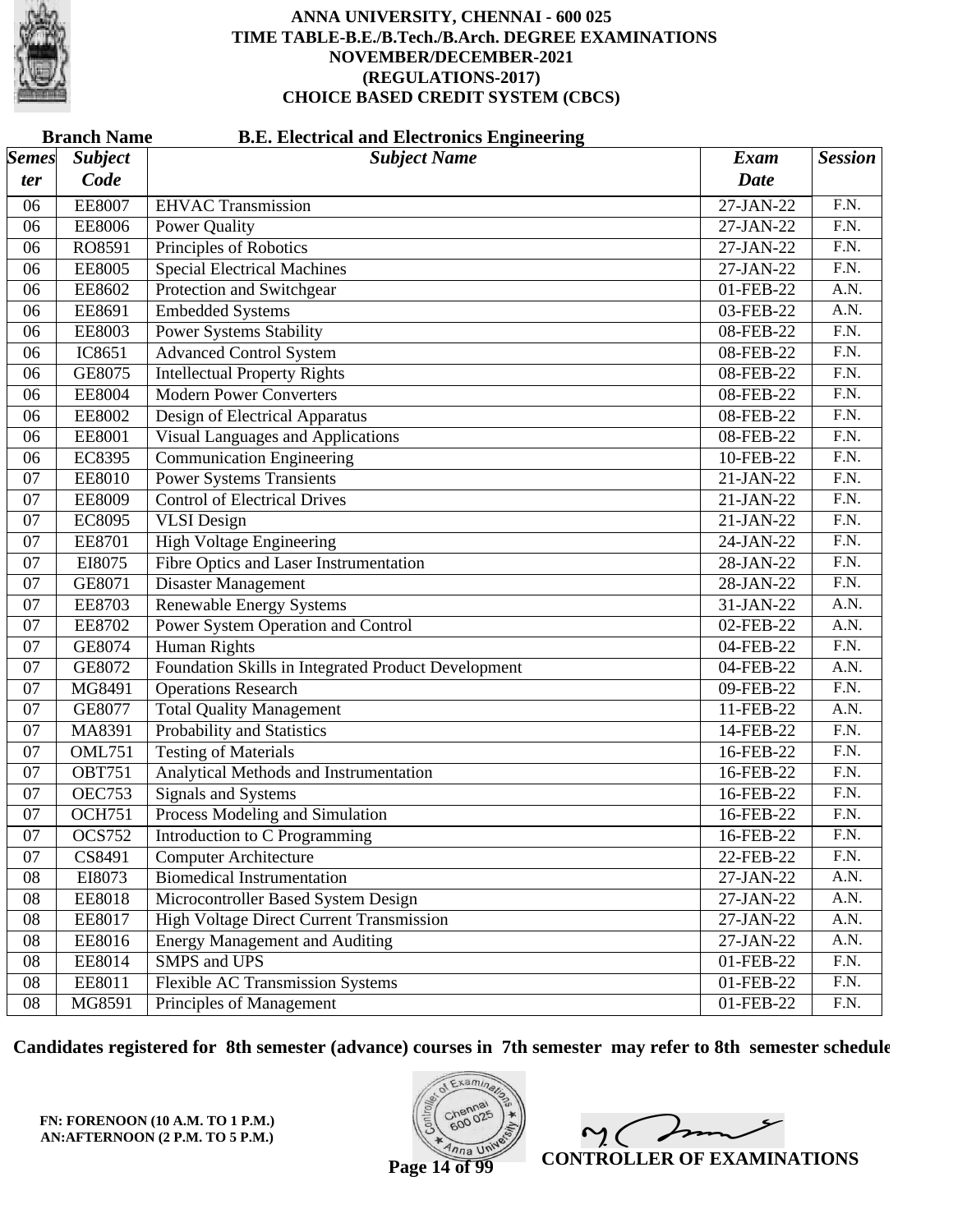

# **Branch Name B.E. Electrical and Electronics Engineering**

| <b>Semes</b> | <b>Subject</b> | <b>Subject Name</b>                                      | Exam        | <b>Session</b> |
|--------------|----------------|----------------------------------------------------------|-------------|----------------|
| <i>ter</i>   | Code           |                                                          | <b>Date</b> |                |
| 08           | CS8391         | Data Structures                                          | 07-FEB-22   | A.N.           |
| 08           | GE8073         | <b>Fundamentals of NanoScience</b>                       | 08-FEB-22   | A.N.           |
| 08           | <b>EE8019</b>  | <b>Smart Grid</b>                                        | 08-FEB-22   | A.N.           |
| 08           | <b>EE8015</b>  | Electric Energy Generation, Utilization and Conservation | 18-FEB-22   | A.N.           |
| 08           | GE8076         | Professional Ethics in Engineering                       | 23-FEB-22   | A.N.           |

**Candidates registered for 8th semester (advance) courses in 7th semester may refer to 8th semester schedule**

**FN: FORENOON (10 A.M. TO 1 P.M.) AN:AFTERNOON (2 P.M. TO 5 P.M.)**



Imm  $\mathsf{M}(\mathbb{C})$ **CONTROLLER OF EXAMINATIONS**

**Page 15 of 99**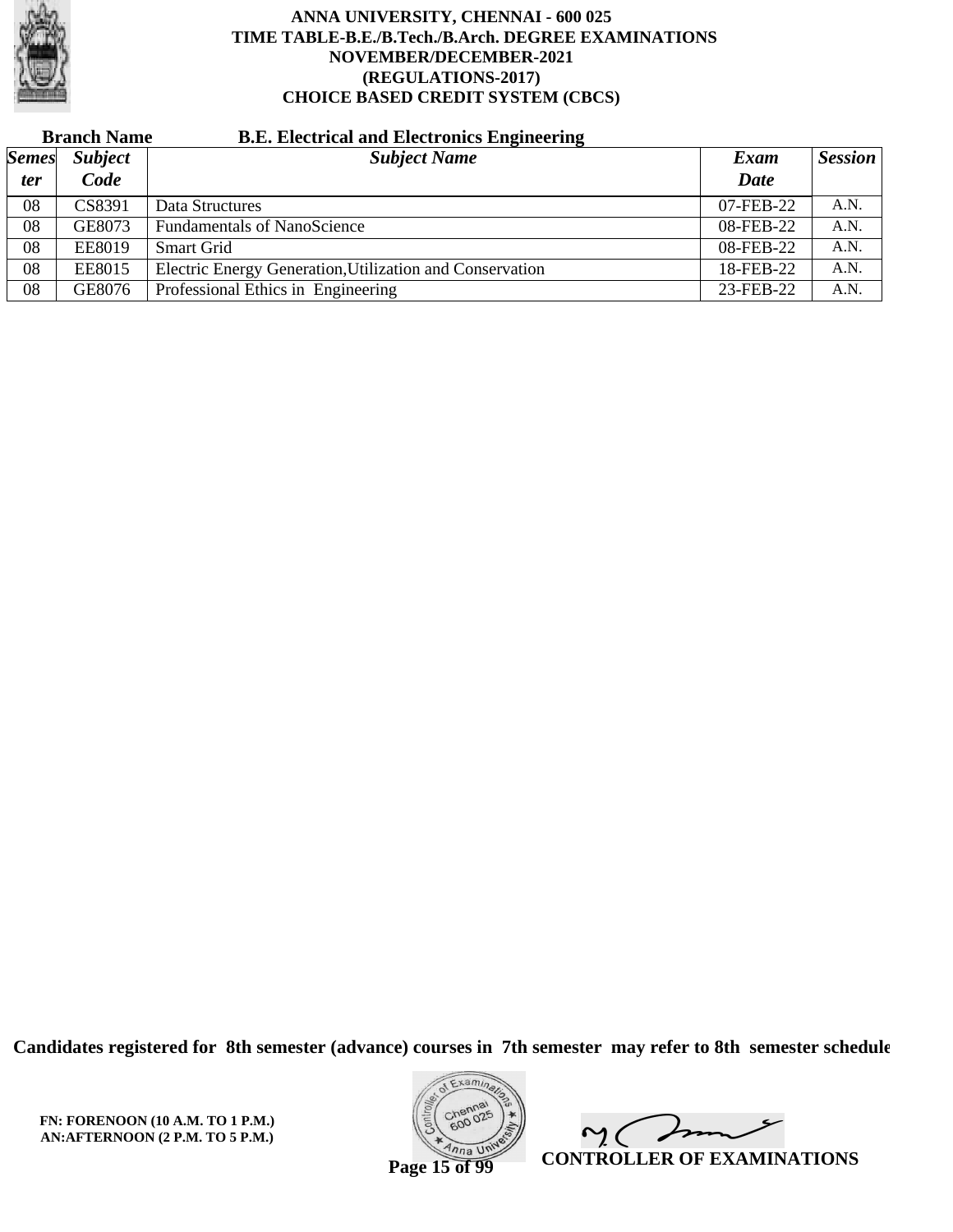

|              | <b>Branch Name</b><br><b>B.E. Electronics and Communication Engineering</b> |                                                         |              |                   |  |  |  |
|--------------|-----------------------------------------------------------------------------|---------------------------------------------------------|--------------|-------------------|--|--|--|
| <b>Semes</b> | <b>Subject</b>                                                              | <b>Subject Name</b>                                     | Exam         | <b>Session</b>    |  |  |  |
| ter          | Code                                                                        |                                                         | Date         |                   |  |  |  |
| 01           | GE8152                                                                      | <b>Engineering Graphics</b>                             | 24-FEB-22    | A.N.              |  |  |  |
| 01           | GE8151                                                                      | Problem Solving and Python Programming                  | 25-FEB-22    | A.N.              |  |  |  |
| 01           | CY8151                                                                      | <b>Engineering Chemistry</b>                            | 26-FEB-22    | $\overline{A.N.}$ |  |  |  |
| 01           | PH8151                                                                      | <b>Engineering Physics</b>                              | 28-FEB-22    | A.N.              |  |  |  |
| 01           | MA8151                                                                      | <b>Engineering Mathematics - I</b>                      | 01-MAR-22    | A.N.              |  |  |  |
| 01           | HS8151                                                                      | <b>Communicative English</b>                            | 02-MAR-22    | A.N.              |  |  |  |
| 02           | <b>BE8254</b>                                                               | <b>Basic Electrical and Instrumentation Engineering</b> | 24-FEB-22    | $\overline{F.N.}$ |  |  |  |
| 02           | PH8253                                                                      | Physics for Electronics Engineering                     | 25-FEB-22    | F.N.              |  |  |  |
| 02           | <b>EC8252</b>                                                               | <b>Electronic Devices</b>                               | 26-FEB-22    | F.N.              |  |  |  |
| 02           | EC8251                                                                      | <b>Circuit Analysis</b>                                 | 28-FEB-22    | $\overline{F.N.}$ |  |  |  |
| 02           | HS8251                                                                      | <b>Technical English</b>                                | 01-MAR-22    | $\overline{F.N.}$ |  |  |  |
| 02           | MA8251                                                                      | <b>Engineering Mathematics - II</b>                     | 02-MAR-22    | F.N.              |  |  |  |
| 03           | EC8393                                                                      | Fundamentals of Data Structures in C                    | 21-JAN-22    | A.N.              |  |  |  |
| 03           | EC8352                                                                      | Signals and Systems                                     | 27-JAN-22    | $\overline{F.N.}$ |  |  |  |
| 03           | MA8352                                                                      | Linear Algebra and Partial Differential Equations       | 31-JAN-22    | $\overline{F.N.}$ |  |  |  |
| 03           | EC8391                                                                      | <b>Control Systems Engineering</b>                      | 02-FEB-22    | A.N.              |  |  |  |
| 03           | EC8392                                                                      | <b>Digital Electronics</b>                              | 09-FEB-22    | F.N.              |  |  |  |
| 03           | EC8351                                                                      | Electronic Circuits -I                                  | 14-FEB-22    | F.N.              |  |  |  |
| 04           | EC8451                                                                      | <b>Electromagnetic Fields</b>                           | 24-JAN-22    | $\overline{A.N.}$ |  |  |  |
| 04           | EC8452                                                                      | <b>Electronic Circuits -II</b>                          | $03$ -FEB-22 | A.N.              |  |  |  |
| 04           | EC8491                                                                      | <b>Communication Theory</b>                             | 10-FEB-22    | $\overline{F.N.}$ |  |  |  |
| 04           | EC8453                                                                      | <b>Linear Integrated Circuits</b>                       | 11-FEB-22    | F.N.              |  |  |  |
| 04           | GE8291                                                                      | <b>Environmental Science and Engineering</b>            | 17-FEB-22    | $\overline{A.N.}$ |  |  |  |
| 04           | MA8451                                                                      | Probability and Random Processes                        | 19-FEB-22    | A.N.              |  |  |  |
| 05           | EC8553                                                                      | <b>Discrete-Time Signal Processing</b>                  | 22-JAN-22    | F.N.              |  |  |  |
| 05           | CS8392                                                                      | <b>Object Oriented Programming</b>                      | 25-JAN-22    | F.N.              |  |  |  |
| 05           | CS8493                                                                      | <b>Operating Systems</b>                                | 25-JAN-22    | $\overline{A.N.}$ |  |  |  |
| 05           | EC8552                                                                      | <b>Computer Architecture and Organization</b>           | 01-FEB-22    | A.N.              |  |  |  |
| 05           | GE8074                                                                      | <b>Human Rights</b>                                     | 04-FEB-22    | F.N.              |  |  |  |
| 05           | EC8551                                                                      | <b>Communication Networks</b>                           | 07-FEB-22    | A.N.              |  |  |  |
| 05           | EC8073                                                                      | <b>Medical Electronics</b>                              | 11-FEB-22    | A.N.              |  |  |  |
| 05           | EC8074                                                                      | Robotics and Automation                                 | 11-FEB-22    | A.N.              |  |  |  |
| 05           | GE8077                                                                      | <b>Total Quality Management</b>                         | 11-FEB-22    | A.N.              |  |  |  |
| 05           | EC8075                                                                      | Nano Technology and Applications                        | 11-FEB-22    | A.N.              |  |  |  |
| 05           | <b>OCH551</b>                                                               | <b>Industrial Nanotechnology</b>                        | 15-FEB-22    | F.N.              |  |  |  |
| 05           | <b>OEI551</b>                                                               | Logic and Distributed Control Systems                   | 15-FEB-22    | F.N.              |  |  |  |
| 05           | <b>OML552</b>                                                               | Microscopy                                              | 15-FEB-22    | F.N.              |  |  |  |
| 05           | <b>ORO551</b>                                                               | <b>Renewable Energy Sources</b>                         | 15-FEB-22    | F.N.              |  |  |  |
| 05           | <b>OTL552</b>                                                               | Digital Audio Engineering                               | 15-FEB-22    | F.N.              |  |  |  |

**Candidates registered for 8th semester (advance) courses in 7th semester may refer to 8th semester schedule**

**FN: FORENOON (10 A.M. TO 1 P.M.) AN:AFTERNOON (2 P.M. TO 5 P.M.)**



 $\overline{\phantom{a}}$  $\mathsf{M}(\mathbb{C})$ **CONTROLLER OF EXAMINATIONS**

**Page 16 of 99**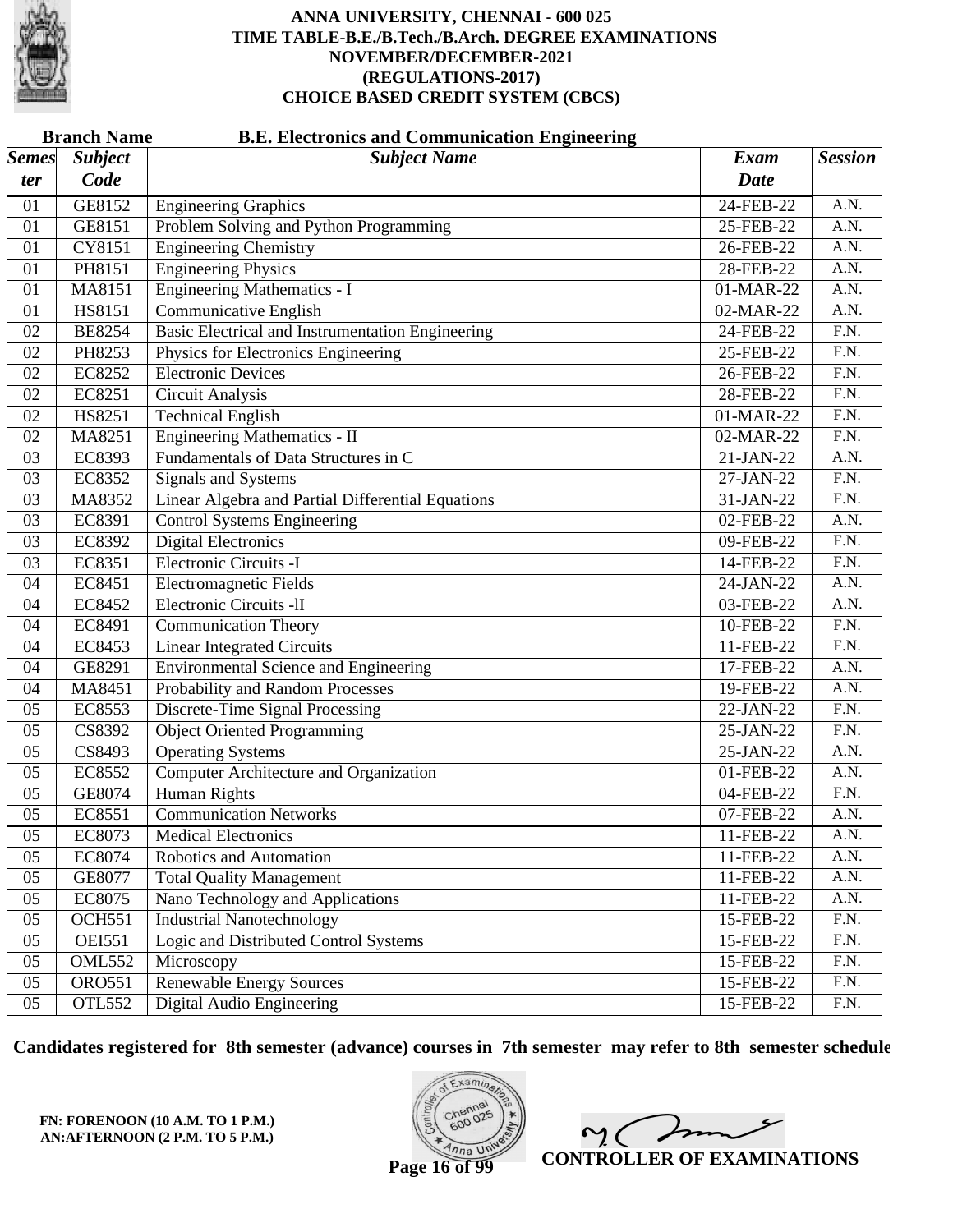

|              | <b>Branch Name</b><br><b>B.E. Electronics and Communication Engineering</b> |                                                     |             |                   |  |  |  |
|--------------|-----------------------------------------------------------------------------|-----------------------------------------------------|-------------|-------------------|--|--|--|
| <b>Semes</b> | <b>Subject</b>                                                              | <b>Subject Name</b>                                 | <b>Exam</b> | <b>Session</b>    |  |  |  |
| ter          | Code                                                                        |                                                     | <b>Date</b> |                   |  |  |  |
| 05           | <b>OEI552</b>                                                               | <b>SCADA System and Applications Management</b>     | 15-FEB-22   | F.N.              |  |  |  |
| 05           | <b>OMF551</b>                                                               | Product Design and Development                      | 15-FEB-22   | F.N.              |  |  |  |
| 05           | <b>OCS551</b>                                                               | <b>Software Engineering</b>                         | 15-FEB-22   | $\overline{F.N.}$ |  |  |  |
| 05           | <b>OTL551</b>                                                               | <b>Space Time Wireless Communication</b>            | 15-FEB-22   | $\overline{F.N.}$ |  |  |  |
| 05           | <b>OTL553</b>                                                               | <b>Telecommunication Network Management</b>         | 15-FEB-22   | F.N.              |  |  |  |
| 05           | OMD553                                                                      | Telehealth Technology                               | 15-FEB-22   | $\overline{F.N.}$ |  |  |  |
| 05           | <b>OTL554</b>                                                               | Wavelets and its Applications                       | 15-FEB-22   | $\overline{F.N.}$ |  |  |  |
| 05           | OIM551                                                                      | <b>World Class Manufacturing</b>                    | 15-FEB-22   | $\overline{F.N.}$ |  |  |  |
| 05           | <b>OIT551</b>                                                               | Database Management Systems                         | 15-FEB-22   | F.N.              |  |  |  |
| 05           | <b>OCE551</b>                                                               | Air Pollution and Control Engineering               | 15-FEB-22   | $\overline{F.N.}$ |  |  |  |
| 05           | <b>OBT554</b>                                                               | Principles of Food Preservation                     | 15-FEB-22   | $\overline{F.N.}$ |  |  |  |
| 05           | OMD551                                                                      | <b>Basic of Biomedical Instrumentation</b>          | 15-FEB-22   | $\overline{F.N.}$ |  |  |  |
| 05           | <b>OIT552</b>                                                               | Cloud Computing                                     | 15-FEB-22   | F.N.              |  |  |  |
| 05           | <b>OME551</b>                                                               | <b>Energy Conservation and Management</b>           | 15-FEB-22   | $\overline{F.N.}$ |  |  |  |
| 05           | <b>OBT553</b>                                                               | <b>Fundamentals of Nutrition</b>                    | 15-FEB-22   | $\overline{F.N.}$ |  |  |  |
| 05           | <b>OCE552</b>                                                               | Geographic Information System                       | 15-FEB-22   | $\overline{F.N.}$ |  |  |  |
| 05           | <b>OMD552</b>                                                               | <b>Hospital Waste Management</b>                    | 15-FEB-22   | F.N.              |  |  |  |
| 05           | <b>EC8501</b>                                                               | <b>Digital Communication</b>                        | 18-FEB-22   | A.N.              |  |  |  |
| 06           | <b>EC8095</b>                                                               | <b>VLSI</b> Design                                  | 21-JAN-22   | $\overline{F.N.}$ |  |  |  |
| 06           | EC8651                                                                      | Transmission Lines and RF Systems                   | 27-JAN-22   | A.N.              |  |  |  |
| 06           | MG8591                                                                      | Principles of Management                            | 01-FEB-22   | F.N.              |  |  |  |
| 06           | <b>EC8004</b>                                                               | <b>Wireless Networks</b>                            | 08-FEB-22   | F.N.              |  |  |  |
| 06           | <b>EC8003</b>                                                               | <b>CMOS Analog IC Design</b>                        | 08-FEB-22   | $\overline{F.N.}$ |  |  |  |
| 06           | <b>EC8001</b>                                                               | <b>MEMS</b> and <b>NEMS</b>                         | 08-FEB-22   | $\overline{F.N.}$ |  |  |  |
| 06           | <b>EC8002</b>                                                               | Multimedia Compression and Communication            | 08-FEB-22   | F.N.              |  |  |  |
| 06           | EC8091                                                                      | <b>Advanced Digital Signal Processing</b>           | 08-FEB-22   | F.N.              |  |  |  |
| 06           | GE8075                                                                      | <b>Intellectual Property Rights</b>                 | 08-FEB-22   | $\overline{F.N.}$ |  |  |  |
| 06           | EC8691                                                                      | Microprocessors and Microcontrollers                | 09-FEB-22   | A.N.              |  |  |  |
| 06           | EC8652                                                                      | <b>Wireless Communication</b>                       | 10-FEB-22   | A.N.              |  |  |  |
| 06           | CS8792                                                                      | Cryptography and Network Security                   | 19-FEB-22   | F.N.              |  |  |  |
| 07           | <b>EC8005</b>                                                               | <b>Electronics Packaging and Testing</b>            | 28-JAN-22   | F.N.              |  |  |  |
| 07           | EC8071                                                                      | Cognitive Radio                                     | 28-JAN-22   | F.N.              |  |  |  |
| 07           | <b>EC8006</b>                                                               | Mixed Signal IC Design                              | 28-JAN-22   | F.N.              |  |  |  |
| 07           | GE8071                                                                      | Disaster Management                                 | 28-JAN-22   | F.N.              |  |  |  |
| 07           | EC8092                                                                      | <b>Advanced Wireless Communication</b>              | $28-JAN-22$ | A.N.              |  |  |  |
| 07           | EC8702                                                                      | Ad hoc and Wireless Sensor Networks                 | 31-JAN-22   | A.N.              |  |  |  |
| 07           | GE8072                                                                      | Foundation Skills in Integrated Product Development | 04-FEB-22   | A.N.              |  |  |  |
| 07           | EC8701                                                                      | Antennas and Microwave Engineering                  | 07-FEB-22   | F.N.              |  |  |  |
| 07           | CS8082                                                                      | Machine Learning Techniques                         | 14-FEB-22   | A.N.              |  |  |  |

**Candidates registered for 8th semester (advance) courses in 7th semester may refer to 8th semester schedule**

**FN: FORENOON (10 A.M. TO 1 P.M.) AN:AFTERNOON (2 P.M. TO 5 P.M.)**



 $\sim$  ( **CONTROLLER OF EXAMINATIONS**

**Page 17 of 99**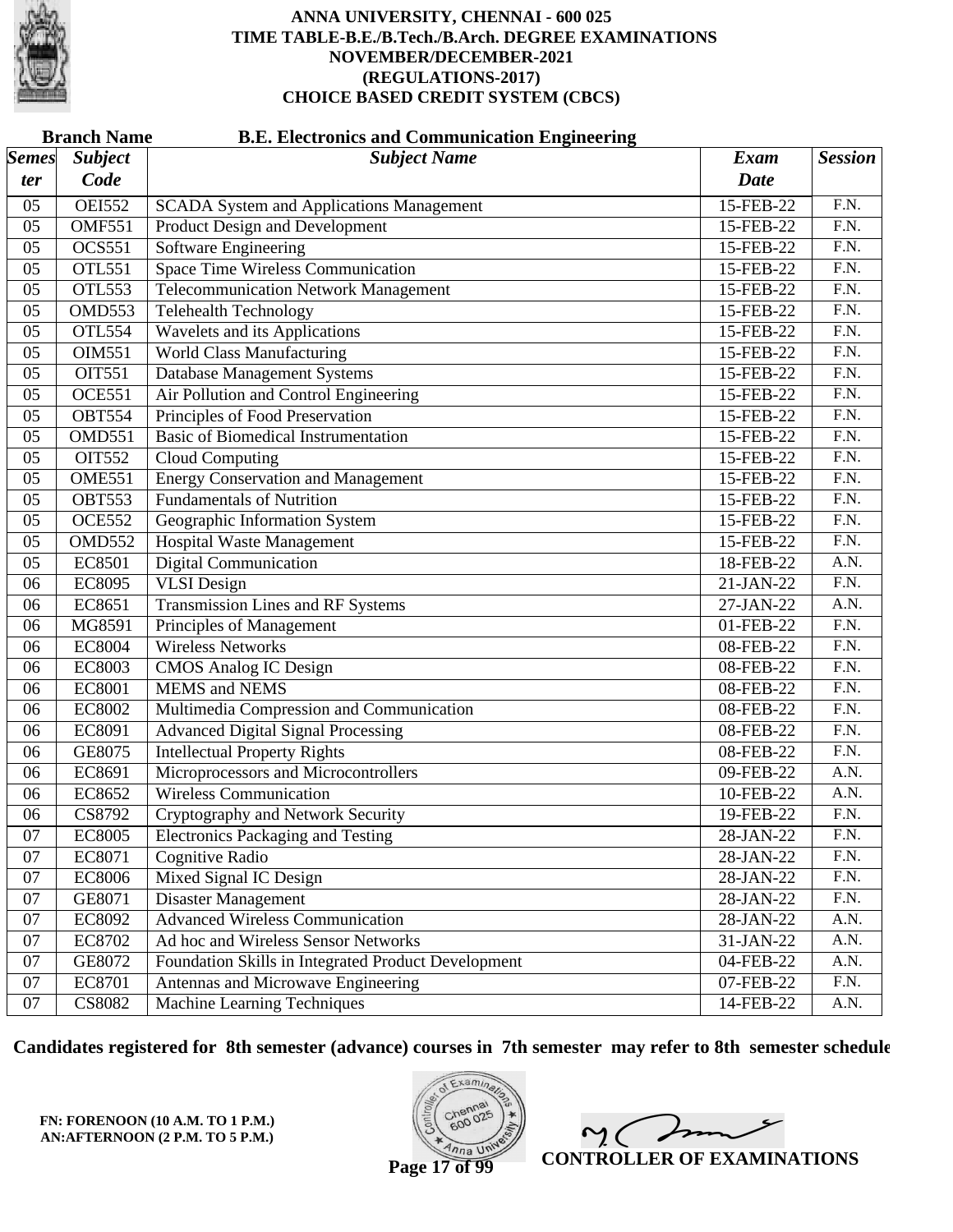

| <b>Branch Name</b><br><b>B.E. Electronics and Communication Engineering</b> |                |                                                        |             |                   |  |
|-----------------------------------------------------------------------------|----------------|--------------------------------------------------------|-------------|-------------------|--|
| $\vert$ Semes $\vert$                                                       | <b>Subject</b> | <b>Subject Name</b>                                    | <b>Exam</b> | <b>Session</b>    |  |
| <i>ter</i>                                                                  | Code           |                                                        | <b>Date</b> |                   |  |
| 07                                                                          | <b>OML751</b>  | <b>Testing of Materials</b>                            | 16-FEB-22   | $\overline{F.N.}$ |  |
| $\overline{07}$                                                             | <b>OTL751</b>  | Telecommunication System Modeling and Simulation       | 16-FEB-22   | F.N.              |  |
| $\overline{07}$                                                             | <b>OBT752</b>  | Microbiology                                           | 16-FEB-22   | $\overline{F.N.}$ |  |
| $\overline{07}$                                                             | OGI752         | <b>Fundamentals of Planetary Remote Sensing</b>        | 16-FEB-22   | F.N.              |  |
| $\overline{07}$                                                             | <b>OMF751</b>  | Lean Six Sigma                                         | 16-FEB-22   | F.N.              |  |
| $\overline{07}$                                                             | <b>OME753</b>  | <b>Systems Engineering</b>                             | 16-FEB-22   | F.N.              |  |
| $\overline{07}$                                                             | <b>OME752</b>  | <b>Supply Chain Management</b>                         | 16-FEB-22   | F.N.              |  |
| $\overline{07}$                                                             | <b>OIE751</b>  | Robotics                                               | 16-FEB-22   | F.N.              |  |
| $\overline{07}$                                                             | OGI751         | Climate Change and its Impact                          | 16-FEB-22   | F.N.              |  |
| $\overline{07}$                                                             | <b>OEN751</b>  | <b>Green Building Design</b>                           | 16-FEB-22   | F.N.              |  |
| $\overline{07}$                                                             | <b>OCY751</b>  | <b>Waste Water Treatment</b>                           | 16-FEB-22   | F.N.              |  |
| $\overline{07}$                                                             | <b>OCS752</b>  | Introduction to C Programming                          | 16-FEB-22   | F.N.              |  |
| $\overline{07}$                                                             | <b>OCS751</b>  | Data Structures and Algorithms                         | 16-FEB-22   | F.N.              |  |
| $\overline{07}$                                                             | <b>OCH752</b>  | <b>Energy Technology</b>                               | 16-FEB-22   | F.N.              |  |
| 07                                                                          | <b>OIC751</b>  | <b>Transducers Engineering</b>                         | 16-FEB-22   | F.N.              |  |
| 07                                                                          | <b>OBM752</b>  | <b>Hospital Management</b>                             | 16-FEB-22   | F.N.              |  |
| $\overline{07}$                                                             | <b>OCE751</b>  | <b>Environmental and Social Impact Assessment</b>      | 16-FEB-22   | $\overline{F.N.}$ |  |
| $\overline{07}$                                                             | <b>OBT753</b>  | <b>Introduction of Cell Biology</b>                    | 16-FEB-22   | F.N.              |  |
| $\overline{07}$                                                             | <b>OBM751</b>  | <b>Basics of Human Anatomy and Physiology</b>          | 16-FEB-22   | F.N.              |  |
| $\overline{07}$                                                             | <b>OAI751</b>  | Agricultural Finance, Banking and Co-operation         | 16-FEB-22   | F.N.              |  |
| $\overline{07}$                                                             | <b>OME754</b>  | <b>Industrial Safety</b>                               | 16-FEB-22   | F.N.              |  |
| $\overline{07}$                                                             | <b>OAN751</b>  | <b>Low Cost Automation</b>                             | 16-FEB-22   | F.N.              |  |
| 07                                                                          | EC8791         | <b>Embedded and Real Time Systems</b>                  | 18-FEB-22   | F.N.              |  |
| $\overline{07}$                                                             | EC8751         | <b>Optical Communication</b>                           | 21-FEB-22   | F.N.              |  |
| 08                                                                          | <b>CS8086</b>  | <b>Soft Computing</b>                                  | 22-JAN-22   | $\overline{A.N.}$ |  |
| $\overline{08}$                                                             | <b>IT8006</b>  | Principles of Speech Processing                        | $22-JAN-22$ | A.N.              |  |
| $\overline{08}$                                                             | EC8011         | <b>DSP</b> Architecture and Programming                | 22-JAN-22   | $\overline{A.N.}$ |  |
| $\overline{08}$                                                             | <b>EC8010</b>  | <b>Video Analytics</b>                                 | $22-JAN-22$ | A.N.              |  |
| $\overline{08}$                                                             | EC8093         | <b>Digital Image Processing</b>                        | 24-JAN-22   | $\overline{F.N.}$ |  |
| 08                                                                          | EC8072         | <b>Electro Magnetic Interference and Compatibility</b> | 24-JAN-22   | F.N.              |  |
| $\overline{08}$                                                             | <b>EC8008</b>  | <b>Photonic Networks</b>                               | 24-JAN-22   | $\overline{F.N.}$ |  |
| $\overline{08}$                                                             | <b>EC8007</b>  | Low power SoC Design                                   | 24-JAN-22   | F.N.              |  |
| $\overline{08}$                                                             | <b>EC8094</b>  | <b>Satellite Communication</b>                         | 02-FEB-22   | $\overline{F.N.}$ |  |
| $\overline{08}$                                                             | GE8073         | <b>Fundamentals of Nano Science</b>                    | 08-FEB-22   | A.N.              |  |
| $\overline{08}$                                                             | GE8076         | Professional Ethics in Engineering                     | 23-FEB-22   | A.N.              |  |

**Candidates registered for 8th semester (advance) courses in 7th semester may refer to 8th semester schedule**

 $x$ am na U

mm  $\mathsf{M}(\mathbb{C})$ **CONTROLLER OF EXAMINATIONS**

**Page 18 of 99**

**FN: FORENOON (10 A.M. TO 1 P.M.) AN:AFTERNOON (2 P.M. TO 5 P.M.)**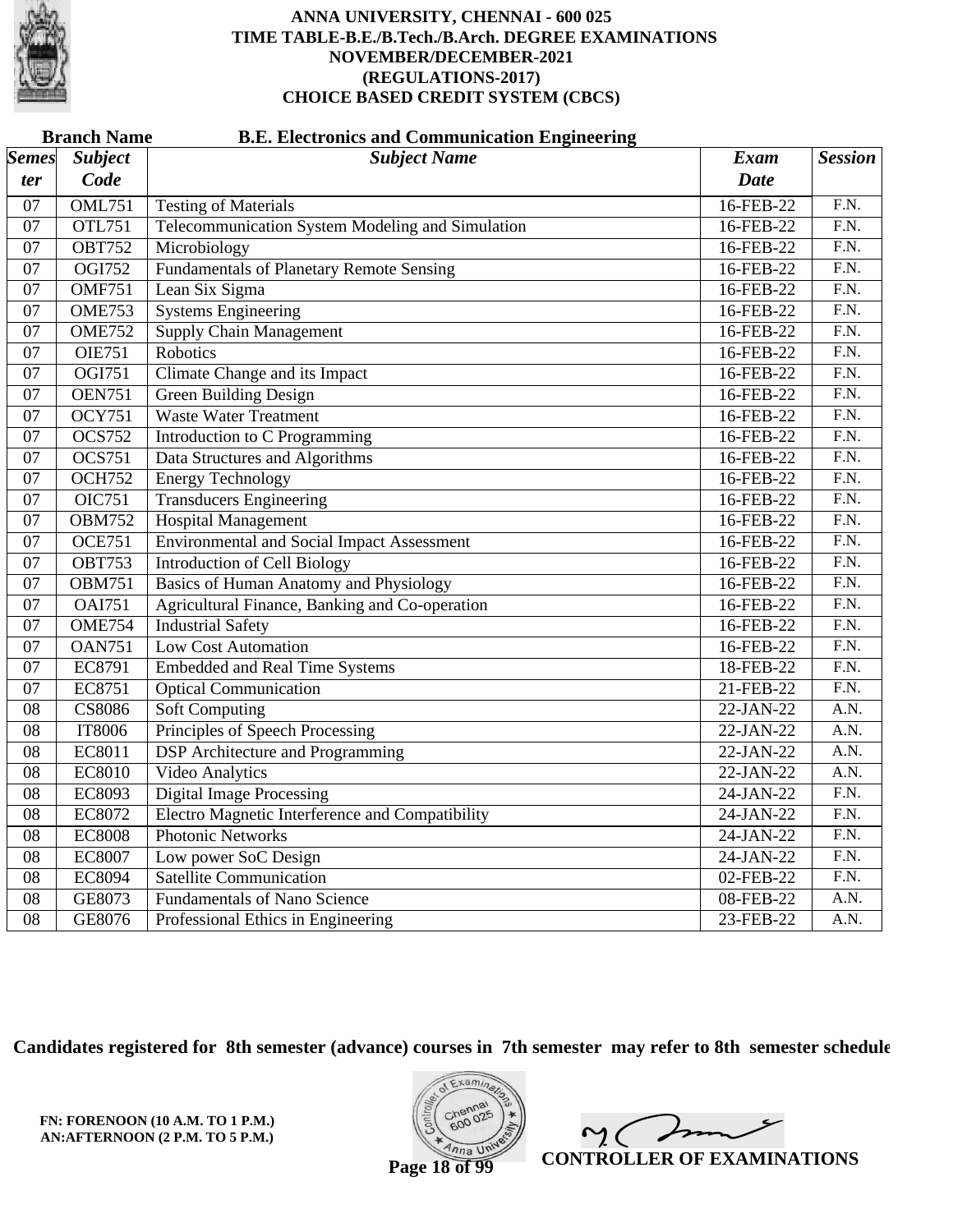

|              | <b>Branch Name</b><br><b>B.E. Electronics and Instrumentation Engineering</b> |                                                      |           |                   |  |  |  |
|--------------|-------------------------------------------------------------------------------|------------------------------------------------------|-----------|-------------------|--|--|--|
| <b>Semes</b> | <b>Subject</b>                                                                | <b>Subject Name</b>                                  | Exam      | <b>Session</b>    |  |  |  |
| ter          | Code                                                                          |                                                      | Date      |                   |  |  |  |
| 01           | GE8152                                                                        | <b>Engineering Graphics</b>                          | 24-FEB-22 | A.N.              |  |  |  |
| 01           | GE8151                                                                        | Problem Solving and Python Programming               | 25-FEB-22 | A.N.              |  |  |  |
| 01           | <b>CY8151</b>                                                                 | <b>Engineering Chemistry</b>                         | 26-FEB-22 | A.N.              |  |  |  |
| 01           | PH8151                                                                        | <b>Engineering Physics</b>                           | 28-FEB-22 | A.N.              |  |  |  |
| 01           | MA8151                                                                        | <b>Engineering Mathematics - I</b>                   | 01-MAR-22 | A.N.              |  |  |  |
| 01           | HS8151                                                                        | <b>Communicative English</b>                         | 02-MAR-22 | A.N.              |  |  |  |
| 02           | GE8291                                                                        | <b>Environmental Science and Engineering</b>         | 17-FEB-22 | A.N.              |  |  |  |
| 02           | <b>BE8252</b>                                                                 | <b>Basic Civil and Mechanical Engineering</b>        | 19-FEB-22 | A.N.              |  |  |  |
| 02           | EE8251                                                                        | Circuit Theory                                       | 24-FEB-22 | $\overline{F.N.}$ |  |  |  |
| 02           | PH8253                                                                        | Physics for Electronics Engineering                  | 25-FEB-22 | F.N.              |  |  |  |
| 02           | HS8251                                                                        | <b>Technical English</b>                             | 01-MAR-22 | F.N.              |  |  |  |
| 02           | MA8251                                                                        | <b>Engineering Mathematics - II</b>                  | 02-MAR-22 | $\overline{F.N.}$ |  |  |  |
| 03           | EE8351                                                                        | <b>Digital Logic Circuits</b>                        | 22-JAN-22 | $\overline{F.N.}$ |  |  |  |
| 03           | CS8392                                                                        | <b>Object Oriented Programming</b>                   | 25-JAN-22 | $\overline{F.N.}$ |  |  |  |
| 03           | MA8353                                                                        | <b>Transforms and Partial Differential Equations</b> | 31-JAN-22 | F.N.              |  |  |  |
| 03           | EI8352                                                                        | <b>Transducers Engineering</b>                       | 02-FEB-22 | $\overline{F.N.}$ |  |  |  |
| 03           | EI8351                                                                        | <b>Electrical Measurements</b>                       | 04-FEB-22 | A.N.              |  |  |  |
| 03           | <b>EC8353</b>                                                                 | <b>Electron Devices and Circuits</b>                 | 21-FEB-22 | A.N.              |  |  |  |
| 04           | IC8451                                                                        | <b>Control Systems</b>                               | 22-JAN-22 | A.N.              |  |  |  |
| 04           | EI8451                                                                        | <b>Electrical Machines</b>                           | 24-JAN-22 | A.N.              |  |  |  |
| 04           | <b>EC8395</b>                                                                 | <b>Communication Engineering</b>                     | 10-FEB-22 | $\overline{F.N.}$ |  |  |  |
| 04           | EE8451                                                                        | <b>Linear Integrated Circuits and Applications</b>   | 11-FEB-22 | F.N.              |  |  |  |
| 04           | EI8452                                                                        | Industrial Instrumentation - I                       | 14-FEB-22 | A.N.              |  |  |  |
| 04           | MA8491                                                                        | <b>Numerical Methods</b>                             | 21-FEB-22 | $\overline{F.N.}$ |  |  |  |
| 05           | EE8551                                                                        | Microprocessors and Microcontrollers                 | 21-JAN-22 | A.N.              |  |  |  |
| 05           | EE8591                                                                        | <b>Digital Signal Processing</b>                     | 28-JAN-22 | A.N.              |  |  |  |
| 05           | EI8552                                                                        | <b>Industrial Instrumentation - II</b>               | 03-FEB-22 | F.N.              |  |  |  |
| 05           | EI8553                                                                        | Process Control                                      | 07-FEB-22 | $\overline{F.N.}$ |  |  |  |
| 05           | EI8551                                                                        | <b>Analytical Instruments</b>                        | 09-FEB-22 | F.N.              |  |  |  |
| 05           | <b>OMF551</b>                                                                 | <b>Product Design and Development</b>                | 15-FEB-22 | F.N.              |  |  |  |
| 05           | <b>OIT551</b>                                                                 | Database Management Systems                          | 15-FEB-22 | F.N.              |  |  |  |
| 05           | <b>OIT552</b>                                                                 | <b>Cloud Computing</b>                               | 15-FEB-22 | F.N.              |  |  |  |
| 05           | <b>OCE551</b>                                                                 | Air Pollution and Control Engineering                | 15-FEB-22 | F.N.              |  |  |  |
| 05           | <b>OAT551</b>                                                                 | <b>Automotive Systems</b>                            | 15-FEB-22 | F.N.              |  |  |  |
| 06           | EI8077                                                                        | <b>Power Electronics and Drives</b>                  | 25-JAN-22 | A.N.              |  |  |  |
| 06           | EE8072                                                                        | <b>MEMS</b> and Nano Science                         | 25-JAN-22 | A.N.              |  |  |  |
| 06           | EI8074                                                                        | <b>Computer Networks</b>                             | 25-JAN-22 | A.N.              |  |  |  |
| 06           | EI8651                                                                        | Logic and Distributed Control System                 | 02-FEB-22 | A.N.              |  |  |  |
| 06           | CS8391                                                                        | Data Structures                                      | 07-FEB-22 | A.N.              |  |  |  |

**Candidates registered for 8th semester (advance) courses in 7th semester may refer to 8th semester schedule**

**FN: FORENOON (10 A.M. TO 1 P.M.) AN:AFTERNOON (2 P.M. TO 5 P.M.)**



 $\overline{\phantom{a}}$  $\sim$  ( **CONTROLLER OF EXAMINATIONS**

**Page 19 of 99**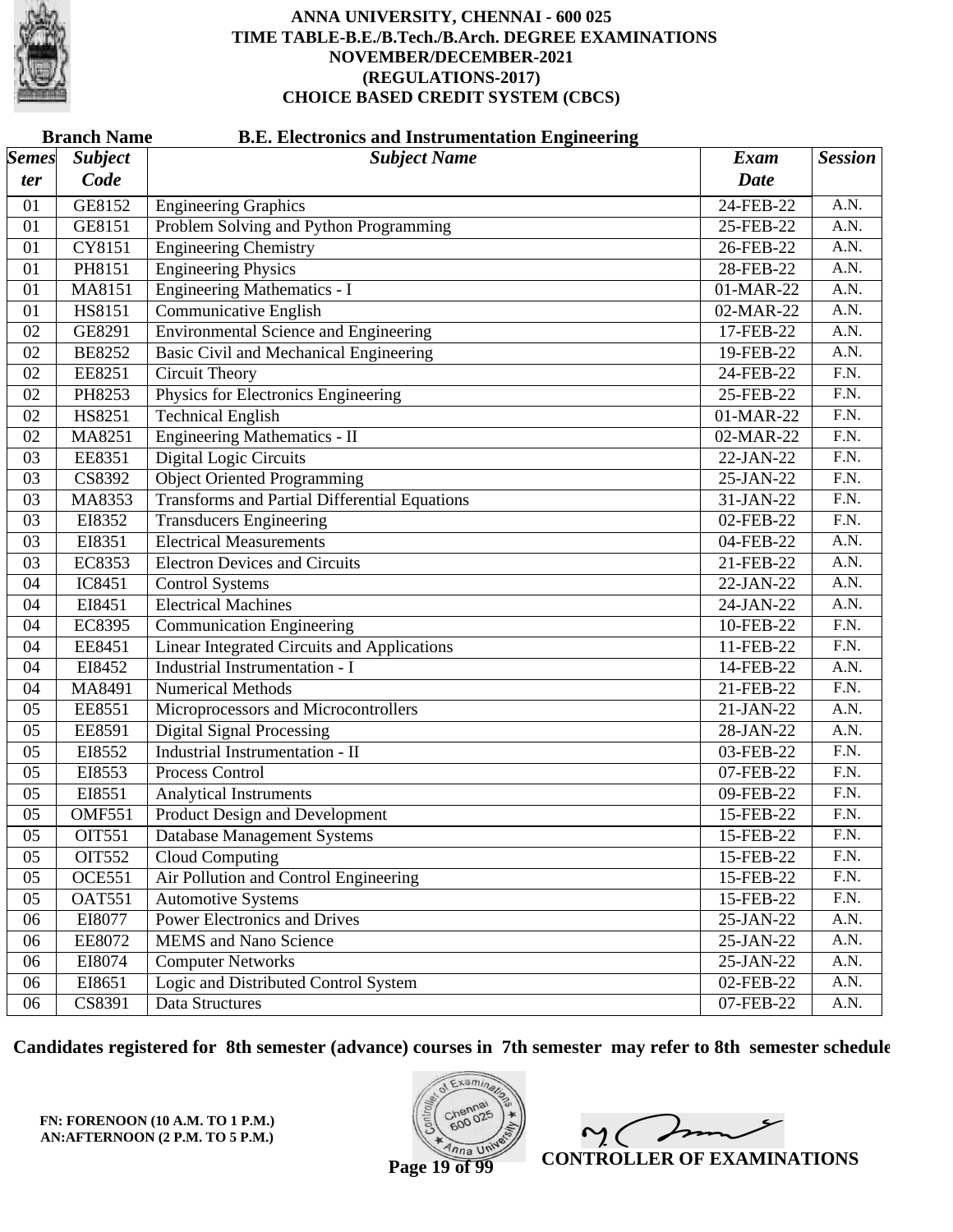

|                 | <b>Branch Name</b><br><b>B.E. Electronics and Instrumentation Engineering</b> |                                               |                 |                   |  |  |  |
|-----------------|-------------------------------------------------------------------------------|-----------------------------------------------|-----------------|-------------------|--|--|--|
| <b>Semes</b>    | <b>Subject</b>                                                                | <b>Subject Name</b>                           | <b>Exam</b>     | <b>Session</b>    |  |  |  |
| <i>ter</i>      | Code                                                                          |                                               | <b>Date</b>     |                   |  |  |  |
| 06              | GE8075                                                                        | <b>Intellectual Property Rights</b>           | 08-FEB-22       | F.N.              |  |  |  |
| 06              | EI8691                                                                        | <b>Computer Control of Processes</b>          | 09-FEB-22       | A.N.              |  |  |  |
| 06              | EE8071                                                                        | <b>Applied Soft Computing</b>                 | 10-FEB-22       | A.N.              |  |  |  |
| 06              | EI8072                                                                        | <b>Advanced Instrumentation Systems</b>       | 10-FEB-22       | A.N.              |  |  |  |
| 06              | EI8692                                                                        | <b>Electronic Instrumentation</b>             | 14-FEB-22       | $\overline{F.N.}$ |  |  |  |
| 07              | EI8092                                                                        | <b>Thermal Power Plant Instrumentation</b>    | 21-JAN-22       | $\overline{FN}$ . |  |  |  |
| 07              | <b>EC8095</b>                                                                 | <b>VLSI</b> Design                            | 21-JAN-22       | $\overline{F.N.}$ |  |  |  |
| 07              | EC8093                                                                        | <b>Digital Image Processing</b>               | 24-JAN-22       | F.N.              |  |  |  |
| 07              | GE8071                                                                        | Disaster Management                           | 28-JAN-22       | $\overline{F.N.}$ |  |  |  |
| 07              | EI8075                                                                        | <b>Fibre Optics and Laser Instrumentation</b> | 28-JAN-22       | F.N.              |  |  |  |
| 07              | EI8751                                                                        | <b>Industrial Data Networks</b>               | $01$ -FEB-22    | A.N.              |  |  |  |
| 07              | EE8691                                                                        | <b>Embedded Systems</b>                       | 03-FEB-22       | $\overline{A.N.}$ |  |  |  |
| 07              | GE8077                                                                        | <b>Total Quality Management</b>               | $11 - FEB - 22$ | A.N.              |  |  |  |
| 07              | <b>OCS752</b>                                                                 | Introduction to C Programming                 | 16-FEB-22       | F.N.              |  |  |  |
| 07              | <b>OCH751</b>                                                                 | Process Modeling and Simulation               | 16-FEB-22       | $\overline{F.N.}$ |  |  |  |
| 07              | <b>OBT751</b>                                                                 | Analytical Methods and Instrumentation        | 16-FEB-22       | $\overline{FN}$ . |  |  |  |
| 07              | <b>OMF751</b>                                                                 | Lean Six Sigma                                | 16-FEB-22       | $\overline{F.N.}$ |  |  |  |
| 07              | <b>OEC753</b>                                                                 | <b>Signals and Systems</b>                    | 16-FEB-22       | F.N.              |  |  |  |
| 07              | <b>OME754</b>                                                                 | <b>Industrial Safety</b>                      | 16-FEB-22       | $\overline{F.N.}$ |  |  |  |
| 08              | EI8073                                                                        | <b>Biomedical Instrumentation</b>             | 27-JAN-22       | A.N.              |  |  |  |
| $\overline{08}$ | EI8093                                                                        | Unit Operation and Control                    | 31-JAN-22       | A.N.              |  |  |  |
| 08              | MG8591                                                                        | Principles of Management                      | 01-FEB-22       | F.N.              |  |  |  |
| 08              | EI8079                                                                        | Robotics and Automation                       | 08-FEB-22       | A.N.              |  |  |  |
| 08              | GE8073                                                                        | <b>Fundamentals of NanoScience</b>            | 08-FEB-22       | A.N.              |  |  |  |
| 08              | <b>IC8071</b>                                                                 | <b>Advanced Process Control</b>               | 08-FEB-22       | A.N.              |  |  |  |
| 08              | EI8078                                                                        | Project Management and Finance                | 08-FEB-22       | A.N.              |  |  |  |
| 08              | GE8076                                                                        | Professional Ethics in Engineering            | 23-FEB-22       | A.N.              |  |  |  |

**Candidates registered for 8th semester (advance) courses in 7th semester may refer to 8th semester schedule**



 $\overline{\phantom{m}}$  $\sim$  ( **CONTROLLER OF EXAMINATIONS**

**Page 20 of 99**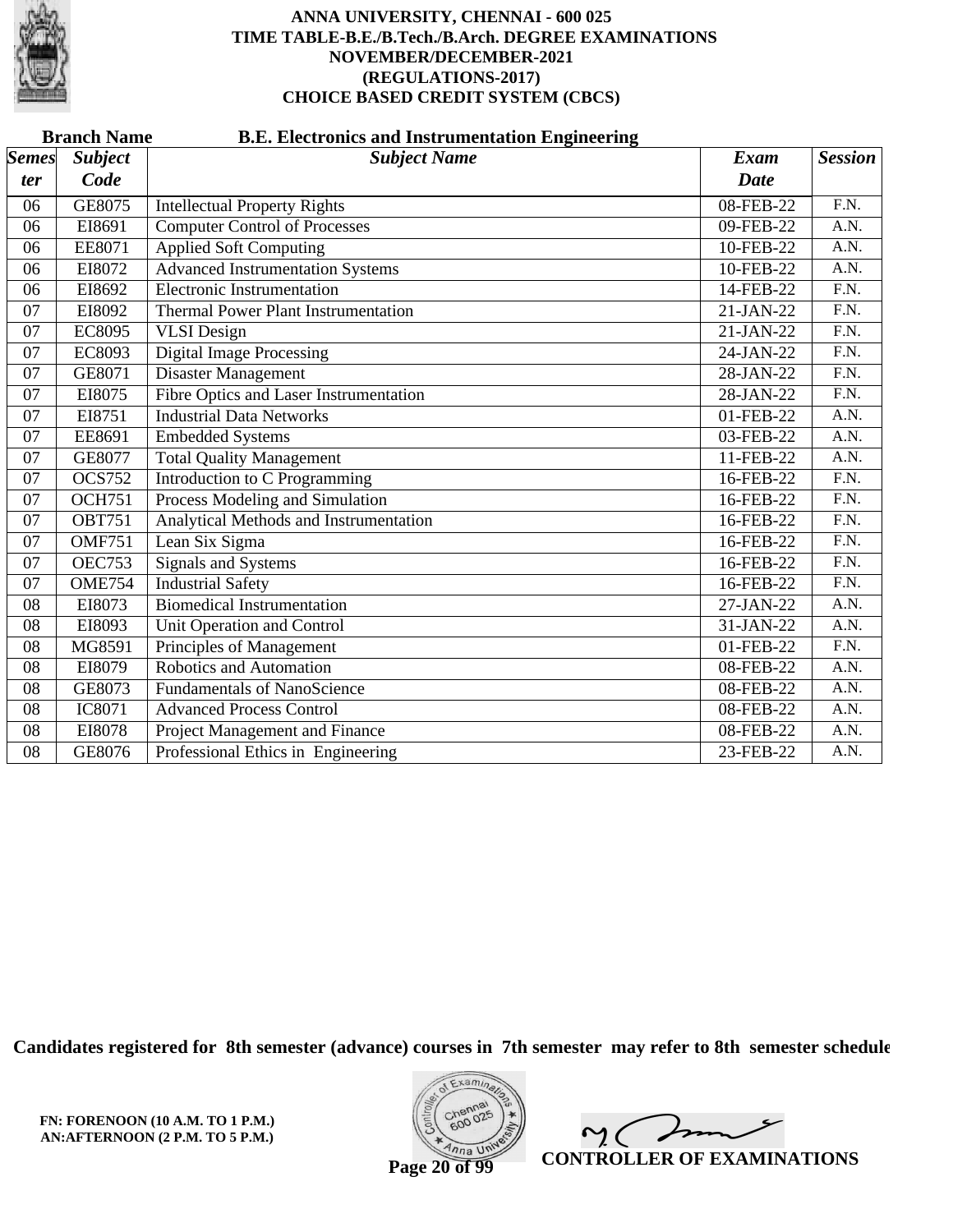

|                       | <b>Branch Name</b><br><b>B.E. Agriculture Engineering</b> |                                                      |             |                   |  |  |
|-----------------------|-----------------------------------------------------------|------------------------------------------------------|-------------|-------------------|--|--|
| $\vert$ Semes $\vert$ | <b>Subject</b>                                            | <b>Subject Name</b>                                  | <b>Exam</b> | <b>Session</b>    |  |  |
| ter                   | Code                                                      |                                                      | <b>Date</b> |                   |  |  |
| 01                    | GE8152                                                    | <b>Engineering Graphics</b>                          | 24-FEB-22   | A.N.              |  |  |
| 01                    | GE8151                                                    | Problem Solving and Python Programming               | 25-FEB-22   | A.N.              |  |  |
| 01                    | CY8151                                                    | <b>Engineering Chemistry</b>                         | 26-FEB-22   | $\overline{A.N.}$ |  |  |
| 01                    | PH8151                                                    | <b>Engineering Physics</b>                           | 28-FEB-22   | $\overline{A.N.}$ |  |  |
| 01                    | MA8151                                                    | <b>Engineering Mathematics - I</b>                   | 01-MAR-22   | A.N.              |  |  |
| 01                    | HS8151                                                    | Communicative English                                | 02-MAR-22   | A.N.              |  |  |
| 02                    | GE8292                                                    | <b>Engineering Mechanics</b>                         | 23-FEB-22   | $\overline{F.N.}$ |  |  |
| 02                    | <b>BE8251</b>                                             | Basic Electrical and Electronics Engineering         | 24-FEB-22   | $\overline{F.N.}$ |  |  |
| 02                    | AI8201                                                    | Principles and Practices of Crop Production          | 26-FEB-22   | F.N.              |  |  |
| 02                    | HS8251                                                    | <b>Technical English</b>                             | 01-MAR-22   | $\overline{F.N.}$ |  |  |
| 02                    | MA8251                                                    | Engineering Mathematics - II                         | 02-MAR-22   | $\overline{F.N.}$ |  |  |
| 03                    | MF8491                                                    | Thermodynamics                                       | 22-JAN-22   | $\overline{F.N.}$ |  |  |
| 03                    | AI8303                                                    | Theory of Machines                                   | 25-JAN-22   | F.N.              |  |  |
| 03                    | MA8353                                                    | <b>Transforms and Partial Differential Equations</b> | 31-JAN-22   | F.N.              |  |  |
| 03                    | AI8301                                                    | Soil Science and Engineering                         | 02-FEB-22   | $\overline{F.N.}$ |  |  |
| 03                    | AI8302                                                    | <b>Fluid Mechanics and Hydraulics</b>                | 07-FEB-22   | $\overline{F.N.}$ |  |  |
| 03                    | <b>CE8304</b>                                             | Surveying and Levelling                              | 11-FEB-22   | F.N.              |  |  |
| 04                    | AI8402                                                    | <b>Farm Tractors</b>                                 | 21-JAN-22   | A.N.              |  |  |
| 04                    | AI8401                                                    | Unit Operations in Agricultural Processing           | 22-JAN-22   | $\overline{A.N.}$ |  |  |
| 04                    | CE8091                                                    | Hydrology and Water Resources Engineering            | 27-JAN-22   | $\overline{A.N.}$ |  |  |
| 04                    | CE8393                                                    | <b>Strength of Materials</b>                         | 28-JAN-22   | A.N.              |  |  |
| 04                    | MA8391                                                    | Probability and Statistics                           | 14-FEB-22   | F.N.              |  |  |
| 04                    | GE8291                                                    | <b>Environmental Science and Engineering</b>         | 17-FEB-22   | $\overline{A.N.}$ |  |  |
| 05                    | AI8503                                                    | Design of Basic Machine Elements                     | 24-JAN-22   | $\overline{F.N.}$ |  |  |
| 05                    | GE8071                                                    | Disaster Management                                  | 28-JAN-22   | F.N.              |  |  |
| 05                    | AI8501                                                    | Irrigation and Drainage Engineering                  | 01-FEB-22   | F.N.              |  |  |
| 05                    | GE8074                                                    | Human Rights                                         | 04-FEB-22   | $\overline{F.N.}$ |  |  |
| 05                    | AI8003                                                    | Climate change and adaptation                        | 04-FEB-22   | $\overline{F.N.}$ |  |  |
| 05                    | AI8002                                                    | IT in Agricultural Systems                           | 04-FEB-22   | F.N.              |  |  |
| 05                    | AI8504                                                    | <b>Post Harvest Technology</b>                       | 09-FEB-22   | F.N.              |  |  |
| 05                    | <b>OIT551</b>                                             | <b>Database Management Systems</b>                   | 15-FEB-22   | F.N.              |  |  |
| 05                    | <b>OCE551</b>                                             | Air Pollution and Control Engineering                | 15-FEB-22   | F.N.              |  |  |
| 05                    | <b>ORO551</b>                                             | <b>Renewable Energy Sources</b>                      | 15-FEB-22   | F.N.              |  |  |
| 05                    | <b>OBT554</b>                                             | Principles of Food Preservation                      | 15-FEB-22   | F.N.              |  |  |
| 05                    | AI8502                                                    | Farm Machinery and Equipment                         | 18-FEB-22   | F.N.              |  |  |
| 06                    | AI8601                                                    | Groundwater and Well Engineering                     | 24-JAN-22   | A.N.              |  |  |
| 06                    | AI8603                                                    | <b>Protected Cultivation</b>                         | 31-JAN-22   | A.N.              |  |  |
| 06                    | AI8602                                                    | Food and Dairy Engineering                           | 01-FEB-22   | A.N.              |  |  |
| 06                    | AI8008                                                    | Sustainable Agriculture and Food Security            | 02-FEB-22   | A.N.              |  |  |

**Candidates registered for 8th semester (advance) courses in 7th semester may refer to 8th semester schedule**

**FN: FORENOON (10 A.M. TO 1 P.M.) AN:AFTERNOON (2 P.M. TO 5 P.M.)**



 $\overline{\phantom{a}}$  $2<sub>1</sub>$ **CONTROLLER OF EXAMINATIONS**

**Page 21 of 99**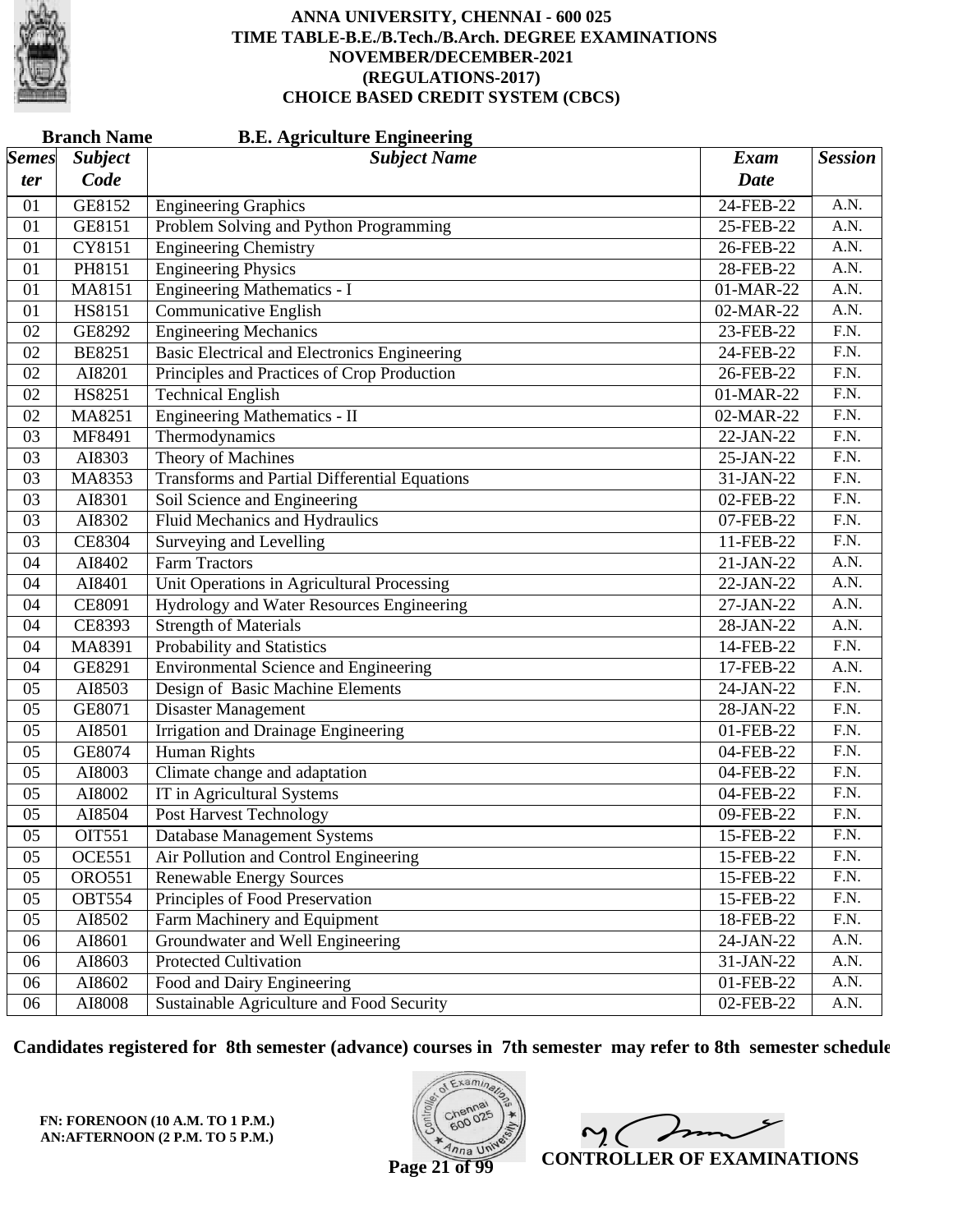

|              | <b>Branch Name</b><br><b>B.E. Agriculture Engineering</b> |                                                    |             |                |  |  |  |
|--------------|-----------------------------------------------------------|----------------------------------------------------|-------------|----------------|--|--|--|
| <b>Semes</b> | <b>Subject</b>                                            | <b>Subject Name</b>                                | <b>Exam</b> | <b>Session</b> |  |  |  |
| ter          | Code                                                      |                                                    | <b>Date</b> |                |  |  |  |
| 06           | AI8007                                                    | <b>Agricultural Waste Management</b>               | 02-FEB-22   | A.N.           |  |  |  |
| 06           | AI8604                                                    | Solar and Wind Energy Engineering                  | 07-FEB-22   | A.N.           |  |  |  |
| 06           | GE8075                                                    | <b>Intellectual Property Rights</b>                | 08-FEB-22   | F.N.           |  |  |  |
| 06           | AI8006                                                    | <b>Agricultural Extension</b>                      | 21-FEB-22   | F.N.           |  |  |  |
| 06           | MA8491                                                    | <b>Numerical Methods</b>                           | 21-FEB-22   | F.N.           |  |  |  |
| 07           | AI8703                                                    | <b>Bio-Energy Resource Technology</b>              | 21-JAN-22   | F.N.           |  |  |  |
| 07           | AI8702                                                    | Remote Sensing and Geographical Information System | 27-JAN-22   | F.N.           |  |  |  |
| 07           | AI8701                                                    | Soil and Water Conservation Engineering            | 03-FEB-22   | F.N.           |  |  |  |
| 07           | AI8013                                                    | Process Engineering of Fruits and Vegetables       | 10-FEB-22   | F.N.           |  |  |  |
| 07           | AI8010                                                    | <b>Storage and Packaging Technology</b>            | 10-FEB-22   | F.N.           |  |  |  |
| 07           | GE8077                                                    | <b>Total Quality Management</b>                    | 11-FEB-22   | A.N.           |  |  |  |
| 07           | <b>OCH752</b>                                             | <b>Energy Technology</b>                           | 16-FEB-22   | F.N.           |  |  |  |
| 07           | <b>OME754</b>                                             | <b>Industrial Safety</b>                           | 16-FEB-22   | F.N.           |  |  |  |
| 07           | OGI751                                                    | Climate Change and its Impact                      | 16-FEB-22   | F.N.           |  |  |  |
| 07           | <b>OIE751</b>                                             | Robotics                                           | 16-FEB-22   | F.N.           |  |  |  |
| 08           | AI8014                                                    | Watershed Management                               | 03-FEB-22   | A.N.           |  |  |  |
| 08           | AI8016                                                    | On Farm Water Management                           | 03-FEB-22   | A.N.           |  |  |  |
| 08           | AI8020                                                    | Special Farm Equipmen                              | 09-FEB-22   | A.N.           |  |  |  |

**Candidates registered for 8th semester (advance) courses in 7th semester may refer to 8th semester schedule**

**FN: FORENOON (10 A.M. TO 1 P.M.) AN:AFTERNOON (2 P.M. TO 5 P.M.)**



 $\overline{\phantom{a}}$  $\sim$  ( **CONTROLLER OF EXAMINATIONS**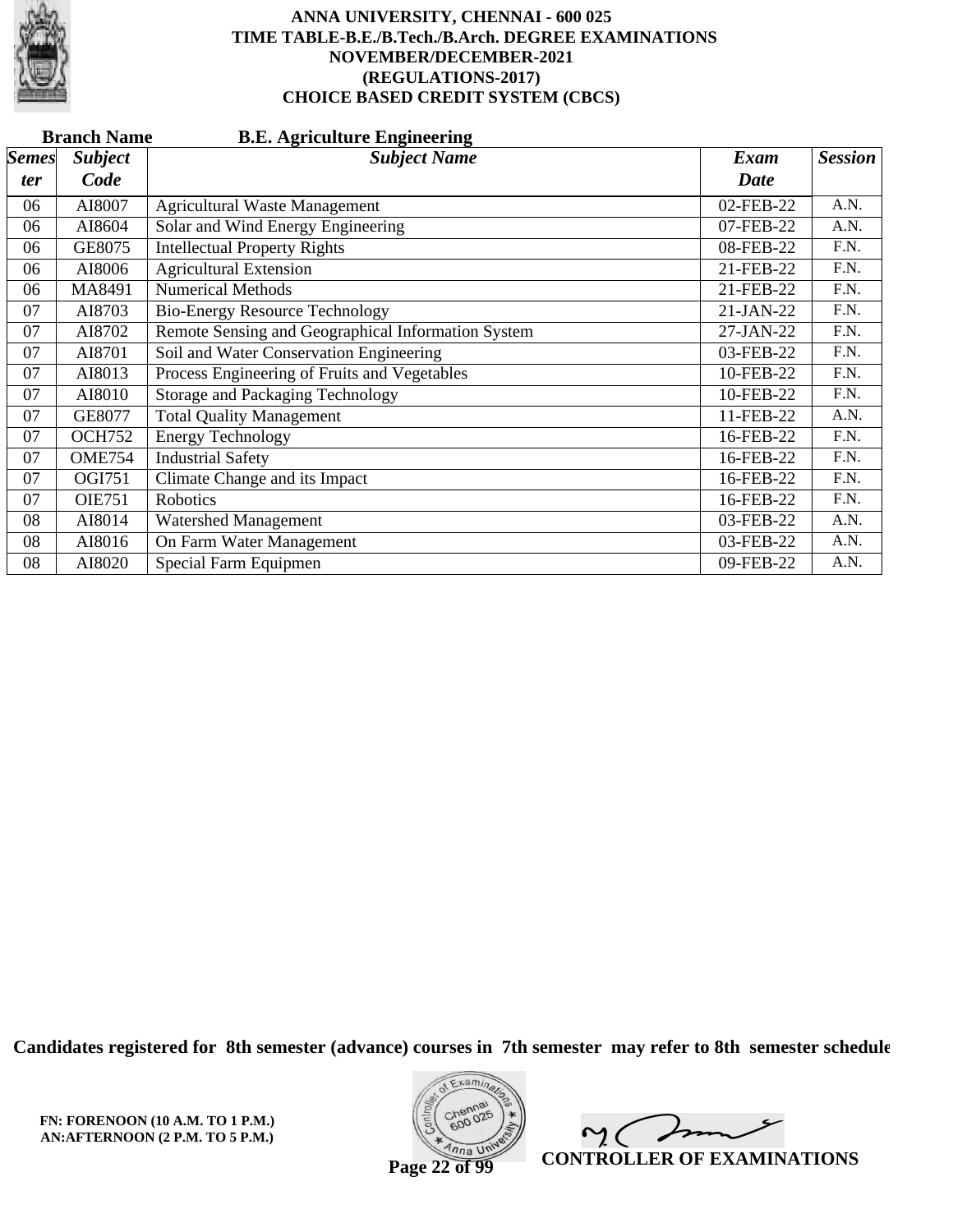

|                     | <b>Branch Name</b><br><b>B.E. Electronics and Telecommunication Engineering</b> |                                                         |                            |                   |  |  |  |
|---------------------|---------------------------------------------------------------------------------|---------------------------------------------------------|----------------------------|-------------------|--|--|--|
| <b>Semes</b><br>ter | <b>Subject</b><br>Code                                                          | <b>Subject Name</b>                                     | <b>Exam</b><br><b>Date</b> | <b>Session</b>    |  |  |  |
|                     |                                                                                 |                                                         |                            |                   |  |  |  |
| 01                  | GE8152                                                                          | <b>Engineering Graphics</b>                             | 24-FEB-22                  | A.N.              |  |  |  |
| 01                  | GE8151                                                                          | Problem Solving and Python Programming                  | 25-FEB-22                  | A.N.              |  |  |  |
| 01                  | CY8151                                                                          | <b>Engineering Chemistry</b>                            | 26-FEB-22                  | A.N.              |  |  |  |
| 01                  | PH8151                                                                          | <b>Engineering Physics</b>                              | 28-FEB-22                  | A.N.              |  |  |  |
| 01                  | MA8151                                                                          | <b>Engineering Mathematics - I</b>                      | 01-MAR-22                  | A.N.              |  |  |  |
| 01                  | <b>HS8151</b>                                                                   | <b>Communicative English</b>                            | 02-MAR-22                  | $\overline{A.N.}$ |  |  |  |
| 02                  | <b>BE8254</b>                                                                   | <b>Basic Electrical and Instrumentation Engineering</b> | 24-FEB-22                  | $\overline{F.N.}$ |  |  |  |
| 02                  | PH8253                                                                          | Physics for Electronics Engineering                     | 25-FEB-22                  | $\overline{F.N.}$ |  |  |  |
| 02                  | EC8252                                                                          | <b>Electronic Devices</b>                               | 26-FEB-22                  | F.N.              |  |  |  |
| 02                  | EC8251                                                                          | <b>Circuit Analysis</b>                                 | 28-FEB-22                  | $\overline{F.N.}$ |  |  |  |
| 02                  | HS8251                                                                          | <b>Technical English</b>                                | 01-MAR-22                  | $\overline{F.N.}$ |  |  |  |
| 02                  | MA8251                                                                          | <b>Engineering Mathematics - II</b>                     | 02-MAR-22                  | $\overline{F.N.}$ |  |  |  |
| 03                  | EC8393                                                                          | Fundamentals of Data Structures in C                    | 21-JAN-22                  | A.N.              |  |  |  |
| 03                  | EC8352                                                                          | Signals and Systems                                     | 27-JAN-22                  | $\overline{F.N.}$ |  |  |  |
| 03                  | MA8352                                                                          | Linear Algebra and Partial Differential Equations       | 31-JAN-22                  | $\overline{F.N.}$ |  |  |  |
| 03                  | EC8391                                                                          | <b>Control Systems Engineering</b>                      | 02-FEB-22                  | A.N.              |  |  |  |
| 03                  | CS8351                                                                          | Digital Principles and System Design                    | 09-FEB-22                  | F.N.              |  |  |  |
| 03                  | EC8351                                                                          | Electronic Circuits -I                                  | 14-FEB-22                  | $\overline{F.N.}$ |  |  |  |
| 04                  | EC8451                                                                          | <b>Electromagnetic Fields</b>                           | 24-JAN-22                  | A.N.              |  |  |  |
| 04                  | <b>TL8401</b>                                                                   | Analog Communication Theory and Systems                 | 28-JAN-22                  | A.N.              |  |  |  |
| 04                  | EC8452                                                                          | Electronic Circuits -II                                 | 03-FEB-22                  | A.N.              |  |  |  |
| 04                  | TL8402                                                                          | Linear Integrated Circuits and its Applications         | 09-FEB-22                  | $\overline{A.N.}$ |  |  |  |
| 04                  | GE8291                                                                          | <b>Environmental Science and Engineering</b>            | 17-FEB-22                  | $\overline{A.N.}$ |  |  |  |
| 04                  | MA8451                                                                          | Probability and Random Processes                        | 19-FEB-22                  | A.N.              |  |  |  |
| 05                  | EC8553                                                                          | <b>Discrete-Time Signal Processing</b>                  | 22-JAN-22                  | F.N.              |  |  |  |
| 05                  | TL8501                                                                          | <b>Digital Communication Techniques</b>                 | 25-JAN-22                  | $\overline{F.N.}$ |  |  |  |
| 05                  | EC8552                                                                          | <b>Computer Architecture and Organization</b>           | 01-FEB-22                  | A.N.              |  |  |  |
| 05                  | EC8551                                                                          | <b>Communication Networks</b>                           | 07-FEB-22                  | A.N.              |  |  |  |
| 05                  | GE8077                                                                          | <b>Total Quality Management</b>                         | 11-FEB-22                  | A.N.              |  |  |  |
| 05                  | <b>OMD552</b>                                                                   | <b>Hospital Waste Management</b>                        | 15-FEB-22                  | $\overline{F.N.}$ |  |  |  |
| 06                  | EC8095                                                                          | <b>VLSI</b> Design                                      | 21-JAN-22                  | F.N.              |  |  |  |
| 06                  | TL8602                                                                          | Telecommunication Systems and Services                  | 22-JAN-22                  | A.N.              |  |  |  |
| 06                  | TL8601                                                                          | Mobile Ad hoc Networks                                  | 25-JAN-22                  | A.N.              |  |  |  |
| 06                  | EC8651                                                                          | <b>Transmission Lines and RF Systems</b>                | 27-JAN-22                  | A.N.              |  |  |  |
| 06                  | GE8075                                                                          | <b>Intellectual Property Rights</b>                     | 08-FEB-22                  | F.N.              |  |  |  |
| 06                  | EC8652                                                                          | Wireless Communication                                  | 10-FEB-22                  | A.N.              |  |  |  |
| 07                  | TL8702                                                                          | <b>RISC Processors and Embedded System</b>              | 24-JAN-22                  | F.N.              |  |  |  |
| 07                  | GE8071                                                                          | Disaster Management                                     | $28-JAN-22$                | F.N.              |  |  |  |
| 07                  | EC8094                                                                          | <b>Satellite Communication</b>                          | 02-FEB-22                  | F.N.              |  |  |  |
|                     |                                                                                 |                                                         |                            |                   |  |  |  |

**Candidates registered for 8th semester (advance) courses in 7th semester may refer to 8th semester schedule**

**FN: FORENOON (10 A.M. TO 1 P.M.) AN:AFTERNOON (2 P.M. TO 5 P.M.)**



 $\overline{\phantom{a}}$  $\sim$  ( **CONTROLLER OF EXAMINATIONS**

**Page 23 of 99**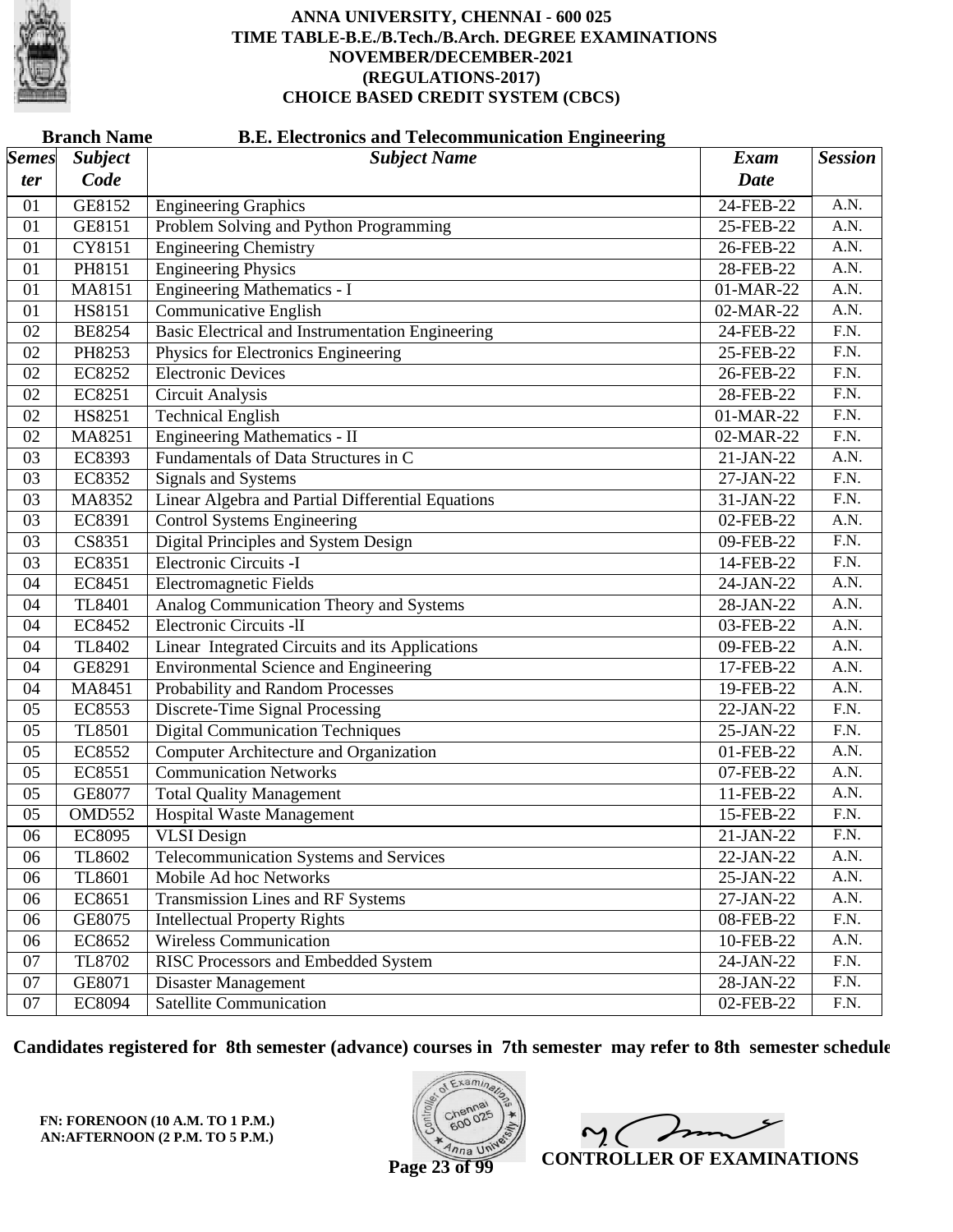

# **Branch Name B.E. Electronics and Telecommunication Engineering**

| <b>Semes</b> | <b>Subject</b> | .<br>ັ<br><b>Subject Name</b>       | Exam        | <b>Session</b> |
|--------------|----------------|-------------------------------------|-------------|----------------|
| <i>ter</i>   | Code           |                                     | <b>Date</b> |                |
| 07           | TL8703         | Antennas and Radio Wave Propagation | 04-FEB-22   | F.N.           |
| 07           | <b>TL8701</b>  | Microwave and optical Communication | 10-FEB-22   | F.N.           |
| 07           | <b>OBM752</b>  | <b>Hospital Management</b>          | 16-FEB-22   | F.N.           |
| 08           | <b>TL8015</b>  | <b>Opto Electronic Devices</b>      | $31-JAN-22$ | A.N.           |
| 08           | GE8076         | Professional Ethics in Engineering  | 23-FEB-22   | A.N.           |

**Candidates registered for 8th semester (advance) courses in 7th semester may refer to 8th semester schedule**

**FN: FORENOON (10 A.M. TO 1 P.M.) AN:AFTERNOON (2 P.M. TO 5 P.M.)**



mme  $\mathsf{M}(\mathbb{C})$ **CONTROLLER OF EXAMINATIONS**

**Page 24 of 99**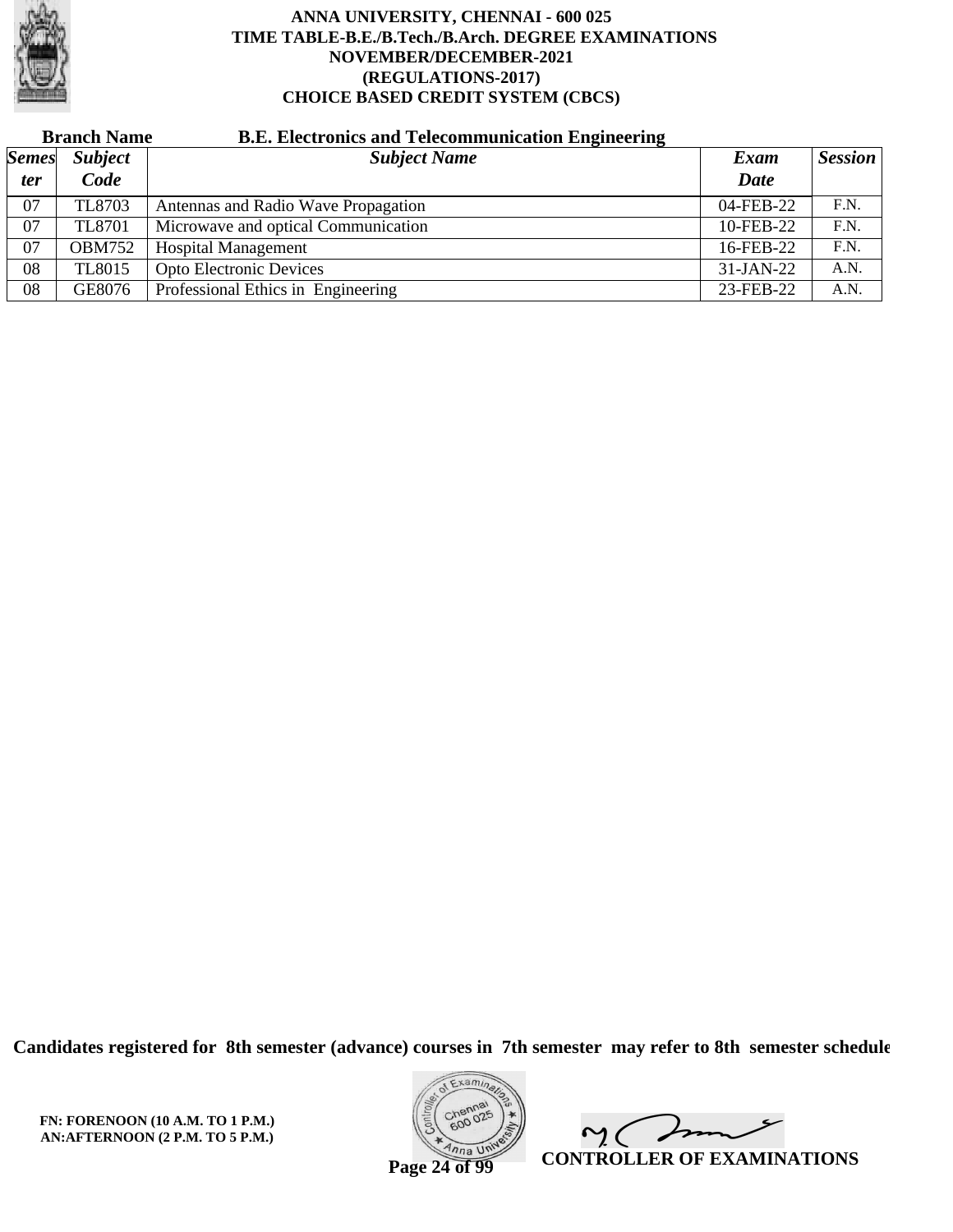

| <b>Branch Name</b><br><b>B.E. Aerospace Engineering</b> |                     |                                                               |             |                   |  |
|---------------------------------------------------------|---------------------|---------------------------------------------------------------|-------------|-------------------|--|
| <i>Semes</i>                                            | <b>Subject</b>      | <b>Subject Name</b>                                           | <b>Exam</b> | <b>Session</b>    |  |
| ter                                                     | Code                |                                                               | <b>Date</b> |                   |  |
| 01                                                      | GE8152              | <b>Engineering Graphics</b>                                   | 24-FEB-22   | A.N.              |  |
| 01                                                      | GE8151              | Problem Solving and Python Programming                        | 25-FEB-22   | A.N.              |  |
| 01                                                      | CY8151              | <b>Engineering Chemistry</b>                                  | 26-FEB-22   | $\overline{A.N.}$ |  |
| 01                                                      | PH8151              | <b>Engineering Physics</b>                                    | 28-FEB-22   | $\overline{A.N.}$ |  |
| 01                                                      | MA8151              | <b>Engineering Mathematics - I</b>                            | 01-MAR-22   | A.N.              |  |
| 01                                                      | HS8151              | <b>Communicative English</b>                                  | 02-MAR-22   | A.N.              |  |
| 02                                                      | GE8292              | <b>Engineering Mechanics</b>                                  | 23-FEB-22   | $\overline{F.N.}$ |  |
| 02                                                      | <b>BE8253</b>       | Basic Electrical, Electronics and Instrumentation Engineering | 24-FEB-22   | $\overline{F.N.}$ |  |
| 02                                                      | PH8251              | <b>Materials Science</b>                                      | 25-FEB-22   | F.N.              |  |
| 02                                                      | AC8201              | Introduction to Aerospace Engineering                         | 26-FEB-22   | $\overline{F.N.}$ |  |
| 02                                                      | HS8251              | <b>Technical English</b>                                      | 01-MAR-22   | $\overline{F.N.}$ |  |
| 02                                                      | MA8251              | Engineering Mathematics - II                                  | 02-MAR-22   | $\overline{F.N.}$ |  |
| 03                                                      | <b>CE8394</b>       | <b>Fluid Mechanics and Machinery</b>                          | 21-JAN-22   | F.N.              |  |
| 03                                                      | CE8395              | <b>Strength of Materials for Mechanical Engineers</b>         | 25-JAN-22   | F.N.              |  |
| 03                                                      | MA8353              | <b>Transforms and Partial Differential Equations</b>          | 31-JAN-22   | $\overline{F.N.}$ |  |
| 03                                                      | AE8301              | Aero Engineering Thermodynamics                               | 03-FEB-22   | $\overline{F.N.}$ |  |
| 03                                                      | <b>ME8392</b>       | <b>Manufacturing Technology</b>                               | 09-FEB-22   | A.N.              |  |
| 03                                                      | AC8301              | Space Science                                                 | 11-FEB-22   | F.N.              |  |
| 04                                                      | AC8403              | <b>Flight Systems and Instrumentation</b>                     | 21-JAN-22   | $\overline{A.N.}$ |  |
| 04                                                      | AC8401              | Aerodynamics                                                  | 24-JAN-22   | $\overline{A.N.}$ |  |
| 04                                                      | AC8402              | <b>Aerospace Structural Mechanics</b>                         | 28-JAN-22   | A.N.              |  |
| 04                                                      | GE8291              | <b>Environmental Science and Engineering</b>                  | 17-FEB-22   | A.N.              |  |
| 04                                                      | PR8451              | <b>Mechanics of Machines</b>                                  | 19-FEB-22   | $\overline{F.N.}$ |  |
| 04                                                      | MA8491              | <b>Numerical Methods</b>                                      | 21-FEB-22   | $\overline{F.N.}$ |  |
| 05                                                      | AE8501              | <b>Flight Dynamics</b>                                        | 22-JAN-22   | F.N.              |  |
| 05                                                      | AC8502              | Fundamentals of Aerospace Control Engineering                 | 27-JAN-22   | F.N.              |  |
| 05                                                      | AC8501              | Air Breathing Propulsion                                      | 04-FEB-22   | $\overline{F.N.}$ |  |
| 05                                                      | AC8503              | <b>Elements of Spaceflight</b>                                | 07-FEB-22   | $\overline{F.N.}$ |  |
| 05                                                      | AE8001              | <b>Space Mechanics</b>                                        | 10-FEB-22   | A.N.              |  |
| 05                                                      | <b>ORO551</b>       | Renewable Energy Sources                                      | 15-FEB-22   | F.N.              |  |
| 05                                                      | <b>OCE551</b>       | Air Pollution and Control Engineering                         | 15-FEB-22   | F.N.              |  |
| 05                                                      | <b>OAT552</b>       | <b>Internal Combustion Engines</b>                            | 15-FEB-22   | F.N.              |  |
| 05                                                      | <b>OAN551</b>       | <b>Sensors and Transducers</b>                                | 15-FEB-22   | F.N.              |  |
| 05                                                      | <b>OAI551</b>       | <b>Environment and Agriculture</b>                            | 15-FEB-22   | F.N.              |  |
| 05                                                      | <b>OMF551</b>       | <b>Product Design and Development</b>                         | 15-FEB-22   | F.N.              |  |
| 06                                                      | $AE860\overline{5}$ | <b>Experimental Stress Analysis</b>                           | 22-JAN-22   | A.N.              |  |
| 06                                                      | AC8601              | <b>Space Propulsion</b>                                       | 25-JAN-22   | A.N.              |  |
| 06                                                      | AC8602              | <b>Spacecraft Dynamics</b>                                    | 27-JAN-22   | A.N.              |  |
| 06                                                      | AE8008              | Vibration and Elements of Aeroelasticity                      | 28-JAN-22   | F.N.              |  |

**Candidates registered for 8th semester (advance) courses in 7th semester may refer to 8th semester schedule**

**FN: FORENOON (10 A.M. TO 1 P.M.) AN:AFTERNOON (2 P.M. TO 5 P.M.)**



 $\overline{\phantom{a}}$  $2<sub>1</sub>$ **CONTROLLER OF EXAMINATIONS**

**Page 25 of 99**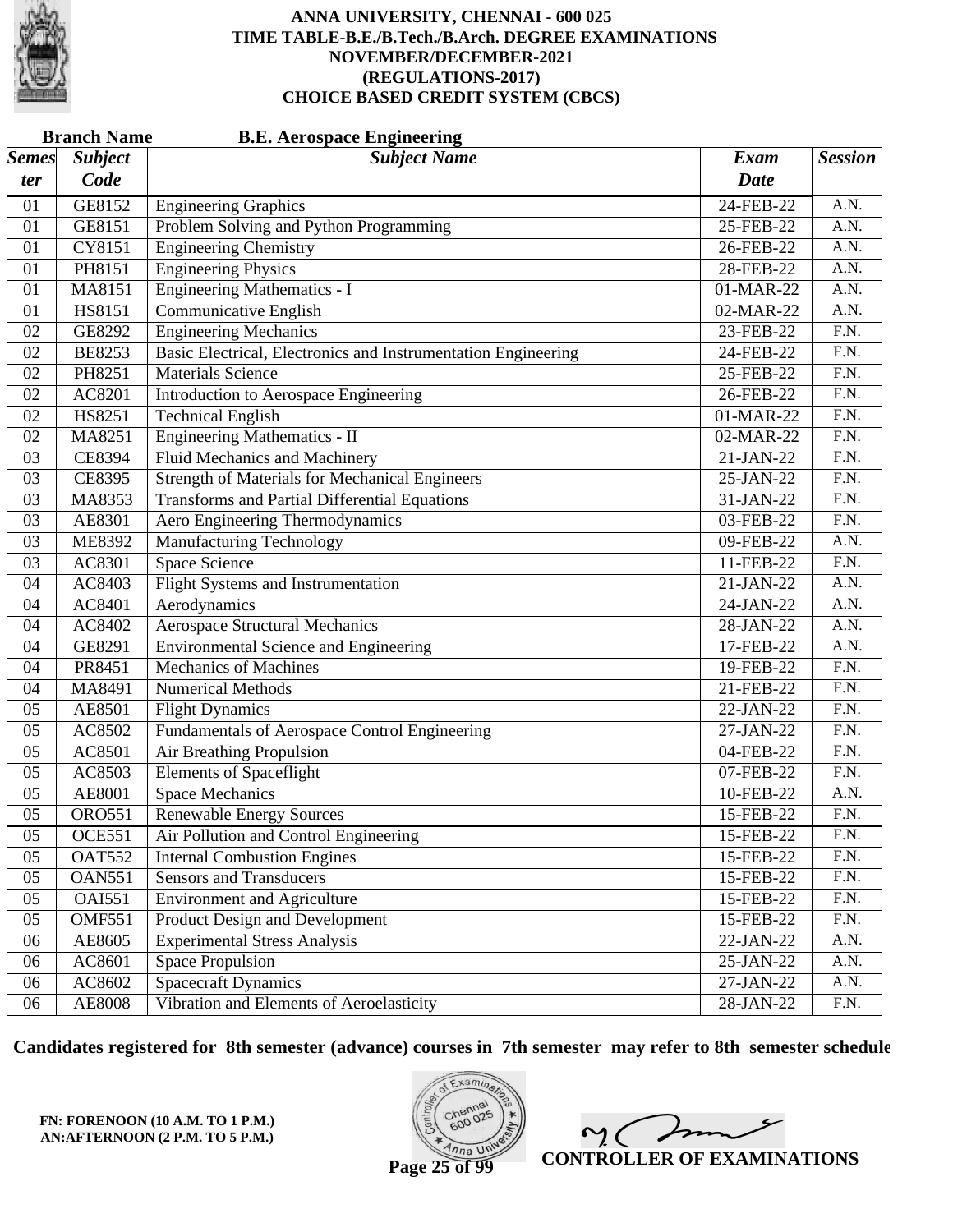

|              | <b>Branch Name</b><br><b>B.E. Aerospace Engineering</b> |                                                               |           |                |  |  |  |
|--------------|---------------------------------------------------------|---------------------------------------------------------------|-----------|----------------|--|--|--|
| <b>Semes</b> | <b>Subject</b>                                          | <b>Subject Name</b>                                           | Exam      | <b>Session</b> |  |  |  |
| <i>ter</i>   | Code                                                    |                                                               | Date      |                |  |  |  |
| 06           | AE8751                                                  | Avionics                                                      | 02-FEB-22 | F.N.           |  |  |  |
| 06           | AC8001                                                  | Computer Aided Design and Analysis                            | 03-FEB-22 | A.N.           |  |  |  |
| 06           | AC8002                                                  | Cryogenics                                                    | 03-FEB-22 | A.N.           |  |  |  |
| 06           | AC8003                                                  | Machining and Precision Manufacturing                         | 03-FEB-22 | A.N.           |  |  |  |
| 06           | AC8004                                                  | <b>Reliability and Quality Assurance</b>                      | 03-FEB-22 | A.N.           |  |  |  |
| 06           | AE8601                                                  | <b>Finite Element Methods</b>                                 | 04-FEB-22 | A.N.           |  |  |  |
| 06           | GE8075                                                  | <b>Intellectual Property Rights</b>                           | 08-FEB-22 | F.N.           |  |  |  |
| 06           | GE8073                                                  | <b>Fundamentals of NanoScience</b>                            | 08-FEB-22 | A.N.           |  |  |  |
| 07           | AC8701                                                  | Hypersonic Aerodynamics for Aerospace Vehicles                | 24-JAN-22 | F.N.           |  |  |  |
| 07           | AC8703                                                  | <b>Rockets and Launch Vehicles</b>                            | 01-FEB-22 | F.N.           |  |  |  |
| 07           | AC8702                                                  | <b>Computational Fluid Dynamics for Aerospace Engineering</b> | 14-FEB-22 | F.N.           |  |  |  |

**Candidates registered for 8th semester (advance) courses in 7th semester may refer to 8th semester schedule**

**FN: FORENOON (10 A.M. TO 1 P.M.) AN:AFTERNOON (2 P.M. TO 5 P.M.)**



 $\overline{\phantom{a}}$  $\mathsf{M}(\mathbb{C})$ **CONTROLLER OF EXAMINATIONS**

**Page 26 of 99**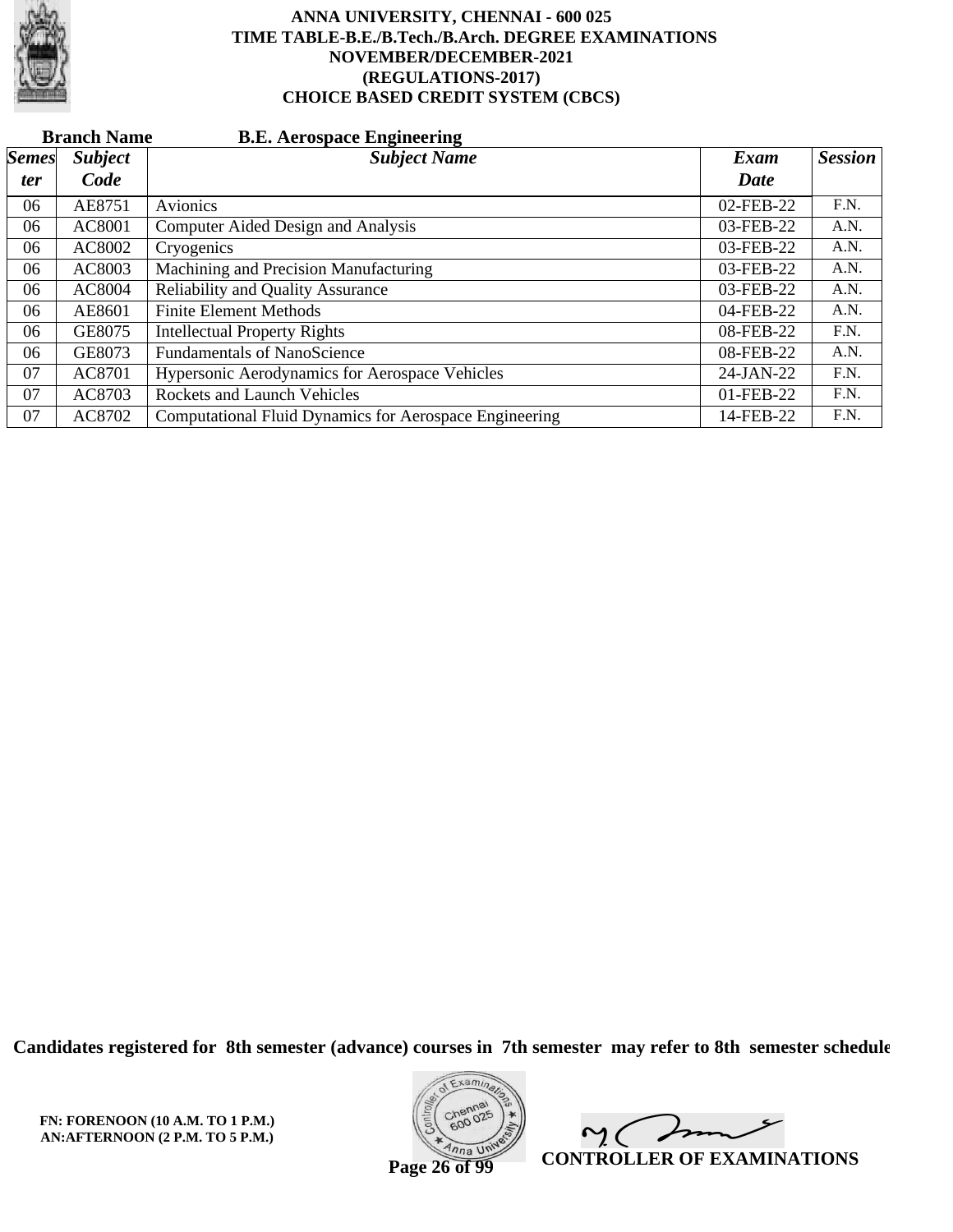

| <b>Branch Name</b><br><b>B.E. Instrumentation and Control Engineering</b> |                |                                                      |             |                   |  |
|---------------------------------------------------------------------------|----------------|------------------------------------------------------|-------------|-------------------|--|
| <b>Semes</b>                                                              | <b>Subject</b> | <b>Subject Name</b>                                  | <b>Exam</b> | <b>Session</b>    |  |
| ter                                                                       | Code           |                                                      | <b>Date</b> |                   |  |
| 01                                                                        | GE8152         | <b>Engineering Graphics</b>                          | 24-FEB-22   | A.N.              |  |
| 01                                                                        | GE8151         | Problem Solving and Python Programming               | 25-FEB-22   | A.N.              |  |
| 01                                                                        | CY8151         | <b>Engineering Chemistry</b>                         | 26-FEB-22   | $\overline{A.N.}$ |  |
| 01                                                                        | PH8151         | <b>Engineering Physics</b>                           | 28-FEB-22   | $\overline{A.N.}$ |  |
| 01                                                                        | MA8151         | <b>Engineering Mathematics - I</b>                   | 01-MAR-22   | A.N.              |  |
| 01                                                                        | HS8151         | Communicative English                                | 02-MAR-22   | A.N.              |  |
| 02                                                                        | GE8291         | <b>Environmental Science and Engineering</b>         | 17-FEB-22   | $\overline{A.N.}$ |  |
| 02                                                                        | <b>BE8252</b>  | Basic Civil and Mechanical Engineering               | 19-FEB-22   | $\overline{A.N.}$ |  |
| 02                                                                        | EE8251         | <b>Circuit Theory</b>                                | 24-FEB-22   | F.N.              |  |
| 02                                                                        | PH8253         | Physics for Electronics Engineering                  | 25-FEB-22   | $\overline{F.N.}$ |  |
| 02                                                                        | HS8251         | <b>Technical English</b>                             | 01-MAR-22   | $\overline{F.N.}$ |  |
| 02                                                                        | MA8251         | Engineering Mathematics - II                         | 02-MAR-22   | $\overline{F.N.}$ |  |
| 03                                                                        | EE8351         | <b>Digital Logic Circuits</b>                        | 22-JAN-22   | F.N.              |  |
| 03                                                                        | CS8392         | <b>Object Oriented Programming</b>                   | 25-JAN-22   | F.N.              |  |
| 03                                                                        | MA8353         | <b>Transforms and Partial Differential Equations</b> | 31-JAN-22   | $\overline{F.N.}$ |  |
| 03                                                                        | EI8352         | <b>Transducers Engineering</b>                       | 02-FEB-22   | $\overline{F.N.}$ |  |
| 03                                                                        | EI8351         | <b>Electrical Measurements</b>                       | 04-FEB-22   | A.N.              |  |
| 03                                                                        | EC8353         | <b>Electron Devices and Circuits</b>                 | 21-FEB-22   | A.N.              |  |
| 04                                                                        | IC8451         | <b>Control Systems</b>                               | 22-JAN-22   | $\overline{A.N.}$ |  |
| 04                                                                        | EI8451         | <b>Electrical Machines</b>                           | 24-JAN-22   | $\overline{A.N.}$ |  |
| 04                                                                        | EC8395         | <b>Communication Engineering</b>                     | 10-FEB-22   | F.N.              |  |
| 04                                                                        | EE8451         | <b>Linear Integrated Circuits and Applications</b>   | 11-FEB-22   | F.N.              |  |
| 04                                                                        | EI8452         | Industrial Instrumentation - I                       | 14-FEB-22   | $\overline{A.N.}$ |  |
| 04                                                                        | MA8491         | <b>Numerical Methods</b>                             | 21-FEB-22   | $\overline{F.N.}$ |  |
| 05                                                                        | EE8551         | Microprocessors and Microcontrollers                 | 21-JAN-22   | A.N.              |  |
| 05                                                                        | EI8093         | Unit Operation and Control                           | 31-JAN-22   | A.N.              |  |
| 05                                                                        | EI8552         | <b>Industrial Instrumentation - II</b>               | 03-FEB-22   | $\overline{F.N.}$ |  |
| 05                                                                        | EI8553         | Process Control                                      | 07-FEB-22   | $\overline{F.N.}$ |  |
| 05                                                                        | EI8551         | <b>Analytical Instruments</b>                        | 09-FEB-22   | F.N.              |  |
| 05                                                                        | OIT552         | Cloud Computing                                      | 15-FEB-22   | F.N.              |  |
| 05                                                                        | <b>OCE551</b>  | Air Pollution and Control Engineering                | 15-FEB-22   | F.N.              |  |
| 05                                                                        | <b>OMF551</b>  | Product Design and Development                       | 15-FEB-22   | F.N.              |  |
| 06                                                                        | EI8092         | <b>Thermal Power Plant Instrumentation</b>           | 21-JAN-22   | F.N.              |  |
| 06                                                                        | EI8077         | <b>Power Electronics and Drives</b>                  | 25-JAN-22   | A.N.              |  |
| 06                                                                        | EE8072         | <b>MEMS</b> and Nano Science                         | 25-JAN-22   | A.N.              |  |
| 06                                                                        | EI8651         | Logic and Distributed Control System                 | 02-FEB-22   | A.N.              |  |
| 06                                                                        | CS8391         | Data Structures                                      | 07-FEB-22   | A.N.              |  |
| 06                                                                        | IC8651         | <b>Advanced Control System</b>                       | 08-FEB-22   | F.N.              |  |
| 06                                                                        | EE8071         | <b>Applied Soft Computing</b>                        | 10-FEB-22   | A.N.              |  |

**Candidates registered for 8th semester (advance) courses in 7th semester may refer to 8th semester schedule**

**FN: FORENOON (10 A.M. TO 1 P.M.) AN:AFTERNOON (2 P.M. TO 5 P.M.)**



 $\overline{\phantom{a}}$  $\sim$  ( **CONTROLLER OF EXAMINATIONS**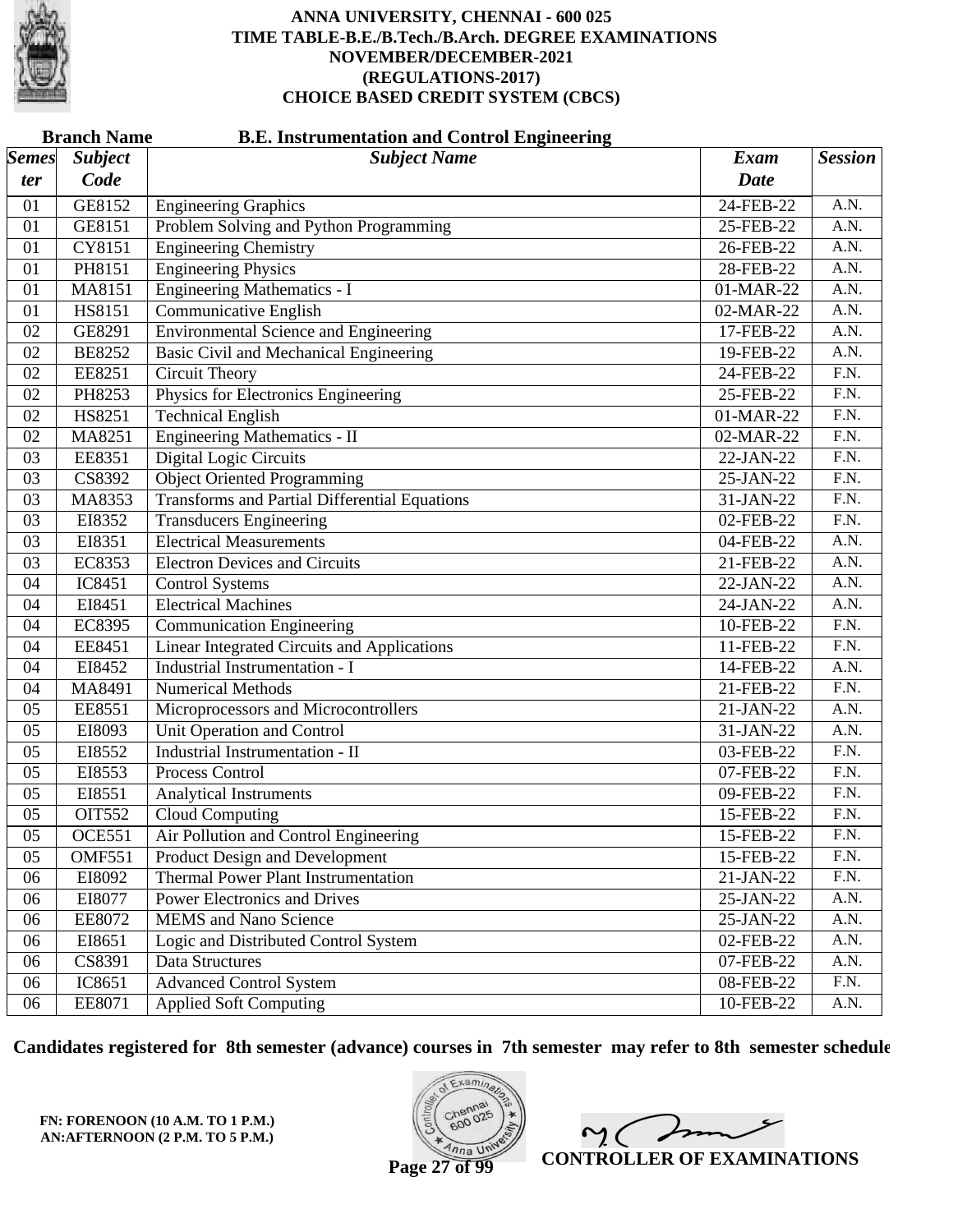

|              | <b>Branch Name</b><br><b>B.E. Instrumentation and Control Engineering</b> |                                                    |             |                |  |  |  |
|--------------|---------------------------------------------------------------------------|----------------------------------------------------|-------------|----------------|--|--|--|
| <b>Semes</b> | <b>Subject</b>                                                            | <b>Subject Name</b>                                | <b>Exam</b> | <b>Session</b> |  |  |  |
| <i>ter</i>   | Code                                                                      |                                                    | Date        |                |  |  |  |
| 06           | EI8072                                                                    | <b>Advanced Instrumentation Systems</b>            | 10-FEB-22   | A.N.           |  |  |  |
| 07           | <b>EC8093</b>                                                             | <b>Digital Image Processing</b>                    | 24-JAN-22   | F.N.           |  |  |  |
| 07           | EI8075                                                                    | Fibre Optics and Laser Instrumentation             | 28-JAN-22   | F.N.           |  |  |  |
| 07           | GE8071                                                                    | Disaster Management                                | 28-JAN-22   | F.N.           |  |  |  |
| 07           | EI8751                                                                    | <b>Industrial Data Networks</b>                    | 01-FEB-22   | A.N.           |  |  |  |
| 07           | GE8074                                                                    | Human Rights                                       | 04-FEB-22   | F.N.           |  |  |  |
| 07           | EI8691                                                                    | <b>Computer Control of Processes</b>               | 09-FEB-22   | A.N.           |  |  |  |
| 07           | GE8077                                                                    | <b>Total Quality Management</b>                    | 11-FEB-22   | A.N.           |  |  |  |
| 07           | EI8692                                                                    | <b>Electronic Instrumentation</b>                  | 14-FEB-22   | F.N.           |  |  |  |
| 07           | <b>OBT751</b>                                                             | Analytical Methods and Instrumentation             | 16-FEB-22   | F.N.           |  |  |  |
| 07           | <b>OCS752</b>                                                             | Introduction to C Programming                      | 16-FEB-22   | F.N.           |  |  |  |
| 07           | <b>OML751</b>                                                             | <b>Testing of Materials</b>                        | 16-FEB-22   | F.N.           |  |  |  |
| 07           | EI8091                                                                    | <b>Instrumentation in Petrochemical Industries</b> | 18-FEB-22   | F.N.           |  |  |  |
| 08           | EI8073                                                                    | <b>Biomedical Instrumentation</b>                  | 27-JAN-22   | A.N.           |  |  |  |
| 08           | MG8591                                                                    | Principles of Management                           | 01-FEB-22   | F.N.           |  |  |  |
| 08           | EI8079                                                                    | Robotics and Automation                            | 08-FEB-22   | A.N.           |  |  |  |
| 08           | EI8078                                                                    | Project Management and Finance                     | 08-FEB-22   | A.N.           |  |  |  |
| 08           | GE8073                                                                    | <b>Fundamentals of NanoScience</b>                 | 08-FEB-22   | A.N.           |  |  |  |
| 08           | GE8076                                                                    | Professional Ethics in Engineering                 | 23-FEB-22   | A.N.           |  |  |  |

**Candidates registered for 8th semester (advance) courses in 7th semester may refer to 8th semester schedule**

**FN: FORENOON (10 A.M. TO 1 P.M.) AN:AFTERNOON (2 P.M. TO 5 P.M.)**



In 2. C  $\overline{a}$ **CONTROLLER OF EXAMINATIONS**

**Page 28 of 99**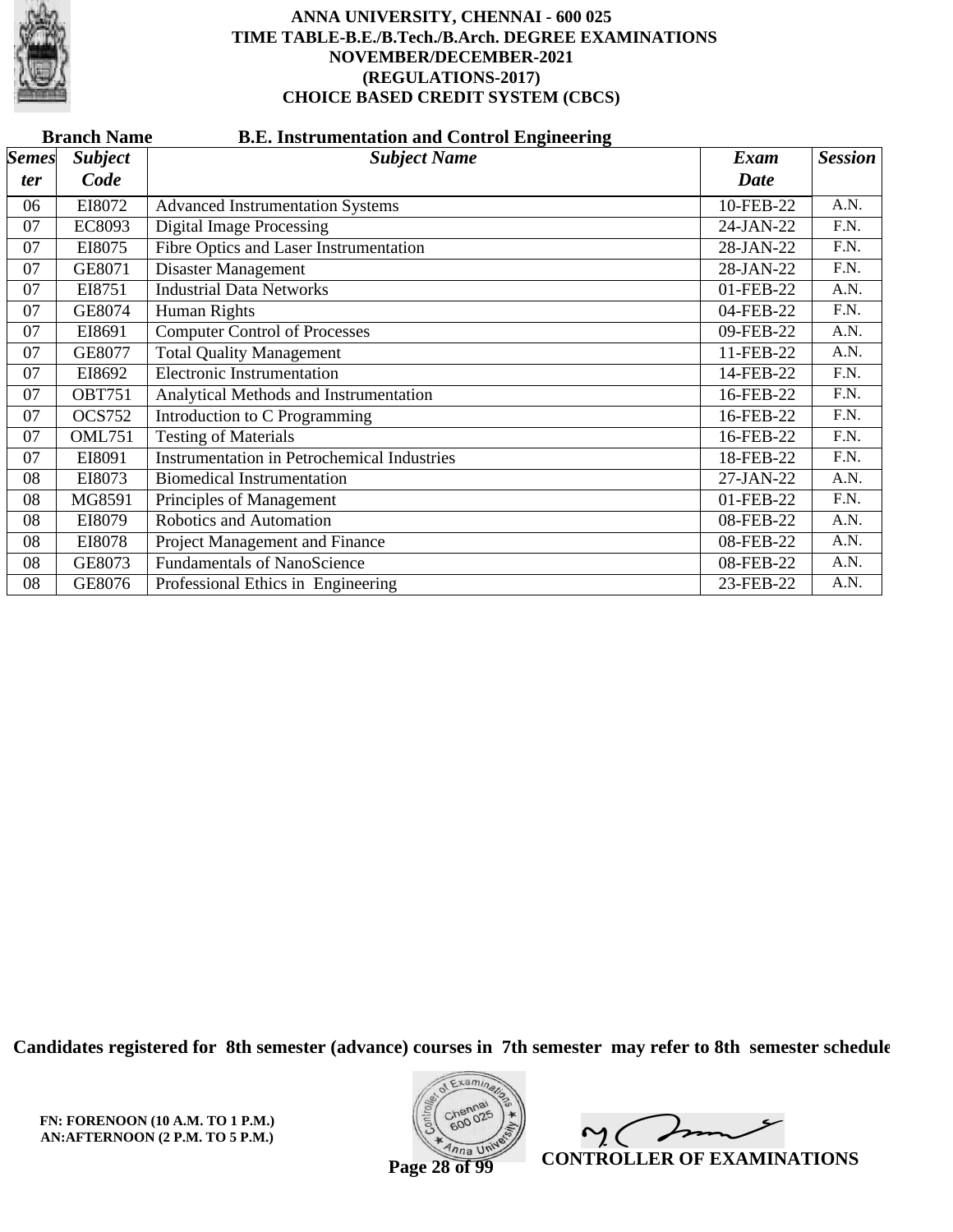

|                       | <b>Branch Name</b><br><b>B.E. Marine Engineering</b> |                                                               |             |                   |  |  |
|-----------------------|------------------------------------------------------|---------------------------------------------------------------|-------------|-------------------|--|--|
| $\vert$ Semes $\vert$ | <b>Subject</b>                                       | <b>Subject Name</b>                                           | <b>Exam</b> | <b>Session</b>    |  |  |
| ter                   | Code                                                 |                                                               | <b>Date</b> |                   |  |  |
| 01                    | GE8152                                               | <b>Engineering Graphics</b>                                   | 24-FEB-22   | A.N.              |  |  |
| 01                    | GE8151                                               | Problem Solving and Python Programming                        | 25-FEB-22   | A.N.              |  |  |
| 01                    | CY8101                                               | <b>Chemistry for Marine Engineering</b>                       | 26-FEB-22   | A.N.              |  |  |
| 01                    | PH8151                                               | <b>Engineering Physics</b>                                    | 28-FEB-22   | $\overline{A.N.}$ |  |  |
| 01                    | <b>MA8101</b>                                        | Mathematics for Marine Engineering - I                        | 01-MAR-22   | A.N.              |  |  |
| 01                    | HS8101                                               | Technical English - I                                         | 02-MAR-22   | A.N.              |  |  |
| 02                    | GE8291                                               | <b>Environmental Science and Engineering</b>                  | 17-FEB-22   | $\overline{A.N.}$ |  |  |
| 02                    | GE8292                                               | <b>Engineering Mechanics</b>                                  | 23-FEB-22   | $\overline{F.N.}$ |  |  |
| 02                    | <b>BE8253</b>                                        | Basic Electrical, Electronics and Instrumentation Engineering | 24-FEB-22   | F.N.              |  |  |
| 02                    | PH8251                                               | <b>Materials Science</b>                                      | 25-FEB-22   | $\overline{F.N.}$ |  |  |
| 02                    | <b>HS8201</b>                                        | Technical English for Marine Engineering - II                 | 01-MAR-22   | $\overline{F.N.}$ |  |  |
| 02                    | MA8201                                               | Mathematics for Marine Engineering - II                       | 02-MAR-22   | $\overline{F.N.}$ |  |  |
| 03                    | MV8302                                               | <b>Basics of Marine Engineering</b>                           | 21-JAN-22   | F.N.              |  |  |
| 03                    | CE8395                                               | <b>Strength of Materials for Mechanical Engineers</b>         | 25-JAN-22   | $\overline{F.N.}$ |  |  |
| 03                    | MA8353                                               | <b>Transforms and Partial Differential Equations</b>          | 31-JAN-22   | $\overline{F.N.}$ |  |  |
| 03                    | MV8303                                               | Marine Manufacturing Technology                               | 02-FEB-22   | $\overline{F.N.}$ |  |  |
| 03                    | MV8301                                               | Marine Hydraulics and Fluid Machinery                         | 04-FEB-22   | F.N.              |  |  |
| 03                    | <b>MV8305</b>                                        | <b>Marine Machinery Drawing</b>                               | 10-FEB-22   | F.N.              |  |  |
| 03                    | <b>MV8304</b>                                        | Marine Electrical Machines - I                                | 18-FEB-22   | $\overline{F.N.}$ |  |  |
| 04                    | MV8402                                               | Marine Diesel Engines - I                                     | 21-JAN-22   | A.N.              |  |  |
| 04                    | MV8405                                               | <b>Marine Engineering Materials</b>                           | 25-JAN-22   | A.N.              |  |  |
| 04                    | MV8401                                               | Marine Engineering Thermodynamics                             | 31-JAN-22   | A.N.              |  |  |
| 04                    | MV8403                                               | Marine Boilers and Steam Engineering                          | 02-FEB-22   | $\overline{A.N.}$ |  |  |
| 04                    | MV8407                                               | Marine Refrigeration and Air Conditioning                     | 04-FEB-22   | A.N.              |  |  |
| 04                    | MV8404                                               | Marine Electrical Machines - II                               | 10-FEB-22   | A.N.              |  |  |
| 04                    | MV8406                                               | Marine Electronics                                            | 11-FEB-22   | A.N.              |  |  |
| 05                    | MV8505                                               | <b>Mechanics of Marine Machines</b>                           | 22-JAN-22   | $\overline{F.N.}$ |  |  |
| 05                    | MV8501                                               | Marine Auxiliary Machinery I                                  | 27-JAN-22   | $\overline{F.N.}$ |  |  |
| 05                    | MV8502                                               | Marine Diesel Engines II                                      | 01-FEB-22   | F.N.              |  |  |
| 05                    | MV8504                                               | Ship Construction                                             | 07-FEB-22   | F.N.              |  |  |
| 05                    | MV8503                                               | <b>Stability of Ships</b>                                     | 11-FEB-22   | F.N.              |  |  |
| 05                    | <b>ORO551</b>                                        | <b>Renewable Energy Sources</b>                               | 15-FEB-22   | F.N.              |  |  |
| 05                    | <b>OAI553</b>                                        | Production Technology of Agricultural Machinery               | 15-FEB-22   | F.N.              |  |  |
| 05                    | <b>OCE551</b>                                        | Air Pollution and Control Engineering                         | 15-FEB-22   | F.N.              |  |  |
| 05                    | MV8506                                               | Seamanship, Elementary Navigation and Survival At Sea         | 17-FEB-22   | F.N.              |  |  |
| 07                    | MV8701                                               | Marine Machinery and Systems Design                           | 24-JAN-22   | F.N.              |  |  |
| 07                    | MV8702                                               | Marine Electrical Technology                                  | 28-JAN-22   | F.N.              |  |  |
| 07                    | MV8703                                               | Marine Control Engineering and Automation                     | 03-FEB-22   | F.N.              |  |  |
| 07                    | MV8704                                               | Marine Auxiliary Machinery - II                               | 09-FEB-22   | F.N.              |  |  |

**Candidates registered for 8th semester (advance) courses in 7th semester may refer to 8th semester schedule**

**FN: FORENOON (10 A.M. TO 1 P.M.) AN:AFTERNOON (2 P.M. TO 5 P.M.)**



 $2<sub>0</sub>$ **CONTROLLER OF EXAMINATIONS**

**Page 29 of 99**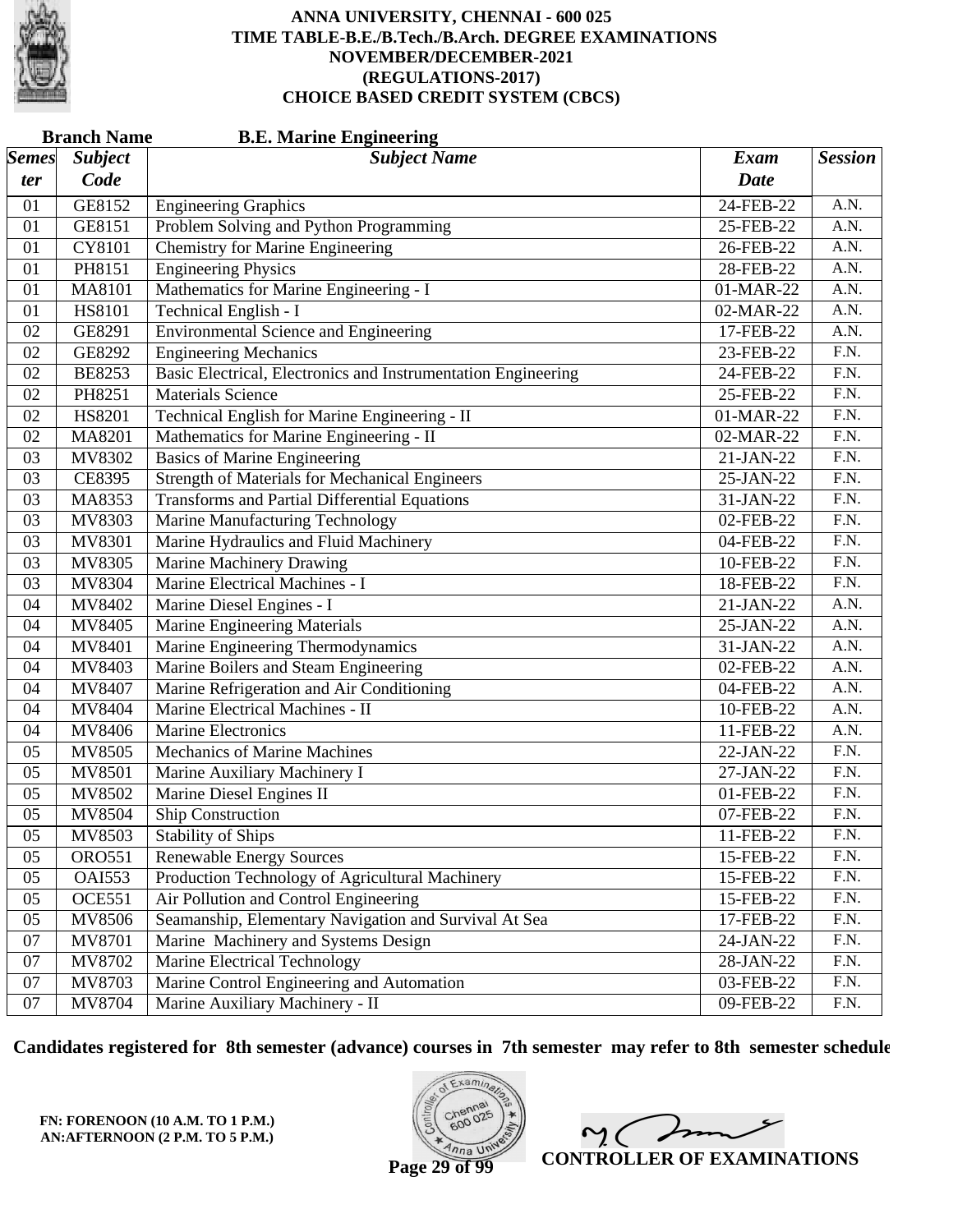

|              | <b>Branch Name</b><br><b>B.E. Marine Engineering</b> |                                                  |             |                |  |  |  |
|--------------|------------------------------------------------------|--------------------------------------------------|-------------|----------------|--|--|--|
| <i>Semes</i> | <b>Subject</b>                                       | <b>Subject Name</b>                              | Exam        | <b>Session</b> |  |  |  |
| ter          | Code                                                 |                                                  | Date        |                |  |  |  |
| 07           | <b>MV8002</b>                                        | Ship Safety and Environmental Protection         | 14-FEB-22   | F.N.           |  |  |  |
| 07           | <b>OGI751</b>                                        | Climate Change and its Impact                    | 16-FEB-22   | F.N.           |  |  |  |
| 07           | <b>OML751</b>                                        | <b>Testing of Materials</b>                      | 16-FEB-22   | F.N.           |  |  |  |
| 07           | MV8705                                               | Ship's Fire Prevention and Control               | 19-FEB-22   | F.N.           |  |  |  |
| 08           | <b>MV8801</b>                                        | Marine Vehicles Performance                      | $24-JAN-22$ | A.N.           |  |  |  |
| 08           | <b>MV8802</b>                                        | Ship Operational Management and IMO Requirements | 28-JAN-22   | A.N.           |  |  |  |
| 08           | MV8803                                               | Safety Precautions and Watch Keeping             | 03-FEB-22   | A.N.           |  |  |  |
| 08           | MV8804                                               | <b>Offshore Technology</b>                       | 09-FEB-22   | A.N.           |  |  |  |
| 08           | <b>MV8004</b>                                        | Special Duty Vessels and Type of Operation       | 23-FEB-22   | A.N.           |  |  |  |
| 08           | <b>MV8006</b>                                        | Marine Corrosion and Prevention                  | 23-FEB-22   | A.N.           |  |  |  |
| 08           | GE8076                                               | Professional Ethics in Engineering               | 23-FEB-22   | A.N.           |  |  |  |

**Candidates registered for 8th semester (advance) courses in 7th semester may refer to 8th semester schedule**

**FN: FORENOON (10 A.M. TO 1 P.M.) AN:AFTERNOON (2 P.M. TO 5 P.M.)**



 $\overline{\phantom{a}}$  $\sim$  ( **CONTROLLER OF EXAMINATIONS**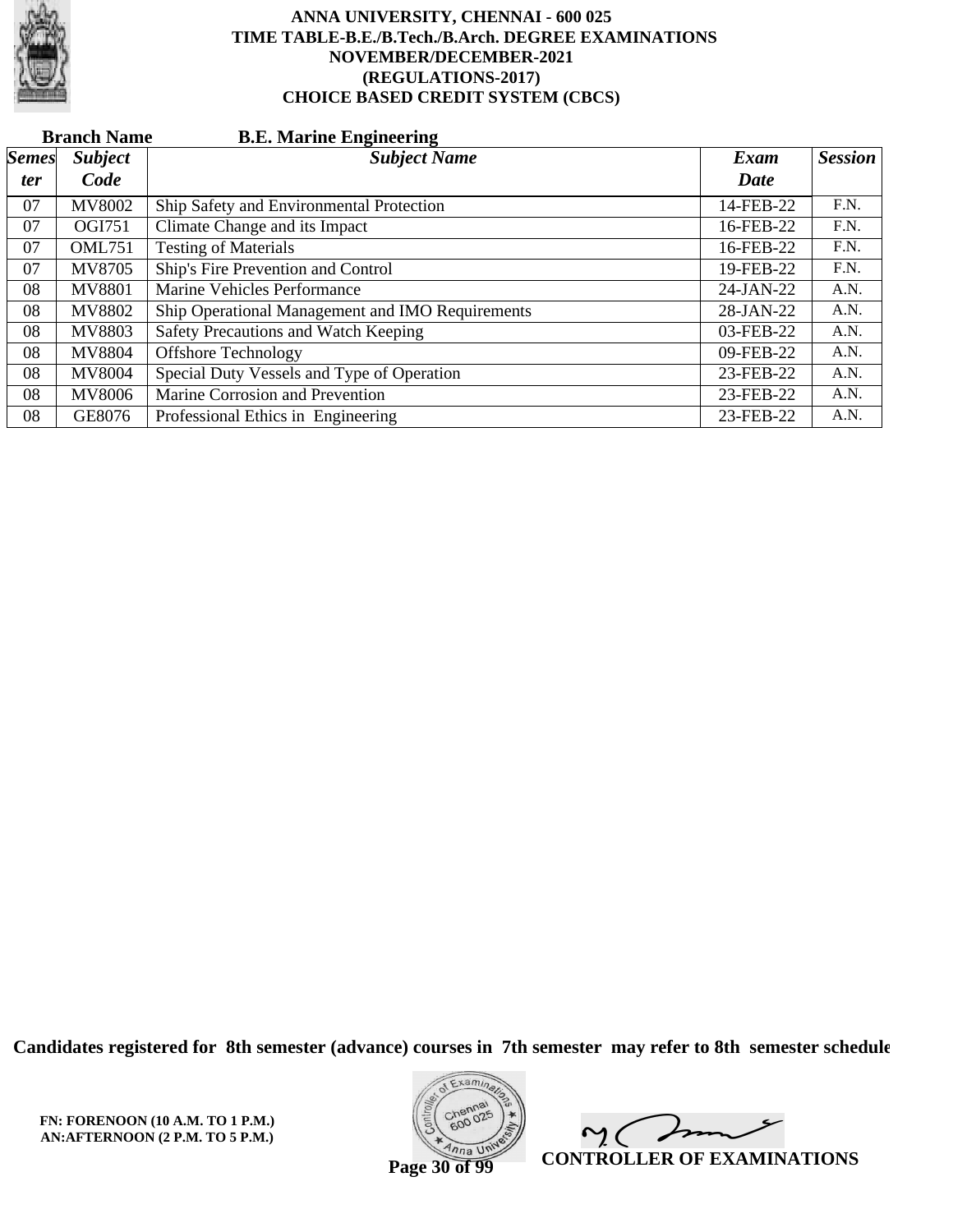

|              | <b>B.E. Mechanical Engineering</b><br><b>Branch Name</b> |                                                               |             |                   |  |  |
|--------------|----------------------------------------------------------|---------------------------------------------------------------|-------------|-------------------|--|--|
| <i>Semes</i> | <b>Subject</b>                                           | <b>Subject Name</b>                                           | <b>Exam</b> | <b>Session</b>    |  |  |
| ter          | Code                                                     |                                                               | <b>Date</b> |                   |  |  |
| 01           | GE8152                                                   | <b>Engineering Graphics</b>                                   | 24-FEB-22   | A.N.              |  |  |
| 01           | GE8151                                                   | Problem Solving and Python Programming                        | 25-FEB-22   | A.N.              |  |  |
| 01           | CY8151                                                   | <b>Engineering Chemistry</b>                                  | 26-FEB-22   | A.N.              |  |  |
| 01           | PH8151                                                   | <b>Engineering Physics</b>                                    | 28-FEB-22   | $\overline{A.N.}$ |  |  |
| 01           | MA8151                                                   | <b>Engineering Mathematics - I</b>                            | 01-MAR-22   | A.N.              |  |  |
| 01           | HS8151                                                   | Communicative English                                         | 02-MAR-22   | A.N.              |  |  |
| 02           | GE8291                                                   | <b>Environmental Science and Engineering</b>                  | 17-FEB-22   | $\overline{A.N.}$ |  |  |
| 02           | GE8292                                                   | <b>Engineering Mechanics</b>                                  | 23-FEB-22   | $\overline{F.N.}$ |  |  |
| 02           | <b>BE8253</b>                                            | Basic Electrical, Electronics and Instrumentation Engineering | 24-FEB-22   | F.N.              |  |  |
| 02           | PH8251                                                   | <b>Materials Science</b>                                      | 25-FEB-22   | $\overline{F.N.}$ |  |  |
| 02           | HS8251                                                   | <b>Technical English</b>                                      | 01-MAR-22   | $\overline{F.N.}$ |  |  |
| 02           | MA8251                                                   | Engineering Mathematics - II                                  | 02-MAR-22   | $\overline{F.N.}$ |  |  |
| 03           | <b>CE8394</b>                                            | <b>Fluid Mechanics and Machinery</b>                          | 21-JAN-22   | F.N.              |  |  |
| 03           | MA8353                                                   | <b>Transforms and Partial Differential Equations</b>          | 31-JAN-22   | F.N.              |  |  |
| 03           | ME8391                                                   | <b>Engineering Thermodynamics</b>                             | 03-FEB-22   | $\overline{F.N.}$ |  |  |
| 03           | <b>ME8351</b>                                            | Manufacturing Technology - I                                  | 07-FEB-22   | $\overline{F.N.}$ |  |  |
| 03           | EE8353                                                   | <b>Electrical Drives and Controls</b>                         | 09-FEB-22   | A.N.              |  |  |
| 04           | ME8491                                                   | <b>Engineering Metallurgy</b>                                 | 22-JAN-22   | A.N.              |  |  |
| 04           | CE8395                                                   | <b>Strength of Materials for Mechanical Engineers</b>         | 25-JAN-22   | $\overline{F.N.}$ |  |  |
| 04           | ME8493                                                   | Thermal Engineering-I                                         | 03-FEB-22   | A.N.              |  |  |
| 04           | <b>ME8492</b>                                            | <b>Kinematics of Machinery</b>                                | 10-FEB-22   | A.N.              |  |  |
| 04           | ME8451                                                   | Manufacturing Technology - II                                 | 11-FEB-22   | F.N.              |  |  |
| 04           | MA8452                                                   | <b>Statistics and Numerical Methods</b>                       | 26-FEB-22   | $\overline{F.N.}$ |  |  |
| 05           | ME8593                                                   | Design of Machine Elements                                    | 22-JAN-22   | $\overline{F.N.}$ |  |  |
| 05           | ME8594                                                   | <b>Dynamics of Machines</b>                                   | 27-JAN-22   | F.N.              |  |  |
| 05           | <b>ME8595</b>                                            | Thermal Engineering-II                                        | 31-JAN-22   | A.N.              |  |  |
| 05           | <b>ME8501</b>                                            | Metrology and Measurements                                    | 07-FEB-22   | A.N.              |  |  |
| 05           | <b>OMF551</b>                                            | <b>Product Design and Development</b>                         | 15-FEB-22   | $\overline{F.N.}$ |  |  |
| 05           | <b>OAI553</b>                                            | Production Technology of Agricultural Machinery               | 15-FEB-22   | F.N.              |  |  |
| 05           | <b>ORO551</b>                                            | <b>Renewable Energy Sources</b>                               | 15-FEB-22   | F.N.              |  |  |
| 05           | <b>OAN551</b>                                            | Sensors and Transducers                                       | 15-FEB-22   | F.N.              |  |  |
| 05           | OIM551                                                   | <b>World Class Manufacturing</b>                              | 15-FEB-22   | F.N.              |  |  |
| 05           | <b>OAT551</b>                                            | <b>Automotive Systems</b>                                     | 15-FEB-22   | F.N.              |  |  |
| 05           | <b>OCE551</b>                                            | Air Pollution and Control Engineering                         | 15-FEB-22   | F.N.              |  |  |
| 05           | <b>OML551</b>                                            | Introduction to Nanotechnology                                | 15-FEB-22   | F.N.              |  |  |
| 05           | <b>OIC551</b>                                            | <b>Biomedical Instrumentation</b>                             | 15-FEB-22   | F.N.              |  |  |
| 05           | OIT552                                                   | Cloud Computing                                               | 15-FEB-22   | F.N.              |  |  |
| 05           | OIT551                                                   | <b>Database Management Systems</b>                            | 15-FEB-22   | F.N.              |  |  |
| 05           | <b>OAI551</b>                                            | <b>Environment and Agriculture</b>                            | 15-FEB-22   | F.N.              |  |  |

**Candidates registered for 8th semester (advance) courses in 7th semester may refer to 8th semester schedule**

**FN: FORENOON (10 A.M. TO 1 P.M.) AN:AFTERNOON (2 P.M. TO 5 P.M.)**



 $2<sub>0</sub>$ **CONTROLLER OF EXAMINATIONS**

**Page 31 of 99**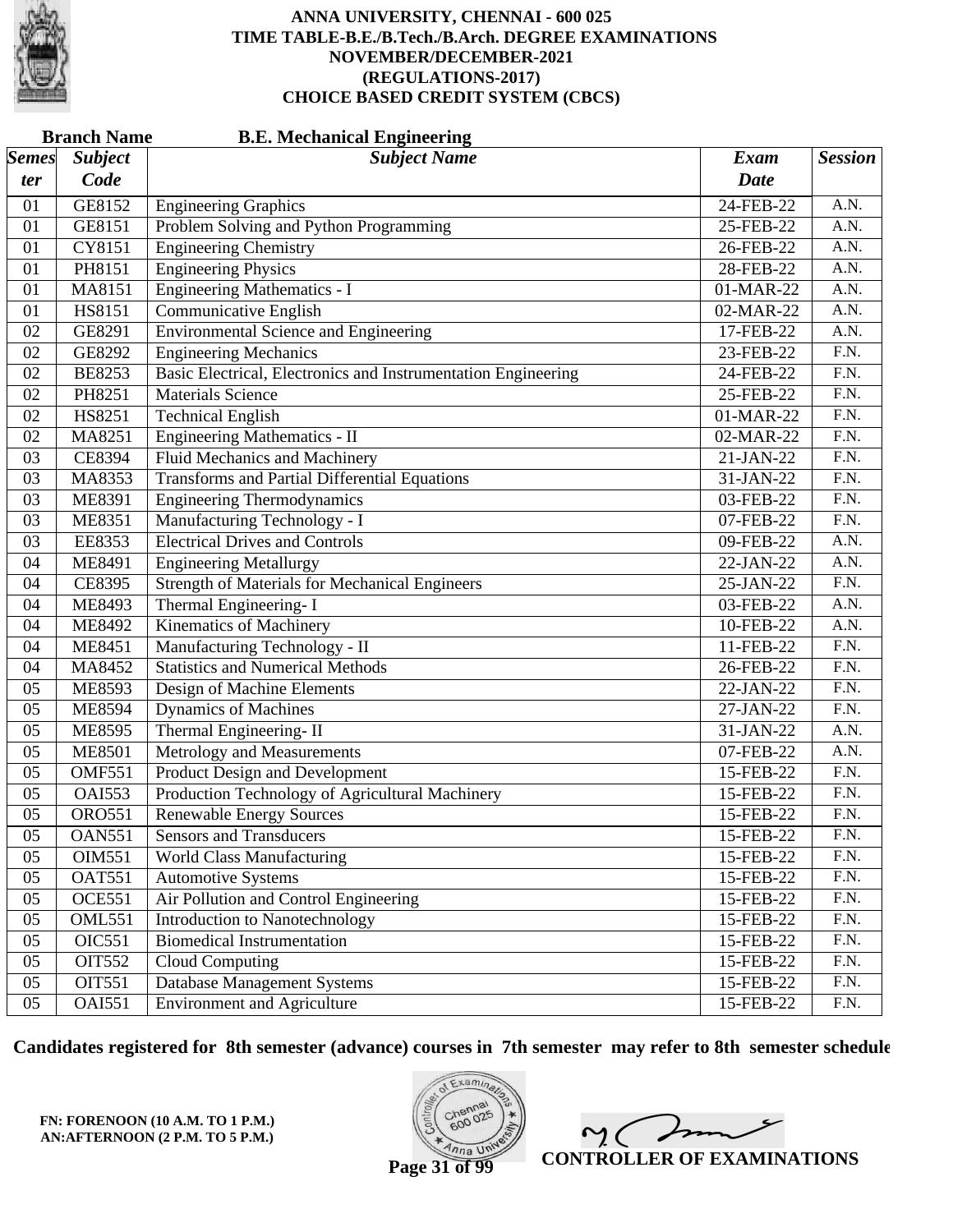

|              | <b>Branch Name</b><br><b>B.E. Mechanical Engineering</b> |                                                     |             |                   |  |
|--------------|----------------------------------------------------------|-----------------------------------------------------|-------------|-------------------|--|
| <b>Semes</b> | <b>Subject</b>                                           | <b>Subject Name</b>                                 | <b>Exam</b> | <b>Session</b>    |  |
| ter          | Code                                                     |                                                     | <b>Date</b> |                   |  |
| 05           | <b>OPT551</b>                                            | <b>Fibre Reinforced Plastics</b>                    | 15-FEB-22   | F.N.              |  |
| 05           | <b>OCE552</b>                                            | Geographic Information System                       | 15-FEB-22   | $\overline{F.N.}$ |  |
| 05           | <b>OAT552</b>                                            | <b>Internal Combustion Engines</b>                  | 15-FEB-22   | $\overline{F.N.}$ |  |
| 05           | <b>OIM552</b>                                            | Lean Manufacturing                                  | 15-FEB-22   | $\overline{F.N.}$ |  |
| 06           | <b>ME8692</b>                                            | <b>Finite Element Analysis</b>                      | 21-JAN-22   | A.N.              |  |
| 06           | <b>ME8694</b>                                            | <b>Hydraulics and Pneumatics</b>                    | 24-JAN-22   | A.N.              |  |
| 06           | ME8691                                                   | <b>Computer Aided Design and Manufacturing</b>      | 25-JAN-22   | $\overline{A.N.}$ |  |
| 06           | <b>ME8096</b>                                            | <b>Gas Dynamics and Jet Propulsion</b>              | 27-JAN-22   | A.N.              |  |
| 06           | PR8592                                                   | <b>Welding Technology</b>                           | 27-JAN-22   | A.N.              |  |
| 06           | <b>ME8091</b>                                            | Automobile Engineering                              | 28-JAN-22   | A.N.              |  |
| 06           | <b>ME8651</b>                                            | Design of Transmission Systems                      | 02-FEB-22   | $\overline{A.N.}$ |  |
| 06           | GE8075                                                   | <b>Intellectual Property Rights</b>                 | 08-FEB-22   | $\overline{F.N.}$ |  |
| 06           | GE8073                                                   | <b>Fundamentals of Nano Science</b>                 | 08-FEB-22   | A.N.              |  |
| 06           | ME8693                                                   | <b>Heat and Mass Transfer</b>                       | 17-FEB-22   | $\overline{F.N.}$ |  |
| 07           | <b>ME8097</b>                                            | Non Destructive Testing and Evaluation              | 24-JAN-22   | $\overline{F.N.}$ |  |
| 07           | GE8071                                                   | <b>Disaster Management</b>                          | 28-JAN-22   | $\overline{F.N.}$ |  |
| 07           | <b>ME8095</b>                                            | Design of Jigs, Fixtures and Press Tools            | 28-JAN-22   | $\overline{F.N.}$ |  |
| 07           | <b>ME8793</b>                                            | Process Planning and Cost Estimation                | 02-FEB-22   | $\overline{F.N.}$ |  |
| 07           | <b>ME8092</b>                                            | <b>Composite Materials and Mechanics</b>            | 04-FEB-22   | $\overline{F.N.}$ |  |
| 07           | GE8074                                                   | <b>Human Rights</b>                                 | 04-FEB-22   | $\overline{F.N.}$ |  |
| 07           | <b>ME8099</b>                                            | Robotics                                            | 04-FEB-22   | $\overline{F.N.}$ |  |
| 07           | <b>ME8093</b>                                            | <b>Computational Fluid Dynamics</b>                 | 04-FEB-22   | $\overline{F.N.}$ |  |
| 07           | GE8072                                                   | Foundation Skills in Integrated Product Development | 04-FEB-22   | $\overline{A.N.}$ |  |
| 07           | MG8491                                                   | <b>Operations Research</b>                          | 09-FEB-22   | $\overline{F.N.}$ |  |
| 07           | MF8071                                                   | <b>Additive Manufacturing</b>                       | 11-FEB-22   | A.N.              |  |
| 07           | GE8077                                                   | <b>Total Quality Management</b>                     | 11-FEB-22   | A.N.              |  |
| 07           | <b>ME8072</b>                                            | <b>Renewable Sources of Energy</b>                  | 11-FEB-22   | $\overline{A.N.}$ |  |
| 07           | <b>ME8071</b>                                            | Refrigeration and Air conditioning                  | 11-FEB-22   | A.N.              |  |
| 07           | <b>ME8791</b>                                            | Mechatronics                                        | 14-FEB-22   | A.N.              |  |
| 07           | <b>OMV751</b>                                            | <b>Marine Vehicles</b>                              | 16-FEB-22   | F.N.              |  |
| 07           | <b>OMT751</b>                                            | <b>MEMS</b> and NEMS                                | 16-FEB-22   | F.N.              |  |
| 07           | <b>OAT751</b>                                            | Production of Automotive Components                 | 16-FEB-22   | F.N.              |  |
| 07           | <b>OCS751</b>                                            | Data Structures and Algorithms                      | 16-FEB-22   | F.N.              |  |
| 07           | <b>OCE751</b>                                            | <b>Environmental and Social Impact Assessment</b>   | 16-FEB-22   | $\overline{F.N.}$ |  |
| 07           | <b>OML753</b>                                            | <b>Selection of Materials</b>                       | 16-FEB-22   | F.N.              |  |
| $07\,$       | <b>OML752</b>                                            | <b>Electronics Materials</b>                        | 16-FEB-22   | F.N.              |  |
| 07           | <b>OIE751</b>                                            | Robotics                                            | 16-FEB-22   | F.N.              |  |
| 07           | OGI751                                                   | Climate Change and its Impact                       | 16-FEB-22   | F.N.              |  |
| 07           | <b>OEI751</b>                                            | Introduction to Embedded Systems                    | 16-FEB-22   | F.N.              |  |

**Candidates registered for 8th semester (advance) courses in 7th semester may refer to 8th semester schedule**

**FN: FORENOON (10 A.M. TO 1 P.M.) AN:AFTERNOON (2 P.M. TO 5 P.M.)**



 $\overline{\phantom{a}}$  $2<sub>1</sub>$ **CONTROLLER OF EXAMINATIONS**

**Page 32 of 99**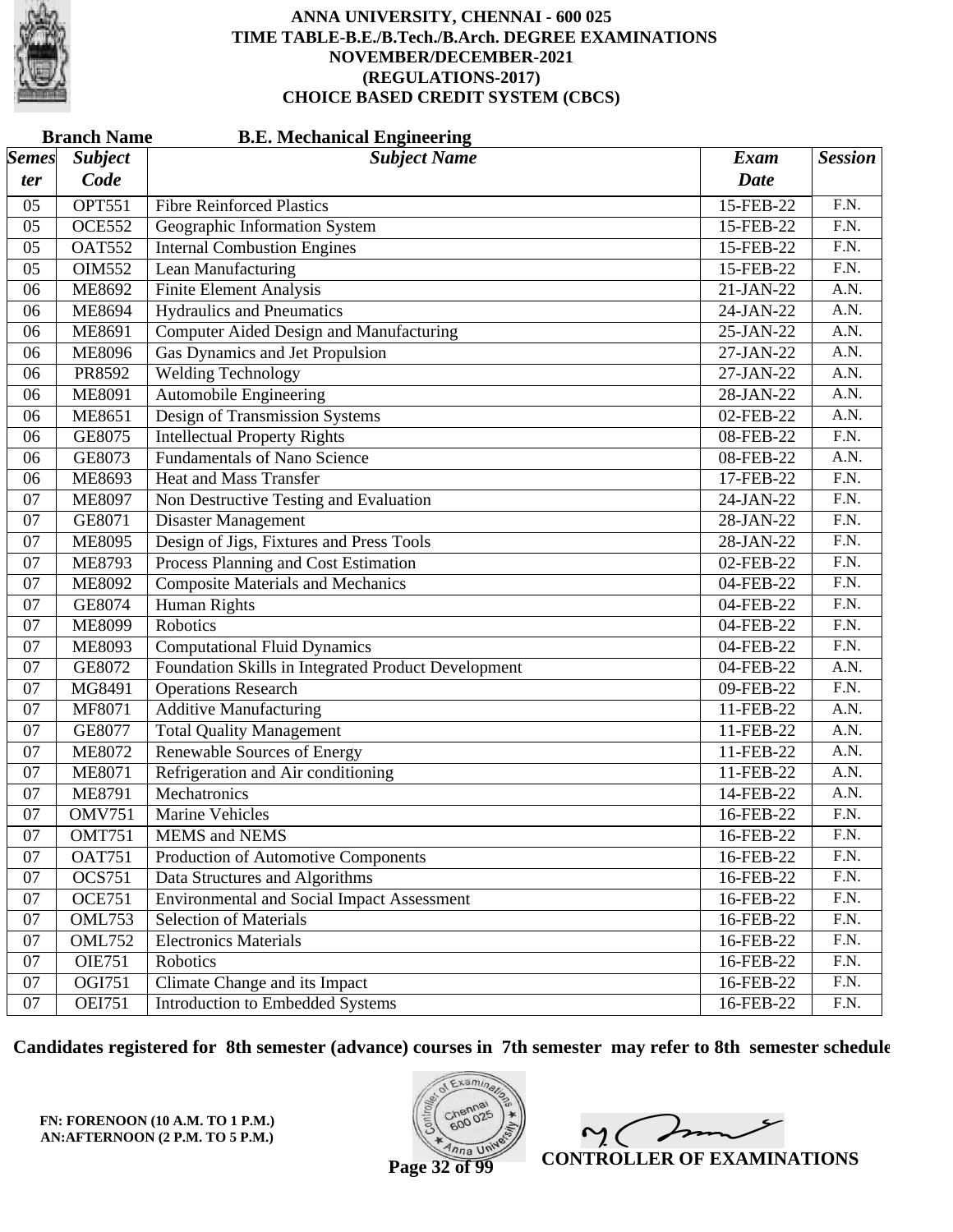

|                           | <b>Branch Name</b><br><b>B.E. Mechanical Engineering</b> |                                                  |             |                |  |  |  |
|---------------------------|----------------------------------------------------------|--------------------------------------------------|-------------|----------------|--|--|--|
| $\mathcal{S}$ <i>emes</i> | <b>Subject</b>                                           | <b>Subject Name</b>                              | <b>Exam</b> | <b>Session</b> |  |  |  |
| ter                       | Code                                                     |                                                  | <b>Date</b> |                |  |  |  |
| 07                        | <b>OCH751</b>                                            | Process Modeling and Simulation                  | 16-FEB-22   | F.N.           |  |  |  |
| 07                        | <b>OAT752</b>                                            | Vehicle Styling and Design                       | 16-FEB-22   | F.N.           |  |  |  |
| 07                        | <b>OAN751</b>                                            | <b>Low Cost Automation</b>                       | 16-FEB-22   | F.N.           |  |  |  |
| 07                        | <b>OAI752</b>                                            | <b>Integrated Water Resources Management</b>     | 16-FEB-22   | F.N.           |  |  |  |
| 07                        | <b>OAI751</b>                                            | Agricultural Finance, Banking and Co-operation   | 16-FEB-22   | F.N.           |  |  |  |
| 07                        | <b>OEE751</b>                                            | <b>Basic Circuit Theory</b>                      | 16-FEB-22   | F.N.           |  |  |  |
| 07                        | <b>OAE751</b>                                            | Fundamentals of combustion                       | 16-FEB-22   | F.N.           |  |  |  |
| 07                        | <b>OEN751</b>                                            | Green Building Design                            | 16-FEB-22   | F.N.           |  |  |  |
| 07                        | <b>OML751</b>                                            | <b>Testing of Materials</b>                      | 16-FEB-22   | F.N.           |  |  |  |
| 07                        | <b>OMF751</b>                                            | Lean Six Sigma                                   | 16-FEB-22   | F.N.           |  |  |  |
| 07                        | <b>ME8792</b>                                            | <b>Power Plant Engineering</b>                   | 18-FEB-22   | F.N.           |  |  |  |
| 07                        | <b>ME8098</b>                                            | Quality Control and Reliability Engineering      | 21-FEB-22   | F.N.           |  |  |  |
| 07                        | <b>ME8073</b>                                            | <b>Unconventional Machining Processes</b>        | 21-FEB-22   | A.N.           |  |  |  |
| 08                        | MG8591                                                   | Principles of Management                         | 01-FEB-22   | F.N.           |  |  |  |
| 08                        | <b>ME8094</b>                                            | <b>Computer Integrated Manufacturing Systems</b> | 10-FEB-22   | F.N.           |  |  |  |
| 08                        | IE8693                                                   | Production Planning and Control                  | 16-FEB-22   | A.N.           |  |  |  |
| 08                        | <b>ME8074</b>                                            | Vibration and Noise Control                      | 18-FEB-22   | A.N.           |  |  |  |
| 08                        | MG8091                                                   | <b>Entrepreneurship Development</b>              | 18-FEB-22   | A.N.           |  |  |  |
| 08                        | GE8076                                                   | Professional Ethics in Engineering               | 23-FEB-22   | A.N.           |  |  |  |

**Candidates registered for 8th semester (advance) courses in 7th semester may refer to 8th semester schedule**

**FN: FORENOON (10 A.M. TO 1 P.M.) AN:AFTERNOON (2 P.M. TO 5 P.M.)**



 $\sqrt{ }$  $\sim$  ( **CONTROLLER OF EXAMINATIONS**

**Page 33 of 99**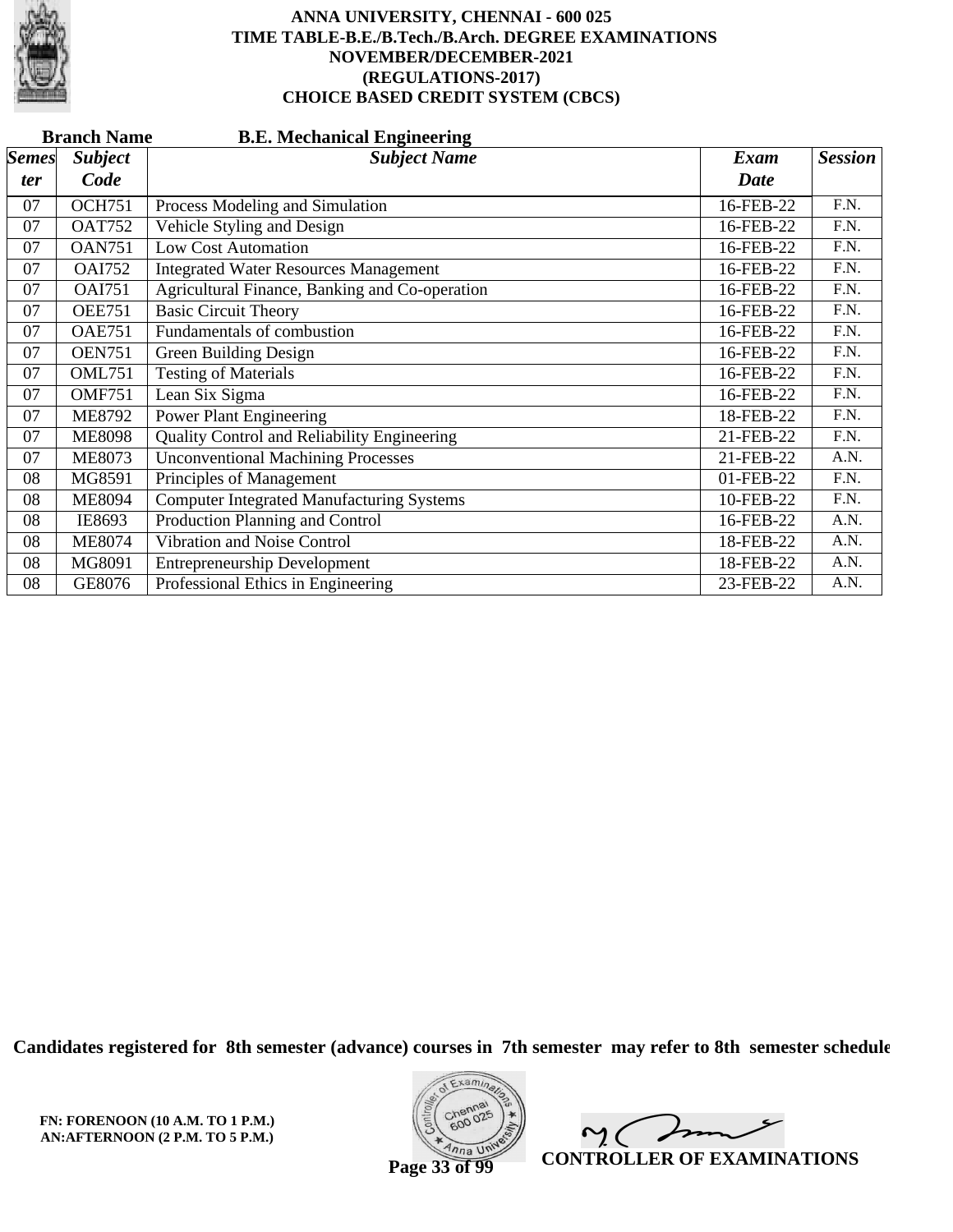

|              | <b>Branch Name</b><br><b>B.E. Mechatronics Engineering</b> |                                                               |             |                   |  |  |
|--------------|------------------------------------------------------------|---------------------------------------------------------------|-------------|-------------------|--|--|
| <i>Semes</i> | <b>Subject</b>                                             | <b>Subject Name</b>                                           | <b>Exam</b> | <b>Session</b>    |  |  |
| ter          | Code                                                       |                                                               | <b>Date</b> |                   |  |  |
| 01           | GE8152                                                     | <b>Engineering Graphics</b>                                   | 24-FEB-22   | A.N.              |  |  |
| 01           | GE8151                                                     | Problem Solving and Python Programming                        | 25-FEB-22   | A.N.              |  |  |
| 01           | CY8151                                                     | <b>Engineering Chemistry</b>                                  | 26-FEB-22   | $\overline{A.N.}$ |  |  |
| 01           | PH8151                                                     | <b>Engineering Physics</b>                                    | 28-FEB-22   | $\overline{A.N.}$ |  |  |
| 01           | MA8151                                                     | <b>Engineering Mathematics - I</b>                            | 01-MAR-22   | A.N.              |  |  |
| 01           | HS8151                                                     | Communicative English                                         | 02-MAR-22   | A.N.              |  |  |
| 02           | GE8291                                                     | <b>Environmental Science and Engineering</b>                  | 17-FEB-22   | $\overline{A.N.}$ |  |  |
| 02           | GE8292                                                     | <b>Engineering Mechanics</b>                                  | 23-FEB-22   | $\overline{F.N.}$ |  |  |
| 02           | <b>BE8253</b>                                              | Basic Electrical, Electronics and Instrumentation Engineering | 24-FEB-22   | F.N.              |  |  |
| 02           | PH8251                                                     | <b>Materials Science</b>                                      | 25-FEB-22   | $\overline{F.N.}$ |  |  |
| 02           | HS8251                                                     | <b>Technical English</b>                                      | 01-MAR-22   | $\overline{F.N.}$ |  |  |
| 02           | MA8251                                                     | Engineering Mathematics - II                                  | 02-MAR-22   | $\overline{F.N.}$ |  |  |
| 03           | <b>CE8394</b>                                              | <b>Fluid Mechanics and Machinery</b>                          | 21-JAN-22   | F.N.              |  |  |
| 03           | CE8395                                                     | <b>Strength of Materials for Mechanical Engineers</b>         | 25-JAN-22   | F.N.              |  |  |
| 03           | MA8353                                                     | <b>Transforms and Partial Differential Equations</b>          | 31-JAN-22   | $\overline{F.N.}$ |  |  |
| 03           | MT8301                                                     | <b>Electrical Machines and Drives</b>                         | 03-FEB-22   | $\overline{F.N.}$ |  |  |
| 03           | EC8392                                                     | <b>Digital Electronics</b>                                    | 09-FEB-22   | F.N.              |  |  |
| 03           | MT8302                                                     | Analog Devices and Circuits                                   | 11-FEB-22   | F.N.              |  |  |
| 04           | MT8401                                                     | Thermodynamics and Heat Transfer                              | 21-JAN-22   | $\overline{A.N.}$ |  |  |
| 04           | MT8491                                                     | Microprocessors and Microcontrollers                          | 24-JAN-22   | A.N.              |  |  |
| 04           | <b>ME8392</b>                                              | <b>Manufacturing Technology</b>                               | 09-FEB-22   | A.N.              |  |  |
| 04           | ME8492                                                     | Kinematics of Machinery                                       | 10-FEB-22   | A.N.              |  |  |
| 04           | MA8452                                                     | <b>Statistics and Numerical Methods</b>                       | 26-FEB-22   | $\overline{F.N.}$ |  |  |
| 05           | ME8594                                                     | <b>Dynamics of Machines</b>                                   | 27-JAN-22   | $\overline{F.N.}$ |  |  |
| 05           | EC8391                                                     | <b>Control Systems Engineering</b>                            | 02-FEB-22   | A.N.              |  |  |
| 05           | MT8591                                                     | Sensors and Instrumentation                                   | 07-FEB-22   | $\overline{F.N.}$ |  |  |
| 05           | <b>OAT551</b>                                              | <b>Automotive Systems</b>                                     | 15-FEB-22   | $\overline{F.N.}$ |  |  |
| 05           | <b>OIC551</b>                                              | <b>Biomedical Instrumentation</b>                             | 15-FEB-22   | $\overline{F.N.}$ |  |  |
| 05           | <b>OAN551</b>                                              | <b>Sensors and Transducers</b>                                | 15-FEB-22   | F.N.              |  |  |
| 05           | OIM552                                                     | Lean Manufacturing                                            | 15-FEB-22   | F.N.              |  |  |
| 05           | <b>OAT552</b>                                              | <b>Internal Combustion Engines</b>                            | 15-FEB-22   | F.N.              |  |  |
| 05           | OME553                                                     | <b>Industrial Safety Engineering</b>                          | 15-FEB-22   | F.N.              |  |  |
| 05           | <b>OMF551</b>                                              | Product Design and Development                                | 15-FEB-22   | F.N.              |  |  |
| 05           | <b>OCE551</b>                                              | Air Pollution and Control Engineering                         | 15-FEB-22   | F.N.              |  |  |
| 05           | <b>OAI551</b>                                              | <b>Environment and Agriculture</b>                            | 15-FEB-22   | F.N.              |  |  |
| 05           | <b>OAI553</b>                                              | Production Technology of Agricultural Machinery               | 15-FEB-22   | F.N.              |  |  |
| 05           | EE8552                                                     | <b>Power Electronics</b>                                      | 17-FEB-22   | F.N.              |  |  |
| 06           | <b>ME8593</b>                                              | Design of Machine Elements                                    | 22-JAN-22   | F.N.              |  |  |
| 06           | MT8601                                                     | Design of Mechatronics System                                 | 27-JAN-22   | A.N.              |  |  |

**Candidates registered for 8th semester (advance) courses in 7th semester may refer to 8th semester schedule**

**FN: FORENOON (10 A.M. TO 1 P.M.) AN:AFTERNOON (2 P.M. TO 5 P.M.)**



 $2<sub>1</sub>$ **CONTROLLER OF EXAMINATIONS**

**Page 34 of 99**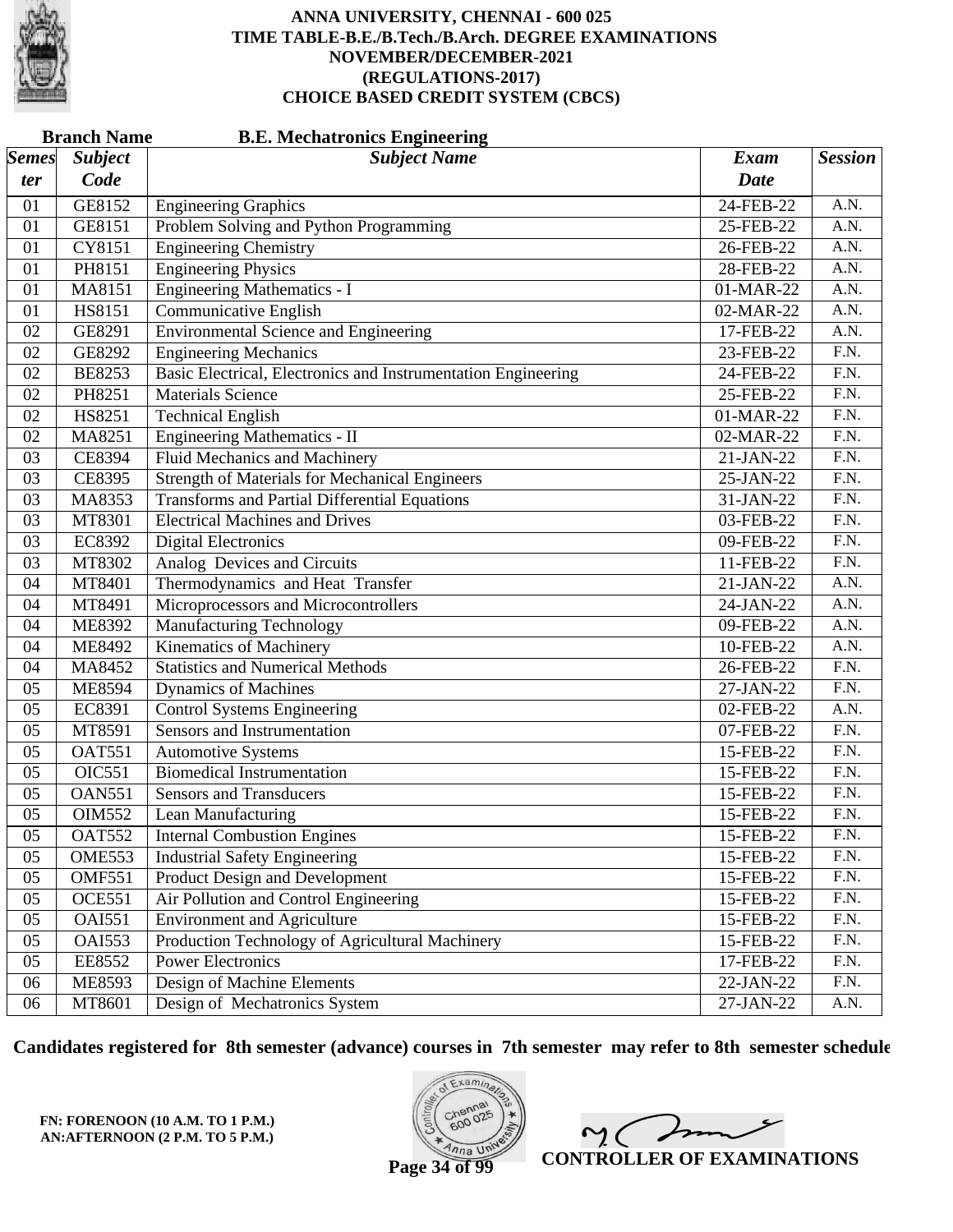

|                           | <b>Branch Name</b><br><b>B.E. Mechatronics Engineering</b> |                                                   |             |                   |
|---------------------------|------------------------------------------------------------|---------------------------------------------------|-------------|-------------------|
| $\mathcal{S}$ <i>emes</i> | <b>Subject</b>                                             | <b>Subject Name</b>                               | <b>Exam</b> | <b>Session</b>    |
| ter                       | Code                                                       |                                                   | <b>Date</b> |                   |
| 06                        | <b>ME8091</b>                                              | Automobile Engineering                            | 28-JAN-22   | A.N.              |
| 06                        | MT8001                                                     | Object Oriented Programming in C++                | 28-JAN-22   | A.N.              |
| 06                        | MT8602                                                     | <b>Industrial Automation</b>                      | 31-JAN-22   | $\overline{A.N.}$ |
| 06                        | MG8591                                                     | Principles of Management                          | 01-FEB-22   | $\overline{F.N.}$ |
| 06                        | <b>ME8591</b>                                              | <b>Applied Hydraulics and Pneumatics</b>          | 04-FEB-22   | A.N.              |
| 06                        | GE8075                                                     | <b>Intellectual Property Rights</b>               | 08-FEB-22   | $\overline{F.N.}$ |
| 06                        | GE8073                                                     | <b>Fundamentals of Nano Science</b>               | 08-FEB-22   | $\overline{A.N.}$ |
| 07                        | MT8701                                                     | Robotics and Machine Vision System                | 22-JAN-22   | A.N.              |
| 07                        | ME8691                                                     | Computer Aided Design and Manufacturing           | 25-JAN-22   | A.N.              |
| 07                        | MT8003                                                     | <b>Medical Mechatronics</b>                       | 28-JAN-22   | $\overline{F.N.}$ |
| 07                        | GE8071                                                     | <b>Disaster Management</b>                        | 28-JAN-22   | $\overline{F.N.}$ |
| 07                        | MT8071                                                     | Virtual Instrumentation                           | $28-JAN-22$ | $\overline{F.N.}$ |
| 07                        | <b>ME8793</b>                                              | Process Planning and Cost Estimation              | 02-FEB-22   | $\overline{F.N.}$ |
| 07                        | MT8002                                                     | <b>Advanced Manufacturing Technology</b>          | 02-FEB-22   | $\overline{F.N.}$ |
| 07                        | AE8751                                                     | Avionics                                          | 02-FEB-22   | $\overline{F.N.}$ |
| 07                        | AN8091                                                     | Maintenance Engineering                           | 02-FEB-22   | $\overline{F.N.}$ |
| 07                        | GE8074                                                     | <b>Human Rights</b>                               | 04-FEB-22   | $\overline{F.N.}$ |
| 07                        | MT8791                                                     | <b>Embedded System Design</b>                     | 07-FEB-22   | A.N.              |
| 07                        | MF8071                                                     | <b>Additive Manufacturing</b>                     | 11-FEB-22   | $\overline{A.N.}$ |
| 07                        | GE8077                                                     | <b>Total Quality Management</b>                   | 11-FEB-22   | A.N.              |
| 07                        | <b>OML752</b>                                              | <b>Electronics Materials</b>                      | 16-FEB-22   | $\overline{F.N.}$ |
| 07                        | <b>OML753</b>                                              | <b>Selection of Materials</b>                     | 16-FEB-22   | $\overline{F.N.}$ |
| 07                        | <b>OEN751</b>                                              | <b>Green Building Design</b>                      | 16-FEB-22   | $\overline{F.N.}$ |
| 07                        | <b>OEE751</b>                                              | <b>Basic Circuit Theory</b>                       | 16-FEB-22   | $\overline{F.N.}$ |
| 07                        | <b>OCE751</b>                                              | <b>Environmental and Social Impact Assessment</b> | 16-FEB-22   | $\overline{F.N.}$ |
| 07                        | <b>OBM752</b>                                              | <b>Hospital Management</b>                        | 16-FEB-22   | $\overline{F.N.}$ |
| 07                        | <b>OAN751</b>                                              | <b>Low Cost Automation</b>                        | 16-FEB-22   | F.N.              |
| 07                        | <b>OIE751</b>                                              | Robotics                                          | 16-FEB-22   | $\overline{F.N.}$ |
| 07                        | <b>OML751</b>                                              | <b>Testing of Materials</b>                       | 16-FEB-22   | F.N.              |
| 07                        | <b>OAT751</b>                                              | Production of Automotive Components               | 16-FEB-22   | F.N.              |
| 08                        | MT8801                                                     | <b>Automotive Electronics</b>                     | 10-FEB-22   | F.N.              |
| 08                        | EE8091                                                     | Micro Electro Mechanical Systems                  | 14-FEB-22   | F.N.              |
| 08                        | CS8691                                                     | Artificial Intelligence                           | 14-FEB-22   | F.N.              |
| 08                        | RO8791                                                     | Modeling and Simulation                           | 18-FEB-22   | A.N.              |
| 08                        | MG8091                                                     | <b>Entrepreneurship Development</b>               | 18-FEB-22   | A.N.              |
| 08                        | IM8071                                                     | <b>Product Design and Development</b>             | 23-FEB-22   | A.N.              |
| ${\bf 08}$                | GE8076                                                     | Professional Ethics in Engineering                | 23-FEB-22   | A.N.              |
| ${\bf 08}$                | MG8892                                                     | <b>Marketing Management</b>                       | 23-FEB-22   | A.N.              |

**Candidates registered for 8th semester (advance) courses in 7th semester may refer to 8th semester schedule**

**FN: FORENOON (10 A.M. TO 1 P.M.) AN:AFTERNOON (2 P.M. TO 5 P.M.)**



 $\overline{\phantom{a}}$  $\sim$  ( **CONTROLLER OF EXAMINATIONS**

**Page 35 of 99**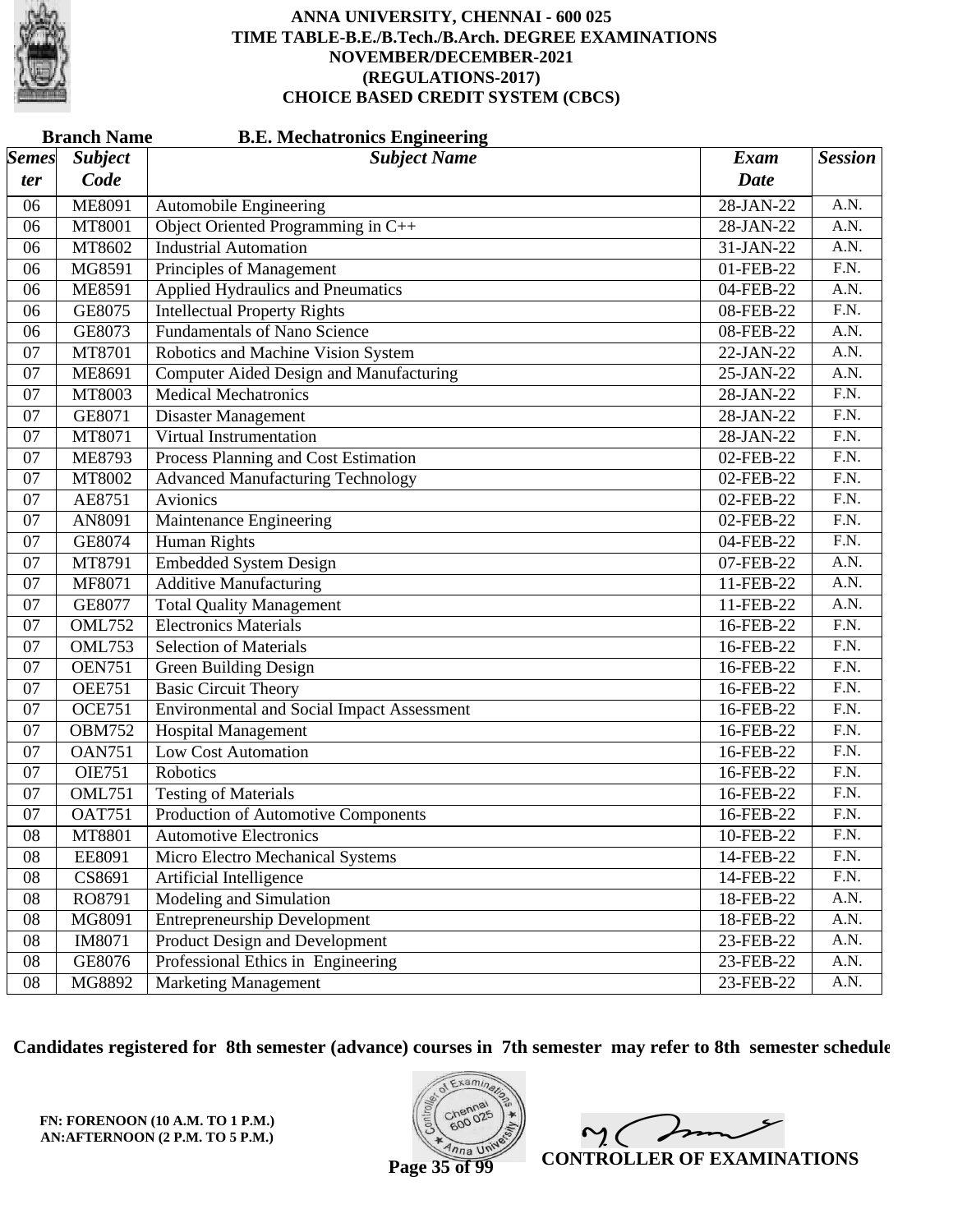

|              | <b>Branch Name</b><br><b>B.E. Mechanical and Automation Engineering</b> |                                                               |           |                   |  |  |
|--------------|-------------------------------------------------------------------------|---------------------------------------------------------------|-----------|-------------------|--|--|
| <i>Semes</i> | <b>Subject</b>                                                          | <b>Subject Name</b>                                           | Exam      | <b>Session</b>    |  |  |
| ter          | Code                                                                    |                                                               | Date      |                   |  |  |
| 01           | GE8152                                                                  | <b>Engineering Graphics</b>                                   | 24-FEB-22 | A.N.              |  |  |
| 01           | GE8151                                                                  | Problem Solving and Python Programming                        | 25-FEB-22 | A.N.              |  |  |
| 01           | CY8151                                                                  | <b>Engineering Chemistry</b>                                  | 26-FEB-22 | A.N.              |  |  |
| 01           | PH8151                                                                  | <b>Engineering Physics</b>                                    | 28-FEB-22 | A.N.              |  |  |
| 01           | MA8151                                                                  | <b>Engineering Mathematics - I</b>                            | 01-MAR-22 | A.N.              |  |  |
| 01           | HS8151                                                                  | <b>Communicative English</b>                                  | 02-MAR-22 | A.N.              |  |  |
| 02           | GE8291                                                                  | <b>Environmental Science and Engineering</b>                  | 17-FEB-22 | A.N.              |  |  |
| 02           | GE8292                                                                  | <b>Engineering Mechanics</b>                                  | 23-FEB-22 | $\overline{F.N.}$ |  |  |
| 02           | <b>BE8253</b>                                                           | Basic Electrical, Electronics and Instrumentation Engineering | 24-FEB-22 | F.N.              |  |  |
| 02           | PH8251                                                                  | <b>Materials Science</b>                                      | 25-FEB-22 | F.N.              |  |  |
| 02           | HS8251                                                                  | <b>Technical English</b>                                      | 01-MAR-22 | F.N.              |  |  |
| 02           | MA8251                                                                  | Engineering Mathematics - II                                  | 02-MAR-22 | $\overline{F.N.}$ |  |  |
| 03           | CE8394                                                                  | <b>Fluid Mechanics and Machinery</b>                          | 21-JAN-22 | $\overline{F.N.}$ |  |  |
| 03           | <b>EC8396</b>                                                           | <b>Electronics and Microprocessors</b>                        | 24-JAN-22 | $\overline{F.N.}$ |  |  |
| 03           | MA8353                                                                  | <b>Transforms and Partial Differential Equations</b>          | 31-JAN-22 | F.N.              |  |  |
| 03           | ME8391                                                                  | <b>Engineering Thermodynamics</b>                             | 03-FEB-22 | $\overline{F.N.}$ |  |  |
| 03           | <b>ME8351</b>                                                           | Manufacturing Technology - I                                  | 07-FEB-22 | F.N.              |  |  |
| 03           | EE8353                                                                  | <b>Electrical Drives and Controls</b>                         | 09-FEB-22 | A.N.              |  |  |
| 04           | ME8491                                                                  | <b>Engineering Metallurgy</b>                                 | 22-JAN-22 | A.N.              |  |  |
| 04           | CE8395                                                                  | <b>Strength of Materials for Mechanical Engineers</b>         | 25-JAN-22 | $\overline{F.N.}$ |  |  |
| 04           | AN8401                                                                  | Manufacturing System Management                               | 01-FEB-22 | A.N.              |  |  |
| 04           | MG8491                                                                  | <b>Operations Research</b>                                    | 09-FEB-22 | $\overline{F.N.}$ |  |  |
| 04           | ME8451                                                                  | Manufacturing Technology - II                                 | 11-FEB-22 | F.N.              |  |  |
| 04           | PR8451                                                                  | <b>Mechanics of Machines</b>                                  | 19-FEB-22 | $\overline{F.N.}$ |  |  |
| 05           | ME8593                                                                  | Design of Machine Elements                                    | 22-JAN-22 | F.N.              |  |  |
| 05           | AN8501                                                                  | <b>LAN</b> and Networking                                     | 28-JAN-22 | A.N.              |  |  |
| 05           | ME8591                                                                  | <b>Applied Hydraulics and Pneumatics</b>                      | 04-FEB-22 | A.N.              |  |  |
| 05           | CS8492                                                                  | Database Management Systems                                   | 10-FEB-22 | A.N.              |  |  |
| 05           | <b>OAT552</b>                                                           | <b>Internal Combustion Engines</b>                            | 15-FEB-22 | $\overline{F.N.}$ |  |  |
| 06           | ME8692                                                                  | <b>Finite Element Analysis</b>                                | 21-JAN-22 | A.N.              |  |  |
| 06           | AN8601                                                                  | <b>Thermal Engineering</b>                                    | 25-JAN-22 | A.N.              |  |  |
| 06           | IE8591                                                                  | <b>Manufacturing Automation</b>                               | 27-JAN-22 | F.N.              |  |  |
| 06           | MG8591                                                                  | Principles of Management                                      | 01-FEB-22 | F.N.              |  |  |
| 06           | <b>ME8651</b>                                                           | Design of Transmission Systems                                | 02-FEB-22 | A.N.              |  |  |
| 06           | AN8001                                                                  | Metal Cutting and Tool Design                                 | 07-FEB-22 | A.N.              |  |  |
| 07           | AN8701                                                                  | <b>Measurements and Controls</b>                              | 24-JAN-22 | A.N.              |  |  |
| 07           | <b>ME8095</b>                                                           | Design of Jigs, Fixtures and Press Tools                      | 28-JAN-22 | F.N.              |  |  |
| 07           | <b>ME8094</b>                                                           | <b>Computer Integrated Manufacturing Systems</b>              | 10-FEB-22 | F.N.              |  |  |
| 07           | ME8791                                                                  | Mechatronics                                                  | 14-FEB-22 | A.N.              |  |  |

**Candidates registered for 8th semester (advance) courses in 7th semester may refer to 8th semester schedule**

**FN: FORENOON (10 A.M. TO 1 P.M.) AN:AFTERNOON (2 P.M. TO 5 P.M.)**



 $\overline{\phantom{a}}$  $2<sub>1</sub>$ **CONTROLLER OF EXAMINATIONS**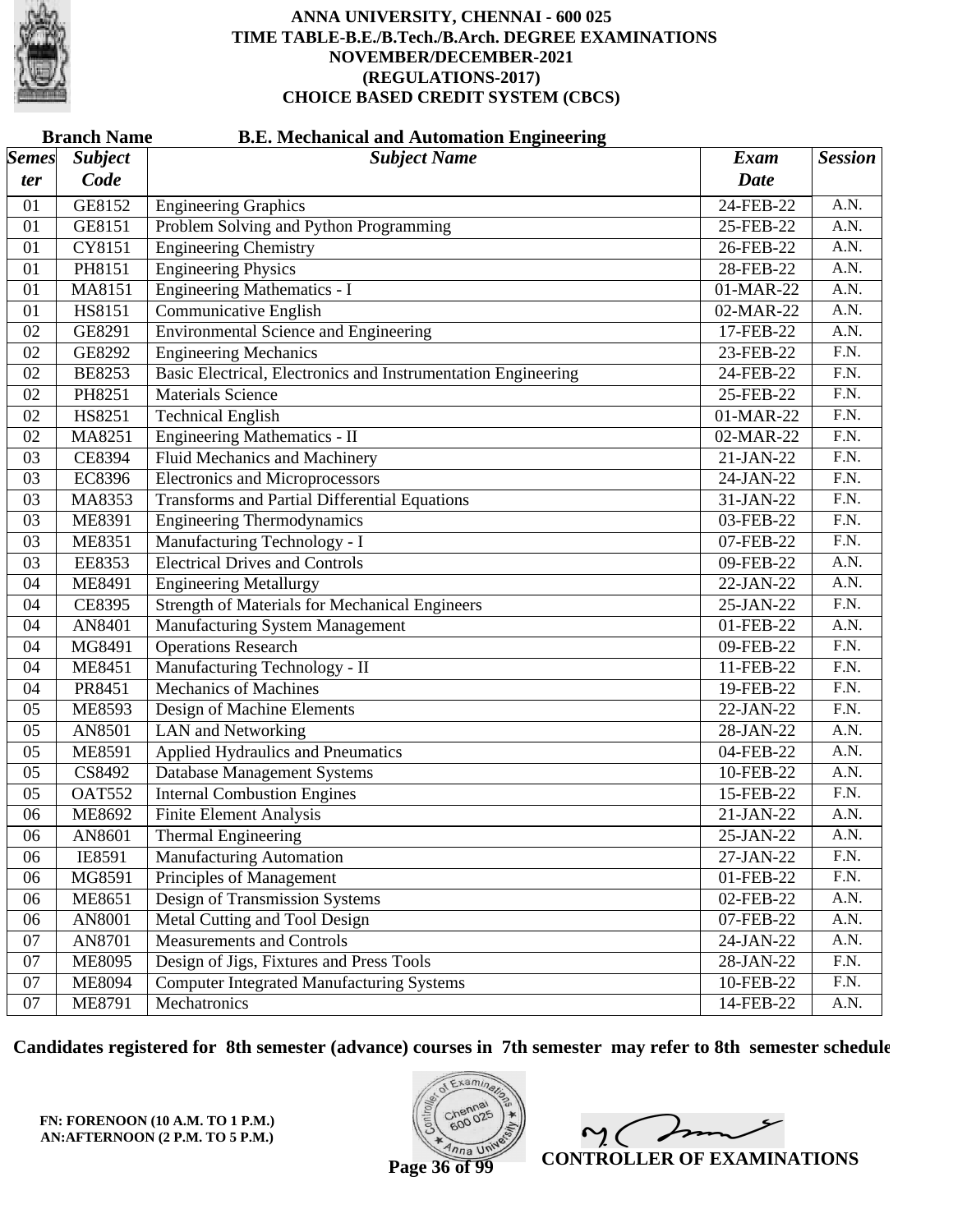

# **Branch Name B.E. Mechanical and Automation Engineering**

| <b>Semes</b> | <b>Subject</b> | <b>Subject Name</b>                       | Exam      | <b>Session</b> |
|--------------|----------------|-------------------------------------------|-----------|----------------|
| <i>ter</i>   | Code           |                                           | Date      |                |
| 07           | <b>OMF751</b>  | Lean Six Sigma                            | 16-FEB-22 | F.N.           |
| 07           | <b>OMT751</b>  | <b>MEMS</b> and <b>NEMS</b>               | 16-FEB-22 | F.N.           |
| 07           | <b>ME8073</b>  | <b>Unconventional Machining Processes</b> | 21-FEB-22 | A.N.           |
| 08           | <b>ME8099</b>  | <b>Robotics</b>                           | 04-FEB-22 | F.N.           |
| 08           | IE8693         | Production Planning and Control           | 16-FEB-22 | A.N.           |
| 08           | MG8091         | <b>Entrepreneurship Development</b>       | 18-FEB-22 | A.N.           |
| 08           | GE8076         | Professional Ethics in Engineering        | 23-FEB-22 | A.N.           |

**Candidates registered for 8th semester (advance) courses in 7th semester may refer to 8th semester schedule**



Imm  $\mathsf{M}(\cdot)$ **CONTROLLER OF EXAMINATIONS**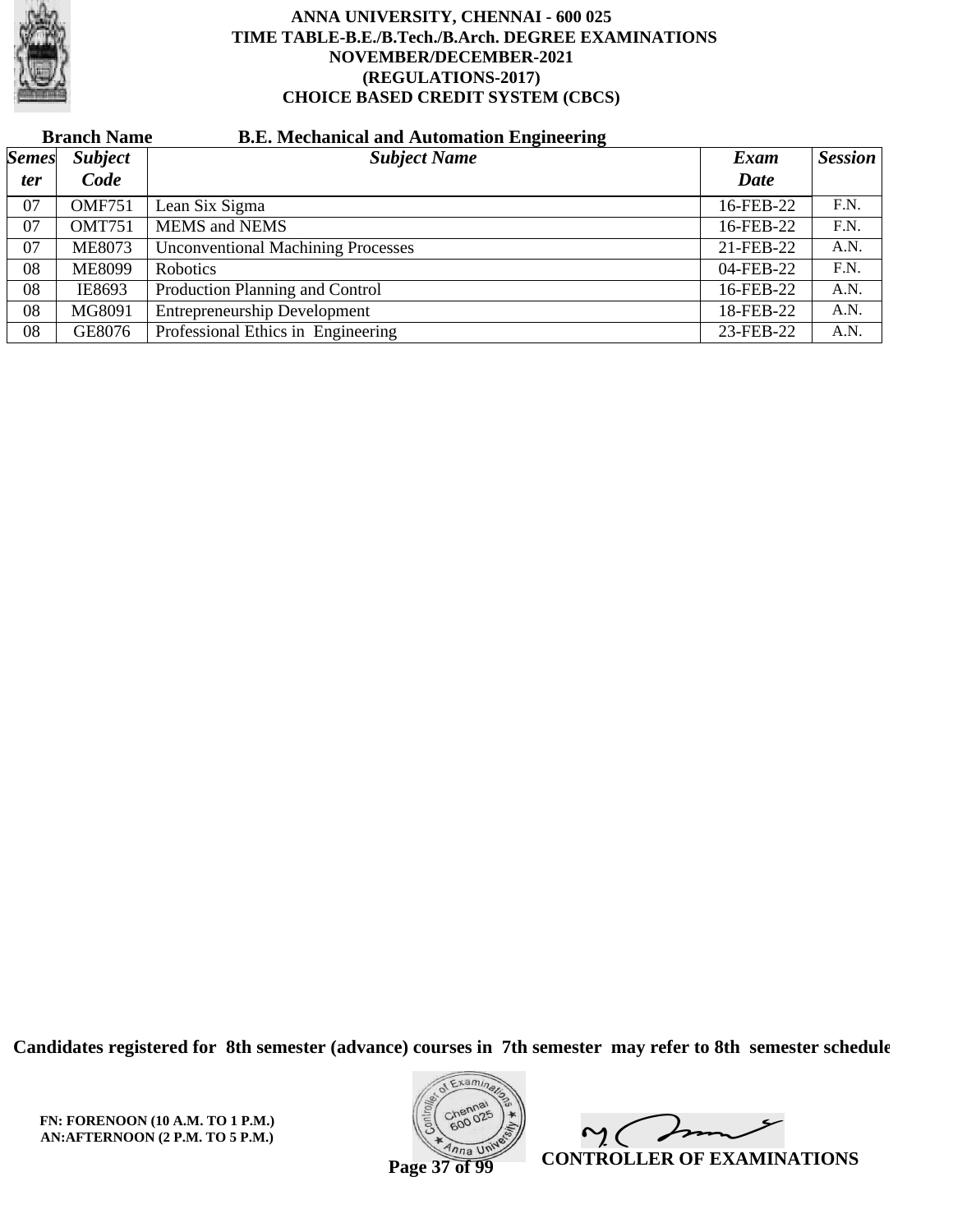

|              | <b>B.E. Computer and Communication Engineering</b><br><b>Branch Name</b> |                                                   |           |                |  |  |  |
|--------------|--------------------------------------------------------------------------|---------------------------------------------------|-----------|----------------|--|--|--|
| <b>Semes</b> | <b>Subject</b>                                                           | <b>Subject Name</b>                               | Exam      | <b>Session</b> |  |  |  |
| ter          | Code                                                                     |                                                   | Date      |                |  |  |  |
| 01           | GE8152                                                                   | <b>Engineering Graphics</b>                       | 24-FEB-22 | A.N.           |  |  |  |
| 01           | GE8151                                                                   | Problem Solving and Python Programming            | 25-FEB-22 | A.N.           |  |  |  |
| 01           | CY8151                                                                   | <b>Engineering Chemistry</b>                      | 26-FEB-22 | A.N.           |  |  |  |
| 01           | PH8151                                                                   | <b>Engineering Physics</b>                        | 28-FEB-22 | A.N.           |  |  |  |
| 01           | MA8151                                                                   | <b>Engineering Mathematics - I</b>                | 01-MAR-22 | A.N.           |  |  |  |
| 01           | HS8151                                                                   | Communicative English                             | 02-MAR-22 | A.N.           |  |  |  |
| 02           | GE8291                                                                   | <b>Environmental Science and Engineering</b>      | 17-FEB-22 | A.N.           |  |  |  |
| 02           | <b>BE8254</b>                                                            | Basic Electrical and Instrumentation Engineering  | 24-FEB-22 | F.N.           |  |  |  |
| 02           | PH8253                                                                   | Physics for Electronics Engineering               | 25-FEB-22 | F.N.           |  |  |  |
| 02           | CS8251                                                                   | Programming in C                                  | 26-FEB-22 | F.N.           |  |  |  |
| 02           | HS8251                                                                   | <b>Technical English</b>                          | 01-MAR-22 | F.N.           |  |  |  |
| 02           | MA8251                                                                   | Engineering Mathematics - II                      | 02-MAR-22 | F.N.           |  |  |  |
| 03           | EC8352                                                                   | Signals and Systems                               | 27-JAN-22 | F.N.           |  |  |  |
| 03           | MA8352                                                                   | Linear Algebra and Partial Differential Equations | 31-JAN-22 | F.N.           |  |  |  |
| 03           | CS8391                                                                   | Data Structures                                   | 07-FEB-22 | A.N.           |  |  |  |
| 03           | <b>EC8392</b>                                                            | <b>Digital Electronics</b>                        | 09-FEB-22 | F.N.           |  |  |  |
| 03           | CS8492                                                                   | Database Management Systems                       | 10-FEB-22 | A.N.           |  |  |  |
| 03           | EC8353                                                                   | <b>Electron Devices and Circuits</b>              | 21-FEB-22 | A.N.           |  |  |  |

**Candidates registered for 8th semester (advance) courses in 7th semester may refer to 8th semester schedule**

**FN: FORENOON (10 A.M. TO 1 P.M.) AN:AFTERNOON (2 P.M. TO 5 P.M.)**



 $\sqrt{2}$  $\mathsf{M}(\mathbb{C})$ **CONTROLLER OF EXAMINATIONS**

**Page 38 of 99**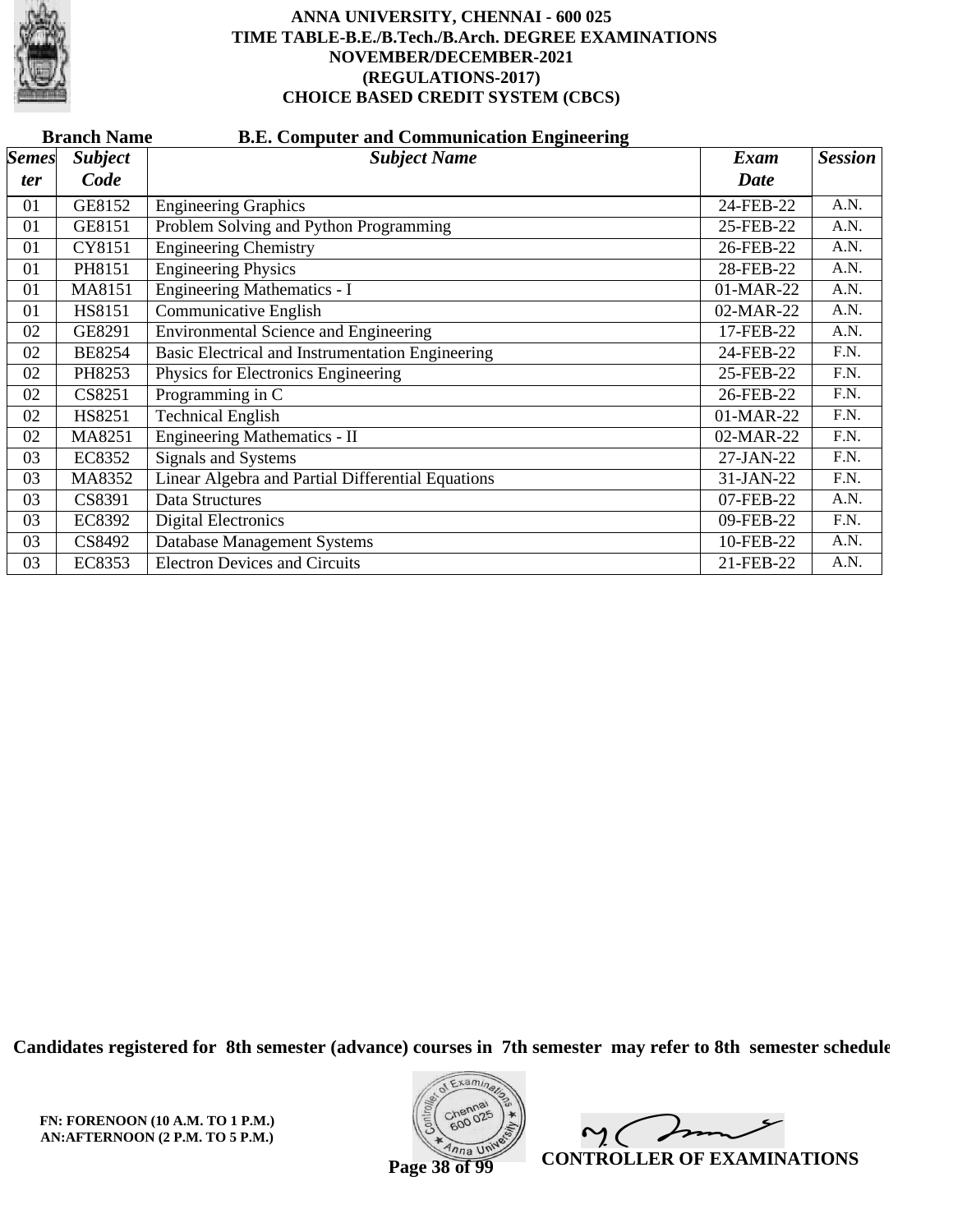

| <b>Branch Name</b><br><b>B.E. Medical Electronics</b> |                |                                                       |             |                   |  |  |
|-------------------------------------------------------|----------------|-------------------------------------------------------|-------------|-------------------|--|--|
| $\vert$ Semes $\vert$                                 | <b>Subject</b> | <b>Subject Name</b>                                   | <b>Exam</b> | <b>Session</b>    |  |  |
| ter                                                   | Code           |                                                       | <b>Date</b> |                   |  |  |
| 01                                                    | GE8152         | <b>Engineering Graphics</b>                           | 24-FEB-22   | A.N.              |  |  |
| 01                                                    | GE8151         | Problem Solving and Python Programming                | 25-FEB-22   | A.N.              |  |  |
| 01                                                    | CY8151         | <b>Engineering Chemistry</b>                          | 26-FEB-22   | $\overline{A.N.}$ |  |  |
| 01                                                    | PH8151         | <b>Engineering Physics</b>                            | 28-FEB-22   | $\overline{A.N.}$ |  |  |
| 01                                                    | MA8151         | <b>Engineering Mathematics - I</b>                    | 01-MAR-22   | A.N.              |  |  |
| 01                                                    | HS8151         | Communicative English                                 | 02-MAR-22   | A.N.              |  |  |
| 02                                                    | <b>BM8251</b>  | <b>Engineering Mechanics for Biomedical Engineers</b> | 24-FEB-22   | $\overline{F.N.}$ |  |  |
| 02                                                    | PH8253         | Physics for Electronics Engineering                   | 25-FEB-22   | $\overline{F.N.}$ |  |  |
| 02                                                    | EC8252         | <b>Electronic Devices</b>                             | 26-FEB-22   | F.N.              |  |  |
| 02                                                    | EC8251         | Circuit Analysis                                      | 28-FEB-22   | $\overline{F.N.}$ |  |  |
| 02                                                    | HS8251         | <b>Technical English</b>                              | 01-MAR-22   | $\overline{F.N.}$ |  |  |
| 02                                                    | MA8251         | Engineering Mathematics - II                          | 02-MAR-22   | $\overline{F.N.}$ |  |  |
| 03                                                    | BM8351         | Anatomy and Human Physiology                          | 21-JAN-22   | F.N.              |  |  |
| 03                                                    | <b>EC8352</b>  | <b>Signals and Systems</b>                            | 27-JAN-22   | F.N.              |  |  |
| 03                                                    | MA8352         | Linear Algebra and Partial Differential Equations     | 31-JAN-22   | $\overline{F.N.}$ |  |  |
| 03                                                    | EC8392         | <b>Digital Electronics</b>                            | 09-FEB-22   | $\overline{F.N.}$ |  |  |
| 03                                                    | MD8301         | Measurements and Instrumentation                      | 14-FEB-22   | F.N.              |  |  |
| 03                                                    | MD8302         | <b>Electronic Circuits</b>                            | 19-FEB-22   | F.N.              |  |  |
| 04                                                    | EC8393         | Fundamentals of Data Structures in C                  | 21-JAN-22   | $\overline{A.N.}$ |  |  |
| 04                                                    | EE8452         | <b>Basics of Electrical Engineering</b>               | 24-JAN-22   | A.N.              |  |  |
| 04                                                    | MD8401         | <b>Medical Instrumentation</b>                        | 25-JAN-22   | F.N.              |  |  |
| 04                                                    | EC8391         | <b>Control Systems Engineering</b>                    | 02-FEB-22   | A.N.              |  |  |
| 04                                                    | EC8453         | <b>Linear Integrated Circuits</b>                     | 11-FEB-22   | $\overline{F.N.}$ |  |  |
| 04                                                    | GE8291         | <b>Environmental Science and Engineering</b>          | 17-FEB-22   | A.N.              |  |  |
| 05                                                    | EC8553         | Discrete-Time Signal Processing                       | 22-JAN-22   | F.N.              |  |  |
| 05                                                    | MD8501         | Therapeutic Equipments                                | 25-JAN-22   | A.N.              |  |  |
| 05                                                    | <b>EC8394</b>  | Analog and Digital Communication                      | 28-JAN-22   | $\overline{A.N.}$ |  |  |
| 05                                                    | MD8502         | <b>Bio Materials and Artificial Organs</b>            | 01-FEB-22   | $\overline{F.N.}$ |  |  |
| 05                                                    | GE8077         | <b>Total Quality Management</b>                       | 11-FEB-22   | A.N.              |  |  |
| 05                                                    | <b>OCE551</b>  | Air Pollution and Control Engineering                 | 15-FEB-22   | F.N.              |  |  |
| 06                                                    | MD8602         | <b>Medical Imaging Techniques</b>                     | 22-JAN-22   | A.N.              |  |  |
| 06                                                    | MD8601         | Human Assist Devices                                  | 31-JAN-22   | A.N.              |  |  |
| 06                                                    | <b>BM8651</b>  | <b>Biomechanics</b>                                   | 02-FEB-22   | F.N.              |  |  |
| 06                                                    | MD8603         | <b>Medical Informatics</b>                            | 03-FEB-22   | F.N.              |  |  |
| 06                                                    | EC8691         | Microprocessors and Microcontrollers                  | 09-FEB-22   | A.N.              |  |  |
| 06                                                    | MD8091         | <b>Hospital Management</b>                            | 10-FEB-22   | A.N.              |  |  |
| 07                                                    | EC8093         | <b>Digital Image Processing</b>                       | 24-JAN-22   | F.N.              |  |  |
| 07                                                    | GE8071         | <b>Disaster Management</b>                            | 28-JAN-22   | F.N.              |  |  |
| 07                                                    | MD8752         | <b>Physiological Modeling</b>                         | 04-FEB-22   | A.N.              |  |  |

**Candidates registered for 8th semester (advance) courses in 7th semester may refer to 8th semester schedule**

**FN: FORENOON (10 A.M. TO 1 P.M.) AN:AFTERNOON (2 P.M. TO 5 P.M.)**



 $\overline{\mathscr{S}}$  $2<sub>1</sub>$ **CONTROLLER OF EXAMINATIONS**

**Page 39 of 99**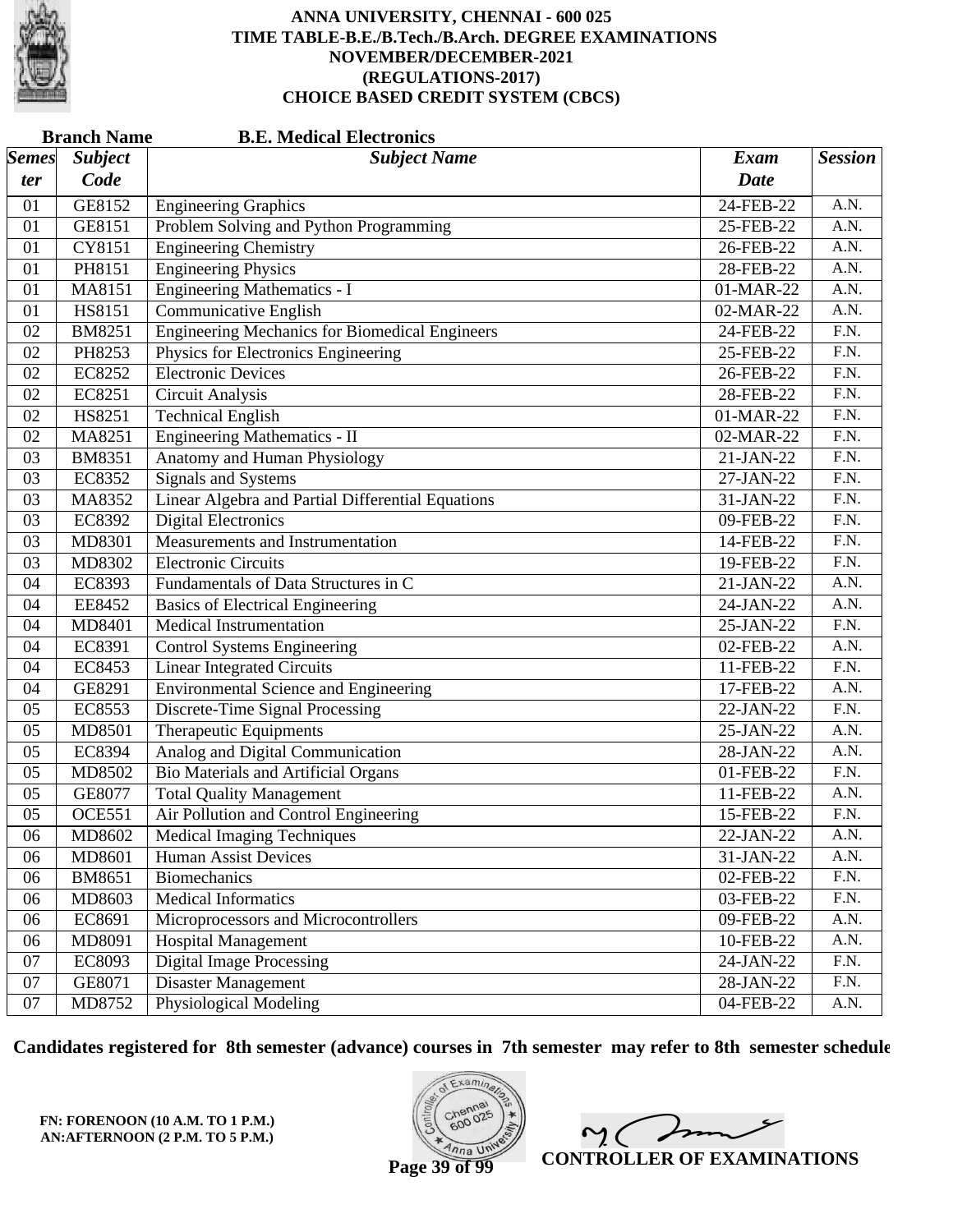

|              | <b>Branch Name</b> | <b>B.E. Medical Electronics</b>                 |             |                |
|--------------|--------------------|-------------------------------------------------|-------------|----------------|
| <b>Semes</b> | <b>Subject</b>     | <b>Subject Name</b>                             | Exam        | <b>Session</b> |
| <i>ter</i>   | Code               |                                                 | <b>Date</b> |                |
| 07           | <b>MD8701</b>      | Pattern Recognition and Artificial Intelligence | 07-FEB-22   | F.N.           |
| 07           | <b>OBT753</b>      | Introduction of Cell Biology                    | 16-FEB-22   | F.N.           |
| 07           | EC8791             | <b>Embedded and Real Time Systems</b>           | 18-FEB-22   | F.N.           |
| 08           | <b>BM8076</b>      | <b>Electrical Safety and Quality Assurance</b>  | $27-JAN-22$ | A.N.           |
| 08           | <b>BM8077</b>      | <b>Hospital Waste Management</b>                | 01-FEB-22   | A.N.           |

**Candidates registered for 8th semester (advance) courses in 7th semester may refer to 8th semester schedule**



 $\overline{\phantom{a}}$  $\sim$  ( **CONTROLLER OF EXAMINATIONS**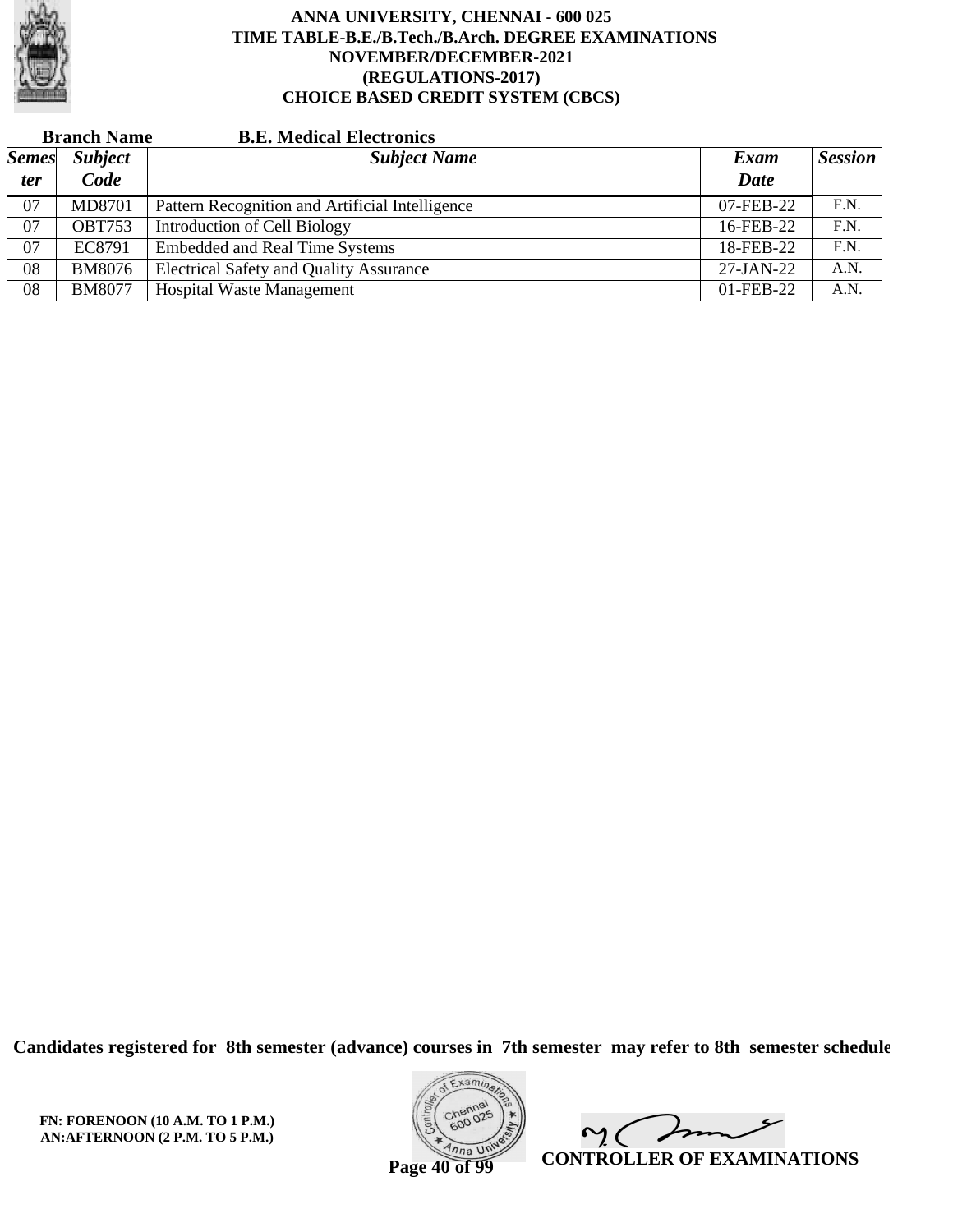

|              | <b>Branch Name</b><br><b>B.E. Production Engineering</b> |                                                               |              |                   |  |  |  |
|--------------|----------------------------------------------------------|---------------------------------------------------------------|--------------|-------------------|--|--|--|
| <i>Semes</i> | <b>Subject</b>                                           | <b>Subject Name</b>                                           | <b>Exam</b>  | <b>Session</b>    |  |  |  |
| ter          | Code                                                     |                                                               | <b>Date</b>  |                   |  |  |  |
| 01           | GE8151                                                   | Problem Solving and Python Programming                        | 25-FEB-22    | A.N.              |  |  |  |
| 01           | PH8151                                                   | <b>Engineering Physics</b>                                    | 28-FEB-22    | A.N.              |  |  |  |
| 01           | MA8151                                                   | <b>Engineering Mathematics - I</b>                            | 01-MAR-22    | $\overline{A.N.}$ |  |  |  |
| 02           | GE8291                                                   | <b>Environmental Science and Engineering</b>                  | 17-FEB-22    | A.N.              |  |  |  |
| 02           | GE8292                                                   | <b>Engineering Mechanics</b>                                  | 23-FEB-22    | $\overline{F.N.}$ |  |  |  |
| 02           | <b>BE8253</b>                                            | Basic Electrical, Electronics and Instrumentation Engineering | 24-FEB-22    | F.N.              |  |  |  |
| 02           | PH8251                                                   | <b>Materials Science</b>                                      | $25$ -FEB-22 | $\overline{F.N.}$ |  |  |  |
| 02           | HS8251                                                   | <b>Technical English</b>                                      | 01-MAR-22    | $\overline{F.N.}$ |  |  |  |
| 02           | MA8251                                                   | Engineering Mathematics - II                                  | 02-MAR-22    | F.N.              |  |  |  |
| 03           | CE8394                                                   | Fluid Mechanics and Machinery                                 | 21-JAN-22    | $\overline{F.N.}$ |  |  |  |
| 03           | <b>CE8395</b>                                            | <b>Strength of Materials for Mechanical Engineers</b>         | 25-JAN-22    | $\overline{F.N.}$ |  |  |  |
| 03           | MA8353                                                   | <b>Transforms and Partial Differential Equations</b>          | 31-JAN-22    | $\overline{F.N.}$ |  |  |  |
| 03           | PR8302                                                   | Thermodynamics and Thermal Engineering                        | 03-FEB-22    | F.N.              |  |  |  |
| 04           | ME8491                                                   | <b>Engineering Metallurgy</b>                                 | 22-JAN-22    | A.N.              |  |  |  |
| 04           | PR8401                                                   | <b>Fluid Power Drives and Control</b>                         | 25-JAN-22    | $\overline{A.N.}$ |  |  |  |
| 04           | PR8491                                                   | <b>Computer Integrated Manufacturing</b>                      | 01-FEB-22    | A.N.              |  |  |  |
| 04           | PR8451                                                   | <b>Mechanics of Machines</b>                                  | 19-FEB-22    | F.N.              |  |  |  |
| 04           | MA8452                                                   | <b>Statistics and Numerical Methods</b>                       | 26-FEB-22    | F.N.              |  |  |  |
| 05           | PR8551                                                   | Design of Machine Elements and Transmission Systems           | 22-JAN-22    | $\overline{F.N.}$ |  |  |  |
| 05           | PR8502                                                   | <b>Foundry Technology</b>                                     | 27-JAN-22    | $\overline{F.N.}$ |  |  |  |
| 06           | ME8692                                                   | <b>Finite Element Analysis</b>                                | 21-JAN-22    | A.N.              |  |  |  |
| 06           | PR8601                                                   | Computer Aided Product Design                                 | 24-JAN-22    | A.N.              |  |  |  |
| 06           | PR8602                                                   | Metal Cutting and CNC Machines                                | 27-JAN-22    | $\overline{A.N.}$ |  |  |  |
| 06           | <b>ME8095</b>                                            | Design of Jigs, Fixtures and Press Tools                      | 28-JAN-22    | $\overline{F.N.}$ |  |  |  |
| 06           | PR8001                                                   | <b>Surface Engineering</b>                                    | 02-FEB-22    | A.N.              |  |  |  |
| 06           | IE8651                                                   | <b>Reliability Engineering</b>                                | 02-FEB-22    | A.N.              |  |  |  |
| 06           | PR8072                                                   | New Product Development                                       | 08-FEB-22    | A.N.              |  |  |  |
| 06           | GE8073                                                   | <b>Fundamentals of Nano Science</b>                           | 08-FEB-22    | A.N.              |  |  |  |
| 06           | IE8693                                                   | Production Planning and Control                               | 16-FEB-22    | A.N.              |  |  |  |
| 07           | <b>ME8097</b>                                            | Non Destructive Testing and Evaluation                        | 24-JAN-22    | F.N.              |  |  |  |
| 07           | GE8074                                                   | Human Rights                                                  | 04-FEB-22    | F.N.              |  |  |  |
| 07           | GE8077                                                   | <b>Total Quality Management</b>                               | 11-FEB-22    | A.N.              |  |  |  |
| 07           | <b>ME8791</b>                                            | Mechatronics                                                  | 14-FEB-22    | A.N.              |  |  |  |
| 07           | <b>OML751</b>                                            | <b>Testing of Materials</b>                                   | 16-FEB-22    | F.N.              |  |  |  |
| 07           | <b>ME8098</b>                                            | Quality Control and Reliability Engineering                   | $21$ -FEB-22 | F.N.              |  |  |  |
| 08           | <b>ME8793</b>                                            | Process Planning and Cost Estimation                          | 02-FEB-22    | F.N.              |  |  |  |
| 08           | MG8091                                                   | Entrepreneurship Development                                  | 18-FEB-22    | A.N.              |  |  |  |
| ${\bf 08}$   | GE8076                                                   | Professional Ethics in Engineering                            | 23-FEB-22    | A.N.              |  |  |  |

**Candidates registered for 8th semester (advance) courses in 7th semester may refer to 8th semester schedule**

**FN: FORENOON (10 A.M. TO 1 P.M.) AN:AFTERNOON (2 P.M. TO 5 P.M.)**



 $\overline{\phantom{a}}$  $\sim$  ( **CONTROLLER OF EXAMINATIONS**

**Page 41 of 99**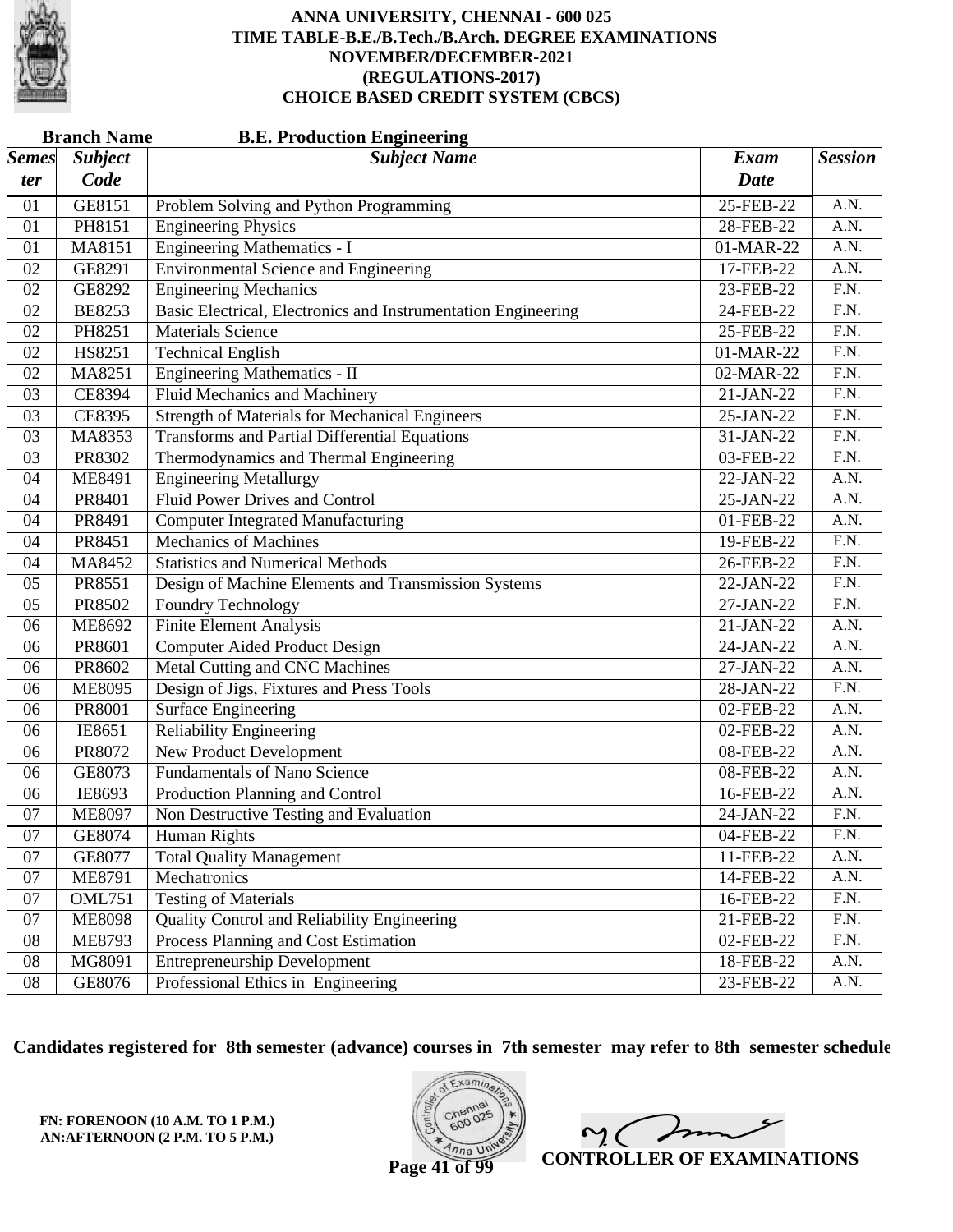

|              | <b>Branch Name</b><br><b>B.E. Biomedical Engineering</b> |                                                       |              |                   |  |  |
|--------------|----------------------------------------------------------|-------------------------------------------------------|--------------|-------------------|--|--|
| <i>Semes</i> | <b>Subject</b>                                           | <b>Subject Name</b>                                   | <b>Exam</b>  | <b>Session</b>    |  |  |
| ter          | Code                                                     |                                                       | <b>Date</b>  |                   |  |  |
| 01           | GE8152                                                   | <b>Engineering Graphics</b>                           | 24-FEB-22    | A.N.              |  |  |
| 01           | GE8151                                                   | Problem Solving and Python Programming                | 25-FEB-22    | A.N.              |  |  |
| 01           | CY8151                                                   | <b>Engineering Chemistry</b>                          | 26-FEB-22    | $\overline{A.N.}$ |  |  |
| 01           | PH8151                                                   | <b>Engineering Physics</b>                            | 28-FEB-22    | $\overline{A.N.}$ |  |  |
| 01           | MA8151                                                   | <b>Engineering Mathematics - I</b>                    | 01-MAR-22    | A.N.              |  |  |
| 01           | HS8151                                                   | Communicative English                                 | 02-MAR-22    | A.N.              |  |  |
| 02           | <b>BM8251</b>                                            | <b>Engineering Mechanics for Biomedical Engineers</b> | 24-FEB-22    | $\overline{F.N.}$ |  |  |
| 02           | PH8253                                                   | Physics for Electronics Engineering                   | 25-FEB-22    | $\overline{F.N.}$ |  |  |
| 02           | <b>BM8201</b>                                            | <b>Fundamentals of Bio Chemistry</b>                  | 26-FEB-22    | F.N.              |  |  |
| 02           | EC8251                                                   | Circuit Analysis                                      | 28-FEB-22    | $\overline{F.N.}$ |  |  |
| 02           | HS8251                                                   | <b>Technical English</b>                              | 01-MAR-22    | $\overline{F.N.}$ |  |  |
| 02           | MA8251                                                   | Engineering Mathematics - II                          | 02-MAR-22    | $\overline{F.N.}$ |  |  |
| 03           | <b>BM8351</b>                                            | Anatomy and Human Physiology                          | 21-JAN-22    | F.N.              |  |  |
| 03           | EC8352                                                   | <b>Signals and Systems</b>                            | 27-JAN-22    | F.N.              |  |  |
| 03           | MA8352                                                   | Linear Algebra and Partial Differential Equations     | 31-JAN-22    | $\overline{F.N.}$ |  |  |
| 03           | <b>BM8301</b>                                            | <b>Sensors and Measurements</b>                       | 04-FEB-22    | $\overline{F.N.}$ |  |  |
| 03           | <b>BM8302</b>                                            | Pathology and Microbiology                            | 10-FEB-22    | F.N.              |  |  |
| 03           | EC8353                                                   | <b>Electron Devices and Circuits</b>                  | 21-FEB-22    | A.N.              |  |  |
| 04           | EC8393                                                   | Fundamentals of Data Structures in C                  | 21-JAN-22    | $\overline{A.N.}$ |  |  |
| 04           | <b>BM8401</b>                                            | <b>Medical Physics</b>                                | 22-JAN-22    | A.N.              |  |  |
| 04           | EE8452                                                   | <b>Basics of Electrical Engineering</b>               | 24-JAN-22    | A.N.              |  |  |
| 04           | EC8392                                                   | <b>Digital Electronics</b>                            | 09-FEB-22    | F.N.              |  |  |
| 04           | EC8453                                                   | <b>Linear Integrated Circuits</b>                     | 11-FEB-22    | $\overline{F.N.}$ |  |  |
| 04           | MA8391                                                   | Probability and Statistics                            | 14-FEB-22    | $\overline{F.N.}$ |  |  |
| 05           | EC8553                                                   | Discrete-Time Signal Processing                       | 22-JAN-22    | F.N.              |  |  |
| 05           | <b>BM8502</b>                                            | <b>Biomedical Instrumentation</b>                     | 25-JAN-22    | F.N.              |  |  |
| 05           | <b>EC8394</b>                                            | Analog and Digital Communication                      | 28-JAN-22    | A.N.              |  |  |
| 05           | <b>BM8501</b>                                            | <b>Biocontrol Systems</b>                             | 01-FEB-22    | $\overline{F.N.}$ |  |  |
| 05           | <b>BM8001</b>                                            | <b>Medical Optics</b>                                 | 11-FEB-22    | A.N.              |  |  |
| 05           | GE8077                                                   | <b>Total Quality Management</b>                       | 11-FEB-22    | A.N.              |  |  |
| 05           | <b>BM8072</b>                                            | Biomaterials                                          | 11-FEB-22    | A.N.              |  |  |
| 05           | <b>OPY551</b>                                            | Herbal Technology                                     | 15-FEB-22    | F.N.              |  |  |
| 05           | <b>OTL554</b>                                            | Wavelets and its Applications                         | 15-FEB-22    | F.N.              |  |  |
| 05           | <b>OCS551</b>                                            | <b>Software Engineering</b>                           | 15-FEB-22    | F.N.              |  |  |
| 05           | <b>ORO551</b>                                            | <b>Renewable Energy Sources</b>                       | 15-FEB-22    | F.N.              |  |  |
| 05           | <b>OCH551</b>                                            | <b>Industrial Nanotechnology</b>                      | $15$ -FEB-22 | F.N.              |  |  |
| 05           | <b>OCE552</b>                                            | Geographic Information System                         | 15-FEB-22    | F.N.              |  |  |
| 05           | <b>OMF551</b>                                            | Product Design and Development                        | 15-FEB-22    | F.N.              |  |  |
| 05           | <b>OBT554</b>                                            | Principles of Food Preservation                       | 15-FEB-22    | F.N.              |  |  |

**Candidates registered for 8th semester (advance) courses in 7th semester may refer to 8th semester schedule**

**FN: FORENOON (10 A.M. TO 1 P.M.) AN:AFTERNOON (2 P.M. TO 5 P.M.)**



 $\overline{\phantom{a}}$  $2<sub>1</sub>$ **CONTROLLER OF EXAMINATIONS**

**Page 42 of 99**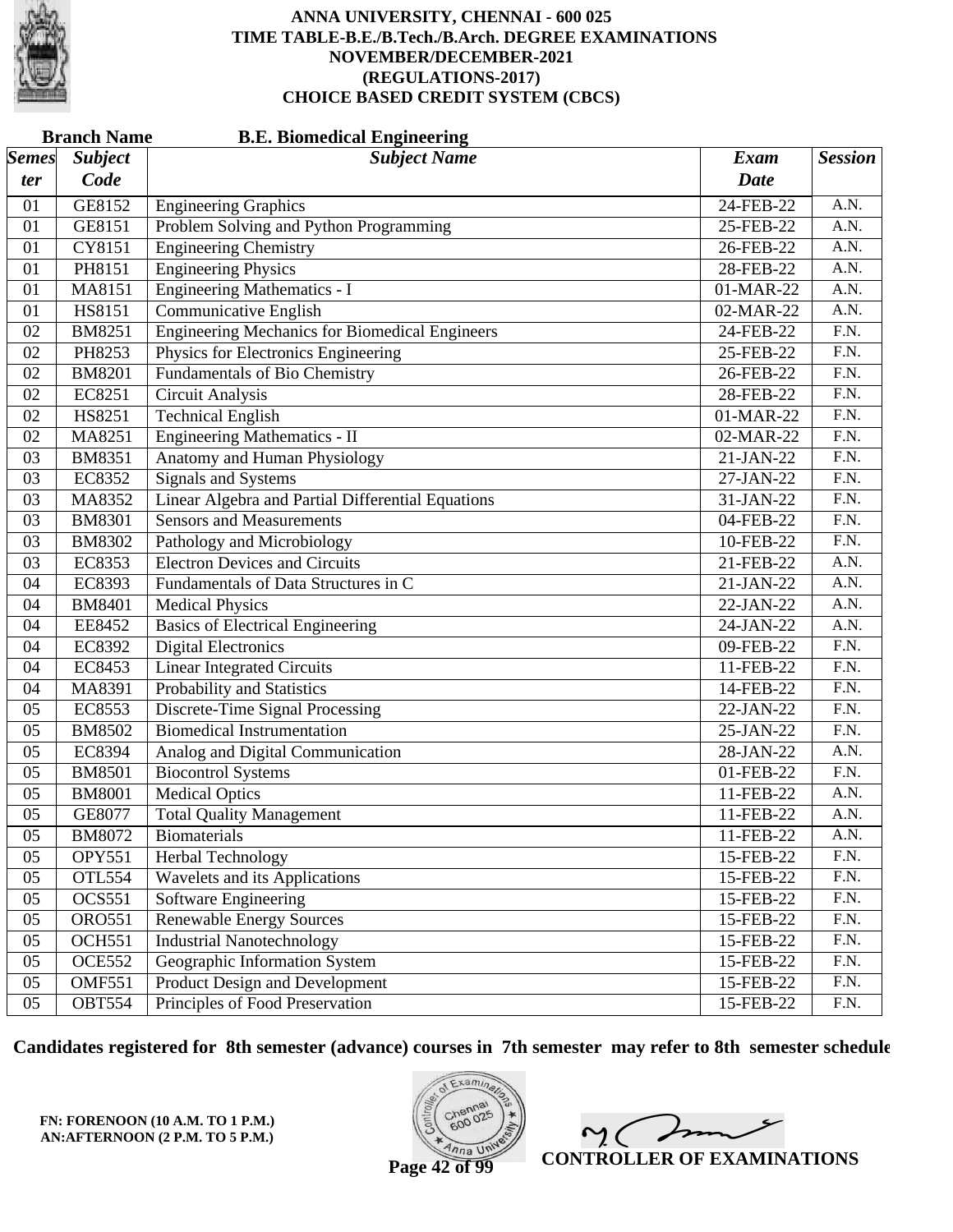

|                       | <b>Branch Name</b> | <b>B.E. Biomedical Engineering</b>                  |             |                   |
|-----------------------|--------------------|-----------------------------------------------------|-------------|-------------------|
| $\vert$ Semes $\vert$ | <b>Subject</b>     | <b>Subject Name</b>                                 | <b>Exam</b> | <b>Session</b>    |
| ter                   | Code               |                                                     | <b>Date</b> |                   |
| 05                    | <b>OML552</b>      | Microscopy                                          | 15-FEB-22   | F.N.              |
| 05                    | <b>OBT553</b>      | <b>Fundamentals of Nutrition</b>                    | 15-FEB-22   | F.N.              |
| 05                    | <b>OTL552</b>      | Digital Audio Engineering                           | 15-FEB-22   | $\overline{F.N.}$ |
| 05                    | <b>OBT552</b>      | <b>Basics of Bioinformatics</b>                     | 15-FEB-22   | $\overline{F.N.}$ |
| 05                    | <b>OCE551</b>      | Air Pollution and Control Engineering               | 15-FEB-22   | F.N.              |
| 06                    | <b>BM8601</b>      | Diagnostic and Therapeutic Equipment - I            | 25-JAN-22   | A.N.              |
| 06                    | BM8651             | Biomechanics                                        | 02-FEB-22   | $\overline{F.N.}$ |
| 06                    | MD8071             | <b>Telehealth Technology</b>                        | 08-FEB-22   | $\overline{F.N.}$ |
| 06                    | GE8075             | <b>Intellectual Property Rights</b>                 | 08-FEB-22   | F.N.              |
| 06                    | <b>BM8002</b>      | Artificial organs and Implants                      | 08-FEB-22   | $\overline{F.N.}$ |
| 06                    | EC8691             | Microprocessors and Microcontrollers                | 09-FEB-22   | $\overline{A.N.}$ |
| 06                    | MD8091             | <b>Hospital Management</b>                          | 10-FEB-22   | $\overline{A.N.}$ |
| 06                    | GE8291             | <b>Environmental Science and Engineering</b>        | 17-FEB-22   | A.N.              |
| 07                    | EC8093             | <b>Digital Image Processing</b>                     | 24-JAN-22   | $\overline{F.N.}$ |
| 07                    | <b>BM8078</b>      | <b>Soft Computing Techniques</b>                    | 28-JAN-22   | $\overline{F.N.}$ |
| 07                    | GE8071             | <b>Disaster Management</b>                          | 28-JAN-22   | $\overline{F.N.}$ |
| 07                    | <b>BM8004</b>      | Robotics in Medicine                                | 28-JAN-22   | F.N.              |
| 07                    | <b>BM8703</b>      | <b>Rehabilitation Engineering</b>                   | 31-JAN-22   | A.N.              |
| 07                    | <b>BM8702</b>      | Radiological Equipments                             | 02-FEB-22   | $\overline{A.N.}$ |
| 07                    | GE8072             | Foundation Skills in Integrated Product Development | 04-FEB-22   | $\overline{A.N.}$ |
| 07                    | <b>CS8081</b>      | Internet of Things                                  | 14-FEB-22   | A.N.              |
| 07                    | <b>OCS752</b>      | Introduction to C Programming                       | 16-FEB-22   | $\overline{F.N.}$ |
| 07                    | <b>OCE751</b>      | <b>Environmental and Social Impact Assessment</b>   | 16-FEB-22   | $\overline{F.N.}$ |
| 07                    | <b>OBT753</b>      | <b>Introduction of Cell Biology</b>                 | 16-FEB-22   | $\overline{F.N.}$ |
| 07                    | <b>OBT751</b>      | Analytical Methods and Instrumentation              | 16-FEB-22   | F.N.              |
| 07                    | <b>OBT752</b>      | Microbiology                                        | 16-FEB-22   | F.N.              |
| 07                    | <b>OCH752</b>      | <b>Energy Technology</b>                            | 16-FEB-22   | $\overline{F.N.}$ |
| 07                    | <b>OME752</b>      | <b>Supply Chain Management</b>                      | 16-FEB-22   | $\overline{F.N.}$ |
| 07                    | <b>OIC751</b>      | <b>Transducers Engineering</b>                      | 16-FEB-22   | F.N.              |
| 07                    | OGI751             | Climate Change and its Impact                       | 16-FEB-22   | F.N.              |
| 07                    | <b>OEN751</b>      | <b>Green Building Design</b>                        | 16-FEB-22   | F.N.              |
| 07                    | <b>OCY751</b>      | <b>Waste Water Treatment</b>                        | 16-FEB-22   | F.N.              |
| 07                    | <b>OCS751</b>      | Data Structures and Algorithms                      | 16-FEB-22   | F.N.              |
| 07                    | <b>BM8701</b>      | Diagnostic and Therapeutic Equipment - II           | 18-FEB-22   | A.N.              |
| 08                    | <b>BM8076</b>      | <b>Electrical Safety and Quality Assurance</b>      | $27-JAN-22$ | A.N.              |
| 08                    | <b>BM8075</b>      | Brain Computer Interface and its Applications       | 27-JAN-22   | A.N.              |
| 08                    | BM8073             | <b>Biometric Systems</b>                            | 01-FEB-22   | A.N.              |
| 08                    | <b>BM8077</b>      | Hospital Waste Management                           | 01-FEB-22   | A.N.              |
| 08                    | <b>BM8079</b>      | Virtual Reality and Augmented Reality               | 01-FEB-22   | A.N.              |

**Candidates registered for 8th semester (advance) courses in 7th semester may refer to 8th semester schedule**

**FN: FORENOON (10 A.M. TO 1 P.M.) AN:AFTERNOON (2 P.M. TO 5 P.M.)**



 $\overline{\phantom{a}}$  $2<sub>1</sub>$ **CONTROLLER OF EXAMINATIONS**

**Page 43 of 99**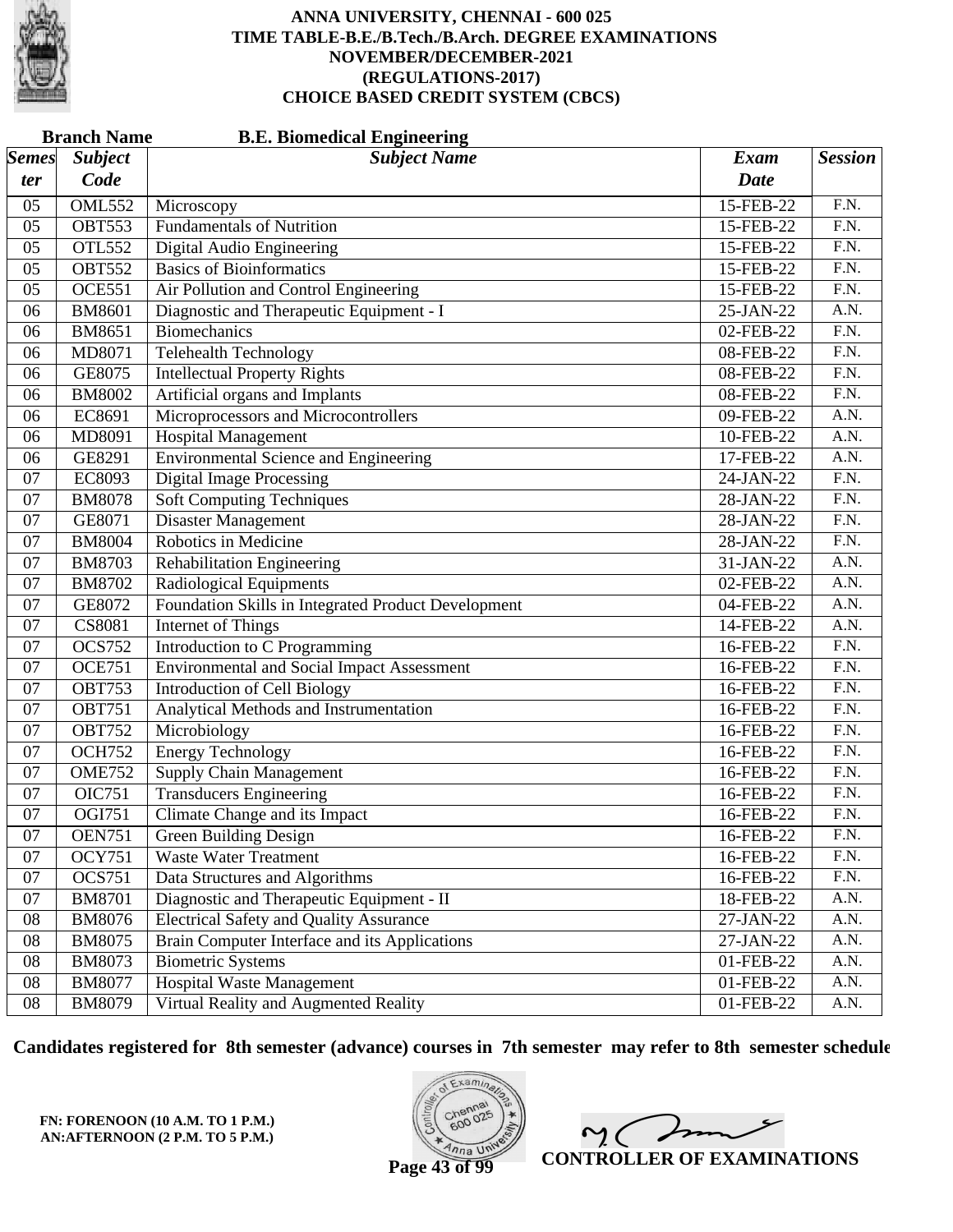

|              | <b>Branch Name</b> | <b>B.E. Biomedical Engineering</b> |           |         |
|--------------|--------------------|------------------------------------|-----------|---------|
| <b>Semes</b> | <b>Subject</b>     | <b>Subject Name</b>                | Exam      | Session |
| <i>ter</i>   | <b>Code</b>        |                                    | Date      |         |
| 08           | <b>BM8006</b>      | Ergonomics                         | 07-FEB-22 | A.N.    |
| 08           | GE8073             | <b>Fundamentals of NanoScience</b> | 08-FEB-22 | A.N.    |
| 08           | EC8791             | Embedded and Real time Systems     | 18-FEB-22 | F.N.    |
| 08           | GE8076             | Professional Ethics in Engineering | 23-FEB-22 | A.N.    |

**Candidates registered for 8th semester (advance) courses in 7th semester may refer to 8th semester schedule**



 $\overline{\phantom{a}}$  $\sim$  ( **CONTROLLER OF EXAMINATIONS**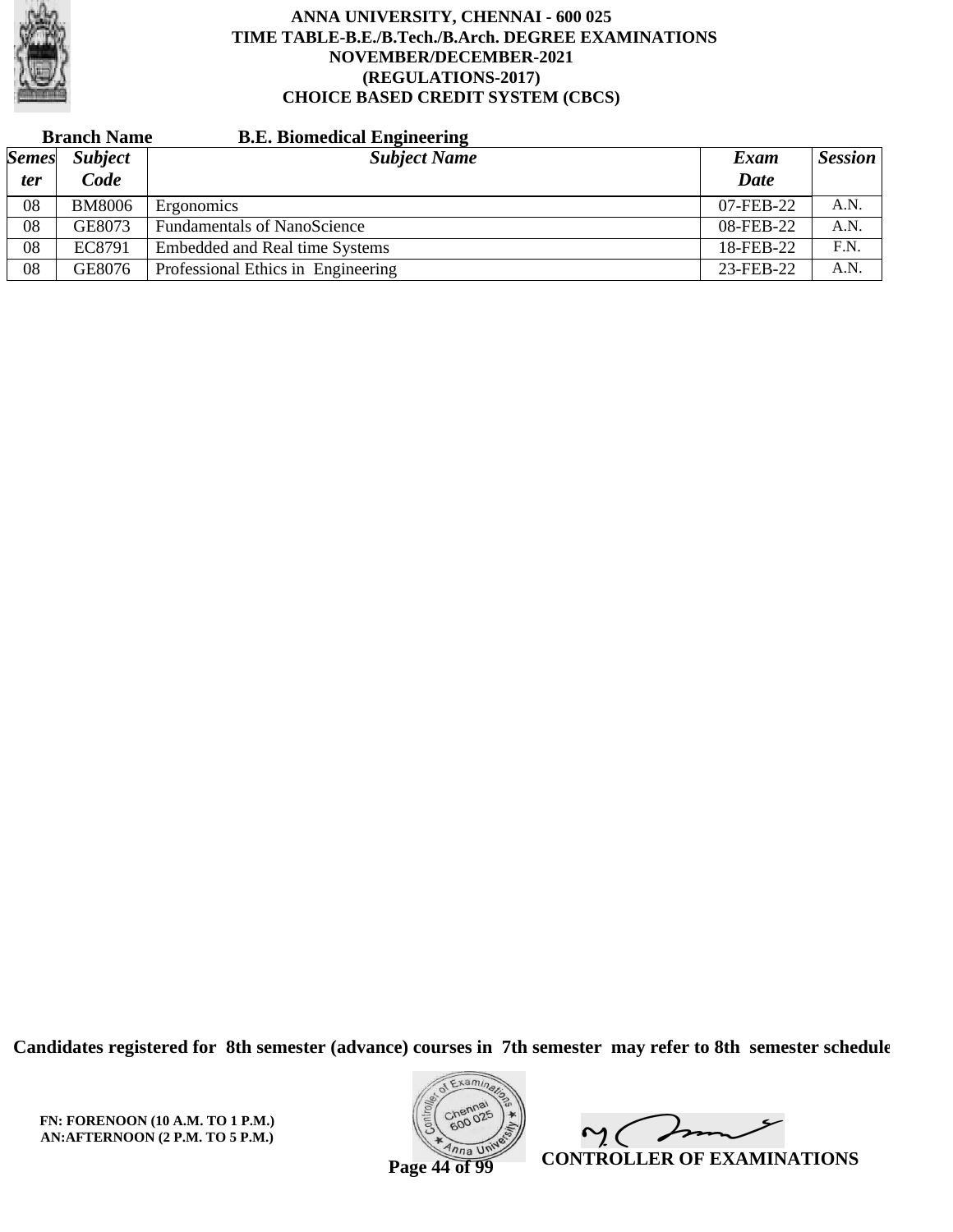

|                           | <b>Branch Name</b><br><b>B.E. Environmental Engineering</b> |                                                     |             |                   |  |  |  |
|---------------------------|-------------------------------------------------------------|-----------------------------------------------------|-------------|-------------------|--|--|--|
| $\mathcal{S}$ <i>emes</i> | <b>Subject</b>                                              | <b>Subject Name</b>                                 | <b>Exam</b> | <b>Session</b>    |  |  |  |
| ter                       | Code                                                        |                                                     | <b>Date</b> |                   |  |  |  |
| 01                        | GE8152                                                      | <b>Engineering Graphics</b>                         | 24-FEB-22   | A.N.              |  |  |  |
| 01                        | GE8151                                                      | Problem Solving and Python Programming              | 25-FEB-22   | A.N.              |  |  |  |
| 01                        | CY8151                                                      | <b>Engineering Chemistry</b>                        | 26-FEB-22   | $\overline{A.N.}$ |  |  |  |
| 01                        | PH8151                                                      | <b>Engineering Physics</b>                          | 28-FEB-22   | A.N.              |  |  |  |
| 01                        | MA8151                                                      | <b>Engineering Mathematics - I</b>                  | 01-MAR-22   | A.N.              |  |  |  |
| 01                        | <b>HS8151</b>                                               | <b>Communicative English</b>                        | 02-MAR-22   | A.N.              |  |  |  |
| 02                        | GE8291                                                      | <b>Environmental Science and Engineering</b>        | 17-FEB-22   | $\overline{A.N.}$ |  |  |  |
| 02                        | <b>BE8252</b>                                               | <b>Basic Civil and Mechanical Engineering</b>       | 19-FEB-22   | A.N.              |  |  |  |
| 02                        | GE8292                                                      | <b>Engineering Mechanics</b>                        | 23-FEB-22   | F.N.              |  |  |  |
| 02                        | <b>BE8251</b>                                               | <b>Basic Electrical and Electronics Engineering</b> | 24-FEB-22   | $\overline{F.N.}$ |  |  |  |
| 02                        | HS8251                                                      | <b>Technical English</b>                            | 01-MAR-22   | $\overline{F.N.}$ |  |  |  |
| 02                        | MA8251                                                      | Engineering Mathematics - II                        | 02-MAR-22   | $\overline{F.N.}$ |  |  |  |
| 03                        | <b>EN8302</b>                                               | <b>Basics of Chemical Engineering</b>               | 21-JAN-22   | A.N.              |  |  |  |
| 03                        | CE8303                                                      | <b>Mechanics of Fluids</b>                          | 24-JAN-22   | A.N.              |  |  |  |
| 03                        | CE8393                                                      | <b>Strength of Materials</b>                        | 28-JAN-22   | $\overline{A.N.}$ |  |  |  |
| 03                        | CE8351                                                      | Surveying                                           | 03-FEB-22   | $\overline{F.N.}$ |  |  |  |
| 03                        | MA8391                                                      | Probability and Statistics                          | 14-FEB-22   | F.N.              |  |  |  |
| 03                        | <b>EN8301</b>                                               | <b>Environmental Chemistry</b>                      | 17-FEB-22   | F.N.              |  |  |  |
| 04                        | CE8391                                                      | <b>Construction Materials</b>                       | 21-JAN-22   | $\overline{F.N.}$ |  |  |  |
| 04                        | EN8491                                                      | Water Supply Engineering                            | 24-JAN-22   | $\overline{F.N.}$ |  |  |  |
| 04                        | <b>EN8401</b>                                               | <b>Environmental Policy and Legislations</b>        | 28-JAN-22   | F.N.              |  |  |  |
| 04                        | EN8402                                                      | <b>Environmental Microbiology</b>                   | 03-FEB-22   | A.N.              |  |  |  |
| 04                        | <b>EN8403</b>                                               | <b>Basic Structural Analysis</b>                    | 04-FEB-22   | $\overline{F.N.}$ |  |  |  |
| 04                        | <b>CE8405</b>                                               | Hydraulics and Hydraulic Machinery                  | 10-FEB-22   | F.N.              |  |  |  |
| 05                        | <b>EN8003</b>                                               | <b>Sustainable Development</b>                      | 22-JAN-22   | F.N.              |  |  |  |
| 05                        | <b>EN8592</b>                                               | Wastewater Engineering                              | 25-JAN-22   | A.N.              |  |  |  |
| 05                        | CE8491                                                      | Soil Mechanics                                      | 31-JAN-22   | $\overline{A.N.}$ |  |  |  |
| 05                        | <b>EN8501</b>                                               | <b>Basic Structural Design</b>                      | 02-FEB-22   | F.N.              |  |  |  |
| 05                        | EN8591                                                      | Municipal Solid Waste Management                    | 11-FEB-22   | A.N.              |  |  |  |
| 05                        | <b>OCE551</b>                                               | Air Pollution and Control Engineering               | 15-FEB-22   | F.N.              |  |  |  |
| 06                        | <b>EN8601</b>                                               | <b>Environmental Equipment and Instruments</b>      | 22-JAN-22   | A.N.              |  |  |  |
| 06                        | EN8602                                                      | Design of Environmental Engineering Structures      | 25-JAN-22   | F.N.              |  |  |  |
| 06                        | CE8091                                                      | Hydrology and Water Resources Engineering           | 27-JAN-22   | A.N.              |  |  |  |
| 06                        | EN8603                                                      | <b>Industrial Wastewater Management</b>             | 31-JAN-22   | F.N.              |  |  |  |
| 06                        | CE8591                                                      | <b>Foundation Engineering</b>                       | 01-FEB-22   | F.N.              |  |  |  |
| 06                        | EN8604                                                      | Air and Noise Pollution Control                     | 02-FEB-22   | A.N.              |  |  |  |
| 06                        | <b>EN8005</b>                                               | Renewable Energy Engineering                        | 09-FEB-22   | A.N.              |  |  |  |
| 07                        | EN8703                                                      | <b>Environmental Impact Assessment</b>              | 27-JAN-22   | F.N.              |  |  |  |
| 07                        | <b>EN8702</b>                                               | <b>Environmental Health and Safety</b>              | 01-FEB-22   | A.N.              |  |  |  |

**Candidates registered for 8th semester (advance) courses in 7th semester may refer to 8th semester schedule**



 $2<sub>0</sub>$ **CONTROLLER OF EXAMINATIONS**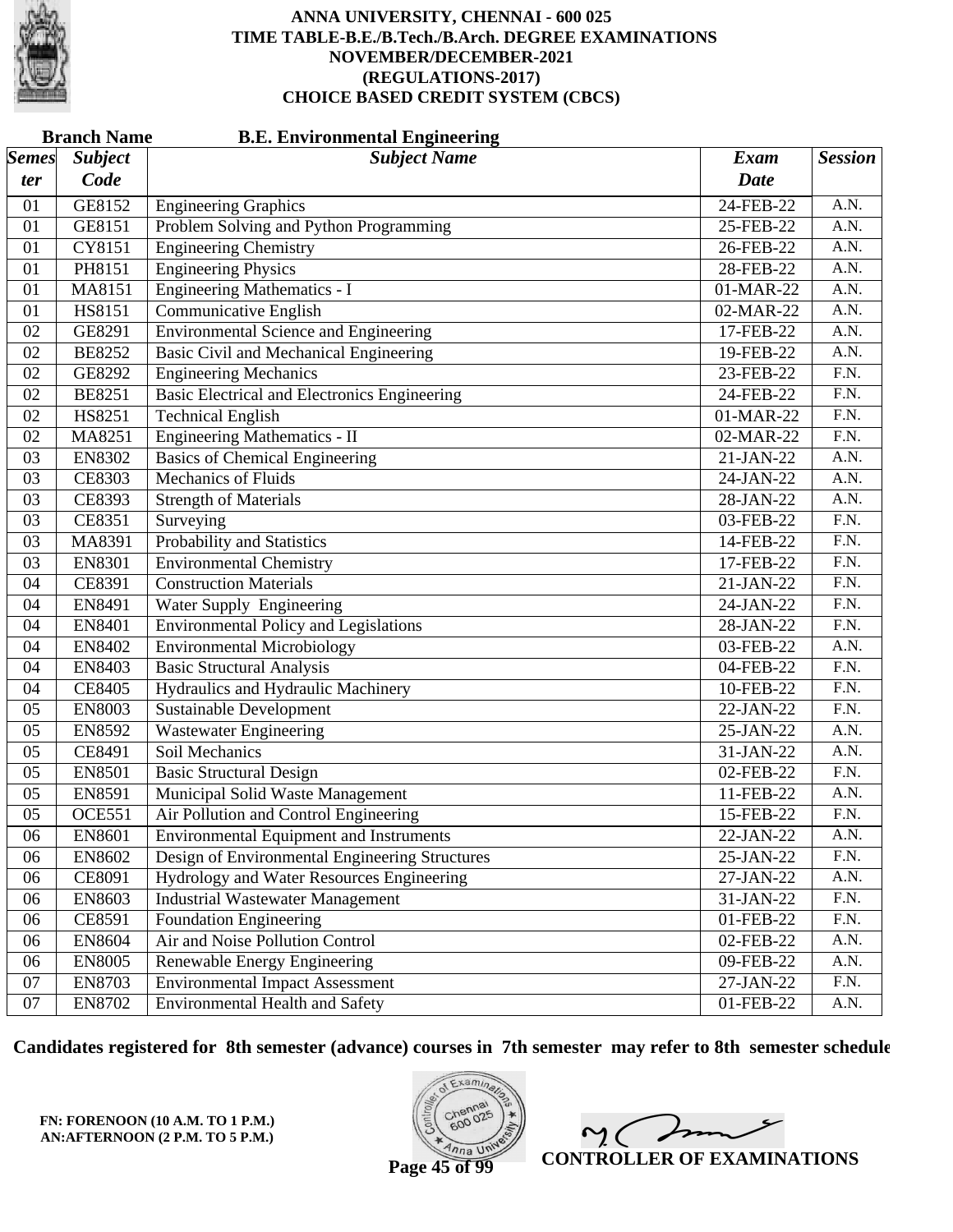

|              | <b>Branch Name</b> | <b>B.E. Environmental Engineering</b>     |           |                |
|--------------|--------------------|-------------------------------------------|-----------|----------------|
| <b>Semes</b> | <b>Subject</b>     | <b>Subject Name</b>                       | Exam      | <b>Session</b> |
| <i>ter</i>   | Code               |                                           | Date      |                |
| 07           | <b>EN8701</b>      | Hazardous Waste Management                | 07-FEB-22 | F.N.           |
| 07           | <b>EN8008</b>      | <b>Environmental Toxicology</b>           | 09-FEB-22 | F.N.           |
| 07           | <b>EN8012</b>      | <b>Coastal Zone Management</b>            | 11-FEB-22 | F.N.           |
| 07           | <b>OME754</b>      | <b>Industrial Safety</b>                  | 16-FEB-22 | F.N.           |
| 08           | <b>EN8801</b>      | <b>Estimation and Costing</b>             | 07-FEB-22 | A.N.           |
| 08           | <b>EN8015</b>      | Climate Change, Adaptation and Mitigation | 10-FEB-22 | A.N.           |

**Candidates registered for 8th semester (advance) courses in 7th semester may refer to 8th semester schedule**

**FN: FORENOON (10 A.M. TO 1 P.M.) AN:AFTERNOON (2 P.M. TO 5 P.M.)**



 $\overline{\phantom{a}}$  $\sim$  ( **CONTROLLER OF EXAMINATIONS**

**Page 46 of 99**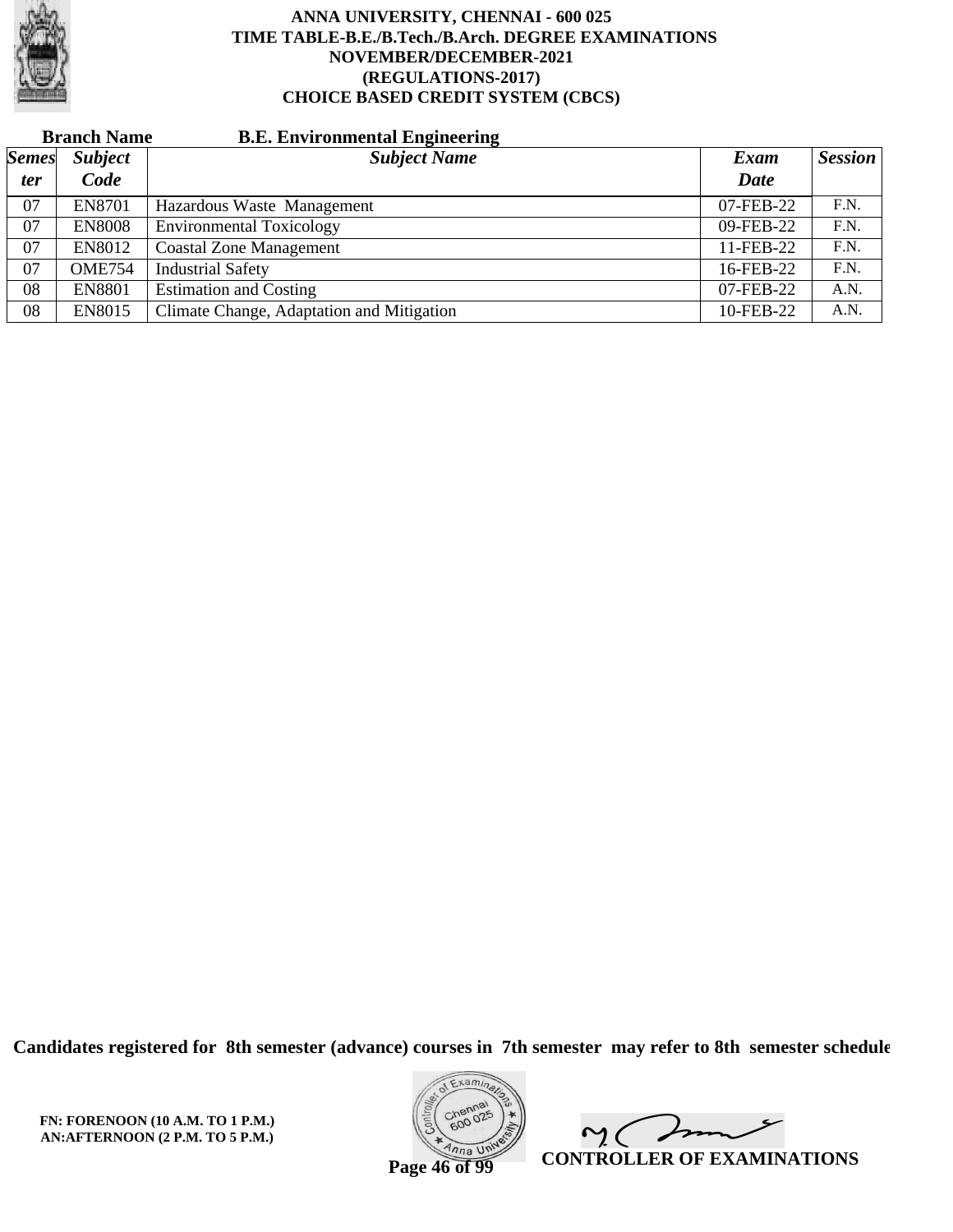

| <b>Branch Name</b><br><b>B.E. Industrial Engineering and Management</b> |                |                                                               |             |                   |  |
|-------------------------------------------------------------------------|----------------|---------------------------------------------------------------|-------------|-------------------|--|
| $\vert$ Semes $\vert$                                                   | <b>Subject</b> | <b>Subject Name</b>                                           | <b>Exam</b> | <b>Session</b>    |  |
| ter                                                                     | Code           |                                                               | <b>Date</b> |                   |  |
| 01                                                                      | GE8152         | <b>Engineering Graphics</b>                                   | 24-FEB-22   | A.N.              |  |
| 01                                                                      | GE8151         | Problem Solving and Python Programming                        | 25-FEB-22   | A.N.              |  |
| 01                                                                      | CY8151         | <b>Engineering Chemistry</b>                                  | 26-FEB-22   | A.N.              |  |
| 01                                                                      | PH8151         | <b>Engineering Physics</b>                                    | 28-FEB-22   | A.N.              |  |
| 01                                                                      | MA8151         | <b>Engineering Mathematics - I</b>                            | 01-MAR-22   | A.N.              |  |
| 01                                                                      | HS8151         | Communicative English                                         | 02-MAR-22   | A.N.              |  |
| 02                                                                      | GE8291         | <b>Environmental Science and Engineering</b>                  | 17-FEB-22   | A.N.              |  |
| 02                                                                      | GE8292         | <b>Engineering Mechanics</b>                                  | 23-FEB-22   | $\overline{F.N.}$ |  |
| 02                                                                      | <b>BE8253</b>  | Basic Electrical, Electronics and Instrumentation Engineering | 24-FEB-22   | F.N.              |  |
| 02                                                                      | PH8251         | <b>Materials Science</b>                                      | 25-FEB-22   | F.N.              |  |
| 02                                                                      | HS8251         | <b>Technical English</b>                                      | 01-MAR-22   | $\overline{F.N.}$ |  |
| 02                                                                      | MA8251         | <b>Engineering Mathematics - II</b>                           | 02-MAR-22   | $\overline{F.N.}$ |  |
| 03                                                                      | IE8351         | <b>Work System Design</b>                                     | 21-JAN-22   | A.N.              |  |
| 03                                                                      | CE8395         | <b>Strength of Materials for Mechanical Engineers</b>         | 25-JAN-22   | $\overline{F.N.}$ |  |
| 03                                                                      | MA8353         | <b>Transforms and Partial Differential Equations</b>          | 31-JAN-22   | $\overline{F.N.}$ |  |
| 03                                                                      | <b>ME8351</b>  | Manufacturing Technology - I                                  | 07-FEB-22   | $\overline{F.N.}$ |  |
| 03                                                                      | IE8491         | <b>Operations Research - I</b>                                | 10-FEB-22   | F.N.              |  |
| 04                                                                      | CE8394         | <b>Fluid Mechanics and Machinery</b>                          | 21-JAN-22   | F.N.              |  |
| 04                                                                      | IE8451         | Engineering Economics and Cost Estimation                     | 25-JAN-22   | $\overline{A.N.}$ |  |
| 04                                                                      | IE8592         | <b>Operations Research - II</b>                               | 10-FEB-22   | A.N.              |  |
| 04                                                                      | <b>ME8451</b>  | Manufacturing Technology - II                                 | 11-FEB-22   | F.N.              |  |
| 04                                                                      | MA8391         | Probability and Statistics                                    | 14-FEB-22   | F.N.              |  |
| 05                                                                      | IE8591         | <b>Manufacturing Automation</b>                               | 27-JAN-22   | $\overline{F.N.}$ |  |
| 05                                                                      | MG8591         | Principles of Management                                      | 01-FEB-22   | $\overline{F.N.}$ |  |
| 05                                                                      | IE8551         | <b>Applied Ergonomics</b>                                     | 03-FEB-22   | A.N.              |  |
| 05                                                                      | MG8071         | Maintenance Engineering and Management                        | 08-FEB-22   | A.N.              |  |
| 05                                                                      | <b>OME551</b>  | <b>Energy Conservation and Management</b>                     | 15-FEB-22   | $\overline{F.N.}$ |  |
| 05                                                                      | <b>ORO551</b>  | <b>Renewable Energy Sources</b>                               | 15-FEB-22   | $\overline{F.N.}$ |  |
| 05                                                                      | IE8892         | <b>Statistical Quality Control</b>                            | 17-FEB-22   | F.N.              |  |
| 06                                                                      | IM8691         | Value Engineering and Project Management                      | 22-JAN-22   | A.N.              |  |
| 06                                                                      | IE8079         | <b>Systems Engineering</b>                                    | 27-JAN-22   | A.N.              |  |
| 06                                                                      | IE8791         | Design of Experiments                                         | 31-JAN-22   | A.N.              |  |
| 06                                                                      | IM8602         | <b>Operations Management</b>                                  | 01-FEB-22   | A.N.              |  |
| 06                                                                      | IE8651         | <b>Reliability Engineering</b>                                | 02-FEB-22   | A.N.              |  |
| 06                                                                      | IM8601         | Management Accounting and Financial Management                | 03-FEB-22   | F.N.              |  |
| 07                                                                      | IE8751         | Simulation Modeling and Analysis                              | 24-JAN-22   | F.N.              |  |
| 07                                                                      | IE8091         | Decision Support and Intelligent Systems                      | 28-JAN-22   | F.N.              |  |
| 07                                                                      | IE8074         | <b>Industrial Robotics</b>                                    | 04-FEB-22   | F.N.              |  |
| 07                                                                      | IE8075         | Metrology and Inspection                                      | 07-FEB-22   | A.N.              |  |

**Candidates registered for 8th semester (advance) courses in 7th semester may refer to 8th semester schedule**

**FN: FORENOON (10 A.M. TO 1 P.M.) AN:AFTERNOON (2 P.M. TO 5 P.M.)**



 $\overline{\phantom{a}}$  $\sim$  ( **CONTROLLER OF EXAMINATIONS**

**Page 47 of 99**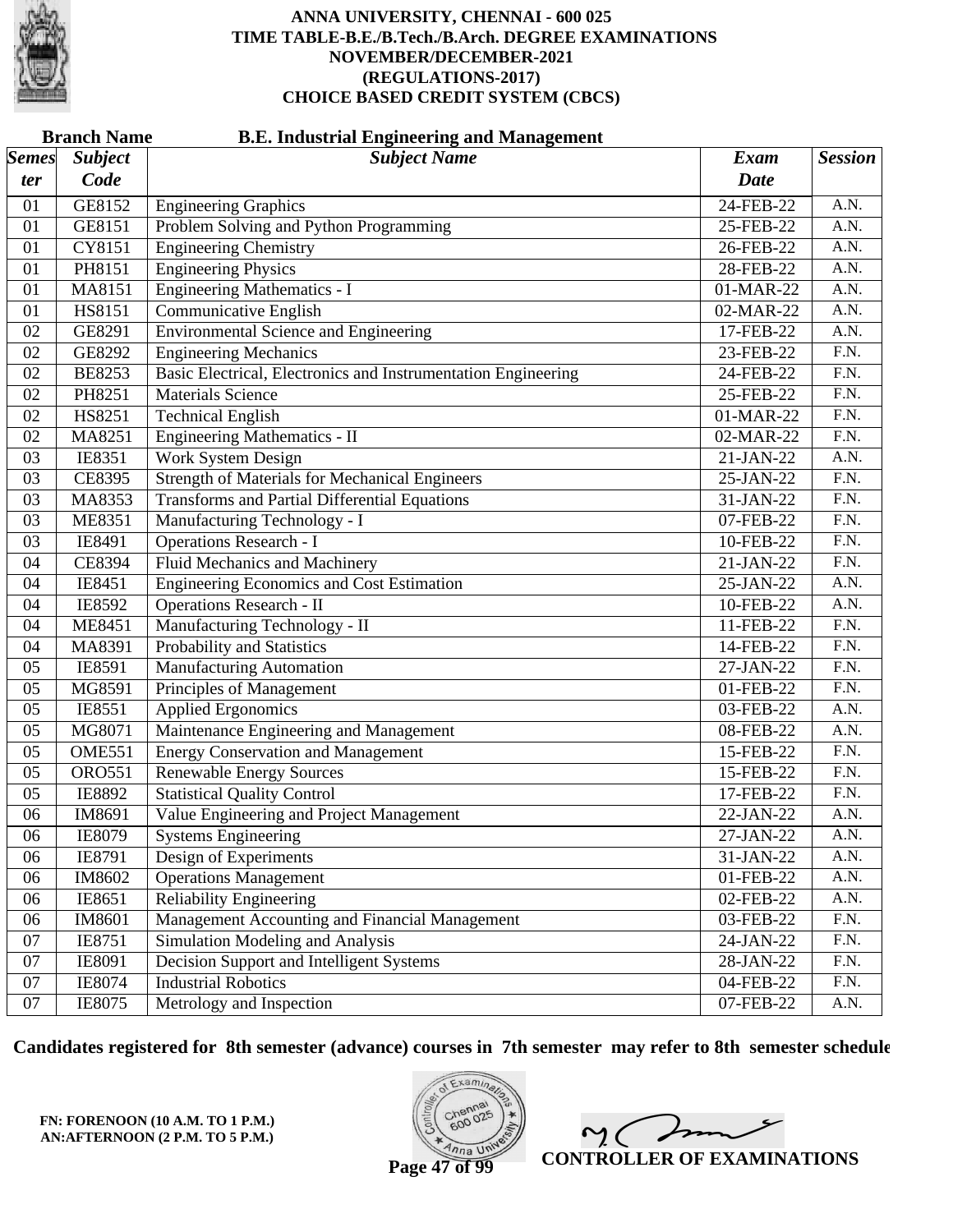

# **Branch Name B.E. Industrial Engineering and Management**

| <b>Semes</b> | <b>Subject</b> | <b>Subject Name</b>                 | Exam        | <b>Session</b> |
|--------------|----------------|-------------------------------------|-------------|----------------|
| <i>ter</i>   | Code           |                                     | <b>Date</b> |                |
| 07           | MG8791         | <b>Supply Chain Management</b>      | 09-FEB-22   | F.N.           |
| 07           | <b>OML751</b>  | <b>Testing of Materials</b>         | 16-FEB-22   | F.N.           |
| 08           | MG8891         | Human Resource Managemen            | 08-FEB-22   | F.N.           |
| 08           | MG8091         | <b>Entrepreneurship Development</b> | 18-FEB-22   | A.N.           |
| 08           | MG8892         | <b>Marketing Management</b>         | 23-FEB-22   | A.N.           |

**Candidates registered for 8th semester (advance) courses in 7th semester may refer to 8th semester schedule**

**FN: FORENOON (10 A.M. TO 1 P.M.) AN:AFTERNOON (2 P.M. TO 5 P.M.)**



Imm  $\mathsf{M}(\cdot)$ **CONTROLLER OF EXAMINATIONS**

**Page 48 of 99**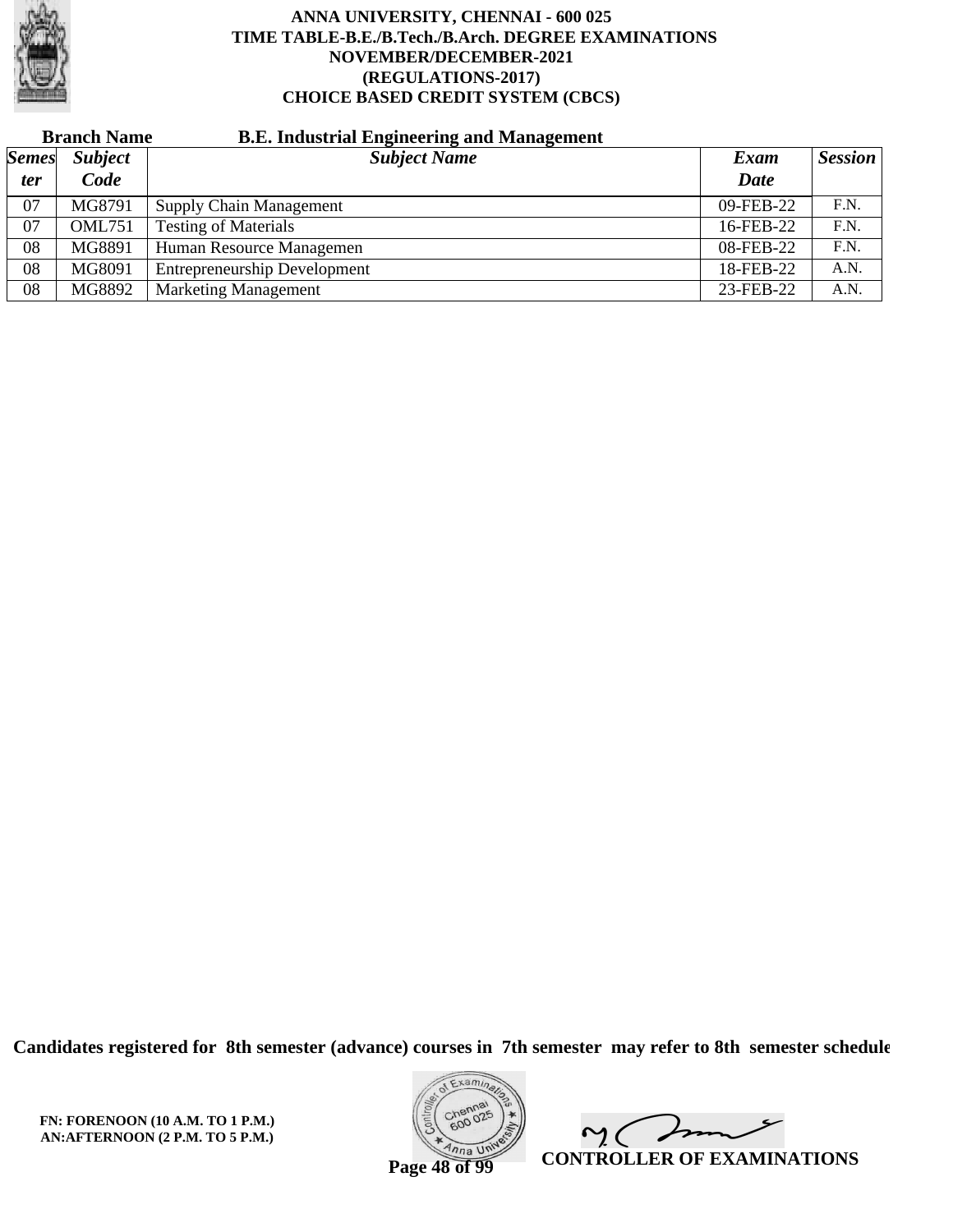

|              | <b>Branch Name</b><br><b>B.E. Robotics and Automation</b> |                                                               |              |                   |  |  |
|--------------|-----------------------------------------------------------|---------------------------------------------------------------|--------------|-------------------|--|--|
| <i>Semes</i> | <b>Subject</b>                                            | <b>Subject Name</b>                                           | <b>Exam</b>  | <b>Session</b>    |  |  |
| ter          | Code                                                      |                                                               | <b>Date</b>  |                   |  |  |
| 01           | GE8152                                                    | <b>Engineering Graphics</b>                                   | 24-FEB-22    | A.N.              |  |  |
| 01           | GE8151                                                    | Problem Solving and Python Programming                        | 25-FEB-22    | A.N.              |  |  |
| 01           | CY8151                                                    | <b>Engineering Chemistry</b>                                  | 26-FEB-22    | A.N.              |  |  |
| 01           | PH8151                                                    | <b>Engineering Physics</b>                                    | 28-FEB-22    | $\overline{A.N.}$ |  |  |
| 01           | MA8151                                                    | <b>Engineering Mathematics - I</b>                            | 01-MAR-22    | A.N.              |  |  |
| 01           | HS8151                                                    | Communicative English                                         | 02-MAR-22    | A.N.              |  |  |
| 02           | GE8291                                                    | <b>Environmental Science and Engineering</b>                  | 17-FEB-22    | $\overline{A.N.}$ |  |  |
| 02           | GE8292                                                    | <b>Engineering Mechanics</b>                                  | 23-FEB-22    | $\overline{F.N.}$ |  |  |
| 02           | <b>BE8253</b>                                             | Basic Electrical, Electronics and Instrumentation Engineering | 24-FEB-22    | F.N.              |  |  |
| 02           | PH8251                                                    | <b>Materials Science</b>                                      | 25-FEB-22    | $\overline{F.N.}$ |  |  |
| 02           | HS8251                                                    | <b>Technical English</b>                                      | 01-MAR-22    | $\overline{F.N.}$ |  |  |
| 02           | MA8251                                                    | <b>Engineering Mathematics - II</b>                           | 02-MAR-22    | $\overline{F.N.}$ |  |  |
| 03           | <b>EC8301</b>                                             | Object Oriented Programming and Data Structures               | 21-JAN-22    | F.N.              |  |  |
| 03           | CE8395                                                    | <b>Strength of Materials for Mechanical Engineers</b>         | 25-JAN-22    | F.N.              |  |  |
| 03           | MA8353                                                    | <b>Transforms and Partial Differential Equations</b>          | 31-JAN-22    | $\overline{F.N.}$ |  |  |
| 03           | MT8591                                                    | <b>Sensors and Instrumentation</b>                            | 07-FEB-22    | $\overline{F.N.}$ |  |  |
| 03           | EC8392                                                    | <b>Digital Electronics</b>                                    | 09-FEB-22    | F.N.              |  |  |
| 03           | EC8353                                                    | <b>Electron Devices and Circuits</b>                          | 21-FEB-22    | A.N.              |  |  |
| 04           | RO8403                                                    | Kinematics and Dynamics of Machines                           | 24-JAN-22    | $\overline{F.N.}$ |  |  |
| 04           | RO8402                                                    | <b>Electrical Machines and Power Systems</b>                  | 28-JAN-22    | $\overline{F.N.}$ |  |  |
| 04           | RO8401                                                    | <b>Automatic Control Systems</b>                              | 31-JAN-22    | A.N.              |  |  |
| 04           | EC8453                                                    | <b>Linear Integrated Circuits</b>                             | 11-FEB-22    | F.N.              |  |  |
| 04           | MA8452                                                    | <b>Statistics and Numerical Methods</b>                       | 26-FEB-22    | $\overline{F.N.}$ |  |  |
| 05           | PR8551                                                    | Design of Machine Elements and Transmission Systems           | 22-JAN-22    | $\overline{F.N.}$ |  |  |
| 05           | RO8591                                                    | Principles of Robotics                                        | 27-JAN-22    | F.N.              |  |  |
| 05           | RO8501                                                    | <b>CNC Machine and Metrology</b>                              | 09-FEB-22    | A.N.              |  |  |
| 05           | <b>OML551</b>                                             | Introduction to Nanotechnology                                | 15-FEB-22    | $\overline{F.N.}$ |  |  |
| 05           | <b>OAT552</b>                                             | <b>Internal Combustion Engines</b>                            | 15-FEB-22    | $\overline{F.N.}$ |  |  |
| 05           | <b>OAT551</b>                                             | <b>Automotive Systems</b>                                     | 15-FEB-22    | F.N.              |  |  |
| 05           | <b>OCE551</b>                                             | Air Pollution and Control Engineering                         | 15-FEB-22    | F.N.              |  |  |
| 05           | OIC551                                                    | <b>Biomedical Instrumentation</b>                             | 15-FEB-22    | F.N.              |  |  |
| 05           | <b>OAN551</b>                                             | <b>Sensors and Transducers</b>                                | 15-FEB-22    | F.N.              |  |  |
| 05           | <b>OMF551</b>                                             | Product Design and Development                                | 15-FEB-22    | F.N.              |  |  |
| 05           | RO8502                                                    | Microcontrollers and PLC                                      | 19-FEB-22    | F.N.              |  |  |
| 05           | CS8491                                                    | <b>Computer Architecture</b>                                  | $22$ -FEB-22 | F.N.              |  |  |
| 06           | RO8602                                                    | Machine Vision Systems                                        | 22-JAN-22    | A.N.              |  |  |
| 06           | <b>ME8694</b>                                             | <b>Hydraulics and Pneumatics</b>                              | 24-JAN-22    | A.N.              |  |  |
| 06           | EI8077                                                    | <b>Power Electronics and Drives</b>                           | 25-JAN-22    | A.N.              |  |  |
| 06           | RO8601                                                    | Embedded Controllers and Real time Operating Systems          | $27-JAN-22$  | A.N.              |  |  |

**Candidates registered for 8th semester (advance) courses in 7th semester may refer to 8th semester schedule**

**FN: FORENOON (10 A.M. TO 1 P.M.) AN:AFTERNOON (2 P.M. TO 5 P.M.)**



 $\overline{\phantom{a}}$  $2<sub>1</sub>$ **CONTROLLER OF EXAMINATIONS**

**Page 49 of 99**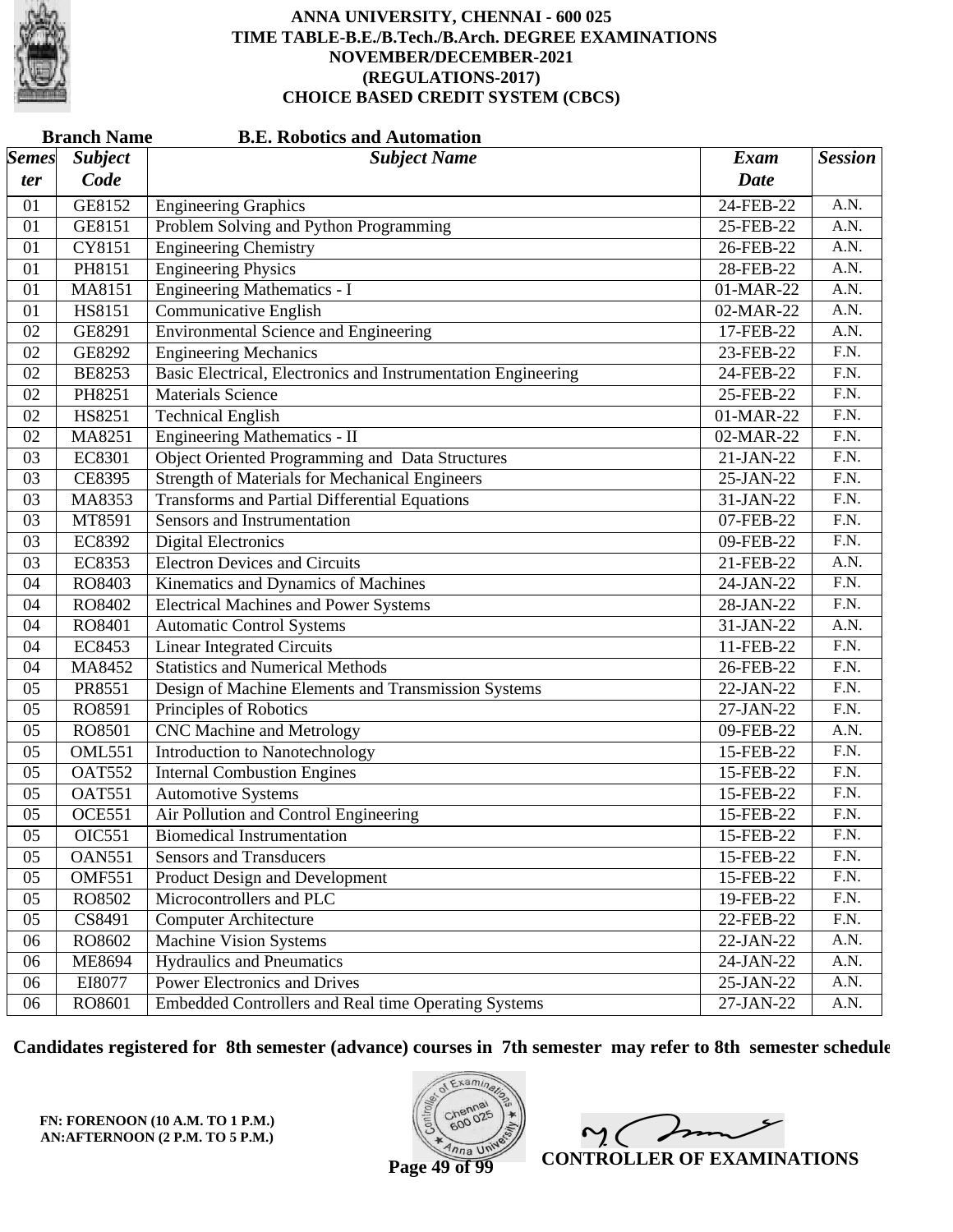

|              | <b>Branch Name</b><br><b>B.E. Robotics and Automation</b> |                                                          |             |                |  |  |
|--------------|-----------------------------------------------------------|----------------------------------------------------------|-------------|----------------|--|--|
| <b>Semes</b> | <b>Subject</b>                                            | <b>Subject Name</b>                                      | Exam        | <b>Session</b> |  |  |
| ter          | Code                                                      |                                                          | Date        |                |  |  |
| 06           | RO8603                                                    | <b>Automation System Design</b>                          | 28-JAN-22   | A.N.           |  |  |
| 06           | GE8075                                                    | <b>Intellectual Property Rights</b>                      | 08-FEB-22   | F.N.           |  |  |
| 07           | RO8003                                                    | Artificial Intelligence for Robotics                     | $21-JAN-22$ | A.N.           |  |  |
| 07           | RO8004                                                    | <b>Special Machines and Controllers</b>                  | 21-JAN-22   | A.N.           |  |  |
| 07           | RO8092                                                    | Lean Manufacturing                                       | 02-FEB-22   | F.N.           |  |  |
| 07           | <b>ME8793</b>                                             | Process Planning and Cost Estimation                     | 02-FEB-22   | F.N.           |  |  |
| 07           | RO8701                                                    | <b>Field and Service Robotics</b>                        | 04-FEB-22   | F.N.           |  |  |
| 07           | <b>RO8008</b>                                             | <b>Industrial Robotics and Material Handling Systems</b> | 11-FEB-22   | A.N.           |  |  |
| 07           | GE8077                                                    | <b>Total Quality Management</b>                          | 11-FEB-22   | A.N.           |  |  |
| 07           | <b>OML751</b>                                             | <b>Testing of Materials</b>                              | 16-FEB-22   | F.N.           |  |  |
| 07           | <b>OIE751</b>                                             | Robotics                                                 | 16-FEB-22   | F.N.           |  |  |
| 07           | <b>OMT751</b>                                             | <b>MEMS</b> and <b>NEMS</b>                              | 16-FEB-22   | F.N.           |  |  |
| 07           | RO8791                                                    | Modeling and Simulation                                  | 18-FEB-22   | A.N.           |  |  |
| 08           | MG8591                                                    | Principles of Management                                 | 01-FEB-22   | F.N.           |  |  |
| 08           | <b>ME8094</b>                                             | <b>Computer Integrated Manufacturing Systems</b>         | 10-FEB-22   | F.N.           |  |  |
| 08           | GE8076                                                    | Professional Ethics in Engineering                       | 23-FEB-22   | A.N.           |  |  |

**Candidates registered for 8th semester (advance) courses in 7th semester may refer to 8th semester schedule**

**FN: FORENOON (10 A.M. TO 1 P.M.) AN:AFTERNOON (2 P.M. TO 5 P.M.)**



 $\overline{\phantom{a}}$  $\sim$  ( **CONTROLLER OF EXAMINATIONS**

**Page 50 of 99**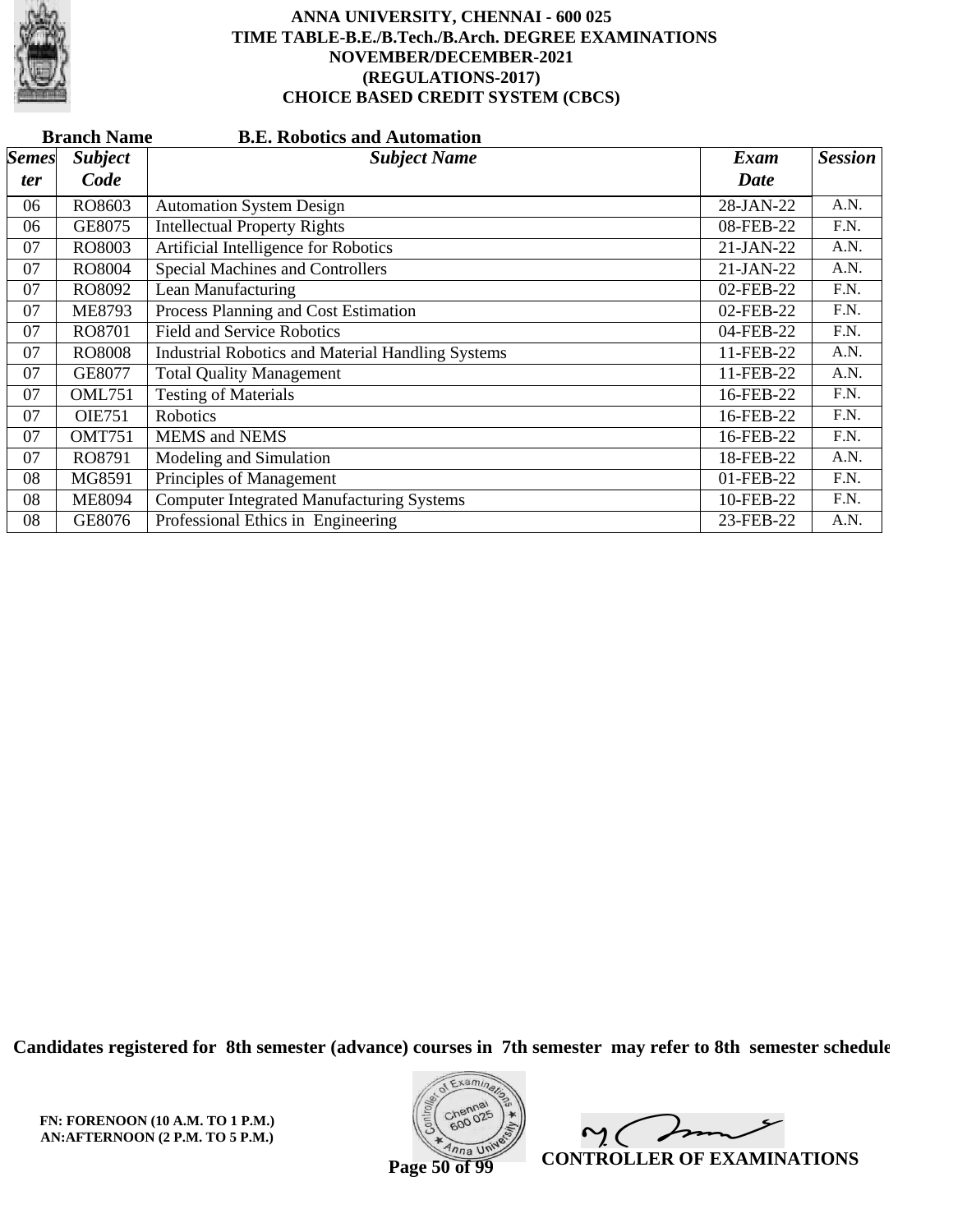

|              | <b>Branch Name</b><br><b>B.E. Civil Engineering (Tamil Medium)</b> |                                                      |             |                   |  |  |
|--------------|--------------------------------------------------------------------|------------------------------------------------------|-------------|-------------------|--|--|
| <b>Semes</b> | <b>Subject</b>                                                     | <b>Subject Name</b>                                  | <b>Exam</b> | <b>Session</b>    |  |  |
| ter          | Code                                                               |                                                      | <b>Date</b> |                   |  |  |
| 01           | <b>GE8152T</b>                                                     | <b>Engineering Graphics</b>                          | 24-FEB-22   | A.N.              |  |  |
| 01           | <b>GE8151T</b>                                                     | Problem Solving and Python Programming               | 25-FEB-22   | A.N.              |  |  |
| 01           | <b>CY8151T</b>                                                     | <b>Engineering Chemistry</b>                         | 26-FEB-22   | $\overline{A.N.}$ |  |  |
| 01           | PH8151T                                                            | <b>Engineering Physics</b>                           | 28-FEB-22   | A.N.              |  |  |
| 01           | <b>MA8151T</b>                                                     | <b>Engineering Mathematics - I</b>                   | 01-MAR-22   | A.N.              |  |  |
| 01           | <b>HS8151</b>                                                      | <b>Communicative English</b>                         | 02-MAR-22   | $\overline{A.N.}$ |  |  |
| 02           | GE8291T                                                            | <b>Environmental Science and Engineering</b>         | 17-FEB-22   | $\overline{A.N.}$ |  |  |
| 02           | <b>GE8292T</b>                                                     | <b>Engineering Mechanics</b>                         | 23-FEB-22   | $\overline{F.N.}$ |  |  |
| 02           | <b>BE8251T</b>                                                     | Basic Electrical and Electronics Engineering         | 24-FEB-22   | F.N.              |  |  |
| 02           | PH8201T                                                            | Physics For Civil Engineering                        | 25-FEB-22   | $\overline{F.N.}$ |  |  |
| 02           | HS8251                                                             | <b>Technical English</b>                             | 01-MAR-22   | $\overline{F.N.}$ |  |  |
| 02           | <b>MA8251T</b>                                                     | <b>Engineering Mathematics - II</b>                  | 02-MAR-22   | $\overline{F.N.}$ |  |  |
| 03           | <b>CE8391T</b>                                                     | <b>Construction Materials</b>                        | 21-JAN-22   | F.N.              |  |  |
| 03           | <b>CE8392T</b>                                                     | <b>Engineering Geology</b>                           | 25-JAN-22   | $\overline{F.N.}$ |  |  |
| 03           | <b>MA8353T</b>                                                     | <b>Transforms and Partial Differential Equations</b> | 31-JAN-22   | $\overline{F.N.}$ |  |  |
| 03           | <b>CE8351T</b>                                                     | Surveying                                            | 03-FEB-22   | $\overline{F.N.}$ |  |  |
| 03           | <b>CE8301T</b>                                                     | <b>Strength of Materials I</b>                       | 10-FEB-22   | F.N.              |  |  |
| 03           | <b>CE8302T</b>                                                     | <b>Fluid Mechanics</b>                               | 14-FEB-22   | $\overline{F.N.}$ |  |  |
| 04           | <b>CE8402T</b>                                                     | <b>Strength of Materials II</b>                      | 22-JAN-22   | $\overline{A.N.}$ |  |  |
| 04           | <b>CE8491T</b>                                                     | Soil Mechanics                                       | 31-JAN-22   | A.N.              |  |  |
| 04           | <b>CE8404T</b>                                                     | <b>Concrete Technology</b>                           | 01-FEB-22   | A.N.              |  |  |
| 04           | <b>CE8403T</b>                                                     | Applied Hydraulic Engineering                        | 03-FEB-22   | $\overline{A.N.}$ |  |  |
| 04           | <b>CE8401T</b>                                                     | <b>Construction Techniques and Practices</b>         | 07-FEB-22   | $\overline{A.N.}$ |  |  |
| 04           | MA8491T                                                            | <b>Numerical Methods</b>                             | 21-FEB-22   | $\overline{F.N.}$ |  |  |
| 05           | <b>EN8491T</b>                                                     | Water Supply Engineering                             | 24-JAN-22   | F.N.              |  |  |
| 05           | GI8014T                                                            | Geographic Information System                        | 28-JAN-22   | $\overline{F.N.}$ |  |  |
| 05           | <b>GE8071T</b>                                                     | Disaster Management                                  | 28-JAN-22   | $\overline{F.N.}$ |  |  |
| 05           | <b>CE8591T</b>                                                     | <b>Foundation Engineering</b>                        | 01-FEB-22   | $\overline{F.N.}$ |  |  |
| 05           | <b>GE8074T</b>                                                     | Human Rights                                         | 04-FEB-22   | F.N.              |  |  |
| 05           | <b>CE8501T</b>                                                     | Design of Reinforced Cement Concrete Elements        | 07-FEB-22   | $\overline{F.N.}$ |  |  |
| 05           | OAI551T                                                            | <b>Environment and Agriculture</b>                   | 15-FEB-22   | F.N.              |  |  |
| 05           | OME551T                                                            | <b>Energy Conservation and Management</b>            | 15-FEB-22   | F.N.              |  |  |
| 05           | ORO551T                                                            | <b>Renewable Energy Sources</b>                      | 15-FEB-22   | F.N.              |  |  |
| 05           | OAI553T                                                            | Production Technology of Agricultural machinery      | 15-FEB-22   | F.N.              |  |  |
| 05           | <b>CE8502T</b>                                                     | <b>Structural Analysis I</b>                         | 19-FEB-22   | F.N.              |  |  |
| 06           | <b>CE8601T</b>                                                     | Design of Steel Structural Elements                  | 21-JAN-22   | A.N.              |  |  |
| 06           | <b>CE8603T</b>                                                     | <b>Irrigation Engineering</b>                        | 24-JAN-22   | A.N.              |  |  |
| 06           | <b>EN8592T</b>                                                     | <b>Wastewater Engineering</b>                        | $25-JAN-22$ | A.N.              |  |  |
| 06           | <b>CE8604T</b>                                                     | <b>Highway Engineering</b>                           | 02-FEB-22   | A.N.              |  |  |

**Candidates registered for 8th semester (advance) courses in 7th semester may refer to 8th semester schedule**

**FN: FORENOON (10 A.M. TO 1 P.M.) AN:AFTERNOON (2 P.M. TO 5 P.M.)**



 $\overline{\phantom{a}}$  $\sim$  ( **CONTROLLER OF EXAMINATIONS**

**Page 51 of 99**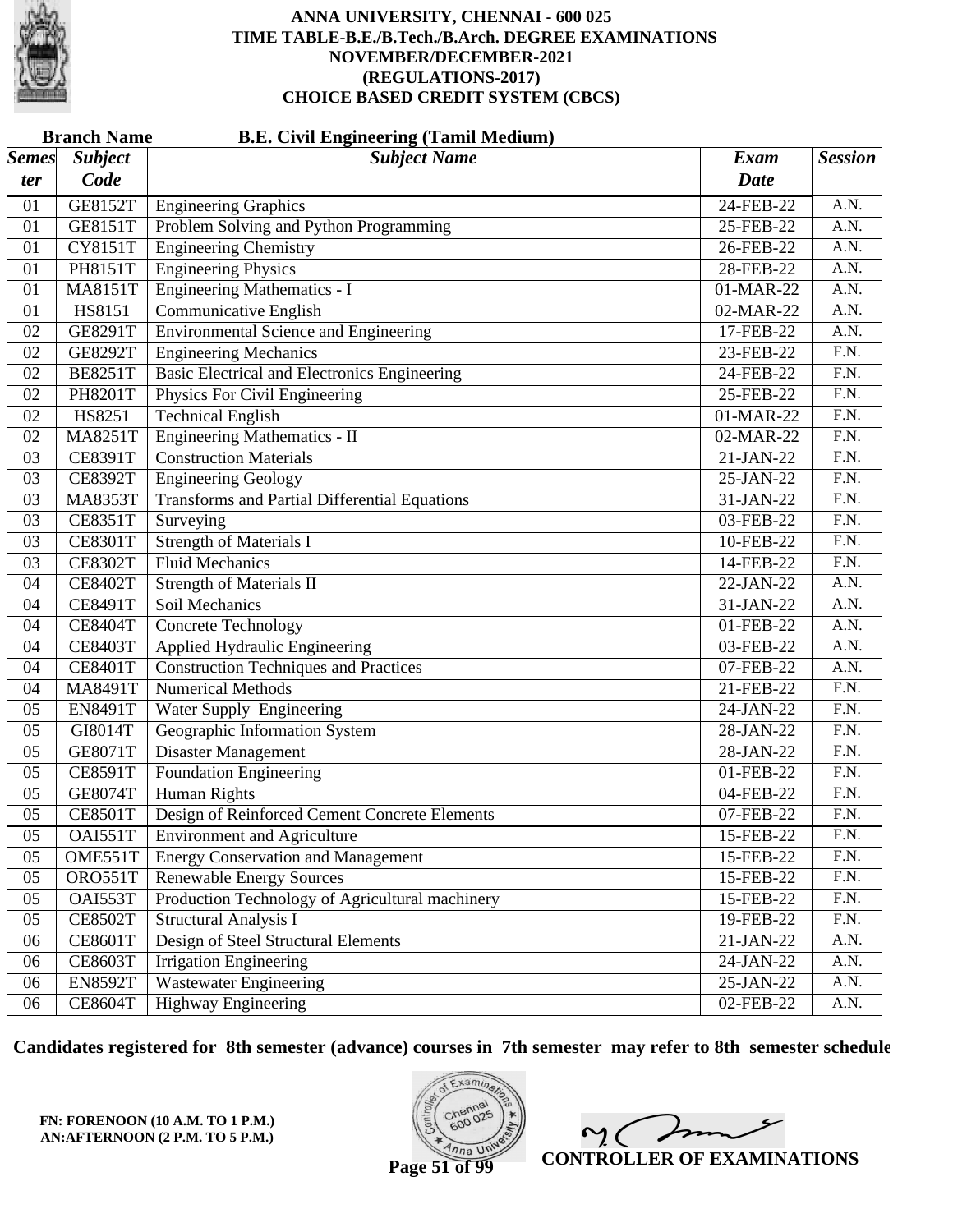

|                     | <b>Branch Name</b><br><b>B.E. Civil Engineering (Tamil Medium)</b> |                                                       |              |                   |  |  |  |
|---------------------|--------------------------------------------------------------------|-------------------------------------------------------|--------------|-------------------|--|--|--|
| <b>Semes</b><br>ter | <b>Subject</b><br>Code                                             | <b>Subject Name</b>                                   | Exam<br>Date | <b>Session</b>    |  |  |  |
| 06                  | <b>CE8602T</b>                                                     | <b>Structural Analysis II</b>                         | 04-FEB-22    | A.N.              |  |  |  |
| 06                  | <b>CE8004T</b>                                                     | <b>Urban Planning and Development</b>                 | 08-FEB-22    | F.N.              |  |  |  |
| 06                  | <b>CE8005T</b>                                                     | Air Pollution and Control Engineering                 | 08-FEB-22    | F.N.              |  |  |  |
| 06                  | <b>CE8001T</b>                                                     | <b>Ground Improvement Techniques</b>                  | 08-FEB-22    | $\overline{F.N.}$ |  |  |  |
| 07                  | <b>CE8701T</b>                                                     | Estimation, Costing and Valuation Engineering         | 22-JAN-22    | F.N.              |  |  |  |
| 07                  | <b>CE8702T</b>                                                     | Railways, Airports, Docks and Harbour Engineering     | 27-JAN-22    | $\overline{F.N.}$ |  |  |  |
| 07                  | <b>CE8703T</b>                                                     | <b>Structural Design and Drawing</b>                  | 02-FEB-22    | F.N.              |  |  |  |
| 07                  | <b>CE8012T</b>                                                     | <b>Construction Planning and Scheduling</b>           | 10-FEB-22    | A.N.              |  |  |  |
| 07                  | <b>GE8077T</b>                                                     | <b>Total Quality Management</b>                       | 11-FEB-22    | A.N.              |  |  |  |
| 07                  | <b>CE8007T</b>                                                     | <b>Traffic Engineering and Management</b>             | 11-FEB-22    | A.N.              |  |  |  |
| 07                  | <b>EN8591T</b>                                                     | Municipal Solid Waste Management                      | 11-FEB-22    | A.N.              |  |  |  |
| 07                  | <b>CE8011T</b>                                                     | <b>Design of Prestressed Concrete Structures</b>      | 11-FEB-22    | A.N.              |  |  |  |
| 07                  | OEN751T                                                            | Green Building Design                                 | 16-FEB-22    | F.N.              |  |  |  |
| 07                  | OML751T                                                            | <b>Testing of Materials</b>                           | 16-FEB-22    | F.N.              |  |  |  |
| 07                  | OTT752T                                                            | Textile effluent treatments                           | 16-FEB-22    | F.N.              |  |  |  |
| 07                  | OME754T                                                            | <b>Industrial Safety</b>                              | 16-FEB-22    | F.N.              |  |  |  |
| 08                  | <b>CE8091T</b>                                                     | Hydrology and Water Resources Engineering             | 27-JAN-22    | A.N.              |  |  |  |
| 08                  | <b>CE8013T</b>                                                     | <b>Coastal Engineering</b>                            | 27-JAN-22    | A.N.              |  |  |  |
| 08                  | <b>CE8020T</b>                                                     | Maintenance, Repair and Rehabilitation of Structures  | 08-FEB-22    | A.N.              |  |  |  |
| 08                  | <b>CE8021T</b>                                                     | <b>Structural Dynamics and Earthquake Engineering</b> | 08-FEB-22    | A.N.              |  |  |  |
| 08                  | <b>CE8016T</b>                                                     | <b>Groundwater Engineering</b>                        | 23-FEB-22    | A.N.              |  |  |  |
| 08                  | <b>CE8018T</b>                                                     | Geo-Environmental Engineering                         | 23-FEB-22    | A.N.              |  |  |  |
| 08                  | <b>GE8076T</b>                                                     | Professional Ethics in Engineering                    | 23-FEB-22    | A.N.              |  |  |  |

**Candidates registered for 8th semester (advance) courses in 7th semester may refer to 8th semester schedule**



 $\overline{\phantom{a}}$  $\sim$  ( **CONTROLLER OF EXAMINATIONS**

**Page 52 of 99**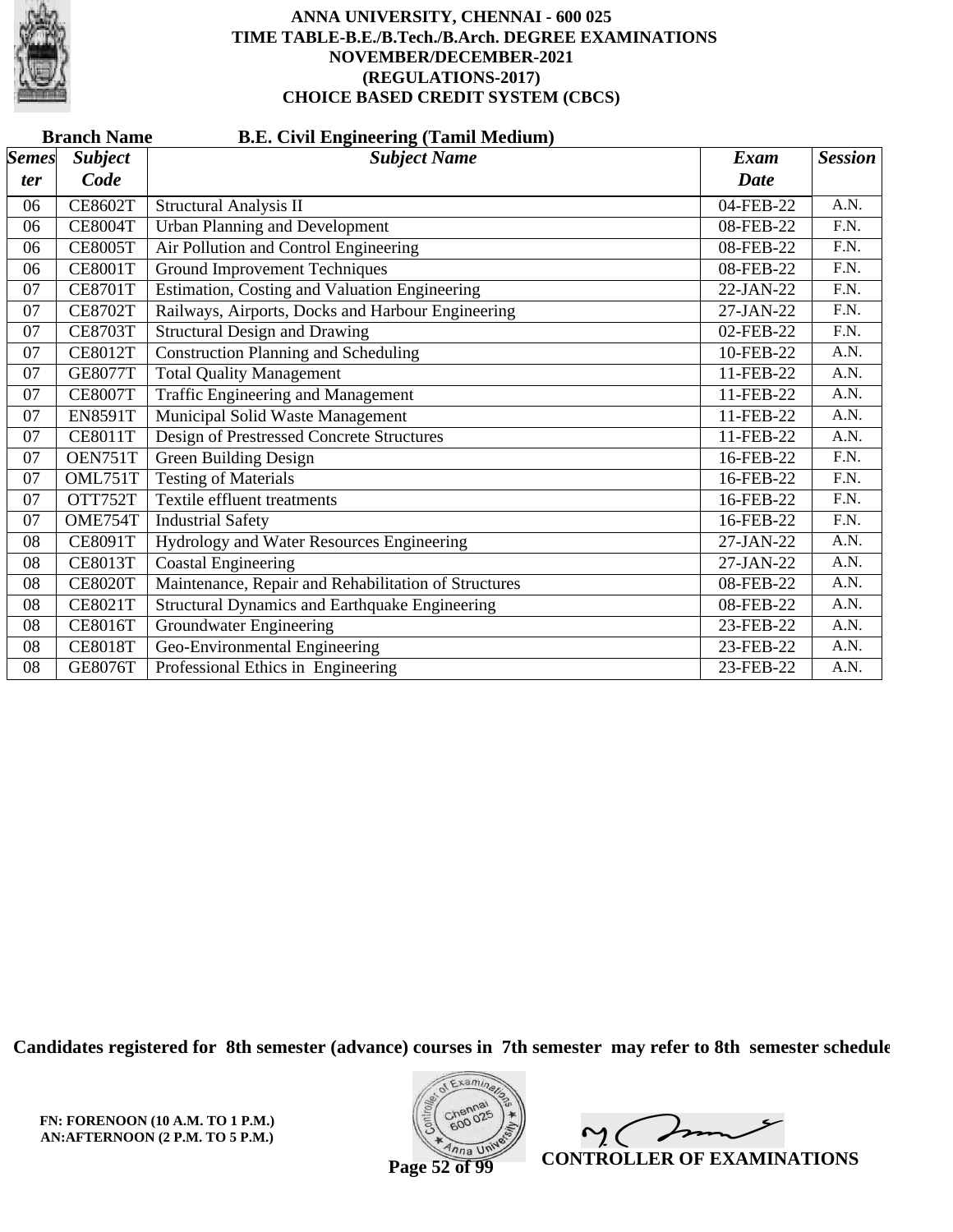

|              | <b>Branch Name</b><br><b>B.E. Mechanical Engineering (Tamil Medium)</b> |                                                               |             |                   |  |  |
|--------------|-------------------------------------------------------------------------|---------------------------------------------------------------|-------------|-------------------|--|--|
| <b>Semes</b> | <b>Subject</b>                                                          | <b>Subject Name</b>                                           | <b>Exam</b> | <b>Session</b>    |  |  |
| ter          | Code                                                                    |                                                               | <b>Date</b> |                   |  |  |
| 01           | <b>GE8152T</b>                                                          | <b>Engineering Graphics</b>                                   | 24-FEB-22   | A.N.              |  |  |
| 01           | <b>GE8151T</b>                                                          | Problem Solving and Python Programming                        | 25-FEB-22   | A.N.              |  |  |
| 01           | <b>CY8151T</b>                                                          | <b>Engineering Chemistry</b>                                  | 26-FEB-22   | $\overline{A.N.}$ |  |  |
| 01           | PH8151T                                                                 | <b>Engineering Physics</b>                                    | 28-FEB-22   | A.N.              |  |  |
| 01           | <b>MA8151T</b>                                                          | <b>Engineering Mathematics - I</b>                            | 01-MAR-22   | A.N.              |  |  |
| 01           | HS8151                                                                  | <b>Communicative English</b>                                  | 02-MAR-22   | A.N.              |  |  |
| 02           | GE8291T                                                                 | <b>Environmental Science and Engineering</b>                  | 17-FEB-22   | $\overline{A.N.}$ |  |  |
| 02           | <b>GE8292T</b>                                                          | <b>Engineering Mechanics</b>                                  | 23-FEB-22   | F.N.              |  |  |
| 02           | <b>BE8253T</b>                                                          | Basic Electrical, Electronics and Instrumentation Engineering | 24-FEB-22   | F.N.              |  |  |
| 02           | PH8251T                                                                 | <b>Materials Science</b>                                      | 25-FEB-22   | F.N.              |  |  |
| 02           | HS8251                                                                  | <b>Technical English</b>                                      | 01-MAR-22   | $\overline{F.N.}$ |  |  |
| 02           | <b>MA8251T</b>                                                          | <b>Engineering Mathematics - II</b>                           | 02-MAR-22   | F.N.              |  |  |
| 03           | <b>CE8394T</b>                                                          | Fluid Mechanics and Machinery                                 | 21-JAN-22   | F.N.              |  |  |
| 03           | <b>MA8353T</b>                                                          | <b>Transforms and Partial Differential Equations</b>          | 31-JAN-22   | F.N.              |  |  |
| 03           | <b>ME8391T</b>                                                          | <b>Engineering Thermodynamics</b>                             | 03-FEB-22   | $\overline{F.N.}$ |  |  |
| 03           | <b>ME8351T</b>                                                          | Manufacturing Technology - I                                  | 07-FEB-22   | F.N.              |  |  |
| 03           | <b>EE8353T</b>                                                          | <b>Electrical Drives and Controls</b>                         | 09-FEB-22   | A.N.              |  |  |
| 04           | <b>ME8491T</b>                                                          | <b>Engineering Metallurgy</b>                                 | 22-JAN-22   | A.N.              |  |  |
| 04           | <b>CE8395T</b>                                                          | <b>Strength of Materials for Mechanical Engineers</b>         | 25-JAN-22   | $\overline{F.N.}$ |  |  |
| 04           | <b>ME8493T</b>                                                          | Thermal Engineering-I                                         | 03-FEB-22   | A.N.              |  |  |
| 04           | <b>ME8492T</b>                                                          | Kinematics of Machinery                                       | 10-FEB-22   | A.N.              |  |  |
| 04           | <b>ME8451T</b>                                                          | Manufacturing Technology - II                                 | 11-FEB-22   | $\overline{F.N.}$ |  |  |
| 04           | <b>MA8452T</b>                                                          | <b>Statistics and Numerical Methods</b>                       | 26-FEB-22   | $\overline{F.N.}$ |  |  |
| 05           | <b>ME8593T</b>                                                          | Design of Machine Elements                                    | 22-JAN-22   | F.N.              |  |  |
| 05           | <b>ME8594T</b>                                                          | <b>Dynamics of Machines</b>                                   | 27-JAN-22   | F.N.              |  |  |
| 05           | <b>ME8595T</b>                                                          | Thermal Engineering-II                                        | 31-JAN-22   | A.N.              |  |  |
| 05           | <b>ME8501T</b>                                                          | Metrology and Measurements                                    | 07-FEB-22   | $\overline{A.N.}$ |  |  |
| 05           | OML551T                                                                 | Introduction to Nanotechnology                                | 15-FEB-22   | F.N.              |  |  |
| 05           | OCE551T                                                                 | Air Pollution and Control Engineering                         | 15-FEB-22   | F.N.              |  |  |
| 05           | ORO551T                                                                 | <b>Renewable Energy Sources</b>                               | 15-FEB-22   | F.N.              |  |  |
| 05           | OAT552T                                                                 | <b>Internal Combustion Engines</b>                            | 15-FEB-22   | F.N.              |  |  |
| 05           | OIM552T                                                                 | Lean Manufacturing                                            | 15-FEB-22   | F.N.              |  |  |
| 06           | <b>ME8692T</b>                                                          | <b>Finite Element Analysis</b>                                | 21-JAN-22   | A.N.              |  |  |
| 06           | <b>ME8694T</b>                                                          | <b>Hydraulics and Pneumatics</b>                              | 24-JAN-22   | A.N.              |  |  |
| 06           | <b>ME8691T</b>                                                          | <b>Computer Aided Design and Manufacturing</b>                | 25-JAN-22   | A.N.              |  |  |
| 06           | <b>PR8592T</b>                                                          | <b>Welding Technology</b>                                     | 27-JAN-22   | A.N.              |  |  |
| 06           | <b>ME8091T</b>                                                          | <b>Automobile Engineering</b>                                 | 28-JAN-22   | A.N.              |  |  |
| 06           | <b>ME8651T</b>                                                          | Design of Transmission Systems                                | 02-FEB-22   | A.N.              |  |  |
| 06           | <b>ME8693T</b>                                                          | Heat and Mass Transfer                                        | 17-FEB-22   | F.N.              |  |  |

**Candidates registered for 8th semester (advance) courses in 7th semester may refer to 8th semester schedule**



 $\overline{\phantom{a}}$  $\sim$  ( **CONTROLLER OF EXAMINATIONS**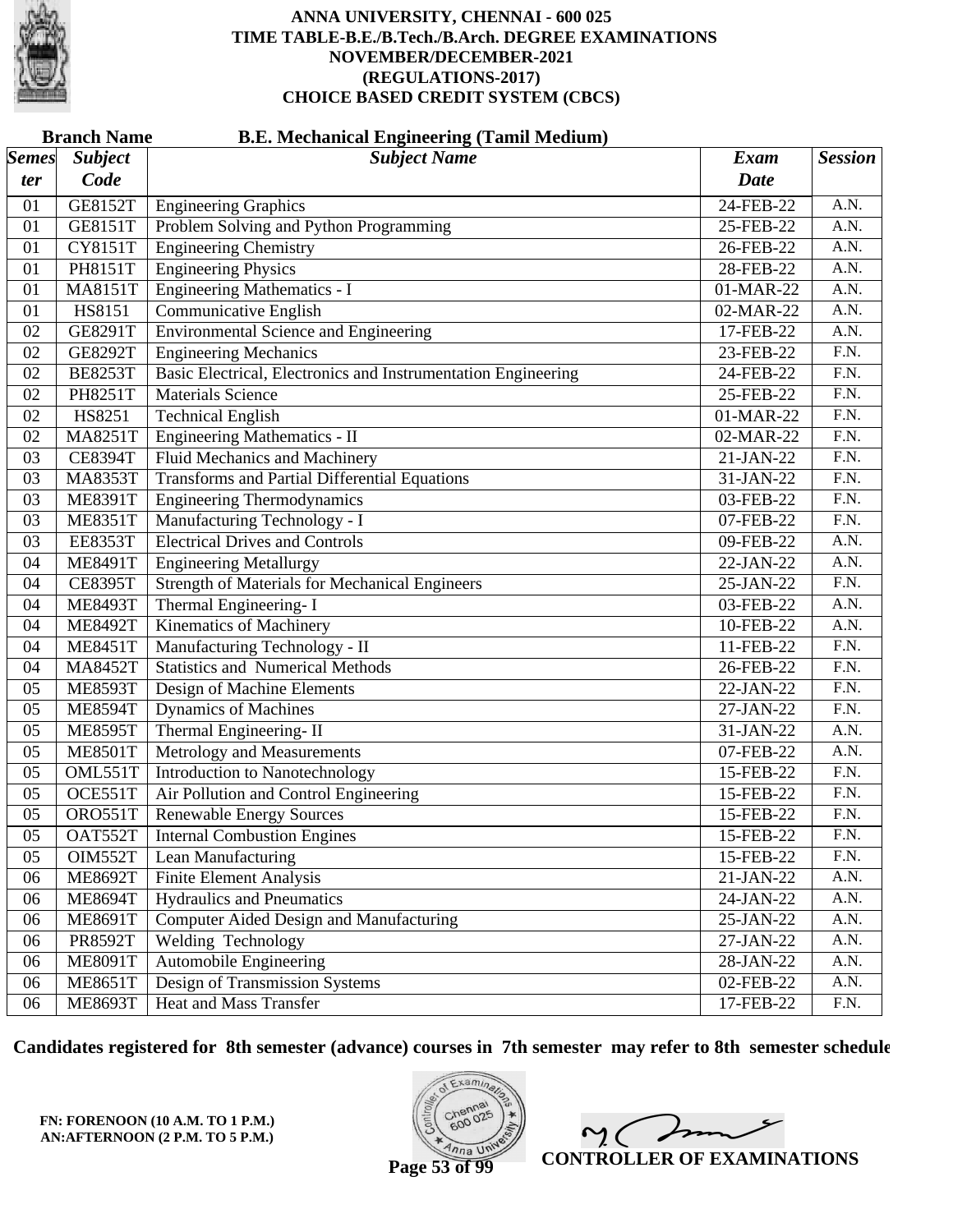

|                     | <b>Branch Name</b><br><b>B.E. Mechanical Engineering (Tamil Medium)</b> |                                                   |                     |                   |  |  |  |
|---------------------|-------------------------------------------------------------------------|---------------------------------------------------|---------------------|-------------------|--|--|--|
| <b>Semes</b><br>ter | <b>Subject</b><br>Code                                                  | <b>Subject Name</b>                               | Exam<br><b>Date</b> | <b>Session</b>    |  |  |  |
| 07                  | <b>ME8097T</b>                                                          | Non Destructive Testing and Evaluation            | 24-JAN-22           | F.N.              |  |  |  |
| 07                  | <b>GE8071T</b>                                                          | Disaster Management                               | 28-JAN-22           | $\overline{F.N.}$ |  |  |  |
| 07                  | <b>ME8793T</b>                                                          | Process Planning and Cost Estimation              | 02-FEB-22           | F.N.              |  |  |  |
| 07                  | <b>ME8099T</b>                                                          | Robotics                                          | 04-FEB-22           | F.N.              |  |  |  |
| 07                  | <b>ME8072T</b>                                                          | Renewable Sources of Energy                       | 11-FEB-22           | A.N.              |  |  |  |
| 07                  | <b>ME8071T</b>                                                          | Refrigeration and Air conditioning                | 11-FEB-22           | A.N.              |  |  |  |
| 07                  | <b>ME8791T</b>                                                          | Mechatronics                                      | 14-FEB-22           | A.N.              |  |  |  |
| 07                  | OIE751T                                                                 | Robotics                                          | 16-FEB-22           | F.N.              |  |  |  |
| 07                  | OEN751T                                                                 | <b>Green Building Design</b>                      | 16-FEB-22           | F.N.              |  |  |  |
| 07                  | OML751T                                                                 | <b>Testing of Materials</b>                       | 16-FEB-22           | F.N.              |  |  |  |
| 07                  | OEE751T                                                                 | <b>Basic Circuit Theory</b>                       | 16-FEB-22           | $\overline{F.N.}$ |  |  |  |
| 07                  | OML753T                                                                 | <b>Selection of Materials</b>                     | 16-FEB-22           | F.N.              |  |  |  |
| 07                  | OAT751T                                                                 | Production of Automotive Components               | 16-FEB-22           | F.N.              |  |  |  |
| 07                  | OCE751T                                                                 | <b>Environmental and Social Impact Assessment</b> | 16-FEB-22           | F.N.              |  |  |  |
| 07                  | <b>ME8792T</b>                                                          | <b>Power Plant Engineering</b>                    | 18-FEB-22           | F.N.              |  |  |  |
| 07                  | <b>ME8073T</b>                                                          | <b>Unconventional Machining Processes</b>         | 21-FEB-22           | F.N.              |  |  |  |
| 08                  | MG8591T                                                                 | Principles of Management                          | 01-FEB-22           | F.N.              |  |  |  |
| 08                  | <b>ME8094T</b>                                                          | <b>Computer Integrated Manufacturing Systems</b>  | 10-FEB-22           | F.N.              |  |  |  |
| 08                  | <b>IE8693T</b>                                                          | Production Planning and Control                   | 16-FEB-22           | A.N.              |  |  |  |
| 08                  | MG8091T                                                                 | <b>Entrepreneurship Development</b>               | 18-FEB-22           | A.N.              |  |  |  |

**Candidates registered for 8th semester (advance) courses in 7th semester may refer to 8th semester schedule**

**FN: FORENOON (10 A.M. TO 1 P.M.) AN:AFTERNOON (2 P.M. TO 5 P.M.)**



 $\sqrt{ }$  $\mathsf{M}(\mathbb{C})$ **CONTROLLER OF EXAMINATIONS**

**Page 54 of 99**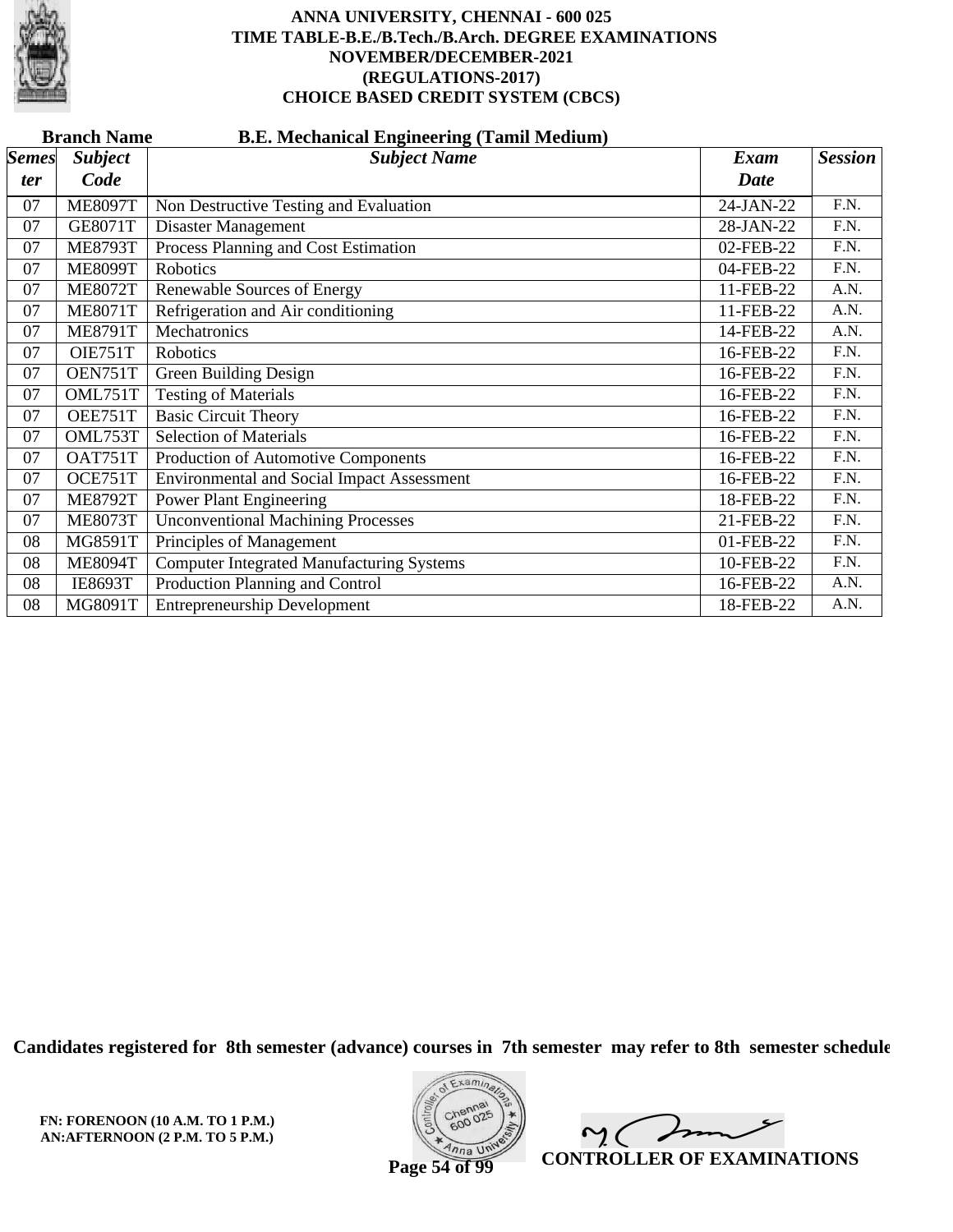

|              | <b>B.E. Safety and Fire Engineering</b><br><b>Branch Name</b> |                                                       |             |                |  |  |  |
|--------------|---------------------------------------------------------------|-------------------------------------------------------|-------------|----------------|--|--|--|
| <b>Semes</b> | <b>Subject</b>                                                | <b>Subject Name</b>                                   | Exam        | <b>Session</b> |  |  |  |
| <i>ter</i>   | Code                                                          |                                                       | <b>Date</b> |                |  |  |  |
| 01           | GE8152                                                        | <b>Engineering Graphics</b>                           | 24-FEB-22   | A.N.           |  |  |  |
| 01           | GE8151                                                        | Problem Solving and Python Programming                | 25-FEB-22   | A.N.           |  |  |  |
| 01           | CY8151                                                        | <b>Engineering Chemistry</b>                          | 26-FEB-22   | A.N.           |  |  |  |
| 01           | PH8151                                                        | <b>Engineering Physics</b>                            | 28-FEB-22   | A.N.           |  |  |  |
| 01           | MA8151                                                        | <b>Engineering Mathematics - I</b>                    | 01-MAR-22   | A.N.           |  |  |  |
| 01           | <b>HS8151</b>                                                 | Communicative English                                 | 02-MAR-22   | A.N.           |  |  |  |
| 02           | <b>BE8252</b>                                                 | Basic Civil and Mechanical Engineering                | 19-FEB-22   | A.N.           |  |  |  |
| 02           | GE8292                                                        | <b>Engineering Mechanics</b>                          | 23-FEB-22   | F.N.           |  |  |  |
| 02           | PH8254                                                        | Physics of Materials                                  | 25-FEB-22   | F.N.           |  |  |  |
| 02           | PM8251                                                        | <b>Industrial Chemical Technology</b>                 | 26-FEB-22   | F.N.           |  |  |  |
| 02           | HS8251                                                        | <b>Technical English</b>                              | 01-MAR-22   | F.N.           |  |  |  |
| 02           | MA8251                                                        | Engineering Mathematics - II                          | 02-MAR-22   | F.N.           |  |  |  |
| 03           | <b>CE8394</b>                                                 | Fluid Mechanics and Machinery                         | $21-JAN-22$ | F.N.           |  |  |  |
| 03           | <b>CE8395</b>                                                 | <b>Strength of Materials for Mechanical Engineers</b> | 25-JAN-22   | F.N.           |  |  |  |
| 03           | MS8301                                                        | Machine Drawing                                       | 28-JAN-22   | F.N.           |  |  |  |
| 03           | SF8301                                                        | Principles of Safety Management                       | 04-FEB-22   | F.N.           |  |  |  |
| 03           | SF8302                                                        | Safety in Construction                                | 07-FEB-22   | F.N.           |  |  |  |
| 03           | MA8391                                                        | Probability and Statistics                            | 14-FEB-22   | F.N.           |  |  |  |

**Candidates registered for 8th semester (advance) courses in 7th semester may refer to 8th semester schedule**



 $\overline{\phantom{a}}$  $\sim$  ( **CONTROLLER OF EXAMINATIONS**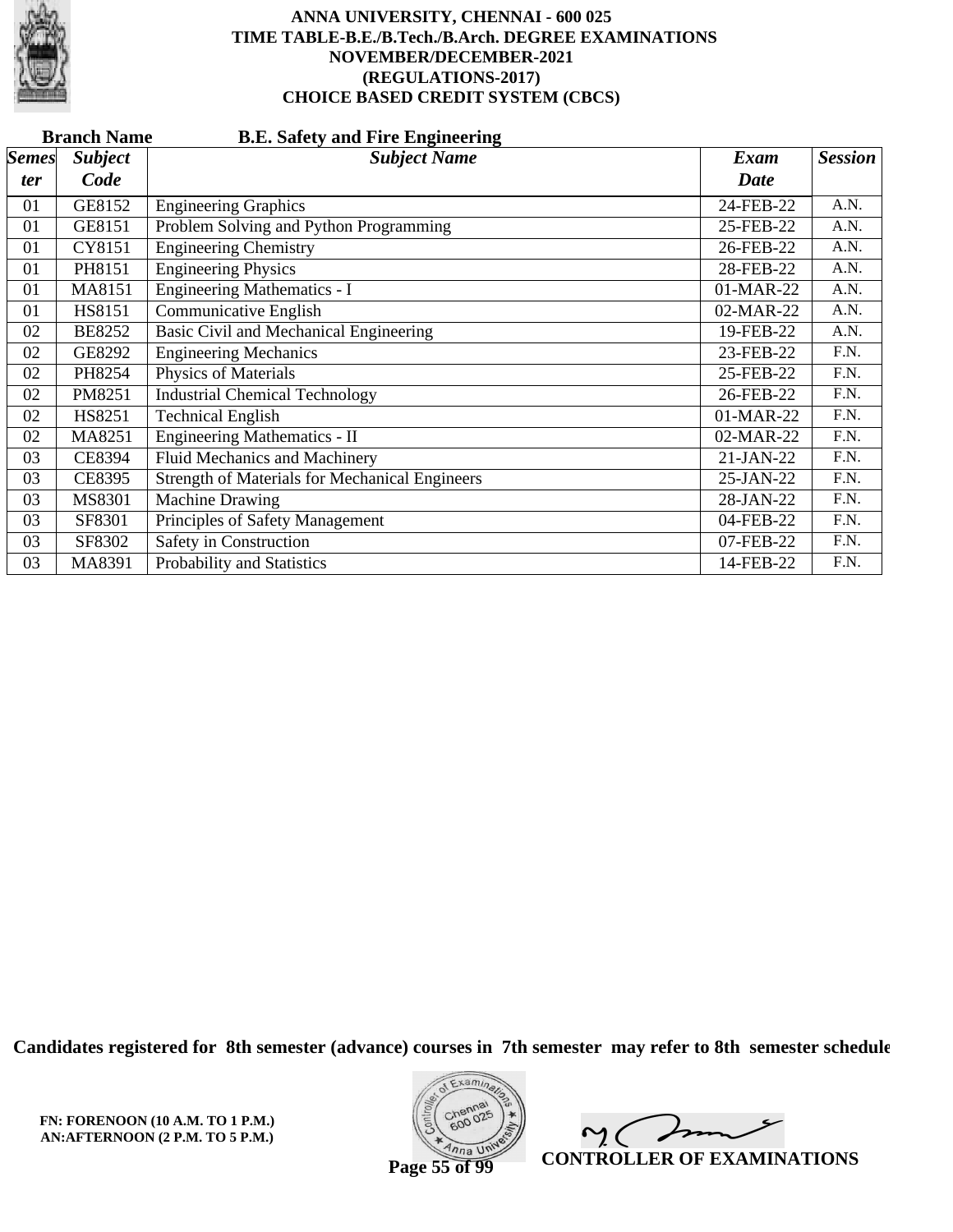

|              | <b>Branch Name</b><br><b>B.E. Geoinformatics Engineering</b> |                                                              |             |                   |  |  |
|--------------|--------------------------------------------------------------|--------------------------------------------------------------|-------------|-------------------|--|--|
| <b>Semes</b> | <b>Subject</b>                                               | <b>Subject Name</b>                                          | <b>Exam</b> | <b>Session</b>    |  |  |
| ter          | Code                                                         |                                                              | Date        |                   |  |  |
| 01           | GE8152                                                       | <b>Engineering Graphics</b>                                  | 24-FEB-22   | A.N.              |  |  |
| 01           | GE8151                                                       | Problem Solving and Python Programming                       | 25-FEB-22   | A.N.              |  |  |
| 01           | <b>CY8151</b>                                                | <b>Engineering Chemistry</b>                                 | 26-FEB-22   | $\overline{A.N.}$ |  |  |
| 01           | PH8151                                                       | <b>Engineering Physics</b>                                   | 28-FEB-22   | A.N.              |  |  |
| 01           | MA8151                                                       | <b>Engineering Mathematics - I</b>                           | 01-MAR-22   | A.N.              |  |  |
| 01           | <b>HS8151</b>                                                | <b>Communicative English</b>                                 | 02-MAR-22   | A.N.              |  |  |
| 02           | GE8291                                                       | <b>Environmental Science and Engineering</b>                 | 17-FEB-22   | $\overline{A.N.}$ |  |  |
| 02           | <b>BE8201</b>                                                | <b>Basic Electronics Engineering</b>                         | 24-FEB-22   | $\overline{F.N.}$ |  |  |
| 02           | PH8202                                                       | Physics for Geoinformatics Engineering                       | 25-FEB-22   | F.N.              |  |  |
| 02           | GI8201                                                       | <b>Geoinformatics Systems</b>                                | 26-FEB-22   | $\overline{F.N.}$ |  |  |
| 02           | HS8251                                                       | <b>Technical English</b>                                     | 01-MAR-22   | $\overline{F.N.}$ |  |  |
| 02           | MA8251                                                       | <b>Engineering Mathematics - II</b>                          | 02-MAR-22   | $\overline{F.N.}$ |  |  |
| 03           | GI8303                                                       | <b>Fundamentals of Remote Sensing</b>                        | 21-JAN-22   | F.N.              |  |  |
| 03           | GI8304                                                       | Plane and Geodetic Surveying                                 | 25-JAN-22   | $\overline{F.N.}$ |  |  |
| 03           | MA8301                                                       | <b>Transforms and Statistics</b>                             | 31-JAN-22   | $\overline{F.N.}$ |  |  |
| 03           | GI8302                                                       | Fundamentals of Object Oriented Programming                  | 04-FEB-22   | A.N.              |  |  |
| 03           | GI8301                                                       | Cartography and GIS Concepts                                 | 09-FEB-22   | F.N.              |  |  |
| 03           | EC8491                                                       | <b>Communication Theory</b>                                  | 10-FEB-22   | F.N.              |  |  |
| 04           | GI8403                                                       | Geo Database System                                          | 21-JAN-22   | A.N.              |  |  |
| 04           | GI8404                                                       | <b>Satellite Meteorology</b>                                 | 25-JAN-22   | A.N.              |  |  |
| 04           | GI8491                                                       | <b>Total Station and GPS Surveying</b>                       | 28-JAN-22   | A.N.              |  |  |
| 04           | GI8401                                                       | <b>Geology for Geoinformatics</b>                            | 31-JAN-22   | A.N.              |  |  |
| 04           | MA8401                                                       | <b>Numerical Methods and Graph Theory</b>                    | 02-FEB-22   | $\overline{A.N.}$ |  |  |
| 04           | GI8402                                                       | <b>Elements of Photogrammetry</b>                            | 07-FEB-22   | A.N.              |  |  |
| 05           | GI8002                                                       | Digital Cartography                                          | 24-JAN-22   | F.N.              |  |  |
| 05           | GI8001                                                       | <b>Climate Change Studies</b>                                | 28-JAN-22   | F.N.              |  |  |
| 05           | GE8071                                                       | <b>Disaster Management</b>                                   | 28-JAN-22   | $\overline{F.N.}$ |  |  |
| 05           | GI8502                                                       | <b>Satellite Image Processing</b>                            | 01-FEB-22   | F.N.              |  |  |
| 05           | GE8074                                                       | Human Rights                                                 | 04-FEB-22   | F.N.              |  |  |
| 05           | GI8501                                                       | <b>Hyperspectral and Microwave Remote Sensing</b>            | 08-FEB-22   | A.N.              |  |  |
| 05           | GI8503                                                       | <b>Soft Computing Techniques</b>                             | 10-FEB-22   | A.N.              |  |  |
| 05           | <b>OCE551</b>                                                | Air Pollution and Control Engineering                        | 15-FEB-22   | F.N.              |  |  |
| 05           | <b>OIT552</b>                                                | <b>Cloud Computing</b>                                       | 15-FEB-22   | F.N.              |  |  |
| 05           | <b>OAI551</b>                                                | <b>Environment and Agriculture</b>                           | 15-FEB-22   | F.N.              |  |  |
| 05           | <b>OCE552</b>                                                | Geographic Information System                                | 15-FEB-22   | F.N.              |  |  |
| 06           | GI8604                                                       | <b>Spatial Analysis and Applications</b>                     | 24-JAN-22   | A.N.              |  |  |
| 06           | GI8602                                                       | Open Source GIS                                              | 27-JAN-22   | A.N.              |  |  |
| 06           | GI8603                                                       | <b>Urban Geoinformatics</b>                                  | 01-FEB-22   | A.N.              |  |  |
| 06           | GI8601                                                       | Hydrology and Water Resources Engineering for Geoinformatics | 03-FEB-22   | A.N.              |  |  |

**Candidates registered for 8th semester (advance) courses in 7th semester may refer to 8th semester schedule**

**FN: FORENOON (10 A.M. TO 1 P.M.) AN:AFTERNOON (2 P.M. TO 5 P.M.)**



 $\overline{\phantom{a}}$  $2<sub>1</sub>$ **CONTROLLER OF EXAMINATIONS**

**Page 56 of 99**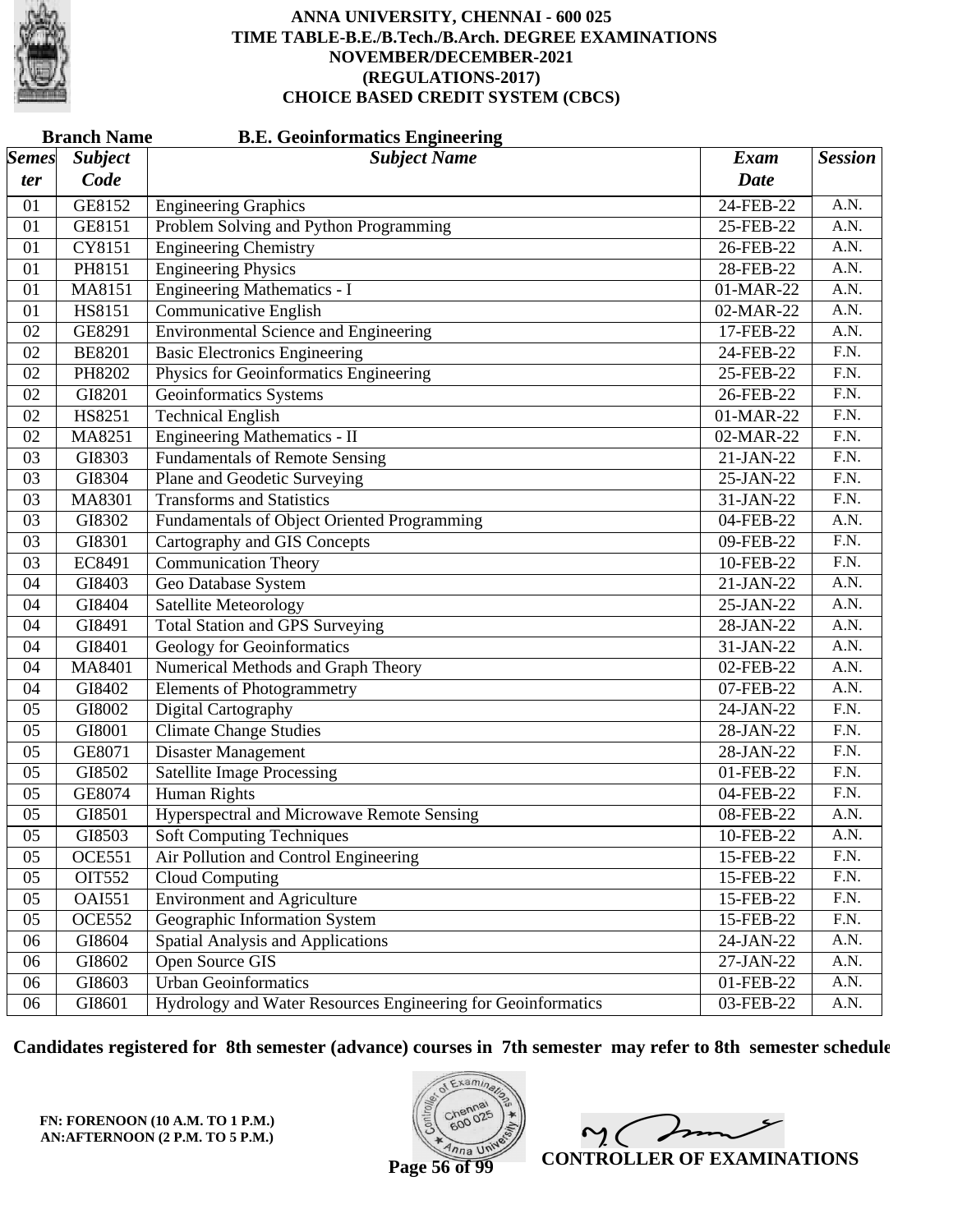

|              | <b>B.E. Geoinformatics Engineering</b><br><b>Branch Name</b> |                                                   |           |                |  |  |
|--------------|--------------------------------------------------------------|---------------------------------------------------|-----------|----------------|--|--|
| <b>Semes</b> | <b>Subject</b>                                               | <b>Subject Name</b>                               | Exam      | <b>Session</b> |  |  |
| <i>ter</i>   | Code                                                         |                                                   | Date      |                |  |  |
| 06           | GE8075                                                       | <b>Intellectual Property Rights</b>               | 08-FEB-22 | F.N.           |  |  |
| 06           | GI8605                                                       | Geodesy                                           | 09-FEB-22 | A.N.           |  |  |
| 07           | GI8703                                                       | <b>Environmental Geoinformatics</b>               | 27-JAN-22 | F.N.           |  |  |
| 07           | GI8702                                                       | Decision Support System for Resource Management   | 02-FEB-22 | F.N.           |  |  |
| 07           | GI8701                                                       | Agriculture and Forestry for Geoinformatics       | 07-FEB-22 | F.N.           |  |  |
| 07           | GI8006                                                       | <b>Health GIS</b>                                 | 11-FEB-22 | A.N.           |  |  |
| 07           | GE8077                                                       | <b>Total Quality Management</b>                   | 11-FEB-22 | A.N.           |  |  |
| 07           | GI8005                                                       | Oceanography and Coastal Processes                | 11-FEB-22 | A.N.           |  |  |
| 07           | <b>OEN751</b>                                                | Green Building Design                             | 16-FEB-22 | F.N.           |  |  |
| 07           | <b>OCE751</b>                                                | <b>Environmental and Social Impact Assessment</b> | 18-FEB-22 | F.N.           |  |  |
| 07           | <b>OAI752</b>                                                | <b>Integrated Water Resources Management</b>      | 21-FEB-22 | F.N.           |  |  |
| 08           | GI8010                                                       | GIS based Disaster Preparedness and Mitigation    | 11-FEB-22 | F.N.           |  |  |
| 08           | GE8076                                                       | Professional Ethics in Engineering                | 23-FEB-22 | A.N.           |  |  |

**Candidates registered for 8th semester (advance) courses in 7th semester may refer to 8th semester schedule**



 $\overline{\phantom{a}}$  $\sim$  ( **CONTROLLER OF EXAMINATIONS**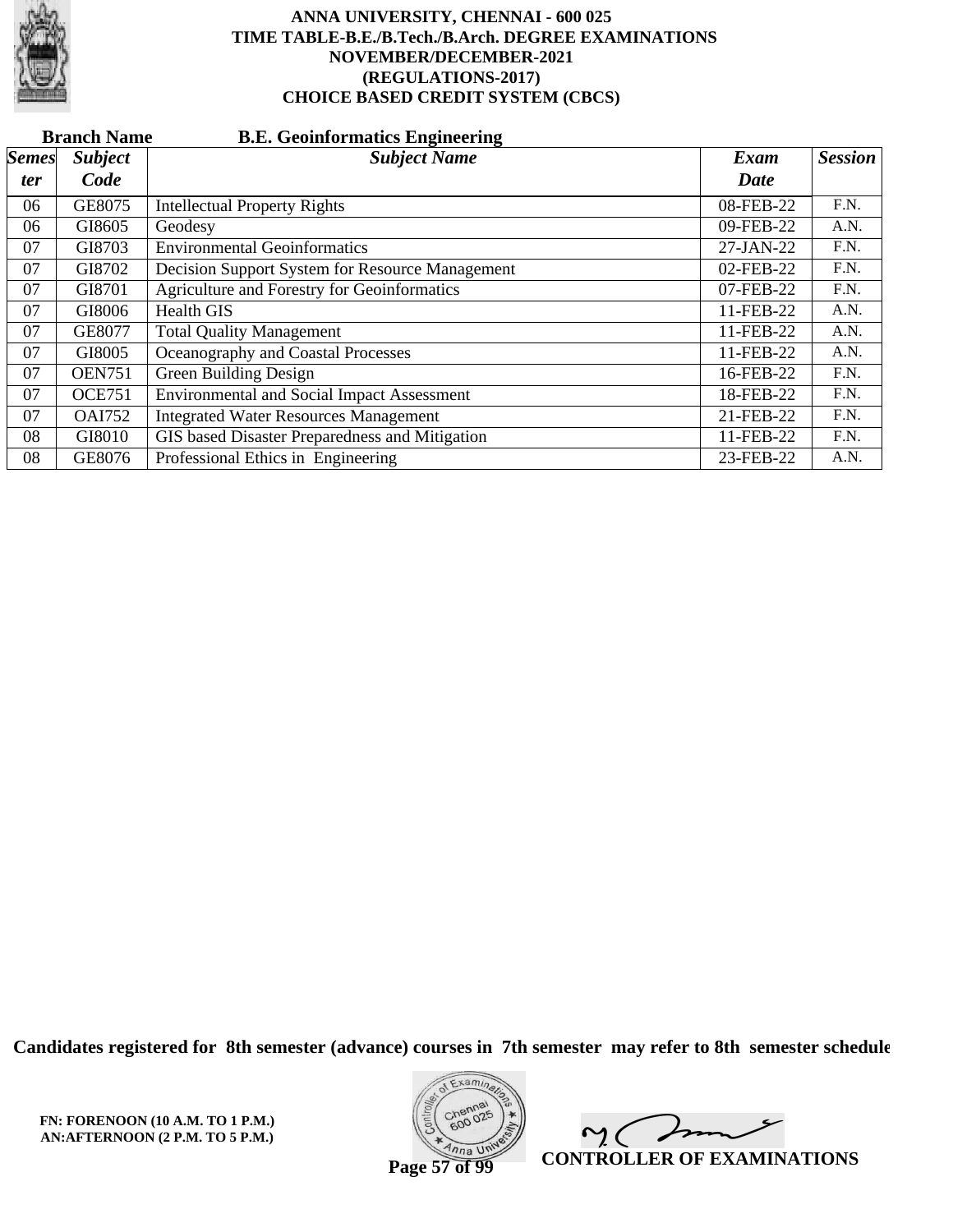

|              | <b>Branch Name</b><br><b>B.E. Industrial Engineering</b> |                                                               |             |                   |  |  |
|--------------|----------------------------------------------------------|---------------------------------------------------------------|-------------|-------------------|--|--|
| <i>Semes</i> | <b>Subject</b>                                           | <b>Subject Name</b>                                           | <b>Exam</b> | <b>Session</b>    |  |  |
| ter          | Code                                                     |                                                               | <b>Date</b> |                   |  |  |
| 01           | GE8152                                                   | <b>Engineering Graphics</b>                                   | 24-FEB-22   | A.N.              |  |  |
| 01           | GE8151                                                   | Problem Solving and Python Programming                        | 25-FEB-22   | A.N.              |  |  |
| 01           | CY8151                                                   | <b>Engineering Chemistry</b>                                  | 26-FEB-22   | $\overline{A.N.}$ |  |  |
| 01           | PH8151                                                   | <b>Engineering Physics</b>                                    | 28-FEB-22   | $\overline{A.N.}$ |  |  |
| 01           | MA8151                                                   | <b>Engineering Mathematics - I</b>                            | 01-MAR-22   | A.N.              |  |  |
| 01           | HS8151                                                   | Communicative English                                         | 02-MAR-22   | A.N.              |  |  |
| 02           | GE8291                                                   | <b>Environmental Science and Engineering</b>                  | 17-FEB-22   | $\overline{A.N.}$ |  |  |
| 02           | GE8292                                                   | <b>Engineering Mechanics</b>                                  | 23-FEB-22   | $\overline{F.N.}$ |  |  |
| 02           | <b>BE8253</b>                                            | Basic Electrical, Electronics and Instrumentation Engineering | 24-FEB-22   | F.N.              |  |  |
| 02           | PH8251                                                   | <b>Materials Science</b>                                      | 25-FEB-22   | $\overline{F.N.}$ |  |  |
| 02           | HS8251                                                   | <b>Technical English</b>                                      | 01-MAR-22   | $\overline{F.N.}$ |  |  |
| 02           | MA8251                                                   | Engineering Mathematics - II                                  | 02-MAR-22   | $\overline{F.N.}$ |  |  |
| 03           | IE8351                                                   | <b>Work System Design</b>                                     | 21-JAN-22   | A.N.              |  |  |
| 03           | CE8395                                                   | <b>Strength of Materials for Mechanical Engineers</b>         | 25-JAN-22   | $\overline{F.N.}$ |  |  |
| 03           | MA8353                                                   | <b>Transforms and Partial Differential Equations</b>          | 31-JAN-22   | $\overline{F.N.}$ |  |  |
| 03           | ME8391                                                   | <b>Engineering Thermodynamics</b>                             | 03-FEB-22   | $\overline{F.N.}$ |  |  |
| 03           | <b>ME8351</b>                                            | Manufacturing Technology - I                                  | 07-FEB-22   | F.N.              |  |  |
| 04           | CE8394                                                   | Fluid Mechanics and Machinery                                 | 21-JAN-22   | F.N.              |  |  |
| 04           | IE8451                                                   | Engineering Economics and Cost Estimation                     | 25-JAN-22   | $\overline{A.N.}$ |  |  |
| 04           | IE8491                                                   | <b>Operations Research - I</b>                                | 10-FEB-22   | $\overline{F.N.}$ |  |  |
| 04           | <b>ME8451</b>                                            | Manufacturing Technology - II                                 | 11-FEB-22   | F.N.              |  |  |
| 04           | MA8391                                                   | Probability and Statistics                                    | 14-FEB-22   | F.N.              |  |  |
| 04           | PR8451                                                   | <b>Mechanics of Machines</b>                                  | 19-FEB-22   | $\overline{F.N.}$ |  |  |
| 05           | ME8593                                                   | Design of Machine Elements                                    | 22-JAN-22   | $\overline{F.N.}$ |  |  |
| 05           | IE8591                                                   | Manufacturing Automation                                      | 27-JAN-22   | F.N.              |  |  |
| 05           | IE8551                                                   | Applied Ergonomics                                            | 03-FEB-22   | A.N.              |  |  |
| 05           | MG8891                                                   | Human Resource Management                                     | 08-FEB-22   | $\overline{F.N.}$ |  |  |
| 05           | MG8071                                                   | Maintenance Engineering and Management                        | 08-FEB-22   | A.N.              |  |  |
| 05           | IE8592                                                   | <b>Operations Research - II</b>                               | 10-FEB-22   | A.N.              |  |  |
| 05           | <b>OIM552</b>                                            | Lean Manufacturing                                            | 15-FEB-22   | F.N.              |  |  |
| 05           | <b>OME553</b>                                            | <b>Industrial Safety Engineering</b>                          | 15-FEB-22   | F.N.              |  |  |
| 05           | <b>OAI553</b>                                            | Production Technology of Agricultural Machinery               | 15-FEB-22   | F.N.              |  |  |
| 06           | <b>IE8080</b>                                            | <b>Technology Management</b>                                  | 22-JAN-22   | A.N.              |  |  |
| 06           | IE8692                                                   | <b>Operations Scheduling</b>                                  | 27-JAN-22   | A.N.              |  |  |
| 06           | MG8591                                                   | Principles of Management                                      | 01-FEB-22   | F.N.              |  |  |
| 06           | IE8651                                                   | <b>Reliability Engineering</b>                                | 02-FEB-22   | A.N.              |  |  |
| 06           | IE8691                                                   | Facility Layout and Materials Handling                        | 04-FEB-22   | A.N.              |  |  |
| 06           | IE8693                                                   | Production Planning and Control                               | 16-FEB-22   | A.N.              |  |  |
| 07           | IE8751                                                   | Simulation Modeling and Analysis                              | 24-JAN-22   | F.N.              |  |  |

**Candidates registered for 8th semester (advance) courses in 7th semester may refer to 8th semester schedule**



 $\overline{\phantom{a}}$  $2<sub>1</sub>$ **CONTROLLER OF EXAMINATIONS**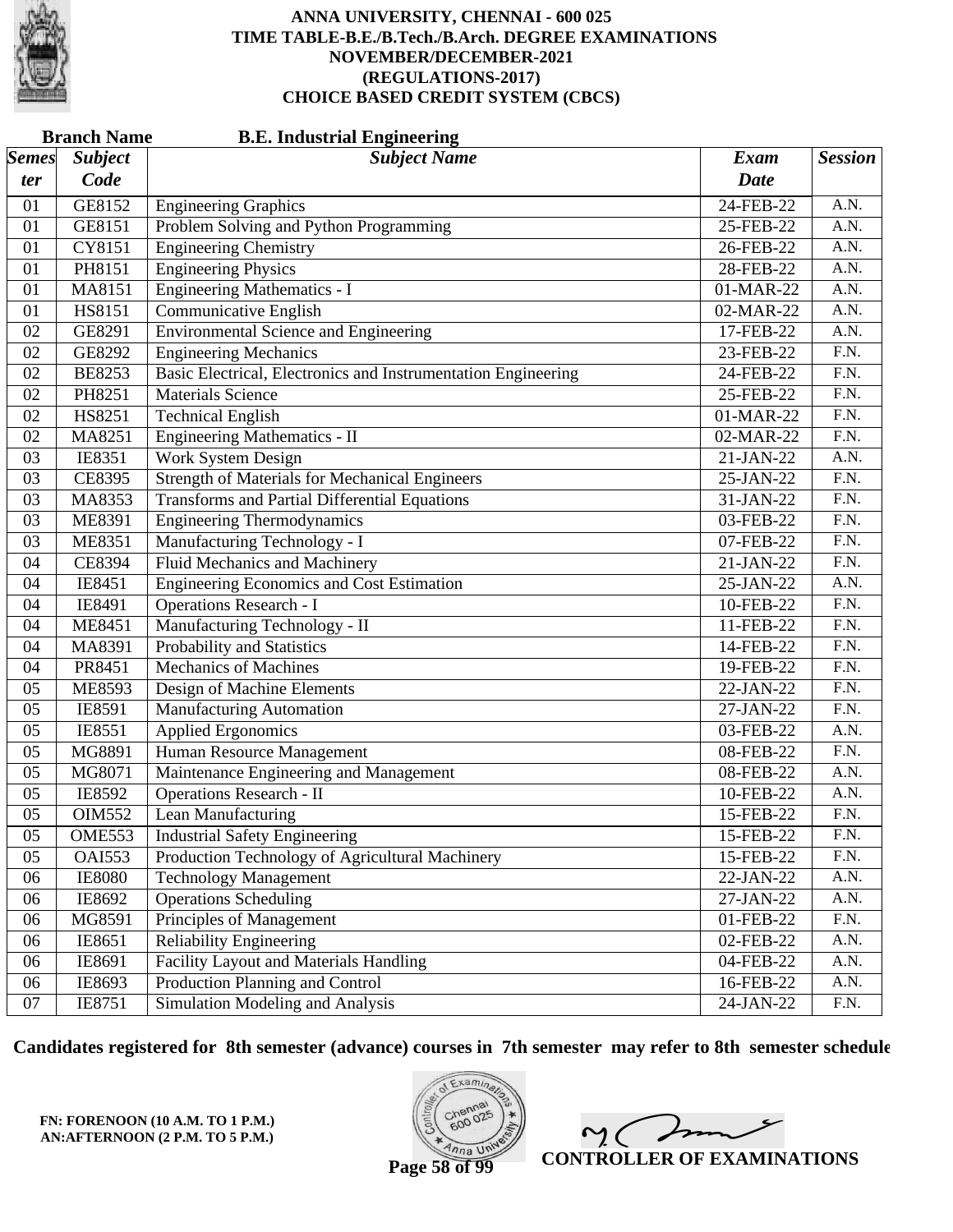

|              | <b>Branch Name</b><br><b>B.E. Industrial Engineering</b> |                                      |           |                |  |  |  |
|--------------|----------------------------------------------------------|--------------------------------------|-----------|----------------|--|--|--|
| <b>Semes</b> | <b>Subject</b>                                           | <b>Subject Name</b>                  | Exam      | <b>Session</b> |  |  |  |
| ter          | Code                                                     |                                      | Date      |                |  |  |  |
| 07           | IE8791                                                   | Design of Experiments                | 31-JAN-22 | A.N.           |  |  |  |
| 07           | GE8074                                                   | Human Rights                         | 04-FEB-22 | F.N.           |  |  |  |
| 07           | MG8791                                                   | Supply Chain Management              | 09-FEB-22 | F.N.           |  |  |  |
| 07           | <b>IE8002</b>                                            | Product Design and Value Engineering | 11-FEB-22 | A.N.           |  |  |  |
| 07           | GE8077                                                   | <b>Total Quality Management</b>      | 11-FEB-22 | A.N.           |  |  |  |
| 07           | <b>OBM752</b>                                            | <b>Hospital Management</b>           | 16-FEB-22 | F.N.           |  |  |  |
| 07           | <b>OMF751</b>                                            | Lean Six Sigma                       | 16-FEB-22 | F.N.           |  |  |  |
| 08           | IE8891                                                   | Safety Engineering and Management    | 07-FEB-22 | A.N.           |  |  |  |
| 08           | IE8892                                                   | <b>Statistical Quality Control</b>   | 17-FEB-22 | F.N.           |  |  |  |
| 08           | MG8091                                                   | <b>Entrepreneurship Development</b>  | 18-FEB-22 | A.N.           |  |  |  |

**Candidates registered for 8th semester (advance) courses in 7th semester may refer to 8th semester schedule**



 $\sqrt{ }$  $\sim$  ( **CONTROLLER OF EXAMINATIONS**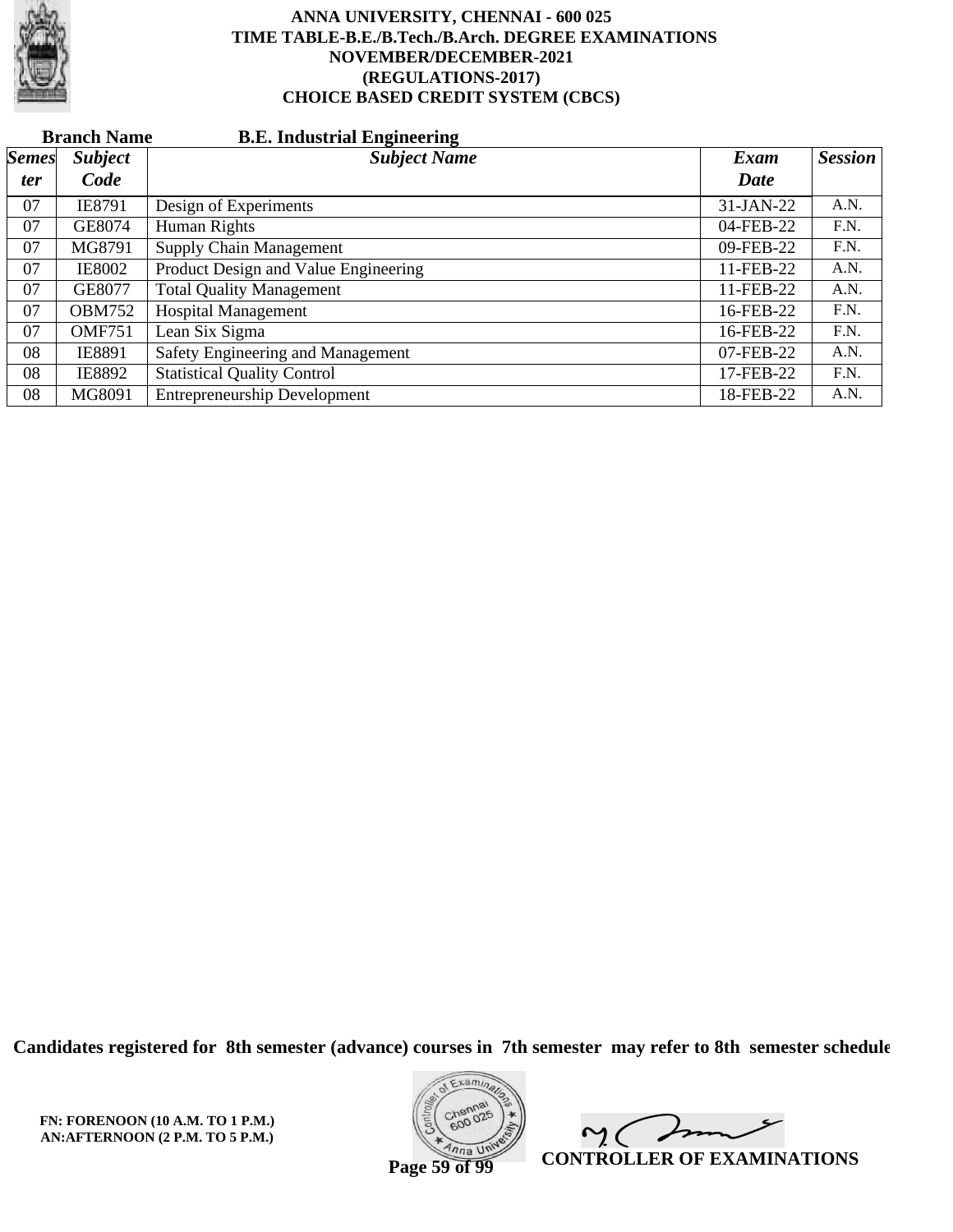

|              | <b>Branch Name</b> | <b>B.E. Manufacturing Engineering</b>                         |             |                   |
|--------------|--------------------|---------------------------------------------------------------|-------------|-------------------|
| <i>Semes</i> | <b>Subject</b>     | <b>Subject Name</b>                                           | <b>Exam</b> | <b>Session</b>    |
| ter          | Code               |                                                               | <b>Date</b> |                   |
| 01           | GE8152             | <b>Engineering Graphics</b>                                   | 24-FEB-22   | A.N.              |
| 01           | GE8151             | Problem Solving and Python Programming                        | 25-FEB-22   | A.N.              |
| 01           | CY8151             | <b>Engineering Chemistry</b>                                  | 26-FEB-22   | $\overline{A.N.}$ |
| 01           | PH8151             | <b>Engineering Physics</b>                                    | 28-FEB-22   | A.N.              |
| 01           | <b>MA8151</b>      | <b>Engineering Mathematics - I</b>                            | 01-MAR-22   | A.N.              |
| 01           | HS8151             | Communicative English                                         | 02-MAR-22   | A.N.              |
| 02           | GE8291             | <b>Environmental Science and Engineering</b>                  | 17-FEB-22   | $\overline{A.N.}$ |
| 02           | GE8292             | <b>Engineering Mechanics</b>                                  | 23-FEB-22   | $\overline{F.N.}$ |
| 02           | <b>BE8253</b>      | Basic Electrical, Electronics and Instrumentation Engineering | 24-FEB-22   | F.N.              |
| 02           | PH8251             | <b>Materials Science</b>                                      | 25-FEB-22   | F.N.              |
| 02           | HS8251             | <b>Technical English</b>                                      | 01-MAR-22   | $\overline{F.N.}$ |
| 02           | MA8251             | <b>Engineering Mathematics - II</b>                           | 02-MAR-22   | $\overline{F.N.}$ |
| 03           | <b>ME8491</b>      | <b>Engineering Metallurgy</b>                                 | 22-JAN-22   | A.N.              |
| 03           | CE8395             | <b>Strength of Materials for Mechanical Engineers</b>         | 25-JAN-22   | $\overline{F.N.}$ |
| 03           | MF8301             | Manufacturing Processes - I                                   | 28-JAN-22   | $\overline{A.N.}$ |
| 03           | MA8353             | <b>Transforms and Partial Differential Equations</b>          | 31-JAN-22   | $\overline{F.N.}$ |
| 03           | <b>EE8353</b>      | <b>Electrical Drives and Controls</b>                         | 09-FEB-22   | A.N.              |
| 04           | <b>CE8394</b>      | Fluid Mechanics and Machinery                                 | 21-JAN-22   | $\overline{F.N.}$ |
| 04           | MF8491             | Thermodynamics                                                | 22-JAN-22   | $\overline{F.N.}$ |
| 04           | MF8401             | Manufacturing Processes - II                                  | 31-JAN-22   | A.N.              |
| 04           | MA8391             | Probability and Statistics                                    | 14-FEB-22   | $\overline{F.N.}$ |
| 04           | PR8451             | <b>Mechanics of Machines</b>                                  | 19-FEB-22   | F.N.              |
| 05           | <b>ME8694</b>      | <b>Hydraulics and Pneumatics</b>                              | 24-JAN-22   | $\overline{A.N.}$ |
| 05           | MF8502             | <b>Machine Design</b>                                         | 27-JAN-22   | $\overline{F.N.}$ |
| 05           | MF8503             | <b>Engineering Metrology</b>                                  | 01-FEB-22   | F.N.              |
| 05           | ME8592             | CAD/CAM                                                       | 04-FEB-22   | F.N.              |
| 05           | MF8501             | Casting and Welding Technology                                | 10-FEB-22   | $\overline{F.N.}$ |
| 05           | <b>OPT551</b>      | <b>Fibre Reinforced Plastics</b>                              | 15-FEB-22   | $\overline{F.N.}$ |
| 05           | <b>OAT552</b>      | <b>Internal Combustion Engines</b>                            | 15-FEB-22   | F.N.              |
| 06           | ME8692             | <b>Finite Element Analysis</b>                                | 21-JAN-22   | A.N.              |
| 06           | <b>MF8001</b>      | <b>Precision Engineering</b>                                  | 27-JAN-22   | A.N.              |
| 06           | <b>ME8095</b>      | Design of Jigs, Fixtures and Press Tools                      | 28-JAN-22   | F.N.              |
| 06           | MG8691             | <b>Industrial Management</b>                                  | 01-FEB-22   | A.N.              |
| 06           | MF8691             | <b>Flexible Manufacturing Systems</b>                         | 11-FEB-22   | F.N.              |
| 06           | ME8791             | Mechatronics                                                  | 14-FEB-22   | A.N.              |
| 06           | MA8491             | <b>Numerical Methods</b>                                      | 21-FEB-22   | F.N.              |
| 07           | ME8097             | Non Destructive Testing and Evaluation                        | 24-JAN-22   | F.N.              |
| 07           | MF8791             | <b>Metal Forming Technology</b>                               | 02-FEB-22   | A.N.              |
| 07           | MF8701             | <b>Computer Integrated Production Management System</b>       | 07-FEB-22   | F.N.              |

**Candidates registered for 8th semester (advance) courses in 7th semester may refer to 8th semester schedule**

**FN: FORENOON (10 A.M. TO 1 P.M.) AN:AFTERNOON (2 P.M. TO 5 P.M.)**



 $\overline{\phantom{a}}$  $2<sub>0</sub>$ **CONTROLLER OF EXAMINATIONS**

**Page 60 of 99**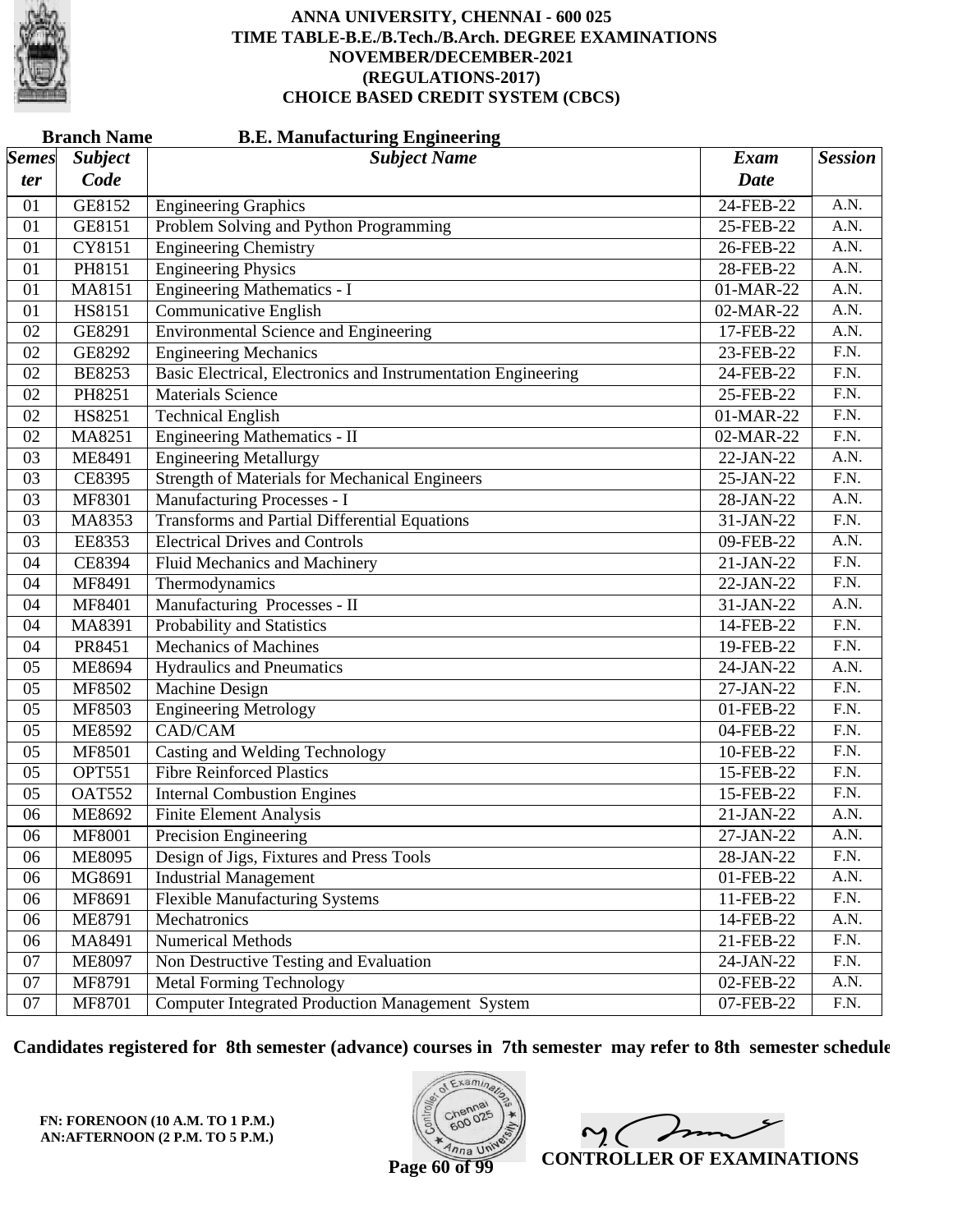

|              | <b>Branch Name</b> | <b>B.E. Manufacturing Engineering</b>          |           |         |
|--------------|--------------------|------------------------------------------------|-----------|---------|
| <b>Semes</b> | <b>Subject</b>     | <b>Subject Name</b>                            | Exam      | Session |
| <i>ter</i>   | Code               |                                                | Date      |         |
| 07           | MG8491             | <b>Operations Research</b>                     | 09-FEB-22 | F.N.    |
| 07           | GE8077             | <b>Total Quality Management</b>                | 11-FEB-22 | A.N.    |
| 07           | <b>OML751</b>      | <b>Testing of Materials</b>                    | 16-FEB-22 | F.N.    |
| 07           | <b>ME8073</b>      | <b>Unconventional Machining Processes</b>      | 21-FEB-22 | A.N.    |
| 08           | <b>ME8793</b>      | Process Planning and Cost Estimation           | 02-FEB-22 | F.N.    |
| 08           | <b>MF8008</b>      | Processing of Plastics and Composite Materials | 10-FEB-22 | A.N.    |
| 08           | GE8076             | Professional Ethics in Engineering             | 23-FEB-22 | A.N.    |

**Candidates registered for 8th semester (advance) courses in 7th semester may refer to 8th semester schedule**



 $\overline{\phantom{a}}$  $\sim$  ( **CONTROLLER OF EXAMINATIONS**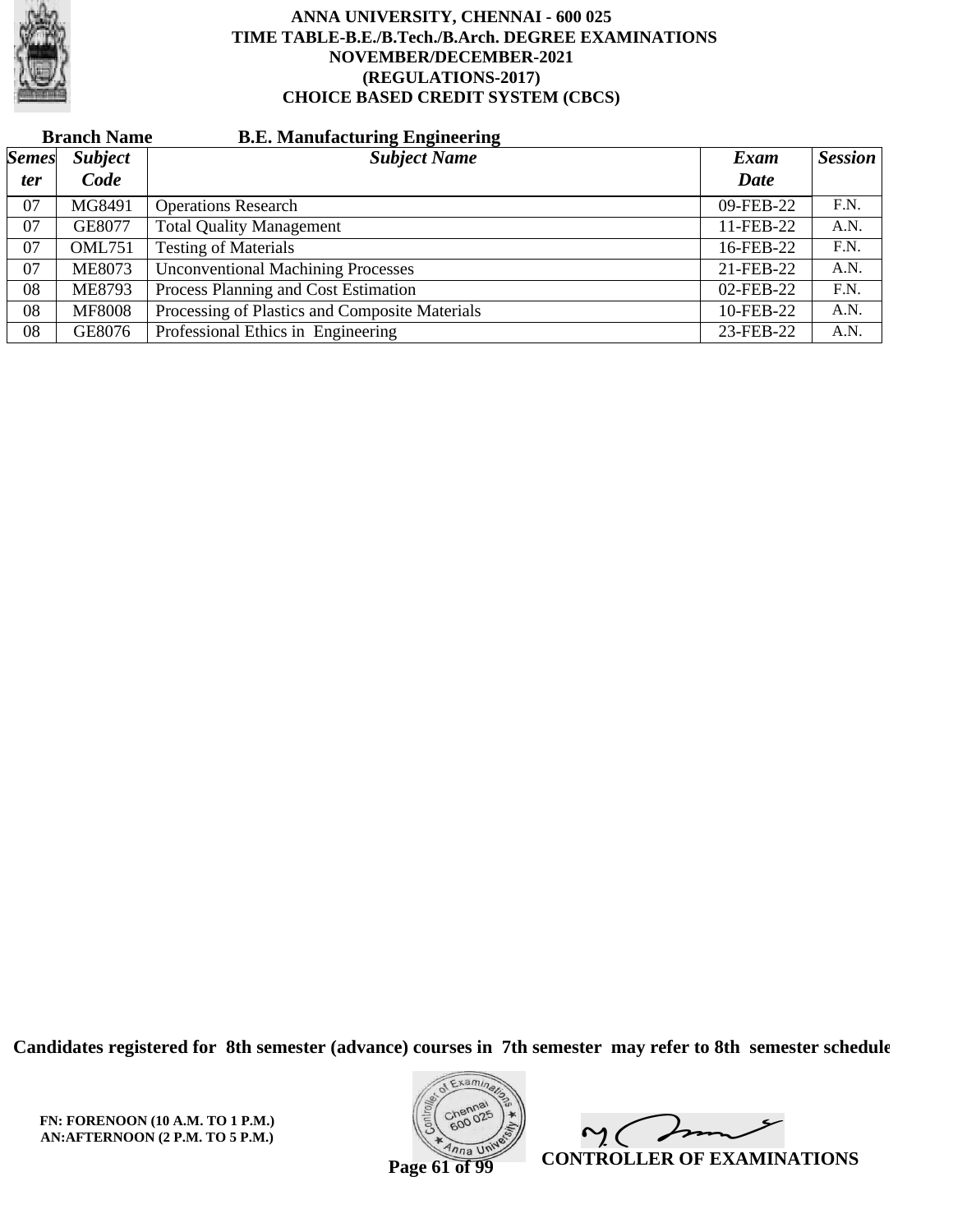

|              | <b>Branch Name</b><br><b>B.E. Petrochemical Engineering</b> |                                                      |             |                   |  |
|--------------|-------------------------------------------------------------|------------------------------------------------------|-------------|-------------------|--|
| <i>Semes</i> | <b>Subject</b>                                              | <b>Subject Name</b>                                  | <b>Exam</b> | <b>Session</b>    |  |
| ter          | Code                                                        |                                                      | <b>Date</b> |                   |  |
| 01           | GE8152                                                      | <b>Engineering Graphics</b>                          | 24-FEB-22   | A.N.              |  |
| 01           | GE8151                                                      | Problem Solving and Python Programming               | 25-FEB-22   | A.N.              |  |
| 01           | CY8151                                                      | <b>Engineering Chemistry</b>                         | 26-FEB-22   | $\overline{A.N.}$ |  |
| 01           | PH8151                                                      | <b>Engineering Physics</b>                           | 28-FEB-22   | A.N.              |  |
| 01           | MA8151                                                      | <b>Engineering Mathematics - I</b>                   | 01-MAR-22   | A.N.              |  |
| 01           | HS8151                                                      | <b>Communicative English</b>                         | 02-MAR-22   | A.N.              |  |
| 02           | CY8291                                                      | <b>Organic Chemistry</b>                             | 19-FEB-22   | $\overline{A.N.}$ |  |
| 02           | <b>BE8256</b>                                               | <b>Basic Mechanical Engineering</b>                  | 24-FEB-22   | $\overline{F.N.}$ |  |
| 02           | PH8254                                                      | Physics of Materials                                 | 25-FEB-22   | F.N.              |  |
| 02           | PM8251                                                      | <b>Industrial Chemical Technology</b>                | 26-FEB-22   | F.N.              |  |
| 02           | HS8251                                                      | <b>Technical English</b>                             | 01-MAR-22   | $\overline{F.N.}$ |  |
| 02           | MA8251                                                      | Engineering Mathematics - II                         | 02-MAR-22   | $\overline{F.N.}$ |  |
| 03           | EE8352                                                      | Principles of Electrical and Electronics Engineering | 21-JAN-22   | F.N.              |  |
| 03           | CH8351                                                      | <b>Process Calculations</b>                          | 24-JAN-22   | F.N.              |  |
| 03           | PM8391                                                      | <b>Materials Technology</b>                          | 27-JAN-22   | $\overline{F.N.}$ |  |
| 03           | PM8351                                                      | <b>Fluid Mechanics</b>                               | 07-FEB-22   | $\overline{F.N.}$ |  |
| 03           | MA8391                                                      | Probability and Statistics                           | 14-FEB-22   | F.N.              |  |
| 03           | GE8292                                                      | Engineering Mechanics                                | 23-FEB-22   | F.N.              |  |
| 04           | PE8092                                                      | Natural Gas Engineering                              | 02-FEB-22   | $\overline{A.N.}$ |  |
| 04           | PM8452                                                      | Petroleum Primary Processing Technology              | 04-FEB-22   | A.N.              |  |
| 04           | PM8451                                                      | Petroleum Exploration and Exploitation Techniques    | 09-FEB-22   | F.N.              |  |
| 04           | CH8451                                                      | <b>Mechanical Operations</b>                         | 09-FEB-22   | A.N.              |  |
| 04           | PE8491                                                      | <b>Chemical Engineering Thermodynamics</b>           | 11-FEB-22   | $\overline{F.N.}$ |  |
| 04           | CY8292                                                      | <b>Chemistry for Technologists</b>                   | 28-FEB-22   | $\overline{F.N.}$ |  |
| 05           | CH8551                                                      | <b>Mass Transfer I</b>                               | 22-JAN-22   | F.N.              |  |
| 05           | CH8591                                                      | <b>Heat Transfer</b>                                 | 25-JAN-22   | F.N.              |  |
| 05           | PM8075                                                      | <b>Instrumentation and Instrumental Analysis</b>     | 31-JAN-22   | $\overline{F.N.}$ |  |
| 05           | PM8078                                                      | <b>Petrochemical Unit Processes</b>                  | 31-JAN-22   | $\overline{F.N.}$ |  |
| 05           | PE8091                                                      | <b>Chemical Reaction Engineering</b>                 | 03-FEB-22   | F.N.              |  |
| 05           | <b>OCE551</b>                                               | Air Pollution and Control Engineering                | 15-FEB-22   | F.N.              |  |
| 05           | <b>ORO551</b>                                               | <b>Renewable Energy Sources</b>                      | 15-FEB-22   | F.N.              |  |
| 05           | OIT552                                                      | Cloud Computing                                      | 15-FEB-22   | F.N.              |  |
| 06           | CH8651                                                      | Mass Transfer II                                     | 22-JAN-22   | A.N.              |  |
| 06           | CH8653                                                      | Process Instrumentation, Dynamics and Control        | 31-JAN-22   | A.N.              |  |
| 06           | PE8072                                                      | <b>Catalytic Reaction Engineering</b>                | 02-FEB-22   | F.N.              |  |
| 06           | PM8651                                                      | Petroleum Secondary Processing Technology            | 03-FEB-22   | A.N.              |  |
| 06           | GE8075                                                      | <b>Intellectual Property Rights</b>                  | 08-FEB-22   | F.N.              |  |
| 06           | PE8071                                                      | <b>Advanced Separation Techniques</b>                | 08-FEB-22   | F.N.              |  |
| 06           | PM8074                                                      | Drilling and Well Engineering                        | 08-FEB-22   | F.N.              |  |

**Candidates registered for 8th semester (advance) courses in 7th semester may refer to 8th semester schedule**

**FN: FORENOON (10 A.M. TO 1 P.M.) AN:AFTERNOON (2 P.M. TO 5 P.M.)**



 $2<sub>0</sub>$ **CONTROLLER OF EXAMINATIONS**

**Page 62 of 99**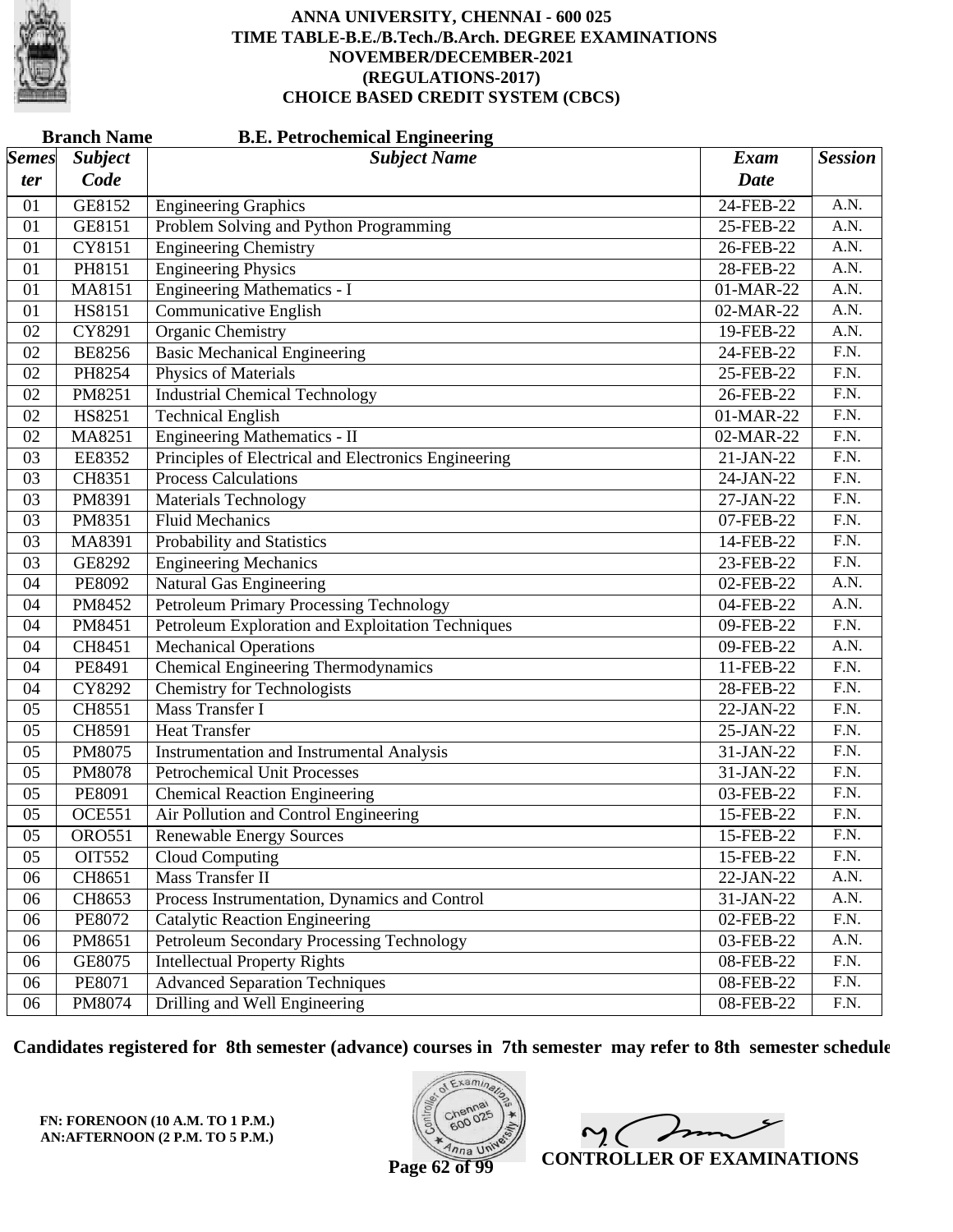

|              | <b>B.E. Petrochemical Engineering</b><br><b>Branch Name</b> |                                       |             |                |  |  |  |
|--------------|-------------------------------------------------------------|---------------------------------------|-------------|----------------|--|--|--|
| <i>Semes</i> | <b>Subject</b>                                              | <b>Subject Name</b>                   | Exam        | <b>Session</b> |  |  |  |
| <i>ter</i>   | Code                                                        |                                       | Date        |                |  |  |  |
| 06           | GE8076                                                      | Professional Ethics in Engineering    | 23-FEB-22   | A.N.           |  |  |  |
| 07           | PM8082                                                      | Water Treatment and Management        | $21-JAN-22$ | A.N.           |  |  |  |
| 07           | <b>PE8073</b>                                               | <b>Enhanced Oil Recovery</b>          | $21-JAN-22$ | A.N.           |  |  |  |
| 07           | PM8751                                                      | Process Equipment Design and Drawing  | 28-JAN-22   | A.N.           |  |  |  |
| 07           | PM8081                                                      | <b>Refinery Process Design</b>        | 01-FEB-22   | F.N.           |  |  |  |
| 07           | GE8077                                                      | <b>Total Quality Management</b>       | 11-FEB-22   | A.N.           |  |  |  |
| 07           | PM8077                                                      | <b>Petrochemical Derivatives</b>      | 11-FEB-22   | A.N.           |  |  |  |
| 07           | <b>OML751</b>                                               | <b>Testing of Materials</b>           | 16-FEB-22   | F.N.           |  |  |  |
| 07           | <b>OME754</b>                                               | <b>Industrial Safety</b>              | 16-FEB-22   | F.N.           |  |  |  |
| 07           | GE8291                                                      | Environmental Science and Engineering | 17-FEB-22   | A.N.           |  |  |  |
| 08           | <b>PM8801</b>                                               | Pipeline and Welding Technology       | 01-FEB-22   | A.N.           |  |  |  |
| 08           | GE8073                                                      | <b>Fundamentals of NanoScience</b>    | 08-FEB-22   | A.N.           |  |  |  |
| 08           | PE8093                                                      | Plant Safety and Risk Analysis        | 10-FEB-22   | F.N.           |  |  |  |

**Candidates registered for 8th semester (advance) courses in 7th semester may refer to 8th semester schedule**

**FN: FORENOON (10 A.M. TO 1 P.M.) AN:AFTERNOON (2 P.M. TO 5 P.M.)**



 $\overline{\phantom{a}}$  $\sim$  ( **CONTROLLER OF EXAMINATIONS**

**Page 63 of 99**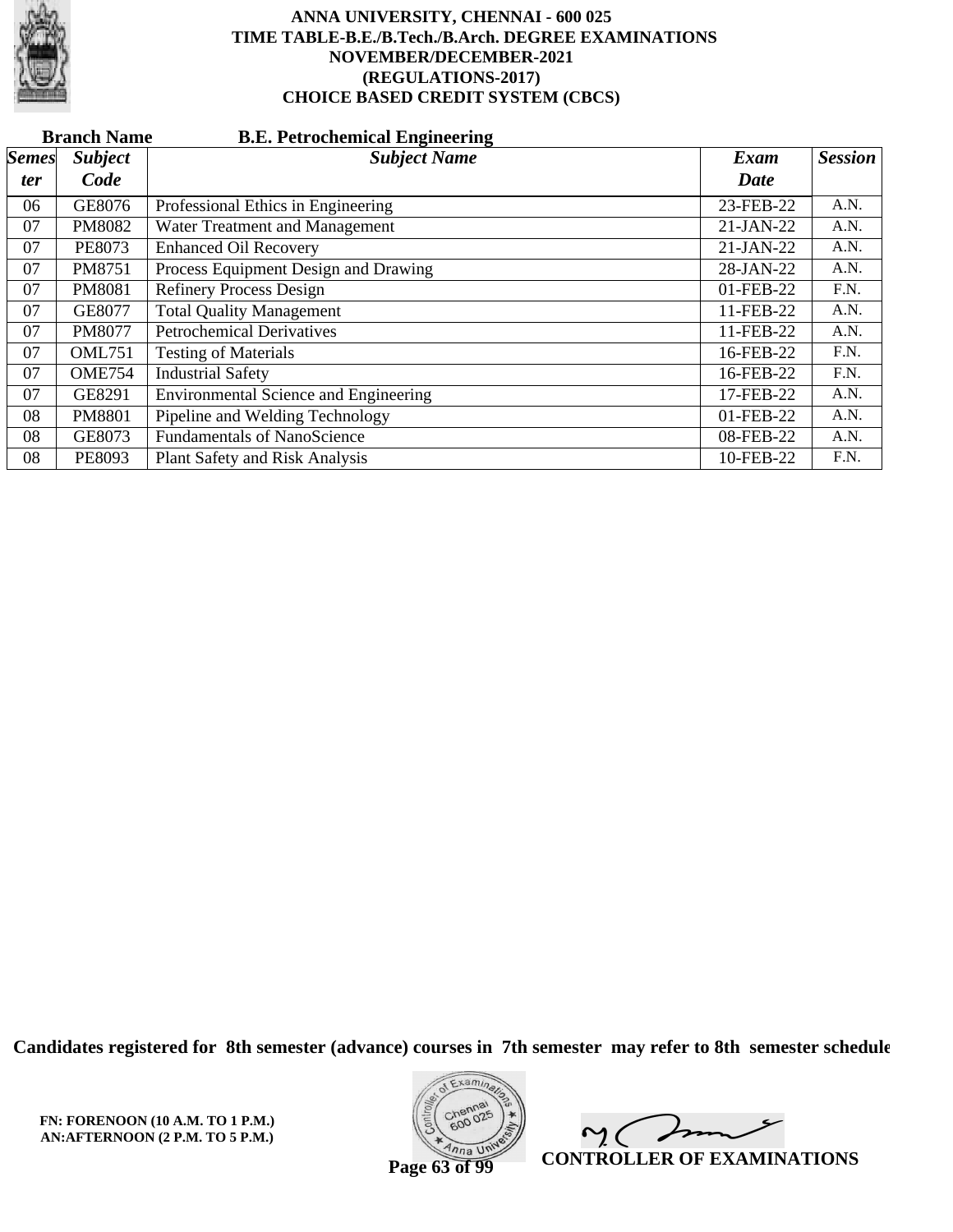

|              | <b>Branch Name</b><br><b>B.E. Mechanical Engineering (Sandwich)</b> |                                                               |             |                   |  |  |
|--------------|---------------------------------------------------------------------|---------------------------------------------------------------|-------------|-------------------|--|--|
| <b>Semes</b> | <b>Subject</b>                                                      | <b>Subject Name</b>                                           | <b>Exam</b> | <b>Session</b>    |  |  |
| ter          | Code                                                                |                                                               | <b>Date</b> |                   |  |  |
| 01           | GE8152                                                              | <b>Engineering Graphics</b>                                   | 24-FEB-22   | A.N.              |  |  |
| 01           | GE8151                                                              | Problem Solving and Python Programming                        | 25-FEB-22   | A.N.              |  |  |
| 01           | CY8151                                                              | <b>Engineering Chemistry</b>                                  | 26-FEB-22   | $\overline{A.N.}$ |  |  |
| 01           | PH8151                                                              | <b>Engineering Physics</b>                                    | 28-FEB-22   | A.N.              |  |  |
| 01           | MA8151                                                              | <b>Engineering Mathematics - I</b>                            | 01-MAR-22   | A.N.              |  |  |
| 01           | HS8151                                                              | <b>Communicative English</b>                                  | 02-MAR-22   | A.N.              |  |  |
| 02           | GE8291                                                              | <b>Environmental Science and Engineering</b>                  | 17-FEB-22   | $\overline{A.N.}$ |  |  |
| 02           | GE8292                                                              | <b>Engineering Mechanics</b>                                  | 23-FEB-22   | F.N.              |  |  |
| 02           | <b>BE8253</b>                                                       | Basic Electrical, Electronics and Instrumentation Engineering | 24-FEB-22   | F.N.              |  |  |
| 02           | PH8251                                                              | <b>Materials Science</b>                                      | 25-FEB-22   | F.N.              |  |  |
| 02           | HS8251                                                              | <b>Technical English</b>                                      | 01-MAR-22   | $\overline{F.N.}$ |  |  |
| 02           | MA8251                                                              | <b>Engineering Mathematics - II</b>                           | 02-MAR-22   | F.N.              |  |  |
| 03           | CE8395                                                              | <b>Strength of Materials for Mechanical Engineers</b>         | 25-JAN-22   | F.N.              |  |  |
| 03           | MS8301                                                              | <b>Machine Drawing</b>                                        | 28-JAN-22   | F.N.              |  |  |
| 03           | MA8353                                                              | <b>Transforms and Partial Differential Equations</b>          | 31-JAN-22   | $\overline{F.N.}$ |  |  |
| 03           | <b>ME8351</b>                                                       | Manufacturing Technology - I                                  | 07-FEB-22   | F.N.              |  |  |
| 03           | ME8492                                                              | Kinematics of Machinery                                       | 10-FEB-22   | A.N.              |  |  |
| 04           | CE8394                                                              | Fluid Mechanics and Machinery                                 | 21-JAN-22   | F.N.              |  |  |
| 04           | MS8401                                                              | <b>Instrumentation and Control Systems</b>                    | 24-JAN-22   | $\overline{F.N.}$ |  |  |
| 04           | <b>ME8594</b>                                                       | <b>Dynamics of Machines</b>                                   | 27-JAN-22   | $\overline{F.N.}$ |  |  |
| 04           | <b>ME8451</b>                                                       | Manufacturing Technology - II                                 | 11-FEB-22   | F.N.              |  |  |
| 04           | MA8391                                                              | Probability and Statistics                                    | 14-FEB-22   | F.N.              |  |  |
| 05           | ME8593                                                              | Design of Machine Elements                                    | 22-JAN-22   | $\overline{F.N.}$ |  |  |
| 05           | MS8501                                                              | <b>Industrial Metallurgy</b>                                  | 01-FEB-22   | F.N.              |  |  |
| 05           | MS8502                                                              | <b>Applied Thermodynamics</b>                                 | 03-FEB-22   | F.N.              |  |  |
| 05           | MS8503                                                              | Metrology and Quality Assurance                               | 10-FEB-22   | F.N.              |  |  |
| 05           | MA8491                                                              | <b>Numerical Methods</b>                                      | 21-FEB-22   | $\overline{F.N.}$ |  |  |
| 06           | <b>ME8694</b>                                                       | <b>Hydraulics and Pneumatics</b>                              | 24-JAN-22   | A.N.              |  |  |
| 06           | <b>ME8651</b>                                                       | Design of Transmission Systems                                | 02-FEB-22   | A.N.              |  |  |
| 06           | ME8493                                                              | Thermal Engineering-I                                         | 03-FEB-22   | A.N.              |  |  |
| 06           | ME8592                                                              | CAD/CAM                                                       | 04-FEB-22   | F.N.              |  |  |
| 07           | ME8692                                                              | <b>Finite Element Analysis</b>                                | 21-JAN-22   | A.N.              |  |  |
| 07           | <b>ME8096</b>                                                       | Gas Dynamics and Jet Propulsion                               | 27-JAN-22   | A.N.              |  |  |
| 07           | <b>ME8595</b>                                                       | Thermal Engineering-II                                        | 31-JAN-22   | A.N.              |  |  |
| 07           | ME8791                                                              | Mechatronics                                                  | 14-FEB-22   | A.N.              |  |  |
| 07           | <b>OIM552</b>                                                       | Lean Manufacturing                                            | 15-FEB-22   | F.N.              |  |  |
| 08           | <b>ME8091</b>                                                       | <b>Automobile Engineering</b>                                 | 28-JAN-22   | A.N.              |  |  |
| 08           | MS8801                                                              | Design for Manufacture and Assembly                           | 01-FEB-22   | A.N.              |  |  |
| 08           | MG8491                                                              | <b>Operations Research</b>                                    | 09-FEB-22   | F.N.              |  |  |

**Candidates registered for 8th semester (advance) courses in 7th semester may refer to 8th semester schedule**

**FN: FORENOON (10 A.M. TO 1 P.M.) AN:AFTERNOON (2 P.M. TO 5 P.M.)**



 $\overline{\mathscr{S}}$  $\sim$  ( **CONTROLLER OF EXAMINATIONS**

**Page 64 of 99**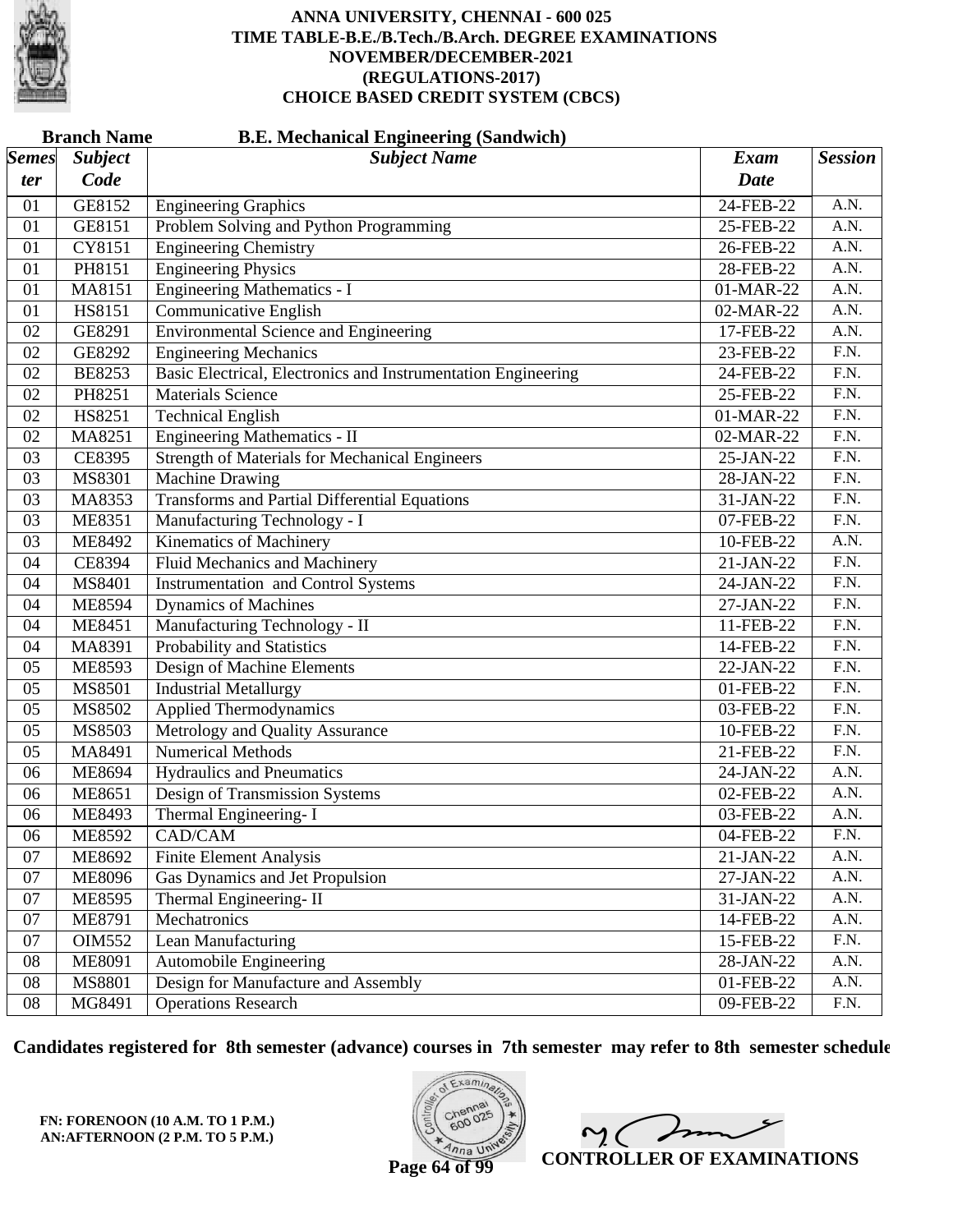

# **Branch Name B.E. Mechanical Engineering (Sandwich)**

| <i>Semes</i> | <b>Subject</b> | $\sim$<br><b>Subject Name</b>                | Exam      | <b>Session</b> |
|--------------|----------------|----------------------------------------------|-----------|----------------|
| <i>ter</i>   | Code           |                                              | Date      |                |
| 08           | ME8693         | <b>Heat and Mass Transfer</b>                | 17-FEB-22 | F.N.           |
| 08           | GE8076         | Professional Ethics in Engineering           | 23-FEB-22 | A.N.           |
| 09           | MS8002         | <b>Industrial Psychology and Work Ethics</b> | 22-JAN-22 | A.N.           |
| 09           | MS8003         | Sociology and Global Issues                  | 25-JAN-22 | A.N.           |
| 09           | <b>ME8793</b>  | Process Planning and Cost Estimation         | 02-FEB-22 | F.N.           |
| 09           | GE8077         | <b>Total Quality Management</b>              | 11-FEB-22 | A.N.           |
| 09           | <b>OML751</b>  | <b>Testing of Materials</b>                  | 16-FEB-22 | F.N.           |

**Candidates registered for 8th semester (advance) courses in 7th semester may refer to 8th semester schedule**

**FN: FORENOON (10 A.M. TO 1 P.M.) AN:AFTERNOON (2 P.M. TO 5 P.M.)**



Imm  $\mathsf{M}(\mathbb{C})$ **CONTROLLER OF EXAMINATIONS**

**Page 65 of 99**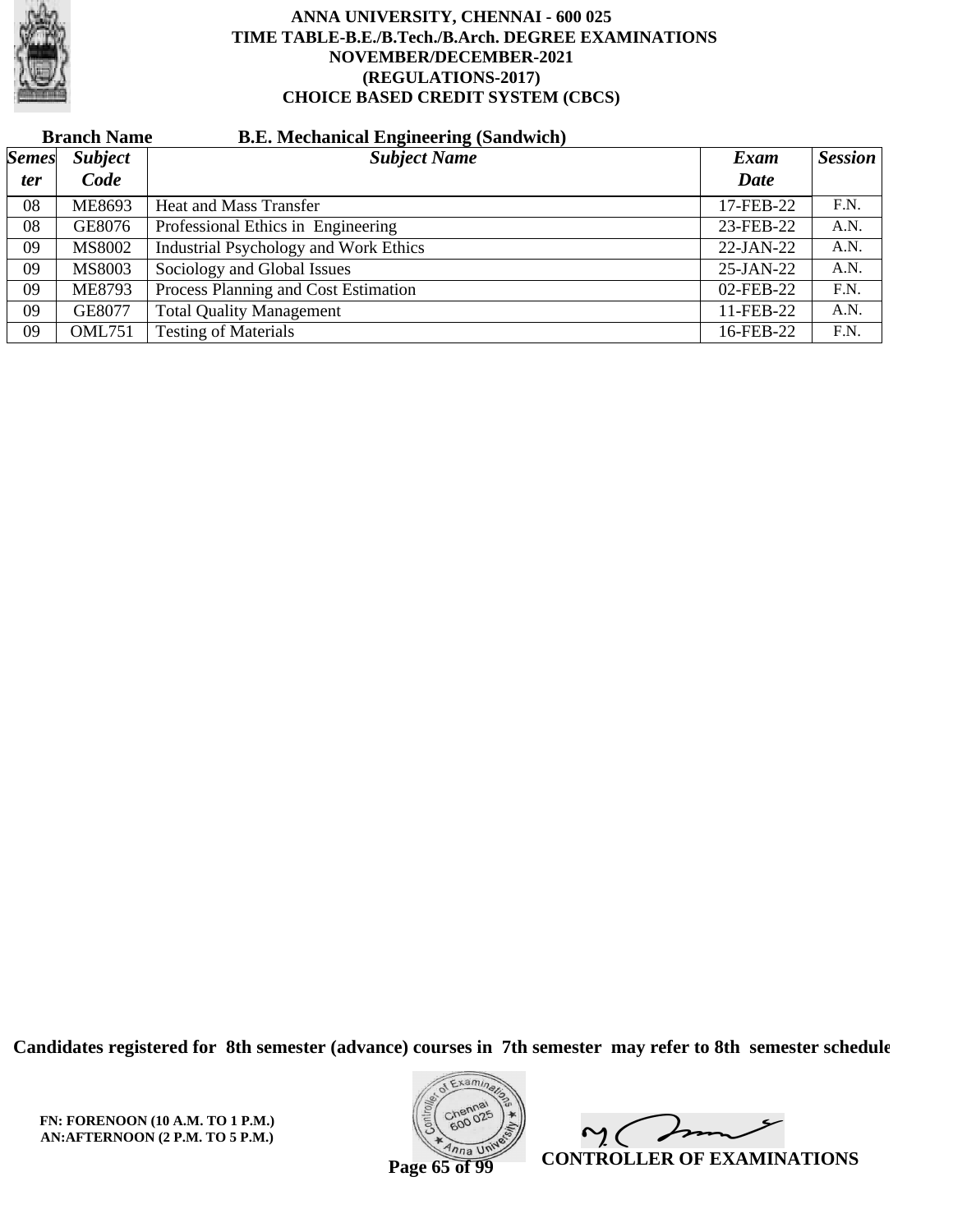

|              | <b>Branch Name</b><br><b>B.E. Material Science and Engineering</b> |                                                               |             |                   |  |  |  |
|--------------|--------------------------------------------------------------------|---------------------------------------------------------------|-------------|-------------------|--|--|--|
| <b>Semes</b> | <b>Subject</b>                                                     | <b>Subject Name</b>                                           | <b>Exam</b> | <b>Session</b>    |  |  |  |
| ter          | Code                                                               |                                                               | <b>Date</b> |                   |  |  |  |
| 02           | <b>BE8252</b>                                                      | Basic Civil and Mechanical Engineering                        | 19-FEB-22   | A.N.              |  |  |  |
| 02           | GE8292                                                             | <b>Engineering Mechanics</b>                                  | 23-FEB-22   | F.N.              |  |  |  |
| 02           | <b>BE8253</b>                                                      | Basic Electrical, Electronics and Instrumentation Engineering | 24-FEB-22   | $\overline{F.N.}$ |  |  |  |
| 02           | PH8203                                                             | <b>Applied Physics</b>                                        | 25-FEB-22   | F.N.              |  |  |  |
| 02           | HS8251                                                             | <b>Technical English</b>                                      | 01-MAR-22   | $\overline{F.N.}$ |  |  |  |
| 02           | MA8251                                                             | <b>Engineering Mathematics - II</b>                           | 02-MAR-22   | F.N.              |  |  |  |
| 03           | ML8302                                                             | Thermodynamics and Kinetics of Materials                      | 22-JAN-22   | $\overline{F.N.}$ |  |  |  |
| 04           | ML8491                                                             | <b>Powder Metallurgy</b>                                      | 22-JAN-22   | A.N.              |  |  |  |
| 04           | ML8403                                                             | <b>Non-Ferrous Metallurgy</b>                                 | 25-JAN-22   | A.N.              |  |  |  |
| 04           | ML8402                                                             | Corrosion and Surface Engineering                             | 28-JAN-22   | A.N.              |  |  |  |
| 04           | ML8401                                                             | <b>Mechanical Behaviour of Materials</b>                      | 31-JAN-22   | A.N.              |  |  |  |
| 04           | ML8404                                                             | <b>Physical Metallurgy</b>                                    | 02-FEB-22   | A.N.              |  |  |  |
| 04           | GE8291                                                             | <b>Environmental Science and Engineering</b>                  | 17-FEB-22   | A.N.              |  |  |  |
| 06           | ML8603                                                             | <b>Welding Metallurgy</b>                                     | 25-JAN-22   | F.N.              |  |  |  |
| 06           | ML8602                                                             | <b>Composite Materials</b>                                    | 28-JAN-22   | F.N.              |  |  |  |
| 06           | ML8601                                                             | <b>Polymer Process Engineering</b>                            | 31-JAN-22   | F.N.              |  |  |  |
| 06           | MG8691                                                             | <b>Industrial Management</b>                                  | 01-FEB-22   | A.N.              |  |  |  |
| 06           | ML8604                                                             | Non Destructive Materials of Evaluation                       | 04-FEB-22   | F.N.              |  |  |  |
| 07           | ML8701                                                             | <b>Computer Applications in Materials Science</b>             | 21-JAN-22   | F.N.              |  |  |  |
| 07           | ML8702                                                             | <b>Nanostructure Materials</b>                                | 24-JAN-22   | F.N.              |  |  |  |
| 07           | <b>ML8004</b>                                                      | <b>Automotive Materials</b>                                   | 27-JAN-22   | $\overline{F.N.}$ |  |  |  |
| 07           | ML8007                                                             | Fuel, Furnaces and Refractories                               | 01-FEB-22   | F.N.              |  |  |  |
| 07           | GE8077                                                             | <b>Total Quality Management</b>                               | 11-FEB-22   | A.N.              |  |  |  |
| 07           | <b>OPR752</b>                                                      | Processing of Polymer and Composites                          | 16-FEB-22   | F.N.              |  |  |  |
| 08           | ML8014                                                             | <b>Energy Storage Devices and Fuel Cells</b>                  | 07-FEB-22   | $\overline{F.N.}$ |  |  |  |
| 08           | ML8011                                                             | <b>Alloy Casting Processes</b>                                | 09-FEB-22   | F.N.              |  |  |  |

**Candidates registered for 8th semester (advance) courses in 7th semester may refer to 8th semester schedule**



 $\overline{\phantom{a}}$  $\mathsf{M}(\mathbb{C})$ **CONTROLLER OF EXAMINATIONS**

**Page 66 of 99**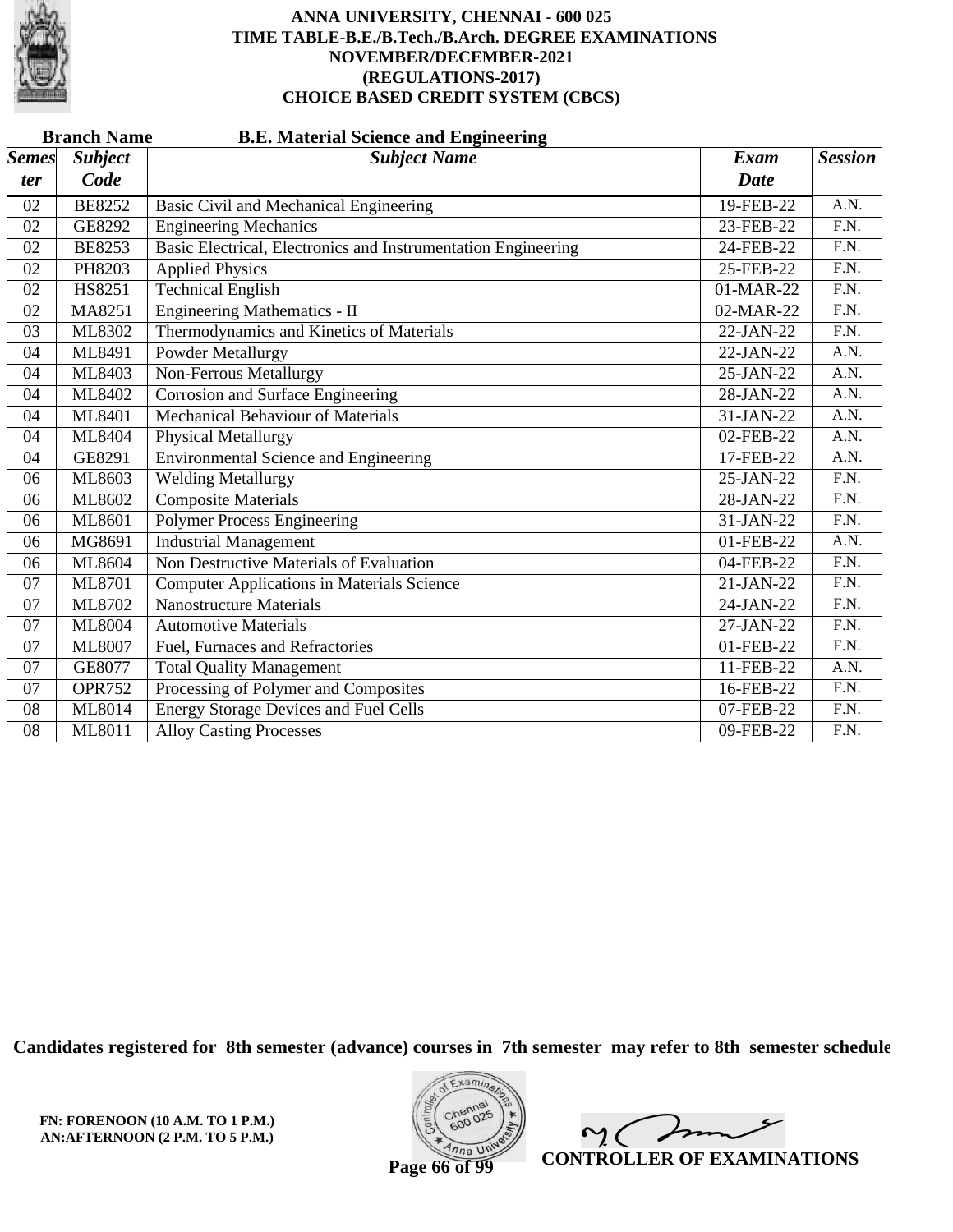

|              | <b>Branch Name</b> | <b>B.Tech. Chemical Engineering</b>                  |             |                   |
|--------------|--------------------|------------------------------------------------------|-------------|-------------------|
| <i>Semes</i> | <b>Subject</b>     | <b>Subject Name</b>                                  | <b>Exam</b> | <b>Session</b>    |
| ter          | Code               |                                                      | <b>Date</b> |                   |
| 01           | GE8152             | <b>Engineering Graphics</b>                          | 24-FEB-22   | A.N.              |
| 01           | GE8151             | Problem Solving and Python Programming               | 25-FEB-22   | A.N.              |
| 01           | CY8151             | <b>Engineering Chemistry</b>                         | 26-FEB-22   | $\overline{A.N.}$ |
| 01           | PH8151             | <b>Engineering Physics</b>                           | 28-FEB-22   | A.N.              |
| 01           | MA8151             | <b>Engineering Mathematics - I</b>                   | 01-MAR-22   | A.N.              |
| 01           | HS8151             | Communicative English                                | 02-MAR-22   | A.N.              |
| 02           | <b>BE8256</b>      | <b>Basic Mechanical Engineering</b>                  | 24-FEB-22   | $\overline{F.N.}$ |
| 02           | PH8254             | <b>Physics of Materials</b>                          | 25-FEB-22   | $\overline{F.N.}$ |
| 02           | CH8201             | Principles of Chemical Engineering                   | 26-FEB-22   | F.N.              |
| 02           | CY8292             | <b>Chemistry for Technologists</b>                   | 28-FEB-22   | F.N.              |
| 02           | HS8251             | <b>Technical English</b>                             | 01-MAR-22   | $\overline{F.N.}$ |
| 02           | MA8251             | Engineering Mathematics - II                         | 02-MAR-22   | $\overline{F.N.}$ |
| 03           | EE8352             | Principles of Electrical and Electronics Engineering | 21-JAN-22   | F.N.              |
| 03           | CH8351             | <b>Process Calculations</b>                          | 24-JAN-22   | F.N.              |
| 03           | CH8301             | Fluid Mechanics for Chemical Engineers               | 27-JAN-22   | $\overline{F.N.}$ |
| 03           | CH8302             | Solid Mechanics for Technologists                    | 01-FEB-22   | $\overline{F.N.}$ |
| 03           | MA8391             | Probability and Statistics                           | 14-FEB-22   | F.N.              |
| 03           | CY8291             | Organic Chemistry                                    | 19-FEB-22   | A.N.              |
| 04           | CH8401             | Chemical Engineering Thermodynamics I                | 24-JAN-22   | $\overline{A.N.}$ |
| 04           | CH8491             | <b>Instrumental Methods of Analysis</b>              | 25-JAN-22   | A.N.              |
| 04           | CH8402             | Physical Chemistry                                   | 02-FEB-22   | F.N.              |
| 04           | CH8451             | <b>Mechanical Operations</b>                         | 09-FEB-22   | A.N.              |
| 04           | GE8291             | <b>Environmental Science and Engineering</b>         | 17-FEB-22   | $\overline{A.N.}$ |
| 04           | MA8491             | <b>Numerical Methods</b>                             | 21-FEB-22   | $\overline{F.N.}$ |
| 05           | CH8551             | Mass Transfer I                                      | 22-JAN-22   | F.N.              |
| 05           | CH8591             | <b>Heat Transfer</b>                                 | 25-JAN-22   | F.N.              |
| 05           | GE8071             | <b>Disaster Management</b>                           | 28-JAN-22   | $\overline{F.N.}$ |
| 05           | <b>CH8002</b>      | Food Technology                                      | 28-JAN-22   | $\overline{F.N.}$ |
| 05           | CH8075             | Petroleum Refining and Petrochemicals                | 28-JAN-22   | F.N.              |
| 05           | CH8501             | <b>Chemical Process Industries</b>                   | 31-JAN-22   | F.N.              |
| 05           | CH8502             | <b>Chemical Reaction Engineering I</b>               | 03-FEB-22   | F.N.              |
| 05           | <b>OCE551</b>      | Air Pollution and Control Engineering                | 15-FEB-22   | F.N.              |
| 05           | <b>ORO551</b>      | <b>Renewable Energy Sources</b>                      | 15-FEB-22   | F.N.              |
| 06           | CH8651             | Mass Transfer II                                     | 22-JAN-22   | A.N.              |
| 06           | CH8601             | Chemical Reaction Engineering II                     | 28-JAN-22   | A.N.              |
| 06           | CH8653             | Process Instrumentation, Dynamics and Control        | 31-JAN-22   | A.N.              |
| 06           | CH8602             | Chemical Engineering Thermodynamics II               | 02-FEB-22   | A.N.              |
| 06           | CH8652             | Process Engineering Economics                        | 03-FEB-22   | A.N.              |
| 06           | CH8003             | Air Pollution and Control                            | 23-FEB-22   | A.N.              |

**Candidates registered for 8th semester (advance) courses in 7th semester may refer to 8th semester schedule**

**FN: FORENOON (10 A.M. TO 1 P.M.) AN:AFTERNOON (2 P.M. TO 5 P.M.)**



 $\overline{\phantom{a}}$  $2<sub>1</sub>$ **CONTROLLER OF EXAMINATIONS**

**Page 67 of 99**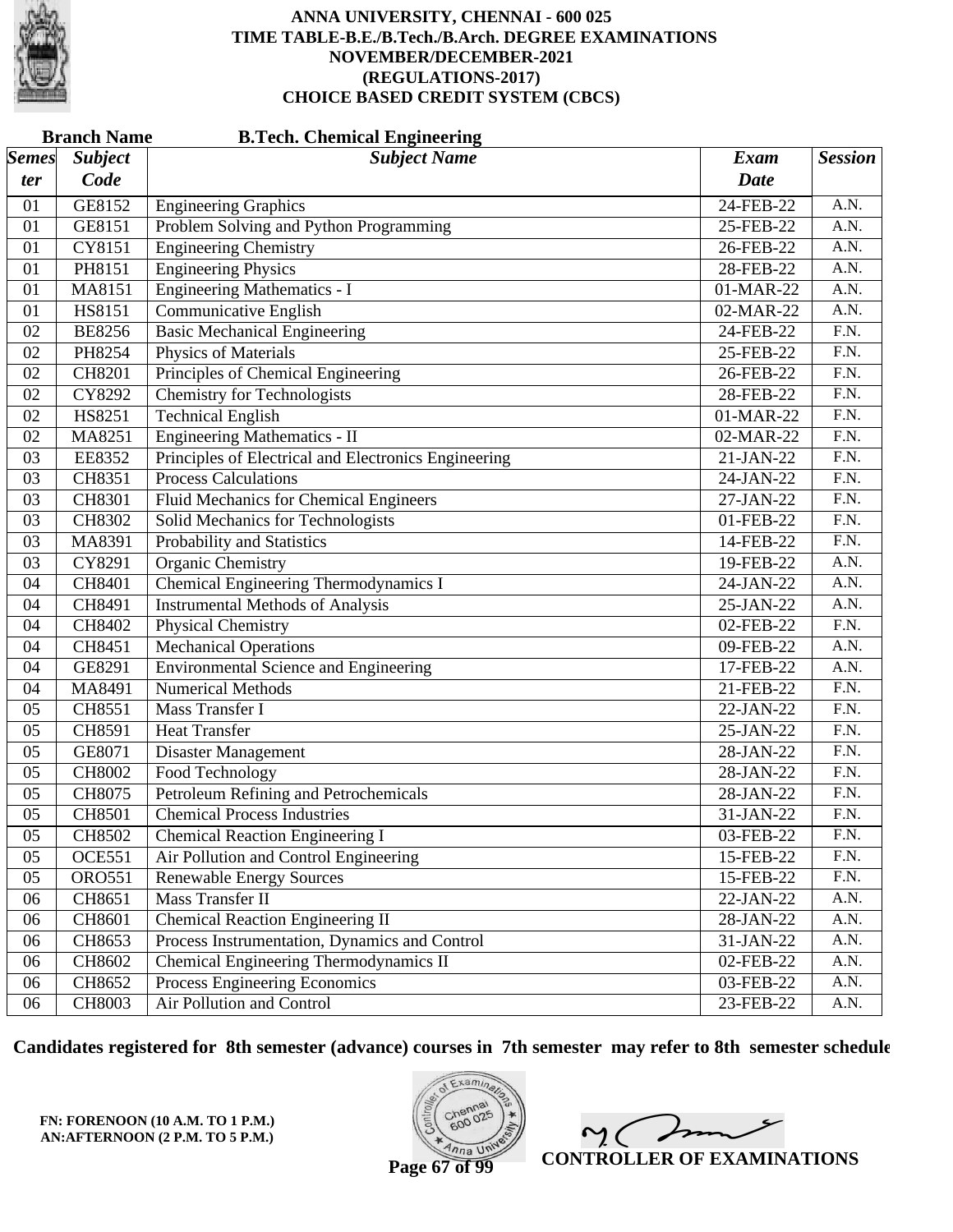

|                     | <b>Branch Name</b><br><b>B.Tech. Chemical Engineering</b> |                                                   |                     |                   |  |  |  |
|---------------------|-----------------------------------------------------------|---------------------------------------------------|---------------------|-------------------|--|--|--|
| <b>Semes</b><br>ter | <b>Subject</b><br>Code                                    | <b>Subject Name</b>                               | Exam<br><b>Date</b> | <b>Session</b>    |  |  |  |
| 06                  | GE8076                                                    | Professional Ethics in Engineering                | 23-FEB-22           | A.N.              |  |  |  |
| 06                  | <b>CH8004</b>                                             | <b>Waste Water Treatment</b>                      | 23-FEB-22           | A.N.              |  |  |  |
| 07                  | <b>CH8701</b>                                             | Process Equipment Design                          | $21-JAN-22$         | A.N.              |  |  |  |
| 07                  | CH8791                                                    | <b>Transport Phenomena</b>                        | 27-JAN-22           | A.N.              |  |  |  |
| 07                  | CH8071                                                    | <b>Environmental Engineering</b>                  | 04-FEB-22           | $\overline{F.N.}$ |  |  |  |
| 07                  | CH8007                                                    | Frontiers of Chemical Engineering                 | 04-FEB-22           | $\overline{F.N.}$ |  |  |  |
| 07                  | GE8074                                                    | <b>Human Rights</b>                               | 04-FEB-22           | F.N.              |  |  |  |
| 07                  | CH8093                                                    | <b>Modern Separation Techniques</b>               | 04-FEB-22           | F.N.              |  |  |  |
| 07                  | <b>CH8078</b>                                             | <b>Process Plant Utilities</b>                    | 11-FEB-22           | A.N.              |  |  |  |
| 07                  | GE8077                                                    | <b>Total Quality Management</b>                   | 11-FEB-22           | A.N.              |  |  |  |
| 07                  | <b>CH8008</b>                                             | <b>Biochemical Engineering</b>                    | 11-FEB-22           | A.N.              |  |  |  |
| 07                  | <b>OCE751</b>                                             | <b>Environmental and Social Impact Assessment</b> | 16-FEB-22           | F.N.              |  |  |  |
| 07                  | <b>OEN751</b>                                             | <b>Green Building Design</b>                      | 16-FEB-22           | $\overline{F.N.}$ |  |  |  |
| 07                  | <b>OML753</b>                                             | <b>Selection of Materials</b>                     | 16-FEB-22           | F.N.              |  |  |  |
| 07                  | <b>OME754</b>                                             | <b>Industrial Safety</b>                          | 16-FEB-22           | F.N.              |  |  |  |
| 07                  | <b>OML751</b>                                             | <b>Testing of Materials</b>                       | 16-FEB-22           | F.N.              |  |  |  |
| 08                  | MG8691                                                    | <b>Industrial Management</b>                      | 01-FEB-22           | A.N.              |  |  |  |
| 08                  | CH8073                                                    | <b>Industrial Process Plant Safety</b>            | 01-FEB-22           | A.N.              |  |  |  |
| 08                  | <b>CH8009</b>                                             | <b>Fermentation Engineering</b>                   | 01-FEB-22           | A.N.              |  |  |  |
| 08                  | CH8011                                                    | Pulp and Paper Technology                         | 07-FEB-22           | F.N.              |  |  |  |
| 08                  | <b>CH8010</b>                                             | Petroleum Technology                              | 07-FEB-22           | F.N.              |  |  |  |
| 08                  | <b>CH8012</b>                                             | <b>Drugs and Pharmaceutical Technology</b>        | 07-FEB-22           | F.N.              |  |  |  |
| 08                  | CH8092                                                    | <b>Energy Technology</b>                          | 07-FEB-22           | F.N.              |  |  |  |

**Candidates registered for 8th semester (advance) courses in 7th semester may refer to 8th semester schedule**



 $\overline{\mathscr{L}}$  $\sim$  ( **CONTROLLER OF EXAMINATIONS**

**Page 68 of 99**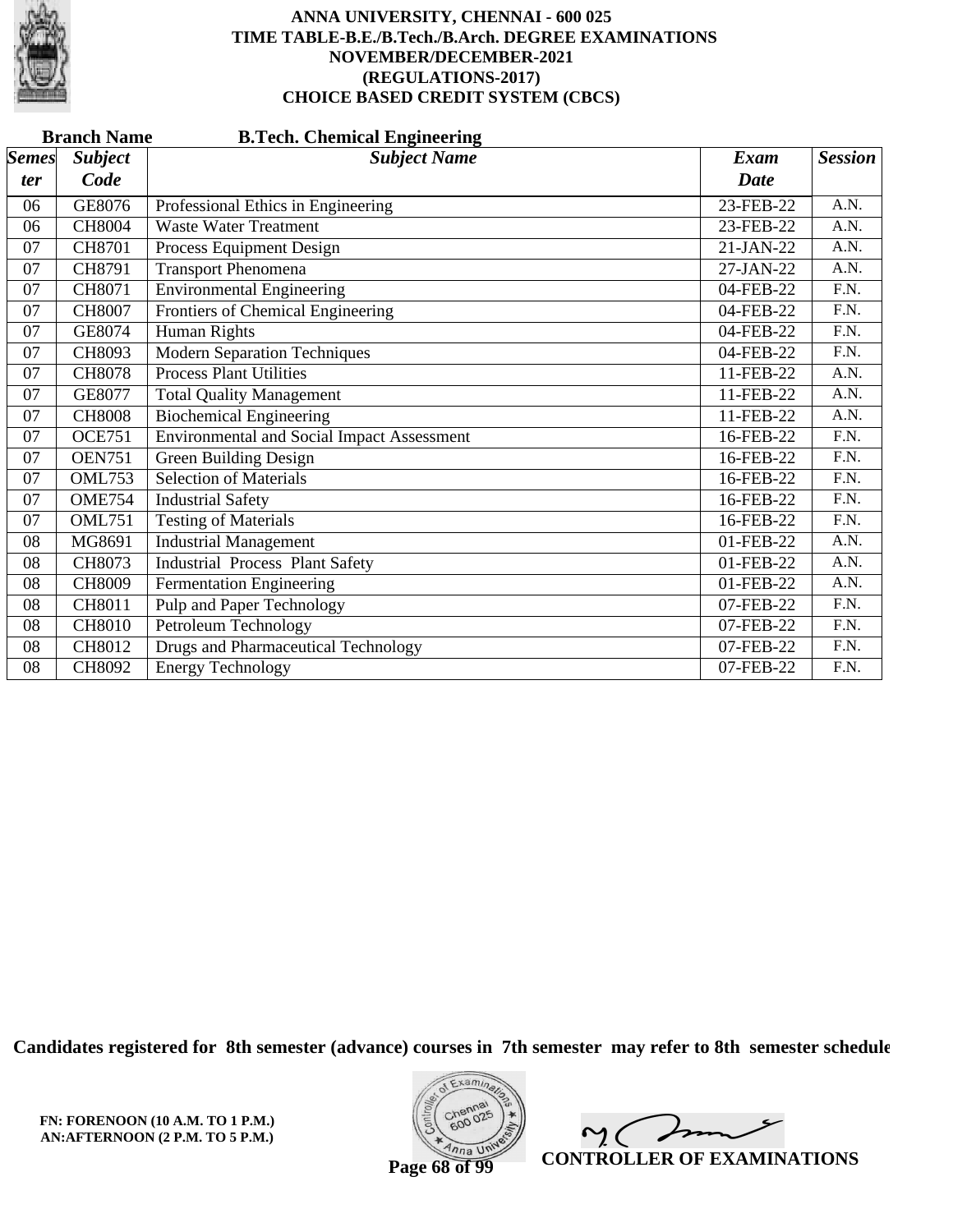

| <b>Branch Name</b><br><b>B.Tech. Information Technology</b> |                        |                                                           |                            |                   |  |
|-------------------------------------------------------------|------------------------|-----------------------------------------------------------|----------------------------|-------------------|--|
| $\vert$ Semes $\vert$<br>ter                                | <b>Subject</b><br>Code | <b>Subject Name</b>                                       | <b>Exam</b><br><b>Date</b> | <b>Session</b>    |  |
| 01                                                          | GE8152                 | <b>Engineering Graphics</b>                               | 24-FEB-22                  | A.N.              |  |
| 01                                                          | GE8151                 | Problem Solving and Python Programming                    | 25-FEB-22                  | A.N.              |  |
| 01                                                          | CY8151                 | <b>Engineering Chemistry</b>                              | 26-FEB-22                  | $\overline{A.N.}$ |  |
| 01                                                          | PH8151                 | <b>Engineering Physics</b>                                | 28-FEB-22                  | A.N.              |  |
| 01                                                          | MA8151                 | <b>Engineering Mathematics - I</b>                        | 01-MAR-22                  | A.N.              |  |
| 01                                                          | HS8151                 | <b>Communicative English</b>                              | 02-MAR-22                  | A.N.              |  |
| 02                                                          | <b>BE8255</b>          | Basic Electrical, Electronics and Measurement Engineering | 24-FEB-22                  | $\overline{F.N.}$ |  |
| 02                                                          | PH8252                 | Physics for Information Science                           | 25-FEB-22                  | F.N.              |  |
| 02                                                          | CS8251                 | Programming in C                                          | 26-FEB-22                  | F.N.              |  |
| 02                                                          | <b>IT8201</b>          | <b>Information Technology Essentials</b>                  | 28-FEB-22                  | $\overline{F.N.}$ |  |
| 02                                                          | HS8251                 | <b>Technical English</b>                                  | 01-MAR-22                  | $\overline{F.N.}$ |  |
| 02                                                          | MA8251                 | <b>Engineering Mathematics - II</b>                       | 02-MAR-22                  | $\overline{F.N.}$ |  |
| 03                                                          | CS8392                 | <b>Object Oriented Programming</b>                        | 25-JAN-22                  | F.N.              |  |
| 03                                                          | EC8394                 | Analog and Digital Communication                          | 28-JAN-22                  | A.N.              |  |
| 03                                                          | MA8351                 | <b>Discrete Mathematics</b>                               | 31-JAN-22                  | $\overline{F.N.}$ |  |
| 03                                                          | CS8391                 | Data Structures                                           | 07-FEB-22                  | A.N.              |  |
| 03                                                          | CS8351                 | Digital Principles and System Design                      | 09-FEB-22                  | F.N.              |  |
| 04                                                          | CS8493                 | <b>Operating Systems</b>                                  | 25-JAN-22                  | A.N.              |  |
| 04                                                          | CS8451                 | Design and Analysis of Algorithms                         | 27-JAN-22                  | $\overline{A.N.}$ |  |
| 04                                                          | CS8492                 | <b>Database Management Systems</b>                        | 10-FEB-22                  | A.N.              |  |
| 04                                                          | MA8391                 | Probability and Statistics                                | 14-FEB-22                  | F.N.              |  |
| 04                                                          | GE8291                 | <b>Environmental Science and Engineering</b>              | 17-FEB-22                  | A.N.              |  |
| 04                                                          | CS8491                 | <b>Computer Architecture</b>                              | 22-FEB-22                  | $\overline{F.N.}$ |  |
| 05                                                          | MA8551                 | Algebra and Number Theory                                 | 21-JAN-22                  | F.N.              |  |
| 05                                                          | CS8494                 | Software Engineering                                      | 24-JAN-22                  | A.N.              |  |
| 05                                                          | CS8591                 | <b>Computer Networks</b>                                  | 27-JAN-22                  | F.N.              |  |
| 05                                                          | <b>IT8501</b>          | Web Technology                                            | 31-JAN-22                  | $\overline{A.N.}$ |  |
| 05                                                          | EC8691                 | Microprocessors and Microcontrollers                      | 09-FEB-22                  | A.N.              |  |
| 05                                                          | <b>OMF551</b>          | <b>Product Design and Development</b>                     | 15-FEB-22                  | F.N.              |  |
| 05                                                          | <b>OCE551</b>          | Air Pollution and Control Engineering                     | 15-FEB-22                  | F.N.              |  |
| 05                                                          | <b>OCE552</b>          | Geographic Information System                             | 15-FEB-22                  | F.N.              |  |
| 05                                                          | <b>OCH551</b>          | <b>Industrial Nanotechnology</b>                          | 15-FEB-22                  | F.N.              |  |
| 05                                                          | <b>OEI551</b>          | Logic and Distributed Control Systems                     | 15-FEB-22                  | F.N.              |  |
| 05                                                          | <b>OBT552</b>          | <b>Basics of Bioinformatics</b>                           | 15-FEB-22                  | F.N.              |  |
| 05                                                          | <b>OTL552</b>          | Digital Audio Engineering                                 | 15-FEB-22                  | F.N.              |  |
| 05                                                          | OIM551                 | <b>World Class Manufacturing</b>                          | 15-FEB-22                  | F.N.              |  |
| 05                                                          | <b>OTL554</b>          | Wavelets and its Applications                             | 15-FEB-22                  | F.N.              |  |
| 05                                                          | OMD553                 | Telehealth Technology                                     | 15-FEB-22                  | F.N.              |  |
| 05                                                          | OTL553                 | <b>Telecommunication Network Management</b>               | 15-FEB-22                  | F.N.              |  |
|                                                             |                        |                                                           |                            |                   |  |

**Candidates registered for 8th semester (advance) courses in 7th semester may refer to 8th semester schedule**

**FN: FORENOON (10 A.M. TO 1 P.M.) AN:AFTERNOON (2 P.M. TO 5 P.M.)**



 $\overline{\mathscr{S}}$  $2<sub>1</sub>$ **CONTROLLER OF EXAMINATIONS**

**Page 69 of 99**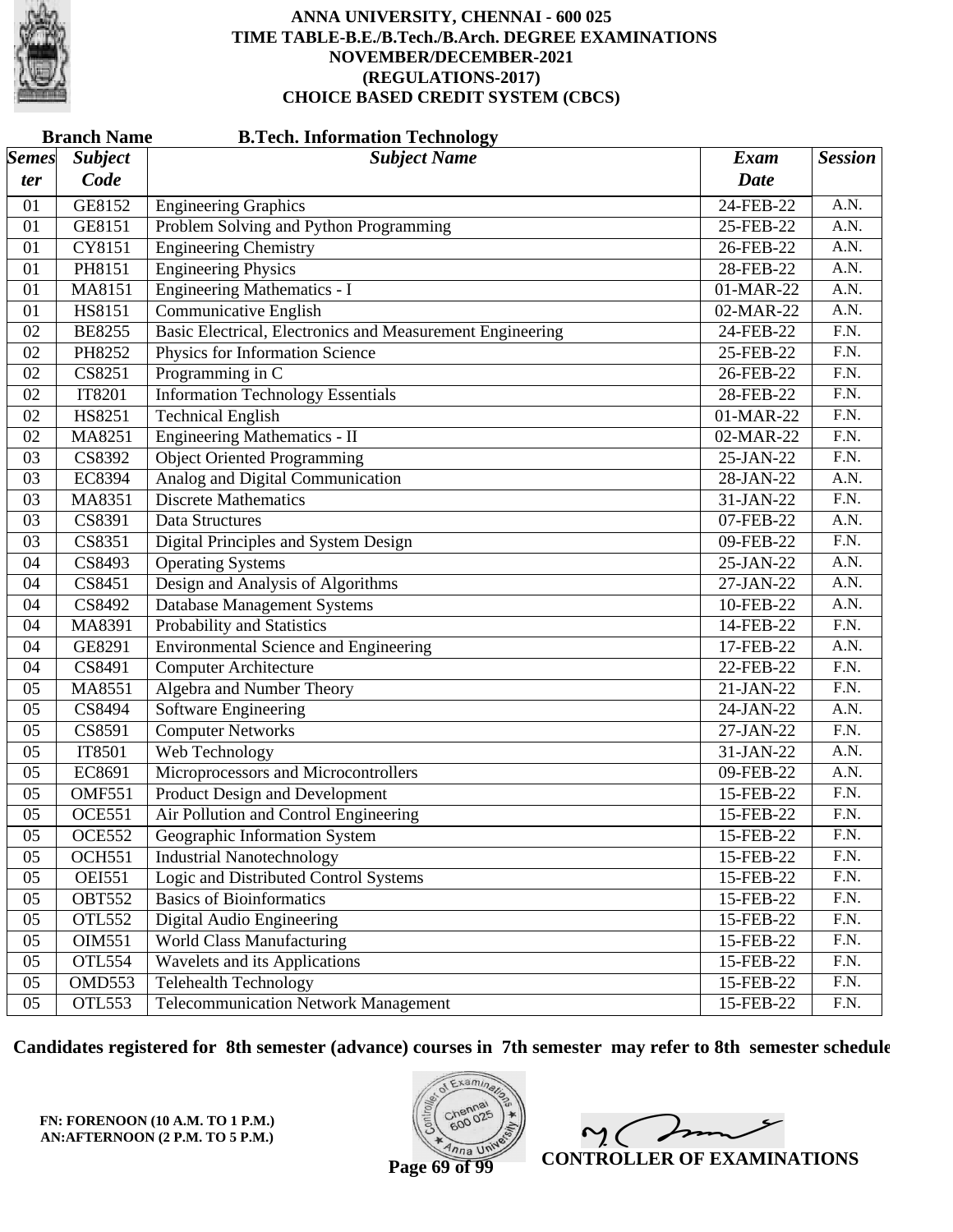

|                           | <b>Branch Name</b> | <b>B.Tech. Information Technology</b>               |              |                   |
|---------------------------|--------------------|-----------------------------------------------------|--------------|-------------------|
| $\mathcal{S}$ <i>emes</i> | <b>Subject</b>     | <b>Subject Name</b>                                 | Exam         | <b>Session</b>    |
| ter                       | Code               |                                                     | Date         |                   |
| 05                        | <b>OEC552</b>      | <b>Soft Computing</b>                               | 15-FEB-22    | F.N.              |
| 05                        | <b>OAN551</b>      | <b>Sensors and Transducers</b>                      | 15-FEB-22    | $\overline{F.N.}$ |
| 05                        | <b>OBT554</b>      | Principles of Food Preservation                     | 15-FEB-22    | $\overline{F.N.}$ |
| 05                        | <b>OMD551</b>      | <b>Basic of Biomedical Instrumentation</b>          | 15-FEB-22    | $\overline{F.N.}$ |
| 05                        | <b>OME551</b>      | <b>Energy Conservation and Management</b>           | 15-FEB-22    | F.N.              |
| 05                        | <b>OBT553</b>      | <b>Fundamentals of Nutrition</b>                    | 15-FEB-22    | $\overline{F.N.}$ |
| 05                        | <b>OMD552</b>      | <b>Hospital Waste Management</b>                    | 15-FEB-22    | $\overline{F.N.}$ |
| 05                        | <b>OME553</b>      | <b>Industrial Safety Engineering</b>                | 15-FEB-22    | $\overline{F.N.}$ |
| 06                        | IT8601             | <b>Computational Intelligence</b>                   | 21-JAN-22    | A.N.              |
| 06                        | CS8592             | <b>Object Oriented Analysis and Design</b>          | 02-FEB-22    | $\overline{F.N.}$ |
| 06                        | IT8602             | <b>Mobile Communication</b>                         | 02-FEB-22    | A.N.              |
| 06                        | CS8092             | <b>Computer Graphics and Multimedia</b>             | 07-FEB-22    | $\overline{F.N.}$ |
| 06                        | IT8076             | <b>Software Testing</b>                             | 08-FEB-22    | F.N.              |
| 06                        | IT8072             | <b>Embedded Systems</b>                             | 08-FEB-22    | $\overline{F.N.}$ |
| 06                        | CS8072             | <b>Agile Methodologies</b>                          | 08-FEB-22    | $\overline{F.N.}$ |
| 06                        | GE8075             | <b>Intellectual Property Rights</b>                 | 08-FEB-22    | $\overline{F.N.}$ |
| 06                        | <b>IT8001</b>      | <b>Information Storage and Management</b>           | 08-FEB-22    | F.N.              |
| 06                        | CS8091             | <b>Big Data Analytics</b>                           | 21-FEB-22    | A.N.              |
| 07                        | CS8791             | Cloud Computing                                     | 22-JAN-22    | $\overline{F.N.}$ |
| 07                        | <b>CS8088</b>      | Wireless Adhoc and Sensor Networks                  | 28-JAN-22    | $\overline{F.N.}$ |
| 07                        | GE8071             | Disaster Management                                 | 28-JAN-22    | F.N.              |
| 07                        | CS8071             | <b>Advanced Topics on Databases</b>                 | 28-JAN-22    | $\overline{F.N.}$ |
| 07                        | CS8073             | C# and .Net Programming                             | 28-JAN-22    | $\overline{F.N.}$ |
| 07                        | CS8079             | Human Computer Interaction                          | 28-JAN-22    | $\overline{F.N.}$ |
| 07                        | MG8591             | Principles of Management                            | 01-FEB-22    | F.N.              |
| 07                        | GE8074             | <b>Human Rights</b>                                 | 04-FEB-22    | $\overline{F.N.}$ |
| 07                        | GE8072             | Foundation Skills in Integrated Product Development | 04-FEB-22    | $\overline{A.N.}$ |
| 07                        | GE8077             | <b>Total Quality Management</b>                     | 11-FEB-22    | A.N.              |
| 07                        | IT8002             | <b>Web Development Frameworks</b>                   | 11-FEB-22    | A.N.              |
| 07                        | IT8075             | <b>Software Project Management</b>                  | 11-FEB-22    | A.N.              |
| 07                        | IT8074             | Service Oriented Architecture                       | 11-FEB-22    | A.N.              |
| 07                        | <b>CS8082</b>      | Machine Learning Techniques                         | 14-FEB-22    | A.N.              |
| 07                        | CS8081             | Internet of Things                                  | 14-FEB-22    | A.N.              |
| 07                        | OGI751             | Climate Change and its Impact                       | 16-FEB-22    | F.N.              |
| 07                        | <b>OCY751</b>      | <b>Waste Water Treatment</b>                        | $16$ -FEB-22 | F.N.              |
| $07\,$                    | <b>OBM751</b>      | Basics of Human Anatomy and Physiology              | 16-FEB-22    | F.N.              |
| 07                        | <b>OBM752</b>      | <b>Hospital Management</b>                          | 16-FEB-22    | F.N.              |
| 07                        | <b>OBT753</b>      | <b>Introduction of Cell Biology</b>                 | 16-FEB-22    | F.N.              |
| 07                        | <b>OCE751</b>      | <b>Environmental and Social Impact Assessment</b>   | 16-FEB-22    | F.N.              |

**Candidates registered for 8th semester (advance) courses in 7th semester may refer to 8th semester schedule**



 $2<sub>0</sub>$ **CONTROLLER OF EXAMINATIONS**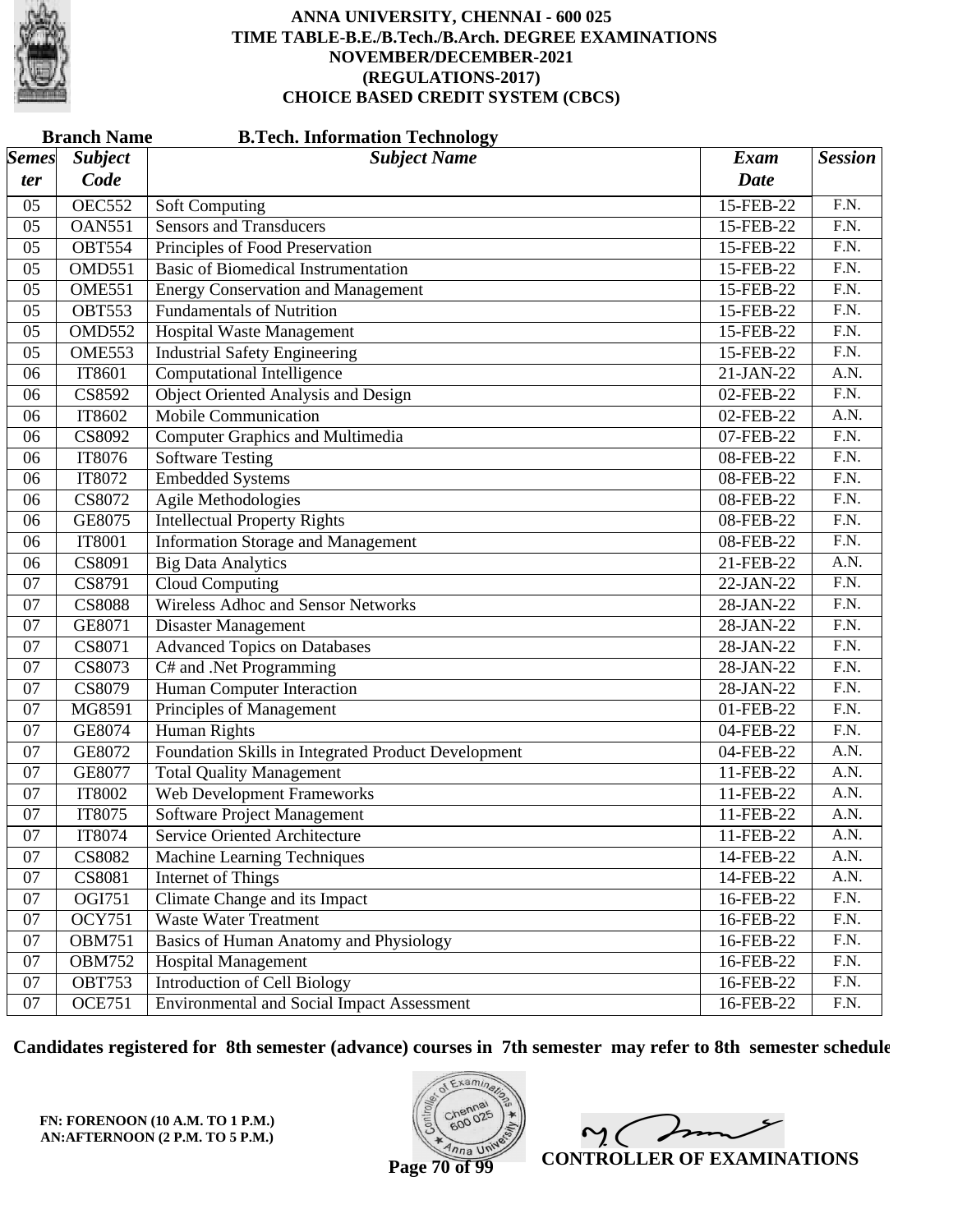

|              | <b>Branch Name</b><br><b>B.Tech. Information Technology</b> |                                                 |             |                   |  |  |  |
|--------------|-------------------------------------------------------------|-------------------------------------------------|-------------|-------------------|--|--|--|
| <b>Semes</b> | <b>Subject</b>                                              | <b>Subject Name</b>                             | <b>Exam</b> | <b>Session</b>    |  |  |  |
| ter          | Code                                                        |                                                 | <b>Date</b> |                   |  |  |  |
| 07           | <b>OCH752</b>                                               | <b>Energy Technology</b>                        | 16-FEB-22   | F.N.              |  |  |  |
| 07           | <b>OEC751</b>                                               | <b>Electronic Devices</b>                       | 16-FEB-22   | F.N.              |  |  |  |
| 07           | <b>OEC754</b>                                               | <b>Medical Electronics</b>                      | 16-FEB-22   | F.N.              |  |  |  |
| 07           | <b>OIE751</b>                                               | Robotics                                        | 16-FEB-22   | F.N.              |  |  |  |
| 07           | <b>OME752</b>                                               | <b>Supply Chain Management</b>                  | 16-FEB-22   | $\overline{F.N.}$ |  |  |  |
| 07           | <b>OME753</b>                                               | <b>Systems Engineering</b>                      | 16-FEB-22   | F.N.              |  |  |  |
| 07           | <b>OMF751</b>                                               | Lean Six Sigma                                  | 16-FEB-22   | F.N.              |  |  |  |
| 07           | <b>OEN751</b>                                               | Green Building Design                           | 16-FEB-22   | F.N.              |  |  |  |
| 07           | <b>OEE752</b>                                               | <b>Introduction to Renewable Energy Systems</b> | 16-FEB-22   | F.N.              |  |  |  |
| 07           | CS8792                                                      | Cryptography and Network Security               | 19-FEB-22   | F.N.              |  |  |  |
| 08           | <b>CS8085</b>                                               | Social Network Analysis                         | 24-JAN-22   | $\overline{F.N.}$ |  |  |  |
| 08           | IT8073                                                      | <b>Information Security</b>                     | 24-JAN-22   | F.N.              |  |  |  |
| 08           | EC8093                                                      | <b>Digital Image Processing</b>                 | 24-JAN-22   | F.N.              |  |  |  |
| 08           | <b>CS8078</b>                                               | Green Computing                                 | 08-FEB-22   | A.N.              |  |  |  |
| 08           | <b>IT8078</b>                                               | Web Design and Management                       | 08-FEB-22   | A.N.              |  |  |  |
| 08           | <b>CS8084</b>                                               | <b>Natural Language Processing</b>              | 08-FEB-22   | A.N.              |  |  |  |
| 08           | IT8005                                                      | <b>Electronic Commerce</b>                      | 08-FEB-22   | A.N.              |  |  |  |
| 08           | <b>CS8080</b>                                               | <b>Information Retrieval Techniques</b>         | 08-FEB-22   | A.N.              |  |  |  |
| 08           | GE8076                                                      | Professional Ethics in Engineering              | 23-FEB-22   | A.N.              |  |  |  |
| 08           | CS8074                                                      | <b>Cyber Forensics</b>                          | 23-FEB-22   | A.N.              |  |  |  |

**Candidates registered for 8th semester (advance) courses in 7th semester may refer to 8th semester schedule**

**FN: FORENOON (10 A.M. TO 1 P.M.) AN:AFTERNOON (2 P.M. TO 5 P.M.)**



 $\overline{\mathscr{L}}$  $\sim$  ( **CONTROLLER OF EXAMINATIONS**

**Page 71 of 99**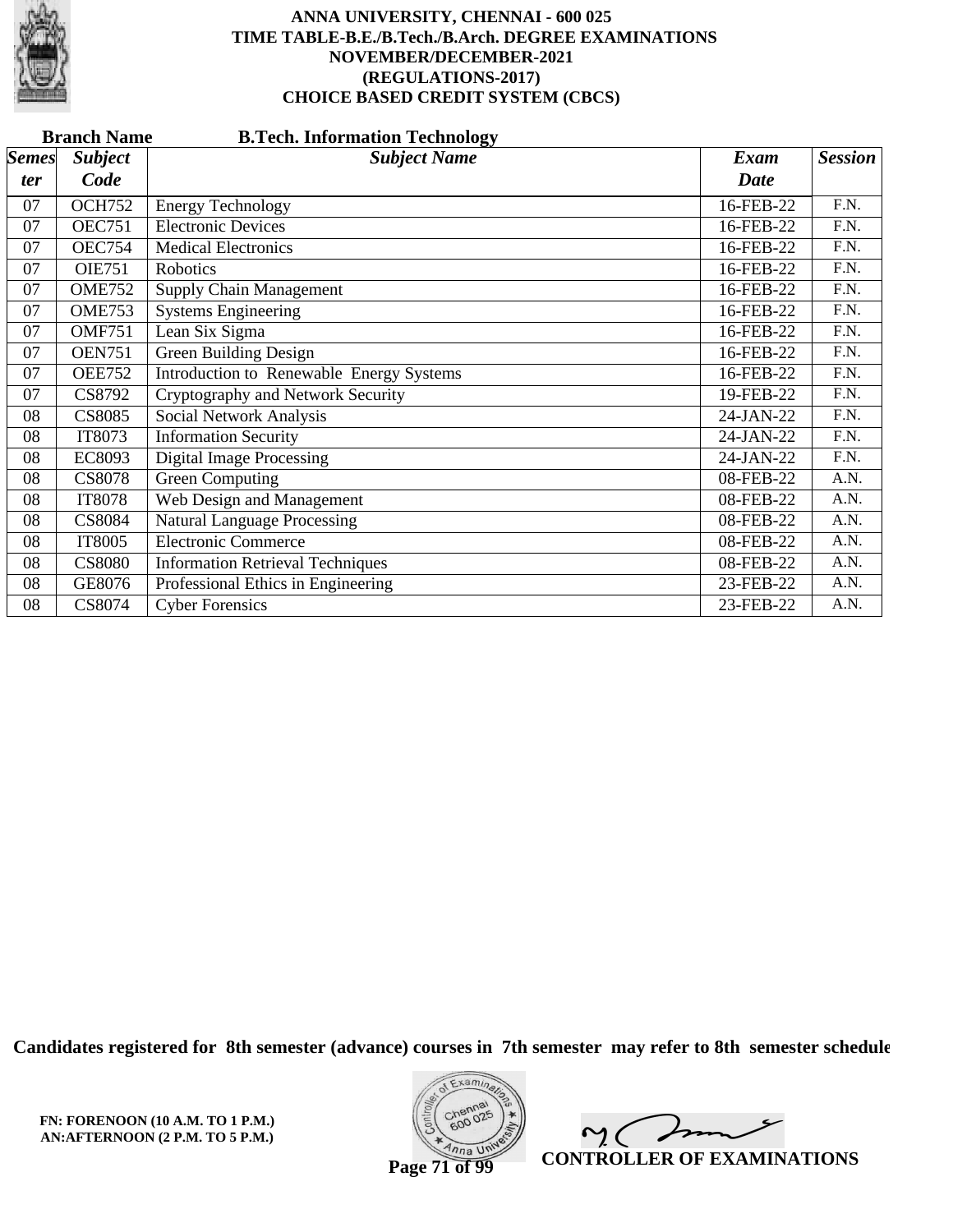

|              | <b>B.Tech. Polymer Technology</b><br><b>Branch Name</b> |                                                  |             |                |  |  |  |
|--------------|---------------------------------------------------------|--------------------------------------------------|-------------|----------------|--|--|--|
| <b>Semes</b> | <b>Subject</b>                                          | <b>Subject Name</b>                              | Exam        | <b>Session</b> |  |  |  |
| ter          | Code                                                    |                                                  | Date        |                |  |  |  |
| 02           | <b>BE8251</b>                                           | Basic Electrical and Electronics Engineering     | 24-FEB-22   | F.N.           |  |  |  |
| 02           | PH8254                                                  | <b>Physics of Materials</b>                      | 25-FEB-22   | F.N.           |  |  |  |
| 02           | PR8251                                                  | <b>Production Processes</b>                      | 26-FEB-22   | F.N.           |  |  |  |
| 02           | CY8251                                                  | Physical and Organic Chemistry                   | 28-FEB-22   | F.N.           |  |  |  |
| 02           | HS8251                                                  | <b>Technical English</b>                         | 01-MAR-22   | F.N.           |  |  |  |
| 02           | MA8251                                                  | Engineering Mathematics - II                     | 02-MAR-22   | F.N.           |  |  |  |
| 04           | PT8452                                                  | Mould Manufacturing Technology                   | $21-JAN-22$ | A.N.           |  |  |  |
| 04           | PT8453                                                  | Process Instrumentation for Polymer Technologist | 25-JAN-22   | A.N.           |  |  |  |
| 04           | PT8451                                                  | Fluid Mechanics and Polymer Rheology             | 31-JAN-22   | A.N.           |  |  |  |
| 04           | PT8401                                                  | <b>Rubber Materials</b>                          | 02-FEB-22   | F.N.           |  |  |  |
| 04           | PL8451                                                  | <b>Plastics Materials I</b>                      | 04-FEB-22   | A.N.           |  |  |  |
| 04           | MA8491                                                  | <b>Numerical Methods</b>                         | 21-FEB-22   | F.N.           |  |  |  |
| 06           | PT8601                                                  | Design of Moulds and Dies for Polymers           | 24-JAN-22   | F.N.           |  |  |  |
| 06           | PT8602                                                  | Rubber Processing and Machinery                  | 27-JAN-22   | F.N.           |  |  |  |
| 06           | PT8603                                                  | <b>Testing of Polymers</b>                       | 01-FEB-22   | F.N.           |  |  |  |
| 06           | PT8651                                                  | Polymer Blends and Alloys                        | 09-FEB-22   | A.N.           |  |  |  |

**Candidates registered for 8th semester (advance) courses in 7th semester may refer to 8th semester schedule**

**FN: FORENOON (10 A.M. TO 1 P.M.) AN:AFTERNOON (2 P.M. TO 5 P.M.)**



 $\sqrt{ }$  $\sim$  ( **CONTROLLER OF EXAMINATIONS**

**Page 72 of 99**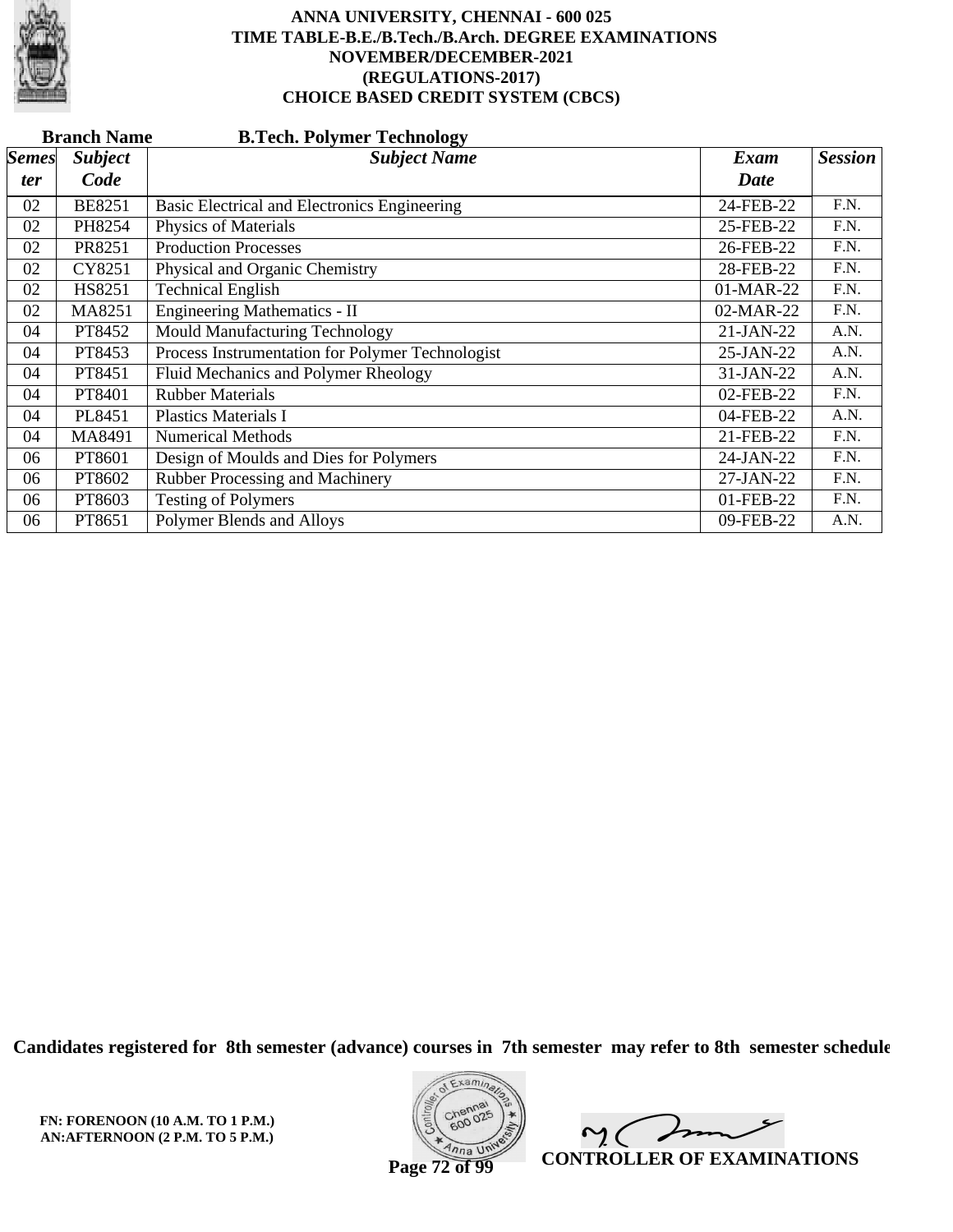

#### **Branch Name B.Tech. Handloom and Textile Technology**

| $\mathcal{S}$ <i>emes</i> | <b>Subject</b> | <b>Subject Name</b>                                    | Exam         | <b>Session</b>    |
|---------------------------|----------------|--------------------------------------------------------|--------------|-------------------|
| ter                       | Code           |                                                        | <b>Date</b>  |                   |
| 01                        | GE8152         | <b>Engineering Graphics</b>                            | 24-FEB-22    | A.N.              |
| 01                        | GE8151         | Problem Solving and Python Programming                 | 25-FEB-22    | A.N.              |
| 01                        | CY8151         | <b>Engineering Chemistry</b>                           | 26-FEB-22    | A.N.              |
| 01                        | PH8151         | <b>Engineering Physics</b>                             | 28-FEB-22    | A.N.              |
| 01                        | MA8151         | <b>Engineering Mathematics - I</b>                     | 01-MAR-22    | $\overline{A.N.}$ |
| 01                        | HS8151         | <b>Communicative English</b>                           | 02-MAR-22    | A.N.              |
| 02                        | <b>BE8251</b>  | Basic Electrical and Electronics Engineering           | 24-FEB-22    | F.N.              |
| 02                        | PH8254         | Physics of Materials                                   | 25-FEB-22    | F.N.              |
| 02                        | TT8251         | <b>Basics of Textile Technology</b>                    | 26-FEB-22    | $\overline{F.N.}$ |
| 02                        | CY8292         | <b>Chemistry for Technologists</b>                     | 28-FEB-22    | $\overline{F.N.}$ |
| 02                        | HS8251         | <b>Technical English</b>                               | 01-MAR-22    | F.N.              |
| 02                        | MA8251         | <b>Engineering Mathematics - II</b>                    | 02-MAR-22    | F.N.              |
| 03                        | TT8391         | <b>Engineering Mechanics for Textile Technologists</b> | 21-JAN-22    | $\overline{F.N.}$ |
| 03                        | TT8351         | <b>Characteristics of Textile Fibres</b>               | 24-JAN-22    | $\overline{F.N.}$ |
| 03                        | TT8352         | Technology of Pre Spinning Process                     | 27-JAN-22    | F.N.              |
| 03                        | TT8353         | <b>Technology of Pre Weaving Process</b>               | 31-JAN-22    | F.N.              |
| 03                        | HT8301         | Handloom Weaving Technology                            | 09-FEB-22    | $\overline{F.N.}$ |
| 03                        | MA8391         | Probability and Statistics                             | 14-FEB-22    | $\overline{F.N.}$ |
| 04                        | HT8401         | Fabric Structure I                                     | 24-JAN-22    | A.N.              |
| 04                        | TT8451         | Production of Manufactured Fibre                       | 25-JAN-22    | A.N.              |
| 04                        | TT8452         | Solid Mechanics for Textile Technologists              | 27-JAN-22    | A.N.              |
| 04                        | TT8454         | <b>Woven Fabric Manufacture</b>                        | 09-FEB-22    | A.N.              |
| 04                        | TT8453         | Technology of Yarn Spinning                            | 14-FEB-22    | A.N.              |
| 05                        | TT8551         | <b>Chemical Processing of Textile Materials I</b>      | 22-JAN-22    | F.N.              |
| 05                        | TT8071         | <b>Apparel Production Machinery</b>                    | 28-JAN-22    | F.N.              |
| 05                        | TT8552         | Quality Evaluation of Fibres and Yarns                 | 01-FEB-22    | $\overline{F.N.}$ |
| 05                        | HT8501         | Fabric Structure II                                    | 04-FEB-22    | F.N.              |
| 05                        | <b>ORO551</b>  | <b>Renewable Energy Sources</b>                        | 15-FEB-22    | F.N.              |
| 05                        | GE8291         | <b>Environmental Science and Engineering</b>           | 17-FEB-22    | A.N.              |
| 06                        | TT8651         | <b>Chemical Processing of Textile Materials II</b>     | $22$ -JAN-22 | A.N.              |
| 06                        | TT8652         | Fabric and Garment Quality Evaluation                  | 28-JAN-22    | A.N.              |
| 06                        | TT8653         | <b>Garment Manufacturing Technology</b>                | 01-FEB-22    | A.N.              |
| 06                        | TT8792         | <b>Technical Textiles</b>                              | 07-FEB-22    | A.N.              |
| 06                        | <b>TT8080</b>  | <b>Textile Costing</b>                                 | 10-FEB-22    | A.N.              |
| 06                        | FT8651         | Apparel Marketing and Merchandising                    | 11-FEB-22    | F.N.              |
| 07                        | TT8751         | Financial Management in Textile Industry               | 03-FEB-22    | F.N.              |
| 07                        | TT8073         | Eco - Friendly Dyes, Chemicals and Processing          | 07-FEB-22    | F.N.              |
| 07                        | TT8076         | Home Textiles                                          | 11-FEB-22    | A.N.              |
| 07                        | <b>OME754</b>  | <b>Industrial Safety</b>                               | 16-FEB-22    | $\Gamma.N.$       |

**Candidates registered for 8th semester (advance) courses in 7th semester may refer to 8th semester schedule**

**FN: FORENOON (10 A.M. TO 1 P.M.) AN:AFTERNOON (2 P.M. TO 5 P.M.)**



 $\overline{\mathscr{F}}$ 1 ( **CONTROLLER OF EXAMINATIONS**

**Page 73 of 99**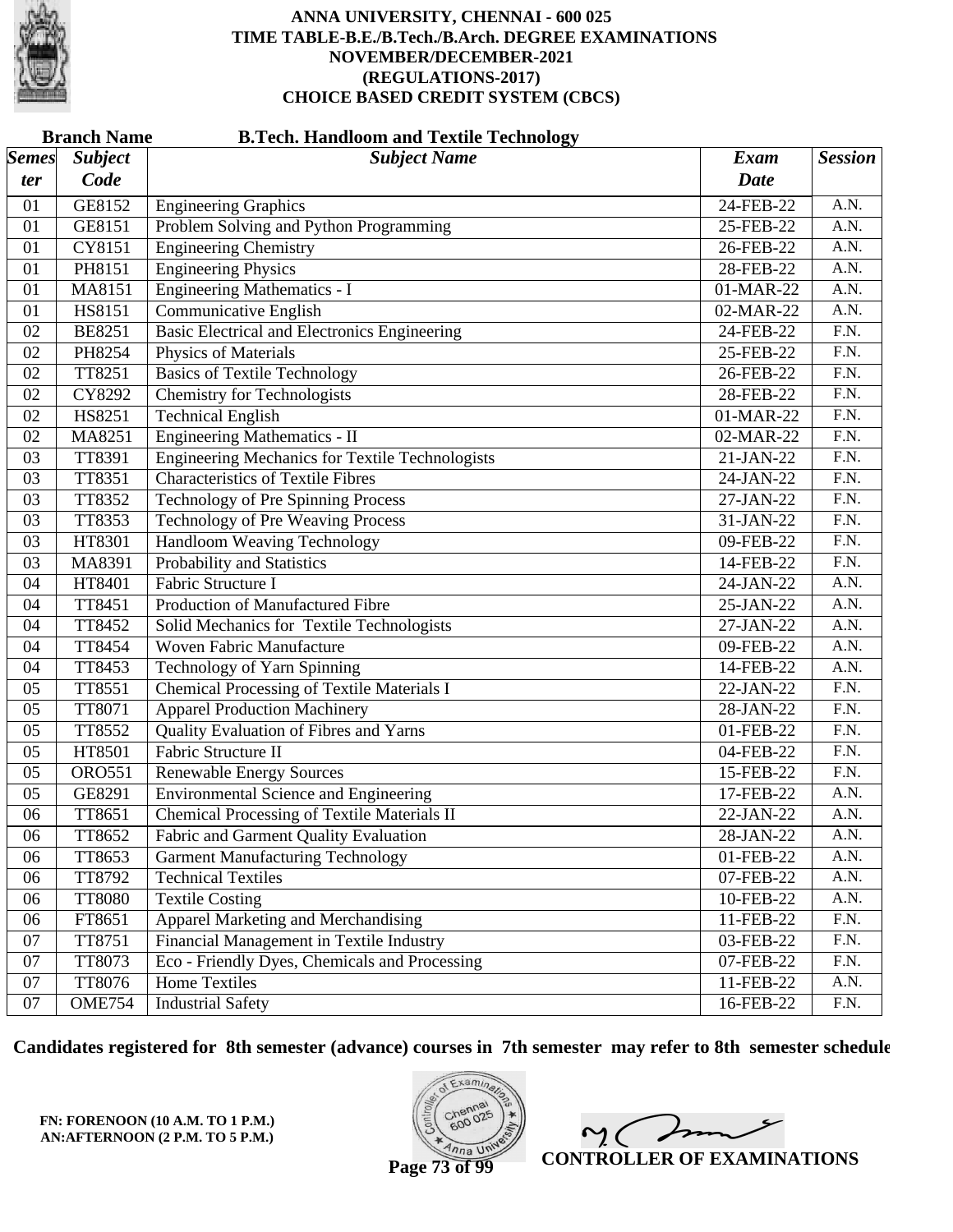

| <b>Branch Name</b>  |                        | <b>B.Tech. Handloom and Textile Technology</b> |              |                |
|---------------------|------------------------|------------------------------------------------|--------------|----------------|
| <b>Semes</b><br>ter | <b>Subject</b><br>Code | <b>Subject Name</b>                            | Exam<br>Date | <b>Session</b> |
| 08                  | TT8491                 | <b>Knitting Technology</b>                     | $21-JAN-22$  | A.N.           |
| 08                  | TT8851                 | <b>Bonded Fabrics</b>                          | 10-FEB-22    | F.N.           |

**Candidates registered for 8th semester (advance) courses in 7th semester may refer to 8th semester schedule**

**FN: FORENOON (10 A.M. TO 1 P.M.) AN:AFTERNOON (2 P.M. TO 5 P.M.)**



 $\overline{\phantom{a}}$  $\sim$  ( **CONTROLLER OF EXAMINATIONS**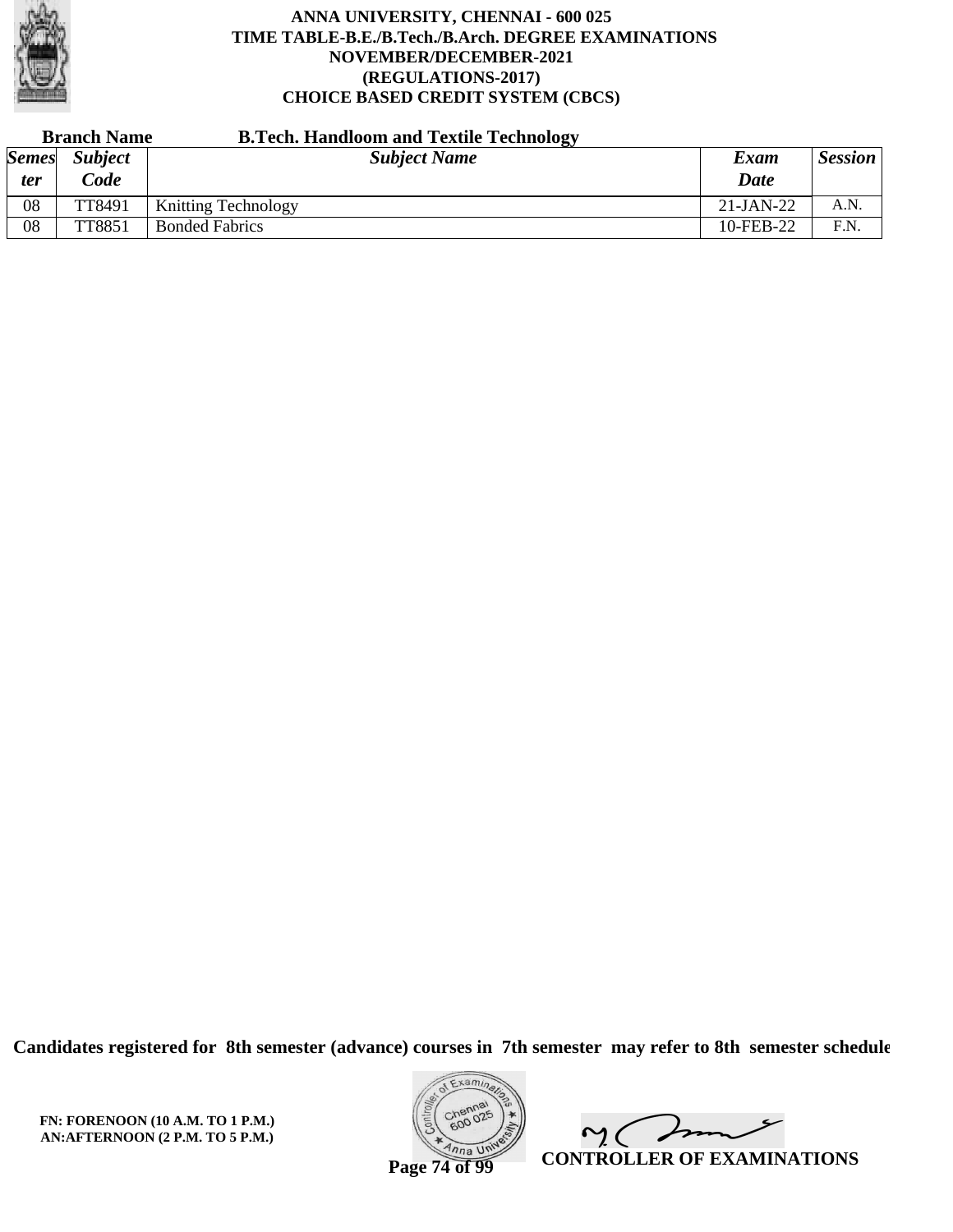

|              | <b>Branch Name</b><br><b>B.Tech. Biotechnology and Biochemical Engineering</b> |                                                      |             |                |  |  |  |
|--------------|--------------------------------------------------------------------------------|------------------------------------------------------|-------------|----------------|--|--|--|
| <b>Semes</b> | <b>Subject</b>                                                                 | <b>Subject Name</b>                                  | <b>Exam</b> | <b>Session</b> |  |  |  |
| ter          | Code                                                                           |                                                      | <b>Date</b> |                |  |  |  |
| 01           | GE8152                                                                         | <b>Engineering Graphics</b>                          | 24-FEB-22   | A.N.           |  |  |  |
| 01           | GE8151                                                                         | Problem Solving and Python Programming               | 25-FEB-22   | A.N.           |  |  |  |
| 01           | CY8151                                                                         | <b>Engineering Chemistry</b>                         | 26-FEB-22   | A.N.           |  |  |  |
| 01           | PH8151                                                                         | <b>Engineering Physics</b>                           | 28-FEB-22   | A.N.           |  |  |  |
| 01           | MA8151                                                                         | <b>Engineering Mathematics - I</b>                   | 01-MAR-22   | A.N.           |  |  |  |
| 01           | HS8151                                                                         | Communicative English                                | 02-MAR-22   | A.N.           |  |  |  |
| 02           | BT8291                                                                         | Microbiology                                         | 09-FEB-22   | F.N.           |  |  |  |
| 02           | <b>BE8252</b>                                                                  | Basic Civil and Mechanical Engineering               | 19-FEB-22   | A.N.           |  |  |  |
| 02           | PH8254                                                                         | <b>Physics of Materials</b>                          | 25-FEB-22   | F.N.           |  |  |  |
| 02           | BT8251                                                                         | Biochemistry                                         | 28-FEB-22   | F.N.           |  |  |  |
| 02           | HS8251                                                                         | <b>Technical English</b>                             | 01-MAR-22   | F.N.           |  |  |  |
| 02           | MA8251                                                                         | Engineering Mathematics - II                         | 02-MAR-22   | F.N.           |  |  |  |
| 03           | <b>BT8301</b>                                                                  | Stoichiometry                                        | 21-JAN-22   | F.N.           |  |  |  |
| 03           | BT8302                                                                         | Applied Thermodynamics for Biotechnologists          | 25-JAN-22   | F.N.           |  |  |  |
| 03           | MA8353                                                                         | <b>Transforms and Partial Differential Equations</b> | 31-JAN-22   | F.N.           |  |  |  |
| 03           | <b>BT8304</b>                                                                  | <b>Bioorganic Chemistry</b>                          | 03-FEB-22   | F.N.           |  |  |  |
| 03           | <b>BT8305</b>                                                                  | Cell Biology                                         | 07-FEB-22   | F.N.           |  |  |  |
| 03           | <b>BI8301</b>                                                                  | Basics of Fluid and Solids Operations                | 10-FEB-22   | F.N.           |  |  |  |

**Candidates registered for 8th semester (advance) courses in 7th semester may refer to 8th semester schedule**

**FN: FORENOON (10 A.M. TO 1 P.M.) AN:AFTERNOON (2 P.M. TO 5 P.M.)**



 $\sqrt{2}$  $\mathsf{M}(\mathbb{C})$ **CONTROLLER OF EXAMINATIONS**

**Page 75 of 99**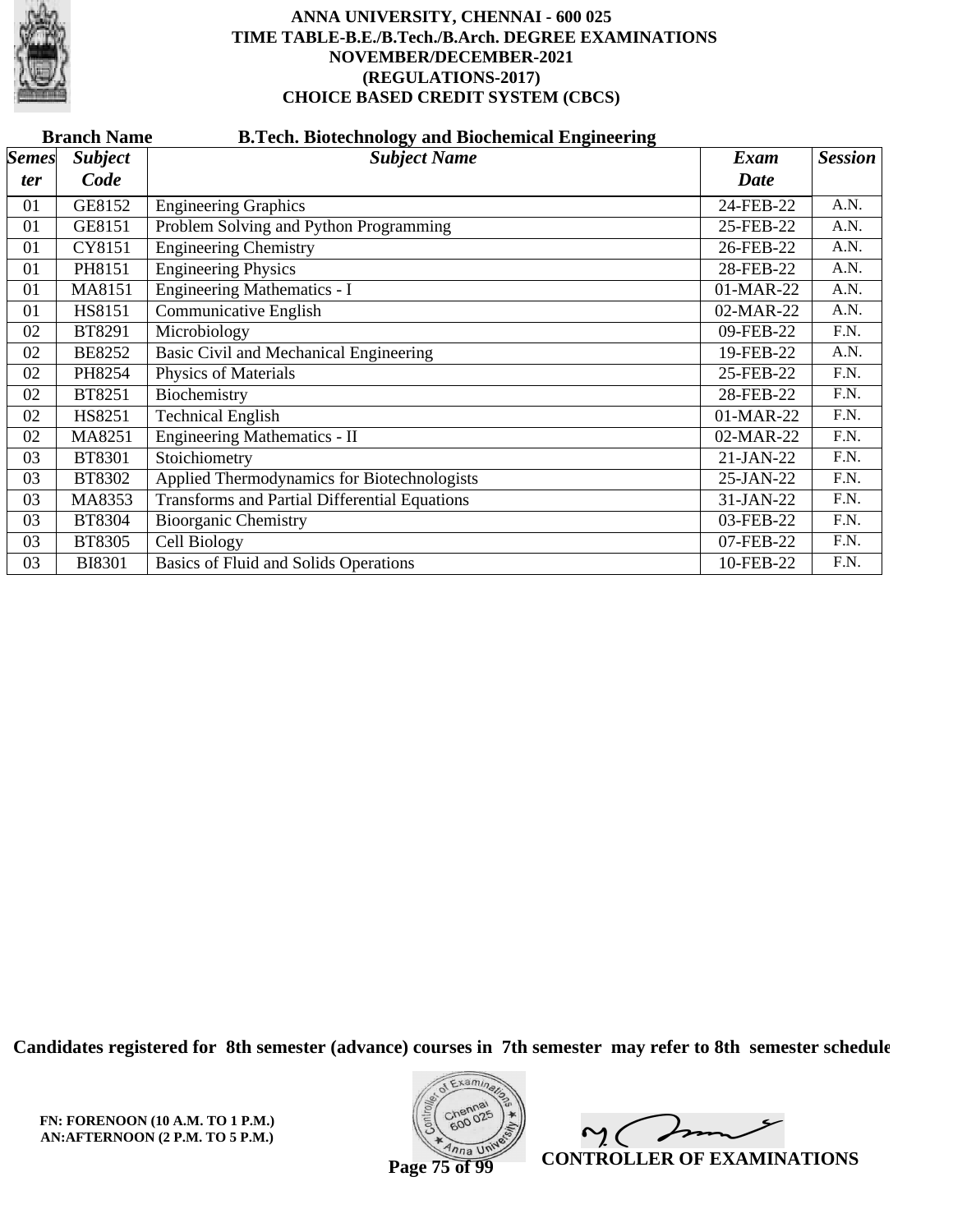

|              | <b>B.Tech. Textile Chemistry</b><br><b>Branch Name</b> |                                                        |                         |                   |  |  |
|--------------|--------------------------------------------------------|--------------------------------------------------------|-------------------------|-------------------|--|--|
| <b>Semes</b> | <b>Subject</b>                                         | <b>Subject Name</b>                                    | <b>Exam</b>             | <b>Session</b>    |  |  |
| ter          | Code                                                   |                                                        | <b>Date</b>             |                   |  |  |
| 01           | GE8152                                                 | <b>Engineering Graphics</b>                            | 24-FEB-22               | A.N.              |  |  |
| 01           | GE8151                                                 | Problem Solving and Python Programming                 | 25-FEB-22               | A.N.              |  |  |
| 01           | CY8151                                                 | <b>Engineering Chemistry</b>                           | 26-FEB-22               | A.N.              |  |  |
| 01           | PH8151                                                 | <b>Engineering Physics</b>                             | 28-FEB-22               | A.N.              |  |  |
| 01           | MA8151                                                 | <b>Engineering Mathematics - I</b>                     | 01-MAR-22               | A.N.              |  |  |
| 01           | HS8151                                                 | <b>Communicative English</b>                           | 02-MAR-22               | A.N.              |  |  |
| 02           | <b>BE8251</b>                                          | <b>Basic Electrical and Electronics Engineering</b>    | 24-FEB-22               | F.N.              |  |  |
| 02           | PH8254                                                 | <b>Physics of Materials</b>                            | 25-FEB-22               | $\overline{F.N.}$ |  |  |
| 02           | TT8251                                                 | <b>Basics of Textile Technology</b>                    | 26-FEB-22               | F.N.              |  |  |
| 02           | CY8292                                                 | <b>Chemistry for Technologists</b>                     | 28-FEB-22               | F.N.              |  |  |
| 02           | HS8251                                                 | <b>Technical English</b>                               | 01-MAR-22               | $\overline{F.N.}$ |  |  |
| 02           | MA8251                                                 | Engineering Mathematics - II                           | 02-MAR-22               | $\overline{F.N.}$ |  |  |
| 03           | TT8391                                                 | <b>Engineering Mechanics for Textile Technologists</b> | 21-JAN-22               | F.N.              |  |  |
| 03           | TT8351                                                 | <b>Characteristics of Textile Fibres</b>               | 24-JAN-22               | F.N.              |  |  |
| 03           | FT8301                                                 | <b>Technology of Spinning Processes</b>                | $04$ -FEB-22            | $\overline{F.N.}$ |  |  |
| 03           | FT8491                                                 | <b>Fabric Manufacturing</b>                            | 10-FEB-22               | $\overline{F.N.}$ |  |  |
| 03           | MA8391                                                 | Probability and Statistics                             | 14-FEB-22               | F.N.              |  |  |
| 03           | CY8291                                                 | <b>Organic Chemistry</b>                               | 19-FEB-22               | A.N.              |  |  |
| 04           | FT8691                                                 | <b>Textile Quality Evaluation</b>                      | 24-JAN-22               | A.N.              |  |  |
| 04           | TT8451                                                 | Production of Manufactured Fibre                       | 25-JAN-22               | A.N.              |  |  |
| 04           | TT8452                                                 | Solid Mechanics for Textile Technologists              | 27-JAN-22               | A.N.              |  |  |
| 04           | <b>TC8401</b>                                          | Principles and Theory of Dyeing                        | 31-JAN-22               | A.N.              |  |  |
| 04           | TC8402                                                 | Chemistry and Technology of Intermediates and Dyes     | $02$ -FEB-22            | $\overline{F.N.}$ |  |  |
| 04           | <b>TC8403</b>                                          | Preparation of Textiles for Coloration                 | $\overline{03}$ -FEB-22 | A.N.              |  |  |
| 05           | <b>TC8501</b>                                          | <b>Chemistry of Textile Auxiliaries</b>                | 22-JAN-22               | F.N.              |  |  |
| 05           | <b>TC8502</b>                                          | Dyeing of Synthetic Materials                          | 28-JAN-22               | F.N.              |  |  |
| 05           | <b>TC8503</b>                                          | <b>Dyeing of Cellulosic Materials</b>                  | 01-FEB-22               | $\overline{F.N.}$ |  |  |
| 05           | <b>TC8504</b>                                          | <b>Dyeing of Protein Materials</b>                     | 09-FEB-22               | A.N.              |  |  |
| 05           | <b>TC8505</b>                                          | <b>Technology of Printing</b>                          | 11-FEB-22               | F.N.              |  |  |
| 05           | <b>ORO551</b>                                          | <b>Renewable Energy Sources</b>                        | 15-FEB-22               | F.N.              |  |  |
| 05           | GE8291                                                 | <b>Environmental Science and Engineering</b>           | 17-FEB-22               | A.N.              |  |  |
| 06           | <b>TC8601</b>                                          | Wet Processing Machinery                               | 22-JAN-22               | A.N.              |  |  |
| 06           | <b>TC8602</b>                                          | <b>Technology of Finishing</b>                         | 27-JAN-22               | F.N.              |  |  |
| 06           | <b>TC8604</b>                                          | <b>Garment Production and Processing</b>               | 28-JAN-22               | A.N.              |  |  |
| 06           | <b>TC8605</b>                                          | <b>Computer Colour Matching</b>                        | 01-FEB-22               | A.N.              |  |  |
| 06           | TC8603                                                 | <b>Instrumental Methods of Chemical Analysis</b>       | 04-FEB-22               | A.N.              |  |  |
| 06           | TT8792                                                 | <b>Technical Textiles</b>                              | 07-FEB-22               | A.N.              |  |  |
| 06           | <b>TC8002</b>                                          | Analysis of Textile Chemicals                          | 10-FEB-22               | A.N.              |  |  |
| 07           | <b>TC8004</b>                                          | <b>Advanced Wet Processing Machinery</b>               | 25-JAN-22               | F.N.              |  |  |

**Candidates registered for 8th semester (advance) courses in 7th semester may refer to 8th semester schedule**

**FN: FORENOON (10 A.M. TO 1 P.M.) AN:AFTERNOON (2 P.M. TO 5 P.M.)**



 $\overline{\phantom{a}}$  $2<sub>1</sub>$ **CONTROLLER OF EXAMINATIONS**

**Page 76 of 99**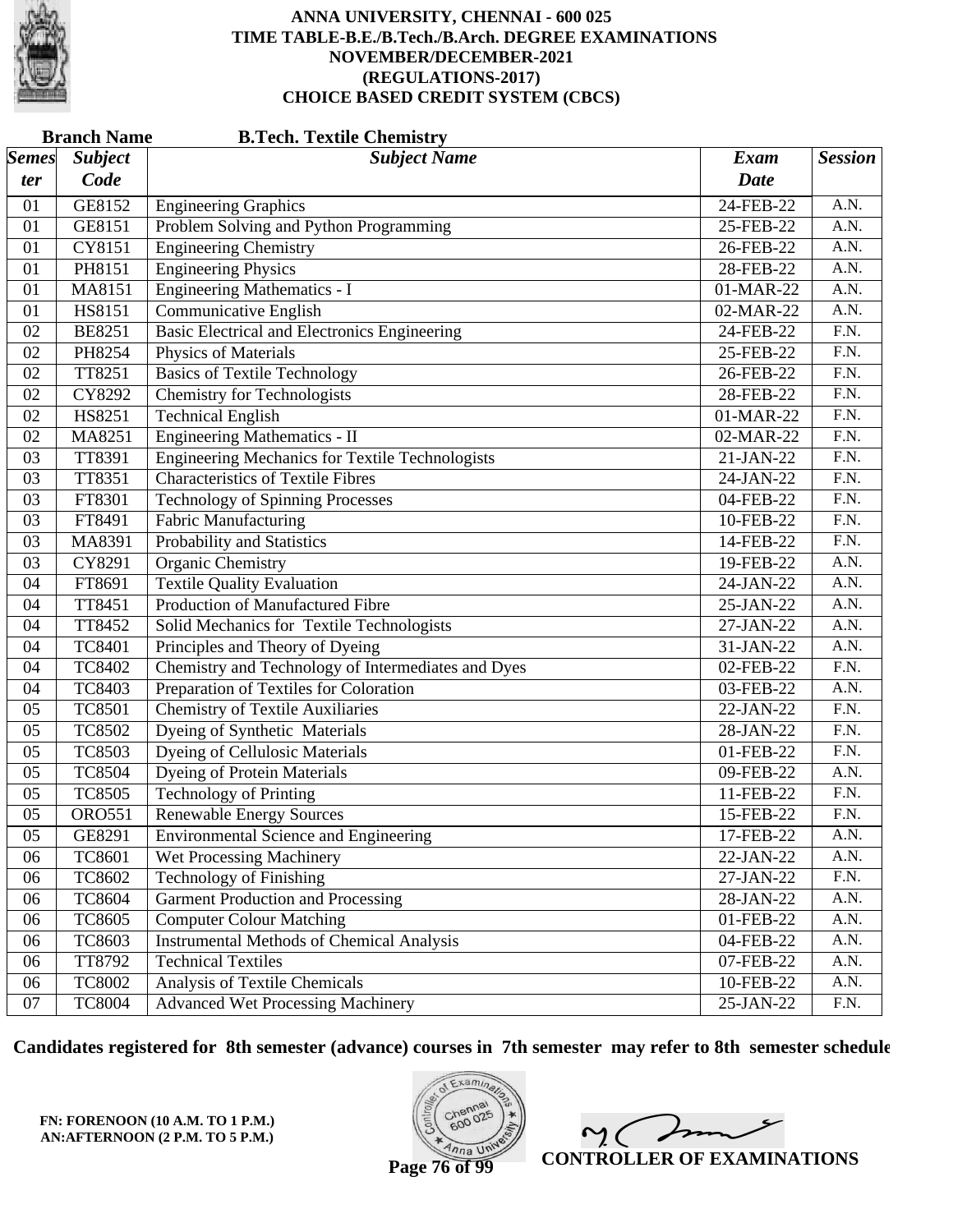

| <b>Branch Name</b> |                | <b>B.Tech. Textile Chemistry</b>                      |             |                |
|--------------------|----------------|-------------------------------------------------------|-------------|----------------|
| <i>Semes</i>       | <b>Subject</b> | <b>Subject Name</b>                                   | Exam        | <b>Session</b> |
| <i>ter</i>         | Code           |                                                       | Date        |                |
| 07                 | <b>TC8701</b>  | <b>Effluent Treatment and Pollution Control</b>       | 31-JAN-22   | F.N.           |
| 07                 | TT8751         | Financial Management in Textile Industry              | 03-FEB-22   | F.N.           |
| 07                 | TT8073         | Eco - Friendly Dyes, Chemicals and Processing         | 07-FEB-22   | F.N.           |
| 07                 | <b>TC8702</b>  | Process and Quality control in Textile Wet Processing | 11-FEB-22   | A.N.           |
| 07                 | <b>OME754</b>  | <b>Industrial Safety</b>                              | 16-FEB-22   | F.N.           |
| 08                 | TT8491         | <b>Knitting Technology</b>                            | $21-JAN-22$ | A.N.           |
| 08                 | MG8791         | <b>Supply Chain Management</b>                        | 09-FEB-22   | F.N.           |

**Candidates registered for 8th semester (advance) courses in 7th semester may refer to 8th semester schedule**

**FN: FORENOON (10 A.M. TO 1 P.M.) AN:AFTERNOON (2 P.M. TO 5 P.M.)**



 $\overline{\phantom{a}}$  $\sim$  ( **CONTROLLER OF EXAMINATIONS**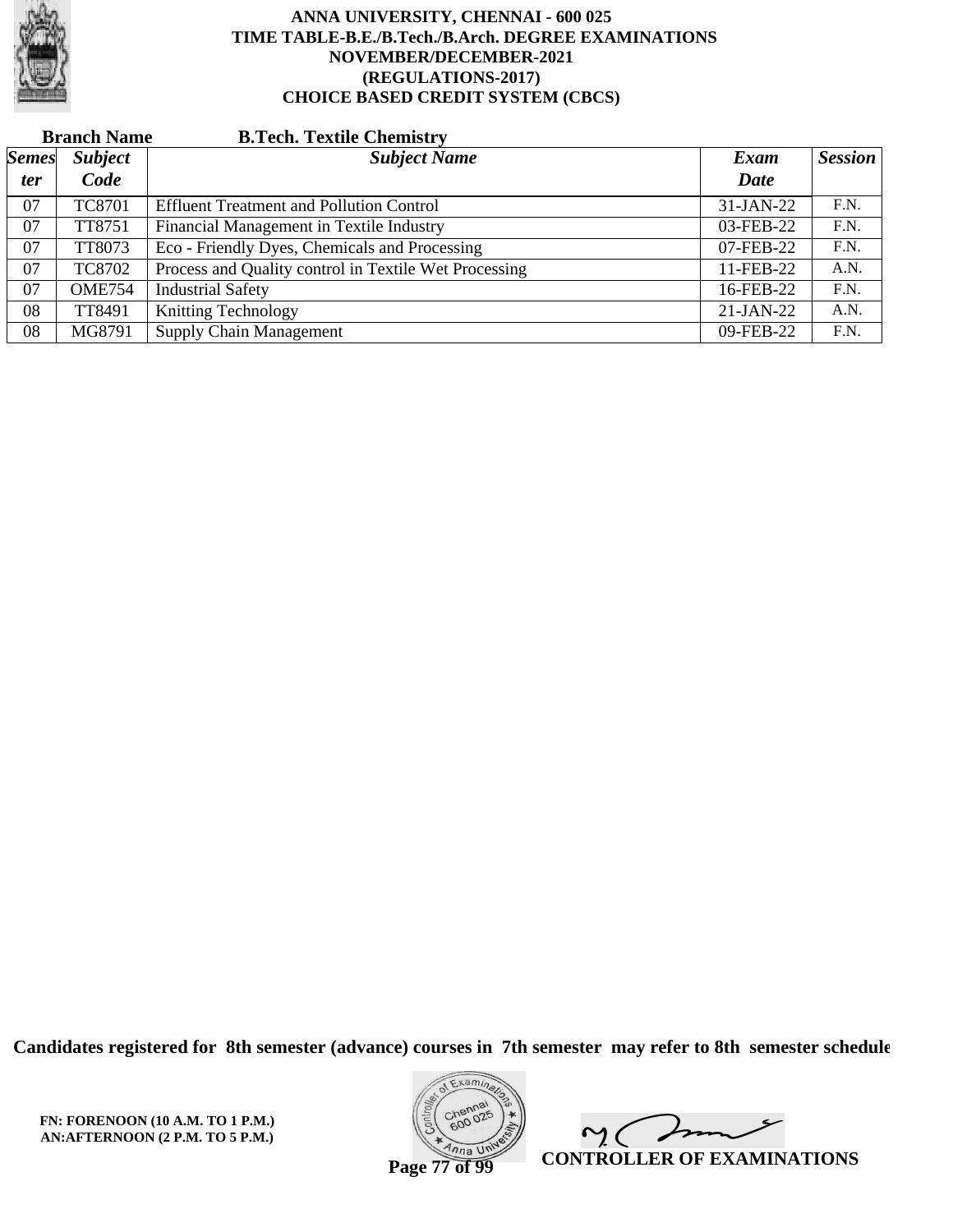

|              | <b>Branch Name</b><br><b>B.Tech. Textile Technology</b> |                                                        |             |                   |  |  |
|--------------|---------------------------------------------------------|--------------------------------------------------------|-------------|-------------------|--|--|
| <b>Semes</b> | <b>Subject</b>                                          | <b>Subject Name</b>                                    | <b>Exam</b> | <b>Session</b>    |  |  |
| ter          | Code                                                    |                                                        | <b>Date</b> |                   |  |  |
| 01           | GE8152                                                  | <b>Engineering Graphics</b>                            | 24-FEB-22   | A.N.              |  |  |
| 01           | GE8151                                                  | Problem Solving and Python Programming                 | 25-FEB-22   | A.N.              |  |  |
| 01           | CY8151                                                  | <b>Engineering Chemistry</b>                           | 26-FEB-22   | A.N.              |  |  |
| 01           | PH8151                                                  | <b>Engineering Physics</b>                             | 28-FEB-22   | $\overline{A.N.}$ |  |  |
| 01           | MA8151                                                  | <b>Engineering Mathematics - I</b>                     | 01-MAR-22   | A.N.              |  |  |
| 01           | HS8151                                                  | Communicative English                                  | 02-MAR-22   | A.N.              |  |  |
| 02           | <b>BE8251</b>                                           | Basic Electrical and Electronics Engineering           | 24-FEB-22   | $\overline{F.N.}$ |  |  |
| 02           | PH8254                                                  | <b>Physics of Materials</b>                            | 25-FEB-22   | $\overline{F.N.}$ |  |  |
| 02           | TT8251                                                  | <b>Basics of Textile Technology</b>                    | 26-FEB-22   | F.N.              |  |  |
| 02           | CY8292                                                  | <b>Chemistry for Technologists</b>                     | 28-FEB-22   | $\overline{F.N.}$ |  |  |
| 02           | HS8251                                                  | <b>Technical English</b>                               | 01-MAR-22   | $\overline{F.N.}$ |  |  |
| 02           | MA8251                                                  | <b>Engineering Mathematics - II</b>                    | 02-MAR-22   | $\overline{F.N.}$ |  |  |
| 03           | TT8391                                                  | <b>Engineering Mechanics for Textile Technologists</b> | 21-JAN-22   | F.N.              |  |  |
| 03           | TT8351                                                  | <b>Characteristics of Textile Fibres</b>               | 24-JAN-22   | F.N.              |  |  |
| 03           | TT8352                                                  | Technology of Pre Spinning Process                     | 27-JAN-22   | $\overline{F.N.}$ |  |  |
| 03           | TT8353                                                  | Technology of Pre Weaving Process                      | 31-JAN-22   | $\overline{F.N.}$ |  |  |
| 03           | MA8391                                                  | Probability and Statistics                             | 14-FEB-22   | F.N.              |  |  |
| 04           | TT8491                                                  | Knitting Technology                                    | 21-JAN-22   | A.N.              |  |  |
| 04           | TT8451                                                  | Production of Manufactured Fibre                       | 25-JAN-22   | $\overline{A.N.}$ |  |  |
| 04           | TT8452                                                  | Solid Mechanics for Textile Technologists              | 27-JAN-22   | A.N.              |  |  |
| 04           | TT8454                                                  | <b>Woven Fabric Manufacture</b>                        | 09-FEB-22   | A.N.              |  |  |
| 04           | TT8453                                                  | Technology of Yarn Spinning                            | 14-FEB-22   | A.N.              |  |  |
| 04           | MA8491                                                  | <b>Numerical Methods</b>                               | 21-FEB-22   | $\overline{F.N.}$ |  |  |
| 05           | TT8551                                                  | <b>Chemical Processing of Textile Materials I</b>      | 22-JAN-22   | $\overline{F.N.}$ |  |  |
| 05           | TT8591                                                  | <b>Woven Fabric Structures</b>                         | 25-JAN-22   | F.N.              |  |  |
| 05           | GE8071                                                  | Disaster Management                                    | 28-JAN-22   | F.N.              |  |  |
| 05           | <b>TT8001</b>                                           | New Spinning Technologies                              | 28-JAN-22   | $\overline{F.N.}$ |  |  |
| 05           | TT8071                                                  | <b>Apparel Production Machinery</b>                    | 28-JAN-22   | $\overline{F.N.}$ |  |  |
| 05           | TT8552                                                  | Quality Evaluation of Fibres and Yarns                 | 01-FEB-22   | F.N.              |  |  |
| 05           | <b>TT8501</b>                                           | Process Control in Spinning                            | 04-FEB-22   | F.N.              |  |  |
| 05           | <b>OME551</b>                                           | <b>Energy Conservation and Management</b>              | 15-FEB-22   | F.N.              |  |  |
| 05           | <b>OCE551</b>                                           | Air Pollution and Control Engineering                  | 15-FEB-22   | F.N.              |  |  |
| 05           | <b>ORO551</b>                                           | <b>Renewable Energy Sources</b>                        | 15-FEB-22   | F.N.              |  |  |
| 05           | GE8291                                                  | <b>Environmental Science and Engineering</b>           | 17-FEB-22   | A.N.              |  |  |
| 06           | TT8651                                                  | Chemical Processing of Textile Materials II            | $22-JAN-22$ | A.N.              |  |  |
| 06           | TT8652                                                  | Fabric and Garment Quality Evaluation                  | 28-JAN-22   | A.N.              |  |  |
| 06           | TT8653                                                  | <b>Garment Manufacturing Technology</b>                | 01-FEB-22   | A.N.              |  |  |
| 06           | TT8654                                                  | Mechanics of Textile Machinery                         | 02-FEB-22   | F.N.              |  |  |
| 06           | FT8652                                                  | Industrial Engineering in Apparel Industry             | 04-FEB-22   | A.N.              |  |  |

**Candidates registered for 8th semester (advance) courses in 7th semester may refer to 8th semester schedule**

**FN: FORENOON (10 A.M. TO 1 P.M.) AN:AFTERNOON (2 P.M. TO 5 P.M.)**



 $\overline{\phantom{a}}$ 2. C  $\overline{a}$ **CONTROLLER OF EXAMINATIONS**

**Page 78 of 99**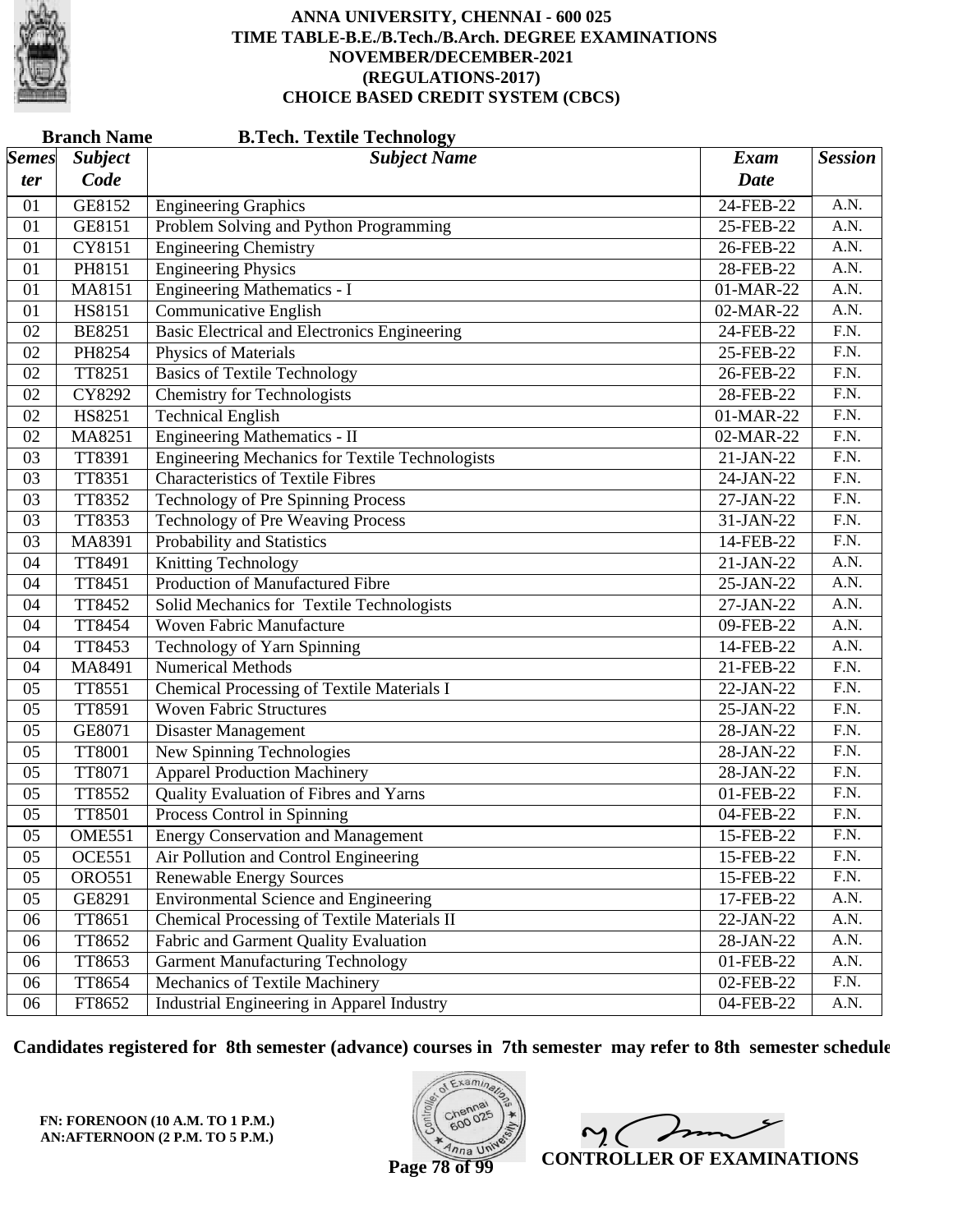

| <b>Branch Name</b><br><b>B.Tech. Textile Technology</b> |                |                                                |           |                |  |
|---------------------------------------------------------|----------------|------------------------------------------------|-----------|----------------|--|
| <b>Semes</b>                                            | <b>Subject</b> | <b>Subject Name</b>                            | Exam      | <b>Session</b> |  |
| <i>ter</i>                                              | Code           |                                                | Date      |                |  |
| 06                                                      | GE8075         | <b>Intellectual Property Rights</b>            | 08-FEB-22 | F.N.           |  |
| 06                                                      | <b>TT8080</b>  | <b>Textile Costing</b>                         | 10-FEB-22 | A.N.           |  |
| 06                                                      | TT8075         | <b>High Performance Fibres</b>                 | 10-FEB-22 | A.N.           |  |
| 06                                                      | GE8076         | Professional Ethics in Engineering             | 23-FEB-22 | A.N.           |  |
| 07                                                      | TT8791         | <b>Operations Research in Textile Industry</b> | 24-JAN-22 | A.N.           |  |
| 07                                                      | FT8072         | Retail Management and Visual Merchandising     | 31-JAN-22 | A.N.           |  |
| 07                                                      | TT8072         | <b>Coated Textiles</b>                         | 31-JAN-22 | A.N.           |  |
| 07                                                      | <b>TT8078</b>  | Production and Application of Sewing Threads   | 31-JAN-22 | A.N.           |  |
| 07                                                      | TT8751         | Financial Management in Textile Industry       | 03-FEB-22 | F.N.           |  |
| 07                                                      | TT8792         | <b>Technical Textiles</b>                      | 07-FEB-22 | A.N.           |  |
| 07                                                      | <b>TT8077</b>  | <b>Medical Textiles</b>                        | 11-FEB-22 | A.N.           |  |
| 07                                                      | TT8076         | <b>Home Textiles</b>                           | 11-FEB-22 | A.N.           |  |
| 07                                                      | TT8091         | <b>Clothing Comfort</b>                        | 11-FEB-22 | A.N.           |  |
| 07                                                      | GE8077         | <b>Total Quality Management</b>                | 11-FEB-22 | A.N.           |  |
| 07                                                      | <b>OCS752</b>  | <b>Introduction to C Programming</b>           | 16-FEB-22 | F.N.           |  |
| 07                                                      | <b>OME754</b>  | <b>Industrial Safety</b>                       | 16-FEB-22 | F.N.           |  |
| 08                                                      | TT8079         | <b>Protective Textiles</b>                     | 08-FEB-22 | A.N.           |  |
| 08                                                      | GE8073         | <b>Fundamentals of NanoScience</b>             | 08-FEB-22 | A.N.           |  |
| 08                                                      | FT8071         | <b>Brand Management</b>                        | 08-FEB-22 | A.N.           |  |
| 08                                                      | <b>TT8851</b>  | <b>Bonded Fabrics</b>                          | 10-FEB-22 | F.N.           |  |

**Candidates registered for 8th semester (advance) courses in 7th semester may refer to 8th semester schedule**

**FN: FORENOON (10 A.M. TO 1 P.M.) AN:AFTERNOON (2 P.M. TO 5 P.M.)**



 $\sqrt{ }$  $\sim$  ( **CONTROLLER OF EXAMINATIONS**

**Page 79 of 99**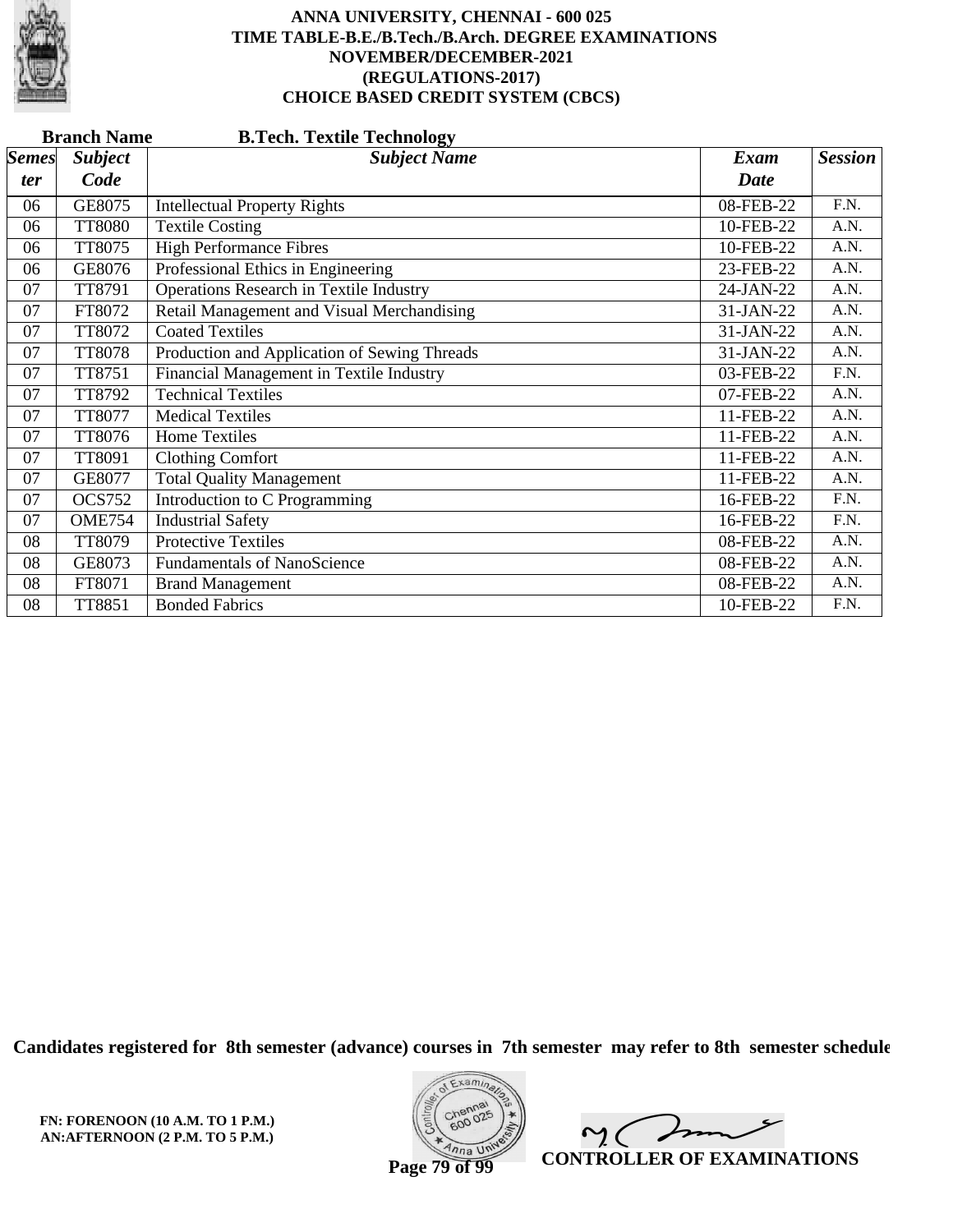

| <b>Branch Name</b><br><b>B.Tech. Fashion Technology</b> |                |                                                 |             |                   |
|---------------------------------------------------------|----------------|-------------------------------------------------|-------------|-------------------|
| $\vert$ Semes $\vert$                                   | <b>Subject</b> | <b>Subject Name</b>                             | <b>Exam</b> | <b>Session</b>    |
| ter                                                     | Code           |                                                 | <b>Date</b> |                   |
| 01                                                      | GE8152         | <b>Engineering Graphics</b>                     | 24-FEB-22   | A.N.              |
| 01                                                      | GE8151         | Problem Solving and Python Programming          | 25-FEB-22   | A.N.              |
| 01                                                      | CY8151         | <b>Engineering Chemistry</b>                    | 26-FEB-22   | $\overline{A.N.}$ |
| 01                                                      | PH8151         | <b>Engineering Physics</b>                      | 28-FEB-22   | $\overline{A.N.}$ |
| 01                                                      | MA8151         | <b>Engineering Mathematics - I</b>              | 01-MAR-22   | A.N.              |
| 01                                                      | HS8151         | Communicative English                           | 02-MAR-22   | A.N.              |
| 02                                                      | <b>BE8251</b>  | Basic Electrical and Electronics Engineering    | 24-FEB-22   | $\overline{F.N.}$ |
| 02                                                      | FT8201         | Concepts of Fashion and Design                  | 25-FEB-22   | $\overline{F.N.}$ |
| 02                                                      | TT8251         | <b>Basics of Textile Technology</b>             | 26-FEB-22   | F.N.              |
| 02                                                      | CY8292         | <b>Chemistry for Technologists</b>              | 28-FEB-22   | $\overline{F.N.}$ |
| 02                                                      | HS8251         | <b>Technical English</b>                        | 01-MAR-22   | $\overline{F.N.}$ |
| 02                                                      | MA8251         | <b>Engineering Mathematics - II</b>             | 02-MAR-22   | $\overline{F.N.}$ |
| 03                                                      | TT8351         | <b>Characteristics of Textile Fibres</b>        | 24-JAN-22   | F.N.              |
| 03                                                      | FT8302         | Pattern Engineering I                           | 27-JAN-22   | F.N.              |
| 03                                                      | FT8303         | <b>Fundamentals of Garment Manufacturing</b>    | 31-JAN-22   | $\overline{F.N.}$ |
| 03                                                      | FT8301         | <b>Technology of Spinning Processes</b>         | 04-FEB-22   | $\overline{F.N.}$ |
| 03                                                      | FT8304         | <b>Fashion Evolution</b>                        | 09-FEB-22   | F.N.              |
| 03                                                      | MA8391         | Probability and Statistics                      | 14-FEB-22   | F.N.              |
| 04                                                      | TT8391         | Engineering Mechanics for Textile Technologists | 21-JAN-22   | $\overline{F.N.}$ |
| 04                                                      | FT8404         | <b>Garment Construction I</b>                   | 22-JAN-22   | $\overline{A.N.}$ |
| 04                                                      | FT8403         | <b>Garment Production Machinery</b>             | 27-JAN-22   | A.N.              |
| 04                                                      | FT8401         | <b>Textile Chemical Processing</b>              | 09-FEB-22   | A.N.              |
| 04                                                      | FT8491         | <b>Fabric Manufacturing</b>                     | 10-FEB-22   | $\overline{F.N.}$ |
| 04                                                      | FT8402         | Pattern Engineering II                          | 14-FEB-22   | A.N.              |
| 05                                                      | FT8005         | <b>Fashion Photography</b>                      | 21-JAN-22   | A.N.              |
| 05                                                      | FT8007         | Protective Garments                             | 21-JAN-22   | A.N.              |
| 05                                                      | FT8006         | <b>Fashion Management</b>                       | 21-JAN-22   | $\overline{A.N.}$ |
| 05                                                      | TT8591         | <b>Woven Fabric Structures</b>                  | 25-JAN-22   | $\overline{F.N.}$ |
| 05                                                      | FT8002         | Knit Wear Development                           | 28-JAN-22   | F.N.              |
| 05                                                      | TT8092         | Denim Manufacturing                             | 28-JAN-22   | F.N.              |
| 05                                                      | GE8071         | <b>Disaster Management</b>                      | 28-JAN-22   | F.N.              |
| 05                                                      | FT8001         | <b>Computer Application in Apparel Industry</b> | 28-JAN-22   | F.N.              |
| 05                                                      | FT8501         | <b>Garment Construction II</b>                  | 01-FEB-22   | F.N.              |
| 05                                                      | <b>OCE551</b>  | Air Pollution and Control Engineering           | 15-FEB-22   | F.N.              |
| 05                                                      | <b>ORO551</b>  | <b>Renewable Energy Sources</b>                 | 15-FEB-22   | F.N.              |
| 05                                                      | OIM551         | World Class Manufacturing                       | 15-FEB-22   | F.N.              |
| 05                                                      | GE8291         | <b>Environmental Science and Engineering</b>    | 17-FEB-22   | A.N.              |
| 06                                                      | FT8691         | <b>Textile Quality Evaluation</b>               | 24-JAN-22   | A.N.              |
| 06                                                      | FT8602         | Knit Fabric Production                          | 25-JAN-22   | A.N.              |

**Candidates registered for 8th semester (advance) courses in 7th semester may refer to 8th semester schedule**

**FN: FORENOON (10 A.M. TO 1 P.M.) AN:AFTERNOON (2 P.M. TO 5 P.M.)**



 $\overline{\phantom{a}}$ 2. C  $\overline{a}$ **CONTROLLER OF EXAMINATIONS**

**Page 80 of 99**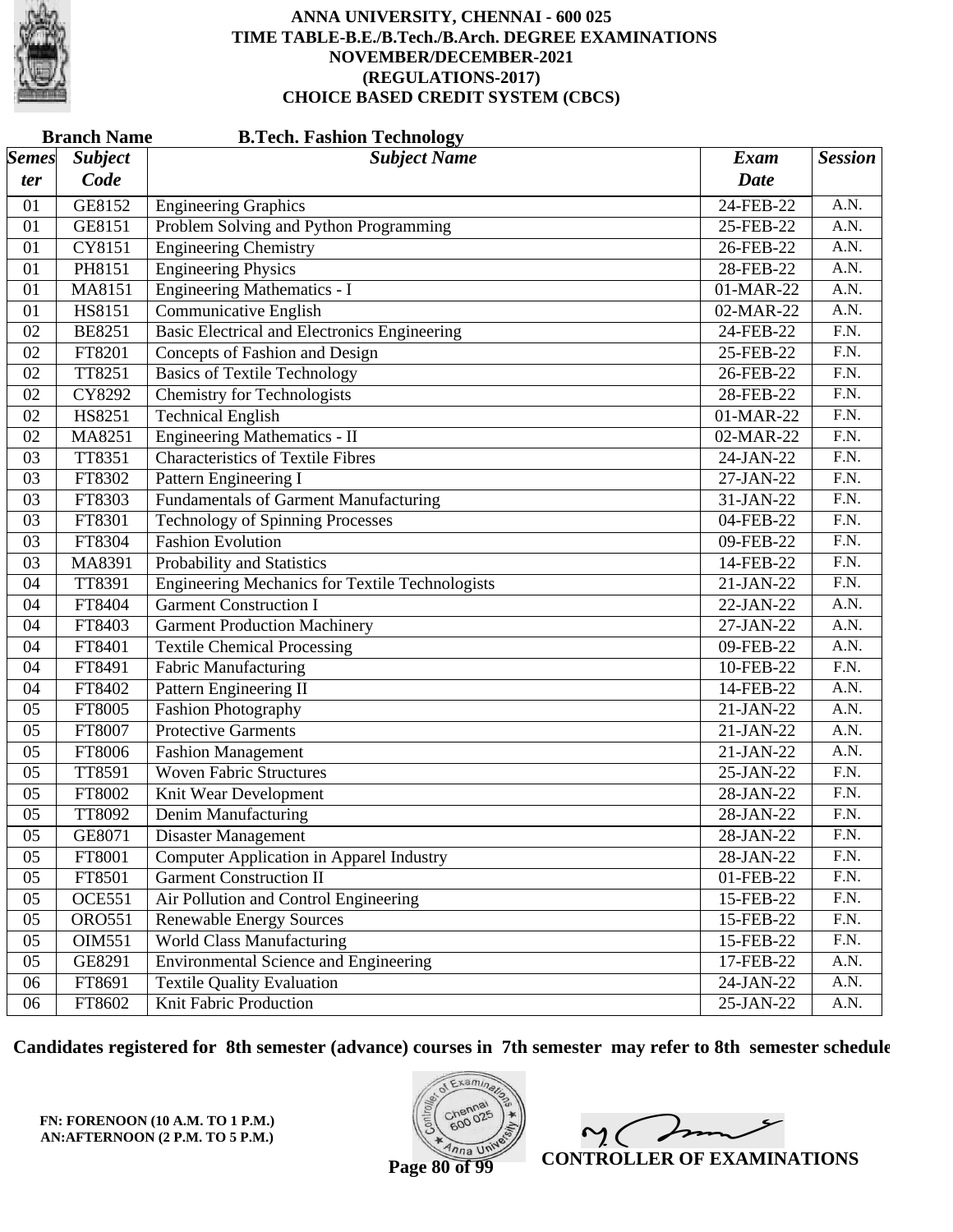

|                     | <b>Branch Name</b><br><b>B.Tech. Fashion Technology</b> |                                                   |                     |                |  |  |
|---------------------|---------------------------------------------------------|---------------------------------------------------|---------------------|----------------|--|--|
| <b>Semes</b><br>ter | <b>Subject</b><br>Code                                  | <b>Subject Name</b>                               | Exam<br><b>Date</b> | <b>Session</b> |  |  |
| 06                  | FT8601                                                  | Apparel Production Planning and Process Control   | 28-JAN-22           | A.N.           |  |  |
| 06                  | FT8652                                                  | Industrial Engineering in Apparel Industry        | 04-FEB-22           | A.N.           |  |  |
| 06                  | GE8075                                                  | <b>Intellectual Property Rights</b>               | 08-FEB-22           | F.N.           |  |  |
| 06                  | FT8651                                                  | Apparel Marketing and Merchandising               | 11-FEB-22           | F.N.           |  |  |
| 06                  | FT8009                                                  | <b>Intimate Apparel</b>                           | 23-FEB-22           | A.N.           |  |  |
| 06                  | FT8008                                                  | Apparel Size and Fit analysis                     | 23-FEB-22           | A.N.           |  |  |
| 06                  | GE8076                                                  | Professional Ethics in Engineering                | 23-FEB-22           | A.N.           |  |  |
| 07                  | FT8701                                                  | <b>Apparel Costing</b>                            | 22-JAN-22           | F.N.           |  |  |
| 07                  | FT8072                                                  | Retail Management and Visual Merchandising        | 31-JAN-22           | A.N.           |  |  |
| 07                  | FT8702                                                  | Garment Finishing and Clothing Care               | 03-FEB-22           | F.N.           |  |  |
| 07                  | FT8703                                                  | <b>Garment Accessories and Embellishments</b>     | 07-FEB-22           | F.N.           |  |  |
| 07                  | GE8077                                                  | <b>Total Quality Management</b>                   | 11-FEB-22           | A.N.           |  |  |
| 07                  | TT8076                                                  | <b>Home Textiles</b>                              | 11-FEB-22           | A.N.           |  |  |
| 07                  | <b>OCE751</b>                                           | <b>Environmental and Social Impact Assessment</b> | 16-FEB-22           | F.N.           |  |  |
| 07                  | <b>OME754</b>                                           | <b>Industrial Safety</b>                          | 16-FEB-22           | F.N.           |  |  |
| 08                  | FT8012                                                  | Fabric Souring and Sampling                       | 02-FEB-22           | F.N.           |  |  |
| 08                  | FT8011                                                  | Apparel Entrepreneurship                          | 07-FEB-22           | A.N.           |  |  |
| 08                  | FT8071                                                  | <b>Brand Management</b>                           | 08-FEB-22           | A.N.           |  |  |
| 08                  | FT8013                                                  | <b>Fashion Forecasting</b>                        | 08-FEB-22           | A.N.           |  |  |

**Candidates registered for 8th semester (advance) courses in 7th semester may refer to 8th semester schedule**

**FN: FORENOON (10 A.M. TO 1 P.M.) AN:AFTERNOON (2 P.M. TO 5 P.M.)**



 $\sqrt{ }$  $\sim$  ( **CONTROLLER OF EXAMINATIONS**

**Page 81 of 99**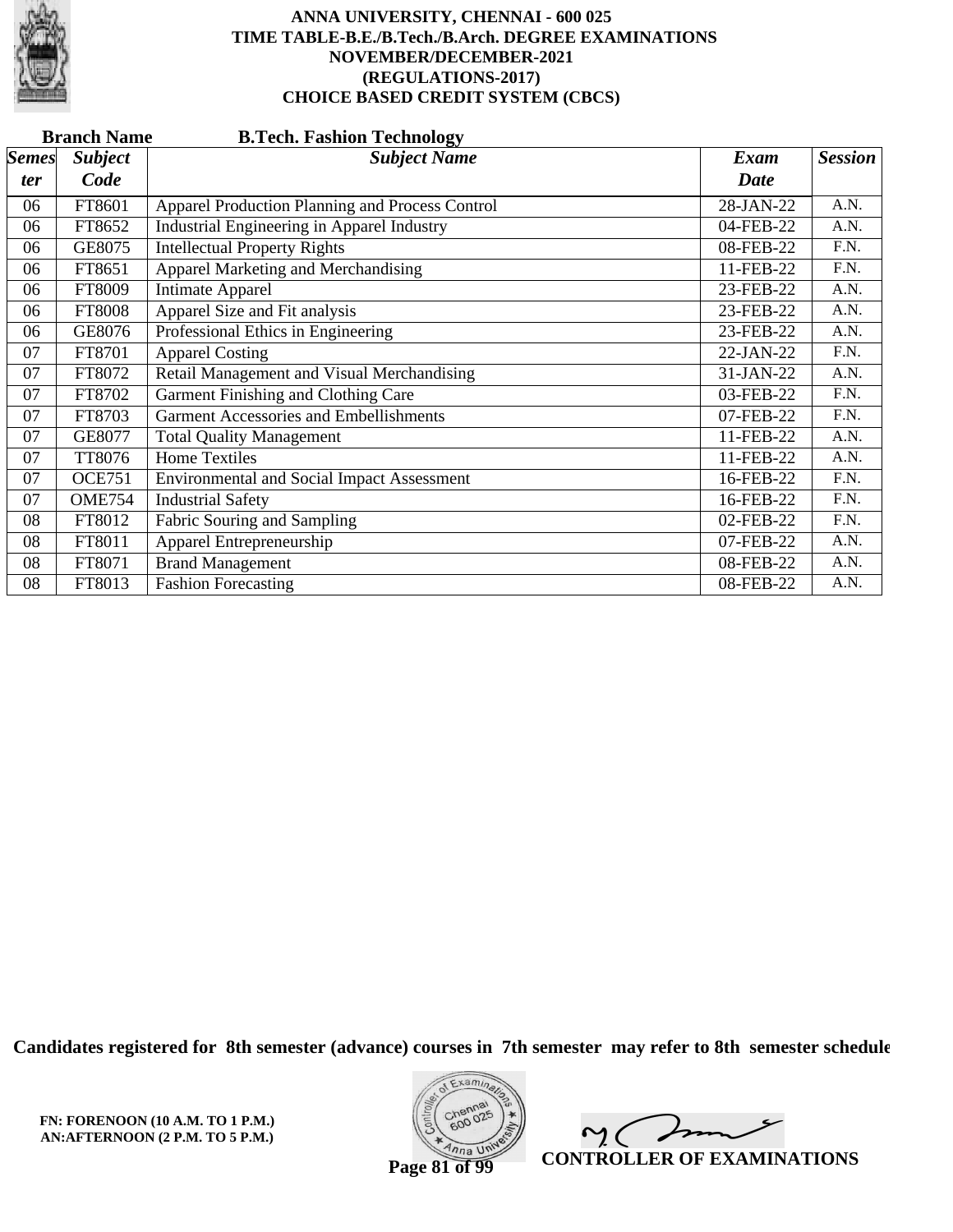

| <b>Branch Name</b><br><b>B.Tech. Bio Technology</b> |                |                                                      |             |                   |  |
|-----------------------------------------------------|----------------|------------------------------------------------------|-------------|-------------------|--|
| $\vert$ Semes $\vert$                               | <b>Subject</b> | <b>Subject Name</b>                                  | <b>Exam</b> | <b>Session</b>    |  |
| ter                                                 | Code           |                                                      | <b>Date</b> |                   |  |
| 01                                                  | GE8152         | <b>Engineering Graphics</b>                          | 24-FEB-22   | A.N.              |  |
| 01                                                  | GE8151         | Problem Solving and Python Programming               | 25-FEB-22   | A.N.              |  |
| 01                                                  | CY8151         | <b>Engineering Chemistry</b>                         | 26-FEB-22   | A.N.              |  |
| 01                                                  | PH8151         | <b>Engineering Physics</b>                           | 28-FEB-22   | $\overline{A.N.}$ |  |
| 01                                                  | MA8151         | <b>Engineering Mathematics - I</b>                   | 01-MAR-22   | A.N.              |  |
| 01                                                  | <b>HS8151</b>  | Communicative English                                | 02-MAR-22   | A.N.              |  |
| 02                                                  | BT8291         | Microbiology                                         | 09-FEB-22   | $\overline{F.N.}$ |  |
| 02                                                  | <b>BE8252</b>  | <b>Basic Civil and Mechanical Engineering</b>        | 19-FEB-22   | $\overline{A.N.}$ |  |
| 02                                                  | PH8254         | Physics of Materials                                 | 25-FEB-22   | F.N.              |  |
| 02                                                  | BT8251         | Biochemistry                                         | 28-FEB-22   | $\overline{F.N.}$ |  |
| 02                                                  | HS8251         | <b>Technical English</b>                             | 01-MAR-22   | $\overline{F.N.}$ |  |
| 02                                                  | MA8251         | Engineering Mathematics - II                         | 02-MAR-22   | $\overline{F.N.}$ |  |
| 03                                                  | <b>BT8301</b>  | Stoichiometry                                        | 21-JAN-22   | F.N.              |  |
| 03                                                  | BT8302         | Applied Thermodynamics for Biotechnologists          | 25-JAN-22   | F.N.              |  |
| 03                                                  | MA8353         | <b>Transforms and Partial Differential Equations</b> | 31-JAN-22   | $\overline{F.N.}$ |  |
| 03                                                  | <b>BT8304</b>  | <b>Bioorganic Chemistry</b>                          | 03-FEB-22   | $\overline{F.N.}$ |  |
| 03                                                  | <b>BT8305</b>  | <b>Cell Biology</b>                                  | 07-FEB-22   | F.N.              |  |
| 03                                                  | BT8303         | <b>Basic Industrial Biotechnology</b>                | 14-FEB-22   | A.N.              |  |
| 04                                                  | <b>BT8404</b>  | <b>Bioprocess Principles</b>                         | 21-JAN-22   | A.N.              |  |
| 04                                                  | BT8401         | Fluid Mechanics and Heat Transfer Operations         | 25-JAN-22   | A.N.              |  |
| 04                                                  | BT8403         | Enzyme Technology and Bio-transformations            | 28-JAN-22   | A.N.              |  |
| 04                                                  | BT8402         | Molecular Biology                                    | 31-JAN-22   | A.N.              |  |
| 04                                                  | MA8391         | Probability and Statistics                           | 14-FEB-22   | $\overline{F.N.}$ |  |
| 04                                                  | GE8291         | <b>Environmental Science and Engineering</b>         | 17-FEB-22   | A.N.              |  |
| 05                                                  | <b>BT8501</b>  | <b>Mass Transfer Operations</b>                      | 24-JAN-22   | F.N.              |  |
| 05                                                  | BT8502         | Analytical Methods and Instrumentation               | 27-JAN-22   | F.N.              |  |
| 05                                                  | BT8591         | <b>Bioprocess Engineering</b>                        | 02-FEB-22   | $\overline{F.N.}$ |  |
| 05                                                  | BT8503         | <b>Protein Engineering</b>                           | 10-FEB-22   | $\overline{F.N.}$ |  |
| 05                                                  | OIC551         | <b>Biomedical Instrumentation</b>                    | 15-FEB-22   | F.N.              |  |
| 05                                                  | <b>OCY551</b>  | <b>Advanced Engineering Chemistry</b>                | 15-FEB-22   | F.N.              |  |
| 05                                                  | <b>OCS551</b>  | Software Engineering                                 | 15-FEB-22   | F.N.              |  |
| 05                                                  | <b>OML552</b>  | Microscopy                                           | 15-FEB-22   | F.N.              |  |
| 05                                                  | <b>OCE551</b>  | Air Pollution and Control Engineering                | 15-FEB-22   | F.N.              |  |
| 05                                                  | <b>ORO551</b>  | <b>Renewable Energy Sources</b>                      | 15-FEB-22   | F.N.              |  |
| 05                                                  | <b>OMF551</b>  | Product Design and Development                       | 15-FEB-22   | F.N.              |  |
| 05                                                  | <b>OAI551</b>  | <b>Environment and Agriculture</b>                   | 15-FEB-22   | F.N.              |  |
| 05                                                  | OMD552         | <b>Hospital Waste Management</b>                     | 15-FEB-22   | F.N.              |  |
| 05                                                  | <b>BT8003</b>  | Principles of Food Processing                        | 19-FEB-22   | F.N.              |  |
| 06                                                  | BT8691         | <b>Applied Chemical Reaction Engineering</b>         | 22-JAN-22   | F.N.              |  |

**Candidates registered for 8th semester (advance) courses in 7th semester may refer to 8th semester schedule**

**FN: FORENOON (10 A.M. TO 1 P.M.) AN:AFTERNOON (2 P.M. TO 5 P.M.)**



 $\overline{\phantom{a}}$  $2<sub>1</sub>$ **CONTROLLER OF EXAMINATIONS**

**Page 82 of 99**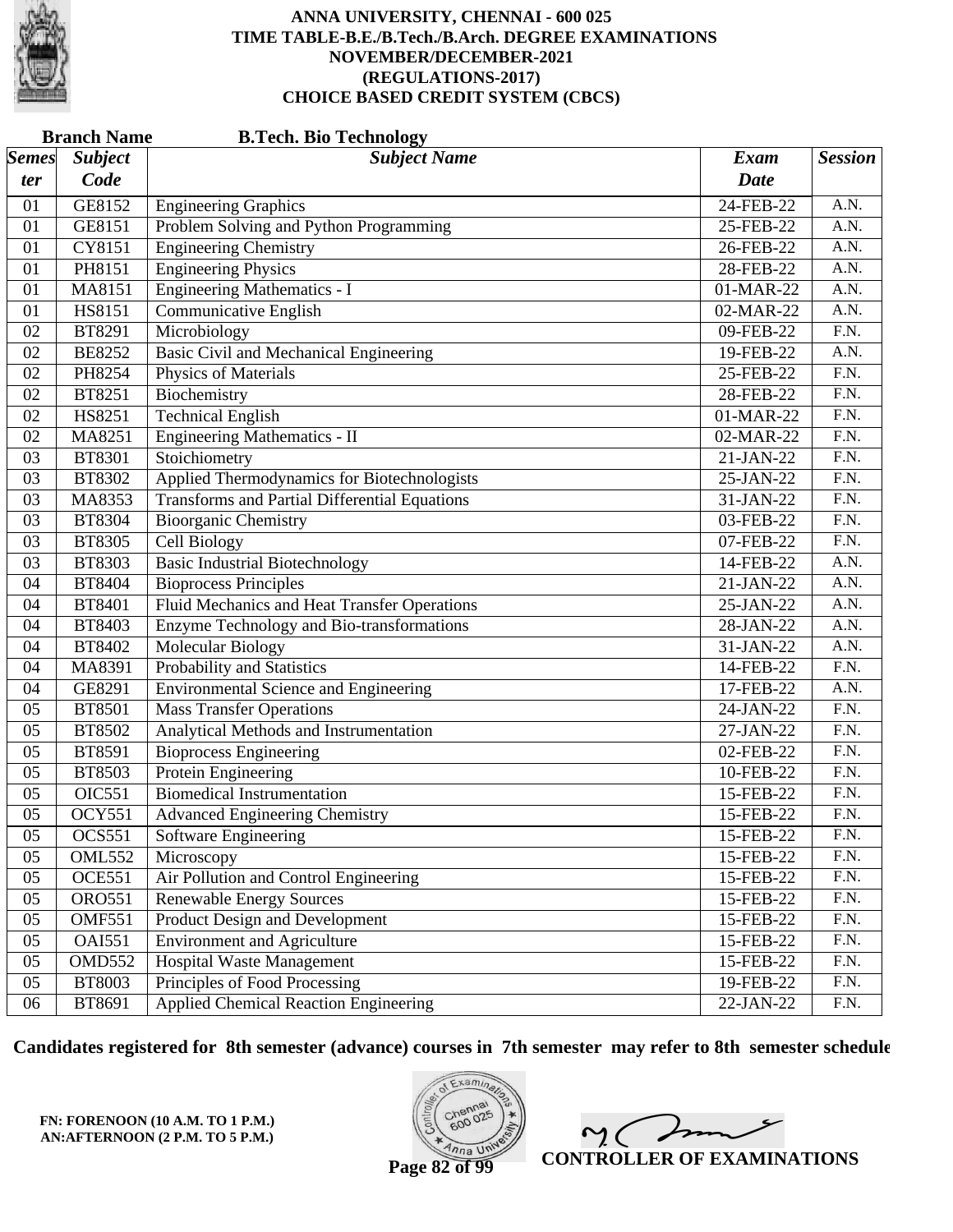

|                 | <b>Branch Name</b><br><b>B.Tech. Bio Technology</b> |                                                   |              |                   |  |  |
|-----------------|-----------------------------------------------------|---------------------------------------------------|--------------|-------------------|--|--|
| <b>Semes</b>    | <b>Subject</b>                                      | <b>Subject Name</b>                               | <b>Exam</b>  | <b>Session</b>    |  |  |
| ter             | Code                                                |                                                   | <b>Date</b>  |                   |  |  |
| 06              | <b>BT8601</b>                                       | Genetic Engineering                               | $24-JAN-22$  | A.N.              |  |  |
| 06              | BT8651                                              | <b>Bioinformatics</b>                             | 27-JAN-22    | $\overline{A.N.}$ |  |  |
| 06              | <b>BT8012</b>                                       | <b>Bioethics</b>                                  | 02-FEB-22    | A.N.              |  |  |
| 06              | <b>BT8014</b>                                       | <b>Lifestyle Diseases</b>                         | $02$ -FEB-22 | $\overline{A.N.}$ |  |  |
| 06              | <b>BT8016</b>                                       | Genomics and Proteomics                           | 02-FEB-22    | $\overline{A.N.}$ |  |  |
| 06              | <b>BT8017</b>                                       | Biofuel                                           | 02-FEB-22    | A.N.              |  |  |
| 06              | <b>BT8010</b>                                       | Bioentrepreneurship                               | 03-FEB-22    | A.N.              |  |  |
| 06              | <b>BT8009</b>                                       | <b>Biopharmaceutical Technology</b>               | 03-FEB-22    | A.N.              |  |  |
| 06              | <b>BT8011</b>                                       | Marine Biotechnology                              | 03-FEB-22    | A.N.              |  |  |
| 06              | <b>BT8007</b>                                       | <b>Cancer Biology</b>                             | 03-FEB-22    | A.N.              |  |  |
| 06              | <b>BT8008</b>                                       | Molecular Pathogenesis of Infectious Diseases     | 03-FEB-22    | A.N.              |  |  |
| 06              | <b>BT8005</b>                                       | Animal Biotechnology                              | 07-FEB-22    | $\overline{A.N.}$ |  |  |
| 06              | GE8075                                              | <b>Intellectual Property Rights</b>               | 08-FEB-22    | $\overline{F.N.}$ |  |  |
| 06              | GE8073                                              | <b>Fundamentals of Nano Science</b>               | 08-FEB-22    | A.N.              |  |  |
| 06              | GE8076                                              | Professional Ethics in Engineering                | 23-FEB-22    | A.N.              |  |  |
| 07              | BT8022                                              | Neurobiology and Cognitive Sciences               | 28-JAN-22    | $\overline{F.N.}$ |  |  |
| $\overline{07}$ | <b>BT8023</b>                                       | <b>Tissue Engineering</b>                         | 28-JAN-22    | $\overline{F.N.}$ |  |  |
| 07              | <b>BT8026</b>                                       | <b>Stem Cell Technology</b>                       | 28-JAN-22    | $\overline{F.N.}$ |  |  |
| 07              | <b>BT8025</b>                                       | Immunotechnology                                  | $28-JAN-22$  | $\overline{F.N.}$ |  |  |
| 07              | BT8791                                              | Immunology                                        | 01-FEB-22    | A.N.              |  |  |
| 07              | <b>BT8020</b>                                       | Bioconjugate Technology and Applications          | 04-FEB-22    | $\overline{F.N.}$ |  |  |
| 07              | GE8074                                              | <b>Human Rights</b>                               | 04-FEB-22    | $\overline{F.N.}$ |  |  |
| 07              | BT8021                                              | Genetics                                          | 04-FEB-22    | F.N.              |  |  |
| 07              | <b>BT8018</b>                                       | <b>Plant Biotechnology</b>                        | 04-FEB-22    | $\overline{F.N.}$ |  |  |
| $\overline{07}$ | GE8077                                              | <b>Total Quality Management</b>                   | 11-FEB-22    | A.N.              |  |  |
| $\overline{07}$ | <b>OMF751</b>                                       | Lean Six Sigma                                    | 16-FEB-22    | F.N.              |  |  |
| 07              | <b>OCE751</b>                                       | <b>Environmental and Social Impact Assessment</b> | 16-FEB-22    | $\overline{F.N.}$ |  |  |
| 07              | <b>OME754</b>                                       | <b>Industrial Safety</b>                          | 16-FEB-22    | $\overline{F.N.}$ |  |  |
| 07              | <b>OBM752</b>                                       | <b>Hospital Management</b>                        | 16-FEB-22    | $\overline{F.N.}$ |  |  |
| 07              | <b>OML751</b>                                       | <b>Testing of Materials</b>                       | 16-FEB-22    | $\overline{F.N.}$ |  |  |
| 07              | <b>BT8751</b>                                       | <b>Downstream Processing</b>                      | 18-FEB-22    | $\overline{F.N.}$ |  |  |

**Candidates registered for 8th semester (advance) courses in 7th semester may refer to 8th semester schedule**



 $\sqrt{2}$  $\mathsf{M}(\mathbb{C})$ **CONTROLLER OF EXAMINATIONS**

**Page 83 of 99**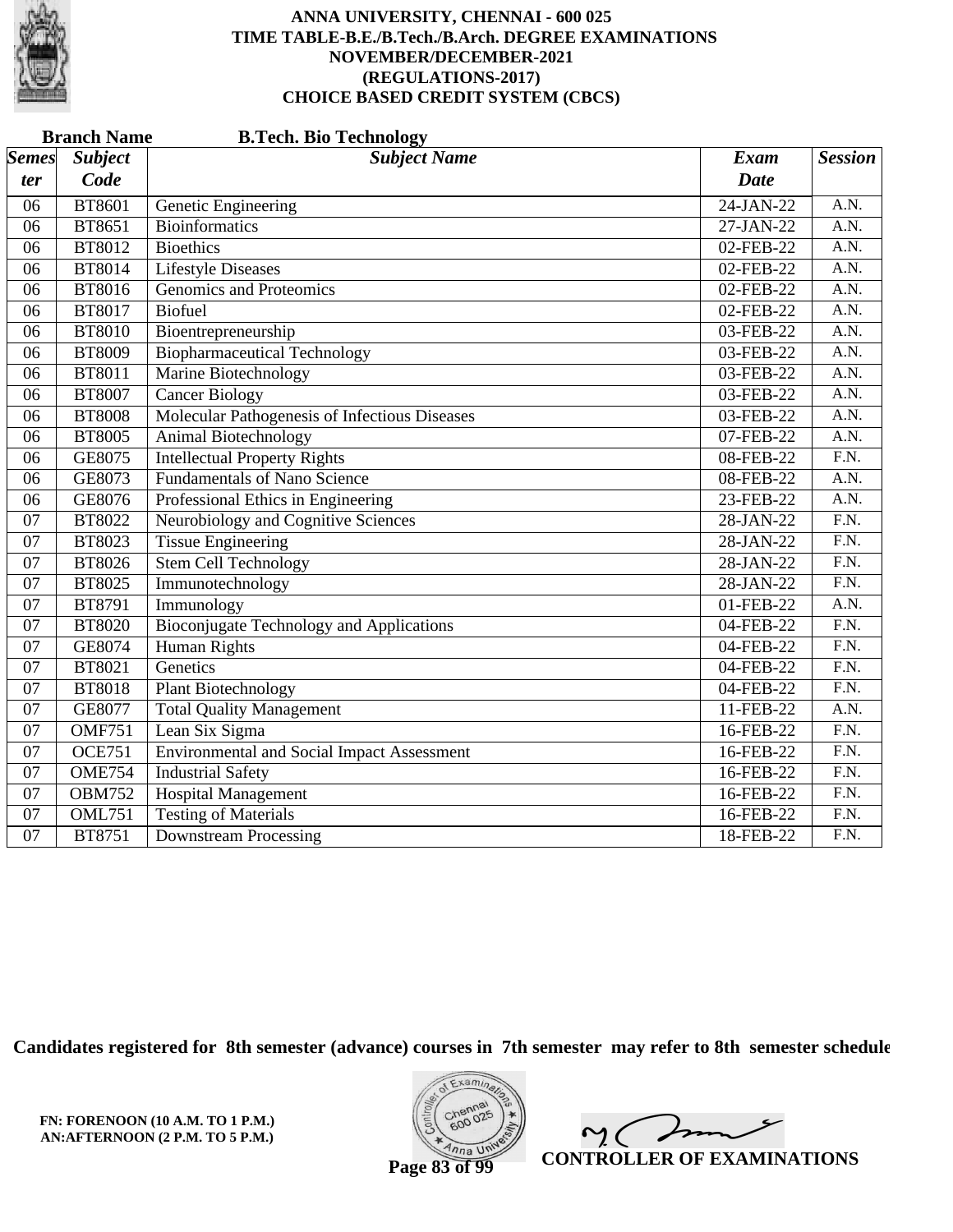

|              | <b>Branch Name</b><br><b>B.Tech. Food Technology</b> |                                                       |             |                   |  |  |
|--------------|------------------------------------------------------|-------------------------------------------------------|-------------|-------------------|--|--|
| <b>Semes</b> | <b>Subject</b>                                       | <b>Subject Name</b>                                   | <b>Exam</b> | <b>Session</b>    |  |  |
| ter          | Code                                                 |                                                       | <b>Date</b> |                   |  |  |
| 01           | GE8152                                               | <b>Engineering Graphics</b>                           | 24-FEB-22   | A.N.              |  |  |
| 01           | GE8151                                               | Problem Solving and Python Programming                | 25-FEB-22   | A.N.              |  |  |
| 01           | CY8151                                               | <b>Engineering Chemistry</b>                          | 26-FEB-22   | A.N.              |  |  |
| 01           | PH8151                                               | <b>Engineering Physics</b>                            | 28-FEB-22   | $\overline{A.N.}$ |  |  |
| 01           | MA8151                                               | <b>Engineering Mathematics - I</b>                    | 01-MAR-22   | A.N.              |  |  |
| 01           | HS8151                                               | Communicative English                                 | 02-MAR-22   | A.N.              |  |  |
| 02           | BT8291                                               | Microbiology                                          | 09-FEB-22   | $\overline{F.N.}$ |  |  |
| 02           | <b>BE8252</b>                                        | Basic Civil and Mechanical Engineering                | 19-FEB-22   | $\overline{A.N.}$ |  |  |
| 02           | PH8254                                               | Physics of Materials                                  | 25-FEB-22   | F.N.              |  |  |
| 02           | FD8201                                               | Biochemistry                                          | 28-FEB-22   | $\overline{F.N.}$ |  |  |
| 02           | HS8251                                               | <b>Technical English</b>                              | 01-MAR-22   | $\overline{F.N.}$ |  |  |
| 02           | MA8251                                               | Engineering Mathematics - II                          | 02-MAR-22   | $\overline{F.N.}$ |  |  |
| 03           | FD8301                                               | <b>Introduction to Food Processing</b>                | 21-JAN-22   | F.N.              |  |  |
| 03           | FD8302                                               | <b>Food Process Calculations</b>                      | 25-JAN-22   | $\overline{F.N.}$ |  |  |
| 03           | MA8353                                               | <b>Transforms and Partial Differential Equations</b>  | 31-JAN-22   | $\overline{F.N.}$ |  |  |
| 03           | FD8303                                               | <b>Food Microbiology</b>                              | 03-FEB-22   | $\overline{F.N.}$ |  |  |
| 03           | FD8304                                               | <b>Principles of Fluid Mechanics</b>                  | 07-FEB-22   | F.N.              |  |  |
| 03           | FD8305                                               | Food Chemistry and Nutrition                          | 11-FEB-22   | F.N.              |  |  |
| 04           | FD8401                                               | Food Analysis                                         | 21-JAN-22   | A.N.              |  |  |
| 04           | FD8402                                               | Thermodynamics                                        | 25-JAN-22   | A.N.              |  |  |
| 04           | FD8403                                               | Unit Operations for Food Industries                   | 31-JAN-22   | A.N.              |  |  |
| 04           | FD8491                                               | Fundamentals of Heat and Mass Transfer                | 01-FEB-22   | F.N.              |  |  |
| 04           | MA8391                                               | Probability and Statistics                            | 14-FEB-22   | $\overline{F.N.}$ |  |  |
| 04           | GE8291                                               | <b>Environmental Science and Engineering</b>          | 17-FEB-22   | A.N.              |  |  |
| 05           | FD8501                                               | <b>Food Additives</b>                                 | 24-JAN-22   | F.N.              |  |  |
| 05           | FD8003                                               | <b>Traditional Foods</b>                              | 28-JAN-22   | F.N.              |  |  |
| 05           | GE8071                                               | <b>Disaster Management</b>                            | 28-JAN-22   | $\overline{F.N.}$ |  |  |
| 05           | FD8502                                               | <b>Biochemical Engineering for Food Technologists</b> | 04-FEB-22   | $\overline{F.N.}$ |  |  |
| 05           | FD8503                                               | Refrigeration and Cold Chain Management               | 10-FEB-22   | F.N.              |  |  |
| 05           | <b>OAI551</b>                                        | <b>Environment and Agriculture</b>                    | 15-FEB-22   | F.N.              |  |  |
| 05           | <b>OMD553</b>                                        | <b>Telehealth Technology</b>                          | 15-FEB-22   | F.N.              |  |  |
| 05           | <b>OML552</b>                                        | Microscopy                                            | 15-FEB-22   | F.N.              |  |  |
| 05           | <b>ORO551</b>                                        | <b>Renewable Energy Sources</b>                       | 15-FEB-22   | F.N.              |  |  |
| 05           | OMD552                                               | Hospital Waste Management                             | 15-FEB-22   | F.N.              |  |  |
| 05           | <b>OCE551</b>                                        | Air Pollution and Control Engineering                 | 15-FEB-22   | F.N.              |  |  |
| 05           | FD8504                                               | Food Processing and Preservation                      | 19-FEB-22   | F.N.              |  |  |
| 06           | FD8602                                               | <b>Baking and Confectionary Technology</b>            | 28-JAN-22   | A.N.              |  |  |
| 06           | FD8601                                               | Food Process Engineering and Economics                | 01-FEB-22   | A.N.              |  |  |
| 06           | FD8010                                               | Meat, Fish and Poultry Processing Technology          | 03-FEB-22   | A.N.              |  |  |

**Candidates registered for 8th semester (advance) courses in 7th semester may refer to 8th semester schedule**

**FN: FORENOON (10 A.M. TO 1 P.M.) AN:AFTERNOON (2 P.M. TO 5 P.M.)**



 $\overline{\phantom{a}}$ 2. C  $\overline{a}$ **CONTROLLER OF EXAMINATIONS**

**Page 84 of 99**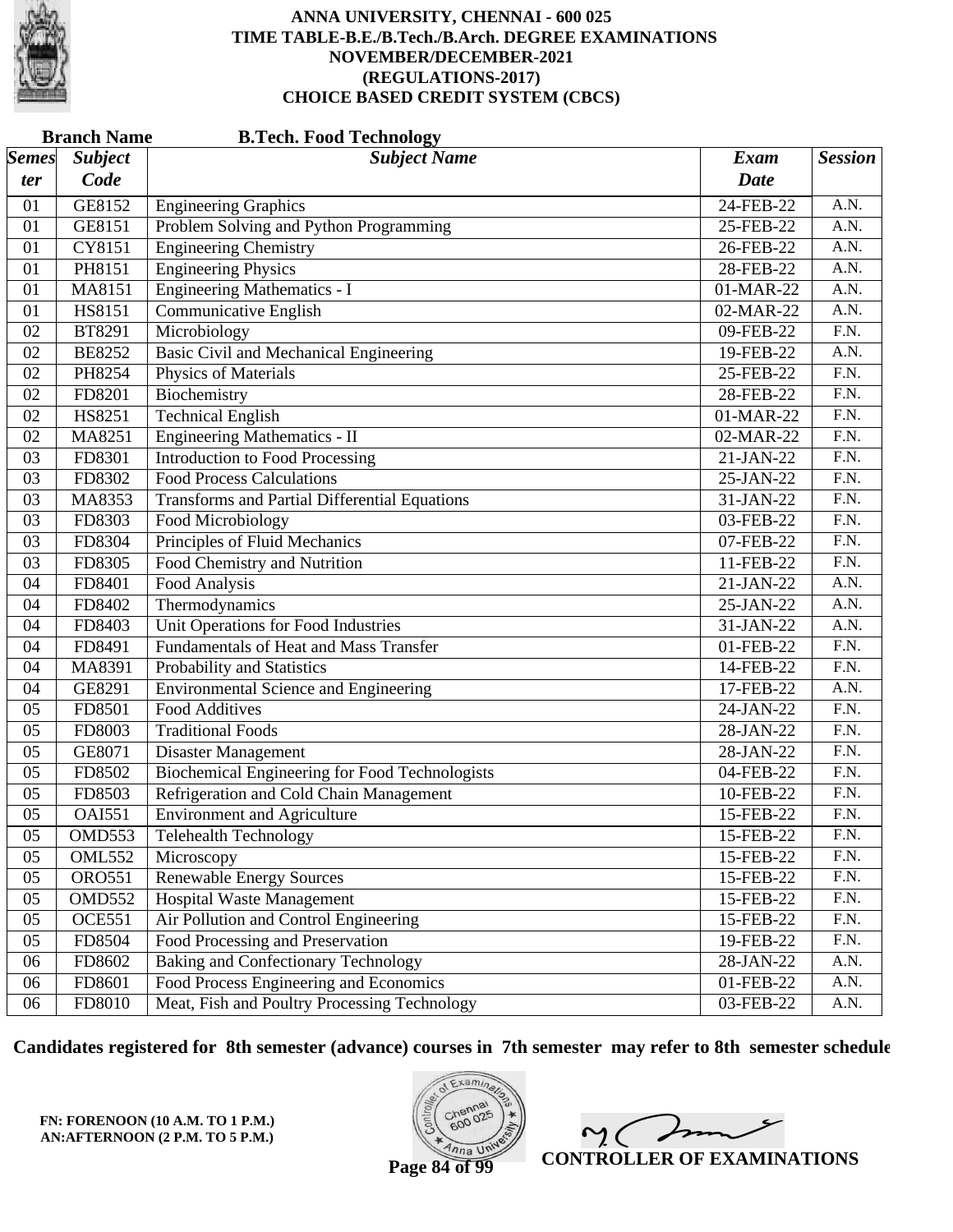

|              | <b>Branch Name</b><br><b>B.Tech. Food Technology</b> |                                            |             |                |  |  |  |
|--------------|------------------------------------------------------|--------------------------------------------|-------------|----------------|--|--|--|
| <b>Semes</b> | <b>Subject</b>                                       | <b>Subject Name</b>                        | Exam        | <b>Session</b> |  |  |  |
| ter          | Code                                                 |                                            | <b>Date</b> |                |  |  |  |
| 06           | FD8013                                               | Entrepreneurship                           | 03-FEB-22   | A.N.           |  |  |  |
| 06           | FD8007                                               | <b>Spices and Plantation Technology</b>    | 04-FEB-22   | A.N.           |  |  |  |
| 06           | FD8006                                               | Food Toxicology and Allergy                | 04-FEB-22   | A.N.           |  |  |  |
| 06           | FD8005                                               | <b>Functional Foods and Nutraceuticals</b> | 04-FEB-22   | A.N.           |  |  |  |
| 06           | FD8603                                               | Fruits and Vegetable Processing Technology | 07-FEB-22   | A.N.           |  |  |  |
| 06           | FD8009                                               | Cereal Technology                          | 09-FEB-22   | A.N.           |  |  |  |
| 06           | GE8076                                               | Professional Ethics in Engineering         | 23-FEB-22   | A.N.           |  |  |  |
| 07           | FD8701                                               | Dairy Process Technology                   | 22-JAN-22   | F.N.           |  |  |  |
| 07           | FD8702                                               | Food Safety, Quality and Regulation        | 27-JAN-22   | F.N.           |  |  |  |
| 07           | FD8703                                               | <b>Food Packaging Technology</b>           | 02-FEB-22   | F.N.           |  |  |  |
| 07           | GE8077                                               | <b>Total Quality Management</b>            | 11-FEB-22   | A.N.           |  |  |  |
| 07           | FD8018                                               | Management of Food Waste                   | 14-FEB-22   | A.N.           |  |  |  |
| 07           | <b>OME752</b>                                        | <b>Supply Chain Management</b>             | 16-FEB-22   | F.N.           |  |  |  |
| 07           | <b>OME754</b>                                        | <b>Industrial Safety</b>                   | 16-FEB-22   | F.N.           |  |  |  |
| 07           | <b>OML751</b>                                        | <b>Testing of Materials</b>                | 16-FEB-22   | F.N.           |  |  |  |
| 07           | FD8014                                               | <b>Beverage Technology</b>                 | 18-FEB-22   | F.N.           |  |  |  |
| 07           | BT8751                                               | <b>Downstream Processing</b>               | 18-FEB-22   | F.N.           |  |  |  |
| 07           | FD8015                                               | Post Harvest Technology                    | 18-FEB-22   | F.N.           |  |  |  |

**Candidates registered for 8th semester (advance) courses in 7th semester may refer to 8th semester schedule**

**FN: FORENOON (10 A.M. TO 1 P.M.) AN:AFTERNOON (2 P.M. TO 5 P.M.)**



 $\sqrt{ }$ 2. C  $\overline{a}$ **CONTROLLER OF EXAMINATIONS**

**Page 85 of 99**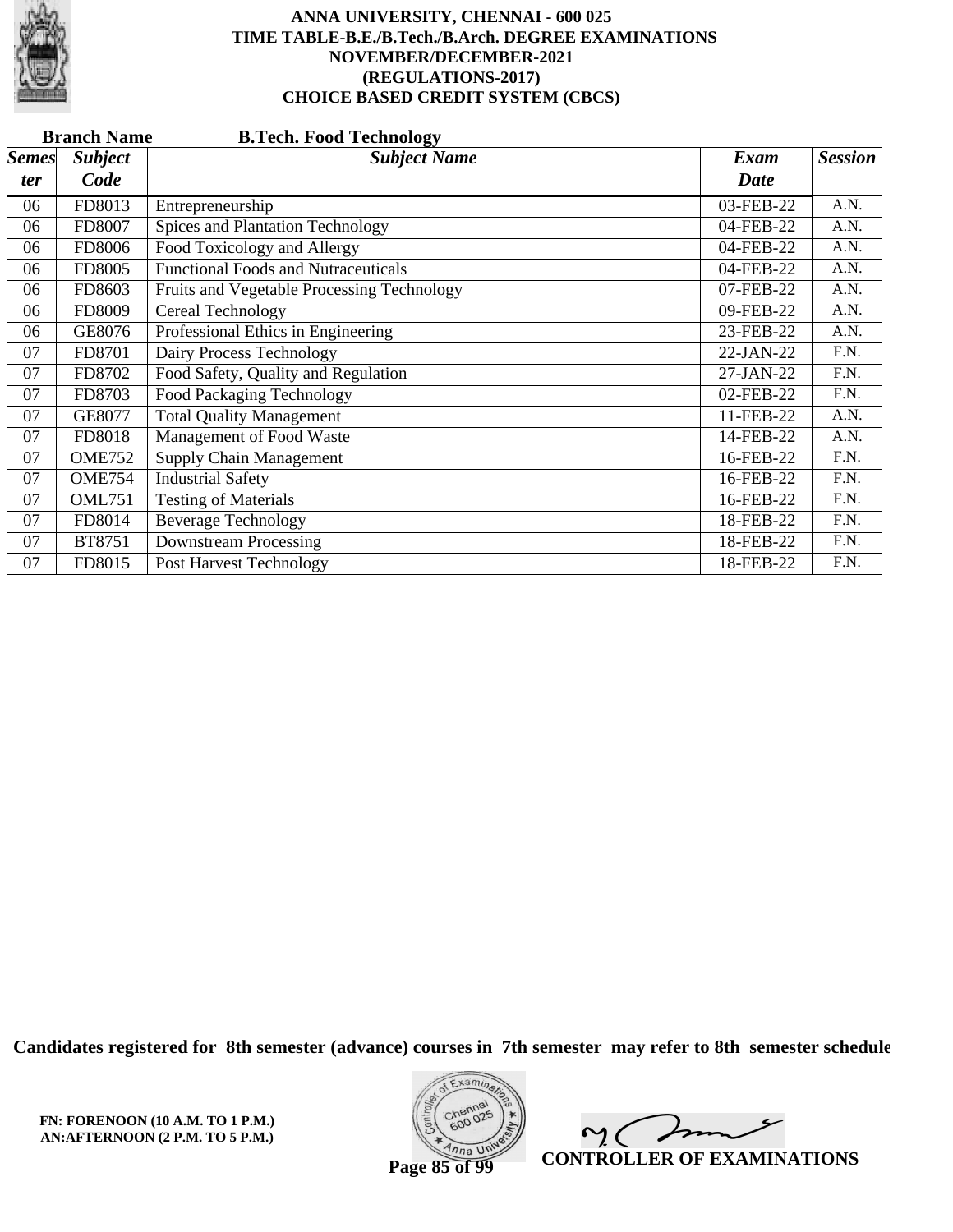

|                     | <b>Branch Name</b><br><b>B.Tech. Petroleum Engineering</b> |                                                                     |                            |                   |  |  |  |
|---------------------|------------------------------------------------------------|---------------------------------------------------------------------|----------------------------|-------------------|--|--|--|
| <b>Semes</b><br>ter | <b>Subject</b><br>Code                                     | <b>Subject Name</b>                                                 | <b>Exam</b><br><b>Date</b> | <b>Session</b>    |  |  |  |
| 01                  | GE8152                                                     | <b>Engineering Graphics</b>                                         | 24-FEB-22                  | A.N.              |  |  |  |
| 01                  | GE8151                                                     | Problem Solving and Python Programming                              | $25$ -FEB-22               | A.N.              |  |  |  |
| 01                  | CY8151                                                     | <b>Engineering Chemistry</b>                                        | 26-FEB-22                  | A.N.              |  |  |  |
| 01                  | PH8151                                                     | <b>Engineering Physics</b>                                          | 28-FEB-22                  | A.N.              |  |  |  |
| 01                  | MA8151                                                     | <b>Engineering Mathematics - I</b>                                  | 01-MAR-22                  | A.N.              |  |  |  |
| 01                  | HS8151                                                     | <b>Communicative English</b>                                        | 02-MAR-22                  | A.N.              |  |  |  |
| 02                  | CY8291                                                     | <b>Organic Chemistry</b>                                            | 19-FEB-22                  | $\overline{A.N.}$ |  |  |  |
| 02                  | <b>BE8256</b>                                              | <b>Basic Mechanical Engineering</b>                                 | 24-FEB-22                  | $\overline{F.N.}$ |  |  |  |
| 02                  | PH8254                                                     | Physics of Materials                                                | 25-FEB-22                  | $\overline{F.N.}$ |  |  |  |
| 02                  | PE8201                                                     | <b>Introduction to Petroleum Engineering</b>                        | 26-FEB-22                  | $\overline{F.N.}$ |  |  |  |
| 02                  | HS8251                                                     | <b>Technical English</b>                                            | 01-MAR-22                  | $\overline{F.N.}$ |  |  |  |
| 02                  | MA8251                                                     | <b>Engineering Mathematics - II</b>                                 | 02-MAR-22                  | $\overline{F.N.}$ |  |  |  |
| 03                  | EE8352                                                     | Principles of Electrical and Electronics Engineering                | 21-JAN-22                  | $\overline{F.N.}$ |  |  |  |
| 03                  | CH8351                                                     | <b>Process Calculations</b>                                         | 24-JAN-22                  | $\overline{F.N.}$ |  |  |  |
| 03                  | PE8301                                                     | <b>Reservoir Rocks and Fluid Properties</b>                         | 01-FEB-22                  | $\overline{A.N.}$ |  |  |  |
| 03                  | PE8302                                                     | <b>Fluids and Solid Operations</b>                                  | 03-FEB-22                  | $\overline{F.N.}$ |  |  |  |
| 03                  | MA8391                                                     | Probability and Statistics                                          | 14-FEB-22                  | $\overline{F.N.}$ |  |  |  |
| 03                  | GE8292                                                     | <b>Engineering Mechanics</b>                                        | 23-FEB-22                  | $\overline{F.N.}$ |  |  |  |
| 04                  | PE8403                                                     | Health, Safety and Environmental Management in Petroleum Industries | 24-JAN-22                  | $\overline{A.N.}$ |  |  |  |
| 04                  | CH8591                                                     | <b>Heat Transfer</b>                                                | 25-JAN-22                  | $\overline{F.N.}$ |  |  |  |
| 04                  | PE8401                                                     | Geophysics                                                          | 31-JAN-22                  | $\overline{F.N.}$ |  |  |  |
| 04                  | PE8402                                                     | <b>Fundamentals of Petroleum Geology</b>                            | 08-FEB-22                  | A.N.              |  |  |  |
| 04                  | PE8491                                                     | <b>Chemical Engineering Thermodynamics</b>                          | 11-FEB-22                  | $\overline{F.N.}$ |  |  |  |
| 04                  | CY8292                                                     | <b>Chemistry for Technologists</b>                                  | 28-FEB-22                  | $\overline{F.N.}$ |  |  |  |
| 05                  | PE8501                                                     | Process Control and Instrumentation                                 | 22-JAN-22                  | $\overline{F.N.}$ |  |  |  |
| 05                  | CH8075                                                     | Petroleum Refining and Petrochemicals                               | 28-JAN-22                  | $\overline{F.N.}$ |  |  |  |
| 05                  | GE8071                                                     | <b>Disaster Management</b>                                          | 28-JAN-22                  | F.N.              |  |  |  |
| 05                  | PE8001                                                     | Principles of Geochemistry                                          | 28-JAN-22                  | $\overline{F.N.}$ |  |  |  |
| 05                  | PE8092                                                     | Natural Gas Engineering                                             | 02-FEB-22                  | A.N.              |  |  |  |
| 05                  | PE8502                                                     | <b>Mass Transfer</b>                                                | 04-FEB-22                  | F.N.              |  |  |  |
| 05                  | PE8503                                                     | Reservoir Engineering I                                             | 07-FEB-22                  | F.N.              |  |  |  |
| 05                  | <b>OCE551</b>                                              | Air Pollution and Control Engineering                               | 15-FEB-22                  | F.N.              |  |  |  |
| 05                  | <b>OCE552</b>                                              | Geographic Information System                                       | 15-FEB-22                  | F.N.              |  |  |  |
| 05                  | <b>ORO551</b>                                              | <b>Renewable Energy Sources</b>                                     | 15-FEB-22                  | F.N.              |  |  |  |
| 06                  | PE8601                                                     | <b>Well Drilling Equipment and Operation</b>                        | 22-JAN-22                  | A.N.              |  |  |  |
| 06                  | PE8002                                                     | Well Completion Testing and Work Over                               | 28-JAN-22                  | A.N.              |  |  |  |
| 06                  | PE8003                                                     | <b>Numerical Reservoir Simulation</b>                               | 28-JAN-22                  | A.N.              |  |  |  |
| 06                  | PE8603                                                     | Reservoir Engineering II                                            | 31-JAN-22                  | A.N.              |  |  |  |
| 06                  | PE8602                                                     | Well Logging                                                        | 02-FEB-22                  | F.N.              |  |  |  |

**Candidates registered for 8th semester (advance) courses in 7th semester may refer to 8th semester schedule**

**FN: FORENOON (10 A.M. TO 1 P.M.) AN:AFTERNOON (2 P.M. TO 5 P.M.)**



 $\overline{\phantom{a}}$  $2<sub>1</sub>$ **CONTROLLER OF EXAMINATIONS**

**Page 86 of 99**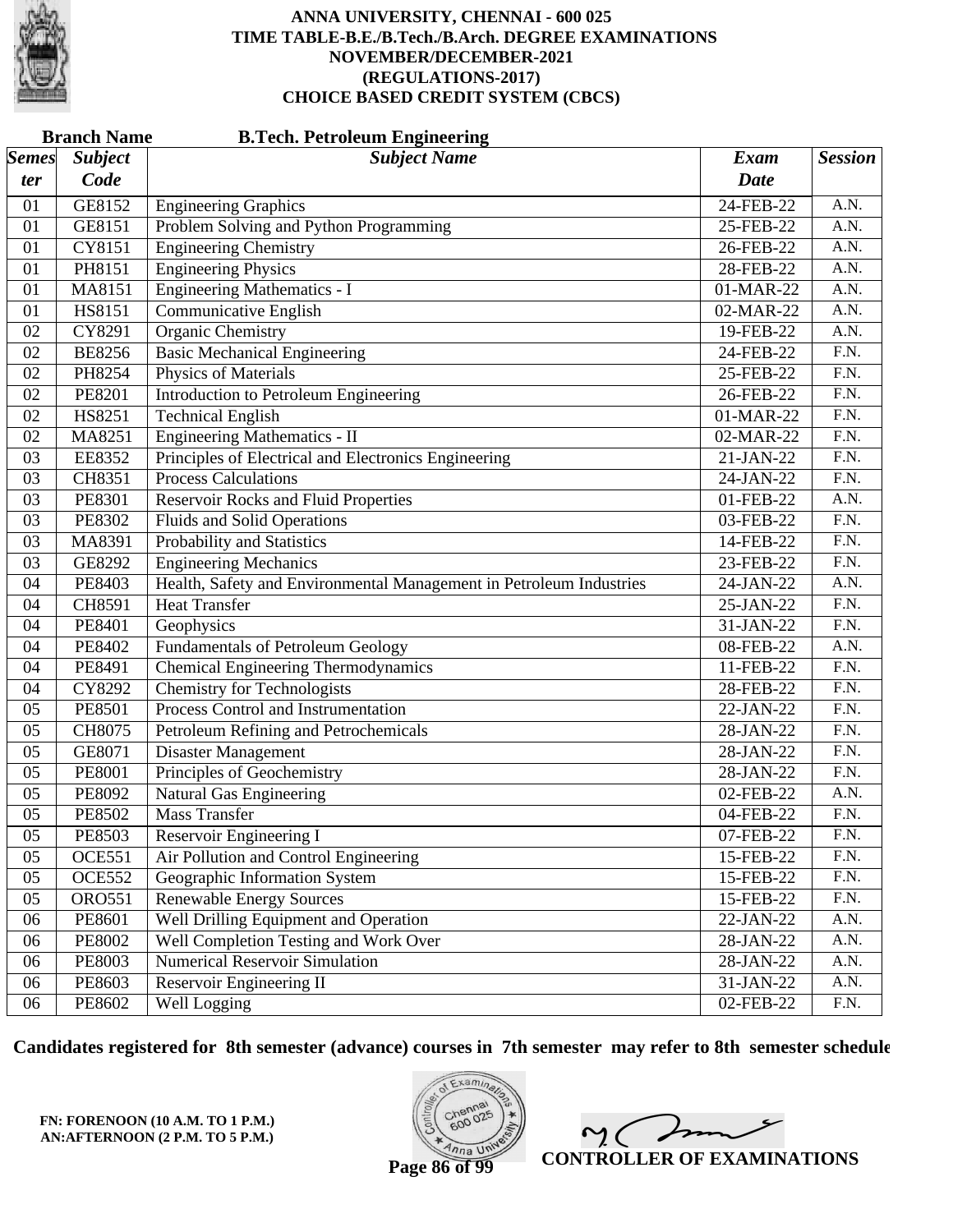

|              | <b>Branch Name</b><br><b>B.Tech. Petroleum Engineering</b> |                                                     |             |                |  |  |  |
|--------------|------------------------------------------------------------|-----------------------------------------------------|-------------|----------------|--|--|--|
| <b>Semes</b> | <b>Subject</b>                                             | <b>Subject Name</b>                                 | <b>Exam</b> | <b>Session</b> |  |  |  |
| ter          | Code                                                       |                                                     | <b>Date</b> |                |  |  |  |
| 06           | PE8604                                                     | Drilling Fluids and Cementing Techniques            | 03-FEB-22   | A.N.           |  |  |  |
| 06           | PE8071                                                     | <b>Advanced Separation Techniques</b>               | 08-FEB-22   | F.N.           |  |  |  |
| 06           | GE8076                                                     | Professional Ethics in Engineering                  | 23-FEB-22   | A.N.           |  |  |  |
| 07           | PE8073                                                     | <b>Enhanced Oil Recovery</b>                        | 21-JAN-22   | A.N.           |  |  |  |
| 07           | <b>PE8005</b>                                              | Petroleum Equipment Design                          | 27-JAN-22   | F.N.           |  |  |  |
| 07           | <b>PE8004</b>                                              | Onshore and Offshore Engineering and Technology     | 27-JAN-22   | F.N.           |  |  |  |
| 07           | <b>PE8075</b>                                              | Petroleum Corrosion Technology                      | 01-FEB-22   | F.N.           |  |  |  |
| 07           | <b>PE8008</b>                                              | Well Completion and Simulation                      | 01-FEB-22   | F.N.           |  |  |  |
| 07           | <b>PE8701</b>                                              | Petroleum Production Engineering                    | 07-FEB-22   | A.N.           |  |  |  |
| 07           | <b>PE8006</b>                                              | Water Flooding and Enhanced Oil Recovery            | 10-FEB-22   | F.N.           |  |  |  |
| 07           | PE8093                                                     | Plant Safety and Risk Analysis                      | 10-FEB-22   | F.N.           |  |  |  |
| 07           | <b>PE8078</b>                                              | Reservoir Characterization and Modeling             | 11-FEB-22   | A.N.           |  |  |  |
| 07           | <b>OME754</b>                                              | <b>Industrial Safety</b>                            | 16-FEB-22   | F.N.           |  |  |  |
| 07           | <b>OML751</b>                                              | <b>Testing of Materials</b>                         | 16-FEB-22   | F.N.           |  |  |  |
| 07           | GE8291                                                     | <b>Environmental Science and Engineering</b>        | 17-FEB-22   | A.N.           |  |  |  |
| 07           | <b>PE8079</b>                                              | Storage Transportation of Crude Oil and Natural gas | 19-FEB-22   | F.N.           |  |  |  |
| 08           | <b>PE8076</b>                                              | <b>Petroleum Economics</b>                          | 04-FEB-22   | A.N.           |  |  |  |
| 08           | <b>PE8010</b>                                              | Integrated Oil/Gas Field Evaluation                 | 04-FEB-22   | A.N.           |  |  |  |
| 08           | <b>PE8077</b>                                              | Process Economics                                   | 14-FEB-22   | A.N.           |  |  |  |

**Candidates registered for 8th semester (advance) courses in 7th semester may refer to 8th semester schedule**

**FN: FORENOON (10 A.M. TO 1 P.M.) AN:AFTERNOON (2 P.M. TO 5 P.M.)**



 $\overline{\phantom{a}}$  $\sim$  ( **CONTROLLER OF EXAMINATIONS**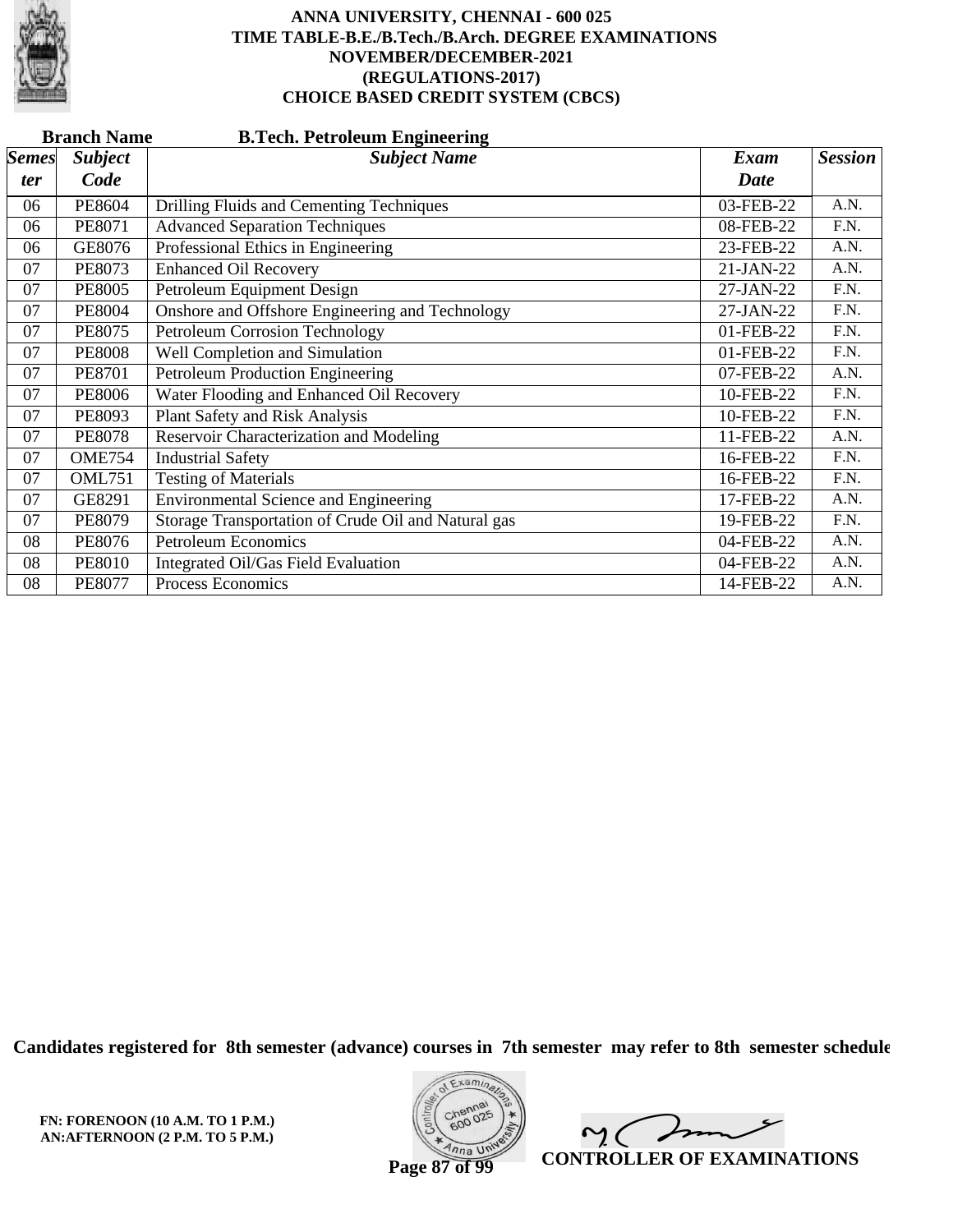

|                       | <b>Branch Name</b><br><b>B.Tech. Plastic Technology</b> |                                                     |             |                   |  |  |
|-----------------------|---------------------------------------------------------|-----------------------------------------------------|-------------|-------------------|--|--|
| $\vert$ Semes $\vert$ | <b>Subject</b>                                          | <b>Subject Name</b>                                 | <b>Exam</b> | <b>Session</b>    |  |  |
| ter                   | Code                                                    |                                                     | <b>Date</b> |                   |  |  |
| 01                    | GE8152                                                  | <b>Engineering Graphics</b>                         | 24-FEB-22   | A.N.              |  |  |
| 01                    | GE8151                                                  | Problem Solving and Python Programming              | 25-FEB-22   | A.N.              |  |  |
| 01                    | CY8151                                                  | <b>Engineering Chemistry</b>                        | 26-FEB-22   | $\overline{A.N.}$ |  |  |
| 01                    | PH8151                                                  | <b>Engineering Physics</b>                          | 28-FEB-22   | $\overline{A.N.}$ |  |  |
| 01                    | MA8151                                                  | <b>Engineering Mathematics - I</b>                  | 01-MAR-22   | A.N.              |  |  |
| 01                    | HS8151                                                  | Communicative English                               | 02-MAR-22   | A.N.              |  |  |
| 02                    | <b>BE8251</b>                                           | <b>Basic Electrical and Electronics Engineering</b> | 24-FEB-22   | $\overline{F.N.}$ |  |  |
| 02                    | PH8254                                                  | <b>Physics of Materials</b>                         | 25-FEB-22   | $\overline{F.N.}$ |  |  |
| 02                    | PR8251                                                  | <b>Production Processes</b>                         | 26-FEB-22   | F.N.              |  |  |
| 02                    | CY8251                                                  | Physical and Organic Chemistry                      | 28-FEB-22   | $\overline{F.N.}$ |  |  |
| 02                    | HS8251                                                  | <b>Technical English</b>                            | 01-MAR-22   | $\overline{F.N.}$ |  |  |
| 02                    | MA8251                                                  | <b>Engineering Mathematics - II</b>                 | 02-MAR-22   | $\overline{F.N.}$ |  |  |
| 03                    | PT8354                                                  | <b>Polymer Physics</b>                              | 21-JAN-22   | F.N.              |  |  |
| 03                    | PT8353                                                  | Mechanics of Solids                                 | 25-JAN-22   | F.N.              |  |  |
| 03                    | PT8352                                                  | Introduction to Chemical Engineering                | 31-JAN-22   | $\overline{F.N.}$ |  |  |
| 03                    | PT8351                                                  | <b>Fundamentals of Polymer Science</b>              | 04-FEB-22   | $\overline{F.N.}$ |  |  |
| 03                    | MA8391                                                  | Probability and Statistics                          | 14-FEB-22   | F.N.              |  |  |
| 03                    | GE8291                                                  | <b>Environmental Science and Engineering</b>        | 17-FEB-22   | A.N.              |  |  |
| 04                    | PT8452                                                  | <b>Mould Manufacturing Technology</b>               | 21-JAN-22   | $\overline{A.N.}$ |  |  |
| 04                    | PT8453                                                  | Process Instrumentation for Polymer Technologist    | 25-JAN-22   | $\overline{A.N.}$ |  |  |
| 04                    | PT8451                                                  | Fluid Mechanics and Polymer Rheology                | 31-JAN-22   | A.N.              |  |  |
| 04                    | <b>ME8391</b>                                           | <b>Engineering Thermodynamics</b>                   | 03-FEB-22   | F.N.              |  |  |
| 04                    | PL8451                                                  | <b>Plastics Materials I</b>                         | 04-FEB-22   | $\overline{A.N.}$ |  |  |
| 04                    | MA8491                                                  | <b>Numerical Methods</b>                            | 21-FEB-22   | $\overline{F.N.}$ |  |  |
| 05                    | PL8501                                                  | <b>Additives and Compounding</b>                    | 22-JAN-22   | F.N.              |  |  |
| 05                    | PL8502                                                  | <b>Plastics Testing I</b>                           | 27-JAN-22   | F.N.              |  |  |
| 05                    | PL8503                                                  | <b>Plastics Processing Technology I</b>             | 01-FEB-22   | $\overline{F.N.}$ |  |  |
| 05                    | PL8551                                                  | <b>Plastics Materials II</b>                        | 07-FEB-22   | $\overline{F.N.}$ |  |  |
| 05                    | PT8073                                                  | <b>Plastics Packaging Technology</b>                | 10-FEB-22   | F.N.              |  |  |
| 05                    | <b>OMF551</b>                                           | Product Design and Development                      | 15-FEB-22   | F.N.              |  |  |
| 06                    | PL8605                                                  | <b>Rubber Technology</b>                            | 22-JAN-22   | A.N.              |  |  |
| 06                    | PL8072                                                  | <b>Biodegradable Polymers</b>                       | 24-JAN-22   | A.N.              |  |  |
| 06                    | PL8604                                                  | <b>Plastics Processing Technology II</b>            | 27-JAN-22   | A.N.              |  |  |
| 06                    | PL8603                                                  | <b>Plastics Testing II</b>                          | 01-FEB-22   | A.N.              |  |  |
| 06                    | PL8601                                                  | Plastics Moulds and Dies Design                     | 07-FEB-22   | A.N.              |  |  |
| 06                    | PT8651                                                  | Polymer Blends and Alloys                           | 09-FEB-22   | A.N.              |  |  |
| 06                    | PL8602                                                  | CAD/CAM/CAE for Plastics Engineering                | 10-FEB-22   | A.N.              |  |  |
| 07                    | PT8751                                                  | <b>Polymer Composites</b>                           | 24-JAN-22   | F.N.              |  |  |
| 07                    | PL8004                                                  | Additive Manufacturing in Plastics Products         | 28-JAN-22   | F.N.              |  |  |

**Candidates registered for 8th semester (advance) courses in 7th semester may refer to 8th semester schedule**

**FN: FORENOON (10 A.M. TO 1 P.M.) AN:AFTERNOON (2 P.M. TO 5 P.M.)**



 $\overline{\phantom{a}}$ 2. C  $\overline{a}$ **CONTROLLER OF EXAMINATIONS**

**Page 88 of 99**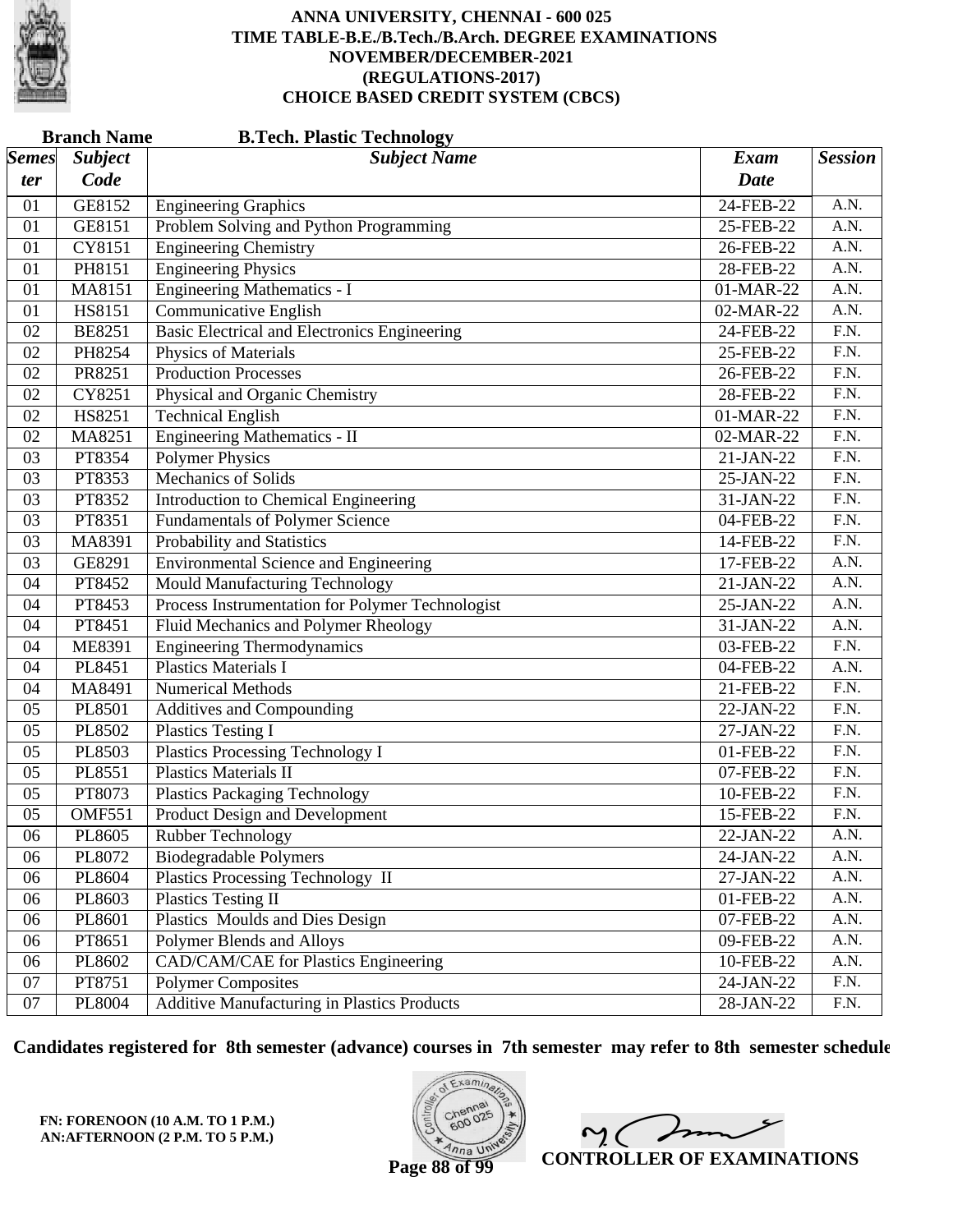

|              | <b>Branch Name</b> | <b>B.Tech. Plastic Technology</b>                |           |                |
|--------------|--------------------|--------------------------------------------------|-----------|----------------|
| <b>Semes</b> | <b>Subject</b>     | <b>Subject Name</b>                              | Exam      | <b>Session</b> |
| <i>ter</i>   | Code               |                                                  | Date      |                |
| 07           | PL8701             | <b>Plastics Product Design</b>                   | 02-FEB-22 | F.N.           |
| 07           | PL8702             | <b>Advanced Plastics and Speciality Polymers</b> | 09-FEB-22 | F.N.           |
| 07           | PT8075             | Polymers for Energy Storage Applications         | 11-FEB-22 | F.N.           |
| 07           | PL8003             | Advanced Mould and Die Manufacturing Techniques  | 11-FEB-22 | F.N.           |
| 07           | PL8073             | <b>Biomedical Plastics</b>                       | 11-FEB-22 | F.N.           |
| 07           | <b>OML753</b>      | <b>Selection of Materials</b>                    | 16-FEB-22 | F.N.           |

**Candidates registered for 8th semester (advance) courses in 7th semester may refer to 8th semester schedule**

**FN: FORENOON (10 A.M. TO 1 P.M.) AN:AFTERNOON (2 P.M. TO 5 P.M.)**



 $\sqrt{ }$  $\sim$  ( **CONTROLLER OF EXAMINATIONS**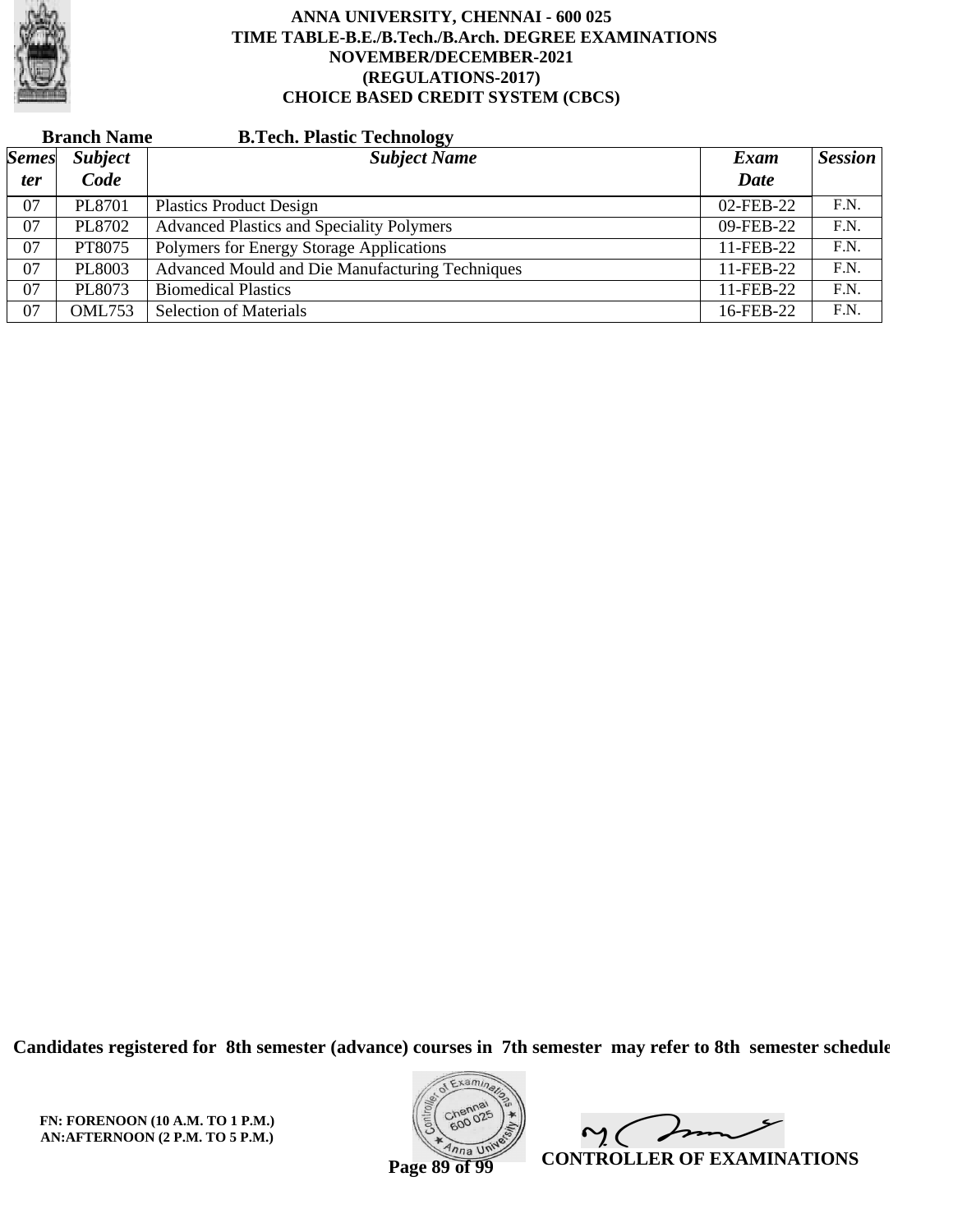

|              | <b>Branch Name</b><br><b>B.Tech. Chemical and Electrochemical Engineering</b> |                                                      |                         |                   |  |  |
|--------------|-------------------------------------------------------------------------------|------------------------------------------------------|-------------------------|-------------------|--|--|
| <b>Semes</b> | <b>Subject</b>                                                                | <b>Subject Name</b>                                  | Exam                    | <b>Session</b>    |  |  |
| ter          | Code                                                                          |                                                      | <b>Date</b>             |                   |  |  |
| 01           | GE8152                                                                        | <b>Engineering Graphics</b>                          | 24-FEB-22               | A.N.              |  |  |
| 01           | GE8151                                                                        | Problem Solving and Python Programming               | 25-FEB-22               | $\overline{A.N.}$ |  |  |
| 01           | CY8151                                                                        | <b>Engineering Chemistry</b>                         | 26-FEB-22               | A.N.              |  |  |
| 01           | PH8151                                                                        | <b>Engineering Physics</b>                           | 28-FEB-22               | A.N.              |  |  |
| 01           | MA8151                                                                        | <b>Engineering Mathematics - I</b>                   | 01-MAR-22               | $\overline{A.N.}$ |  |  |
| 01           | HS8151                                                                        | <b>Communicative English</b>                         | 02-MAR-22               | $\overline{A.N.}$ |  |  |
| 02           | <b>BE8251</b>                                                                 | <b>Basic Electrical and Electronics Engineering</b>  | 24-FEB-22               | $\overline{F.N.}$ |  |  |
| 02           | PH8254                                                                        | Physics of Materials                                 | 25-FEB-22               | F.N.              |  |  |
| 02           | EL8201                                                                        | Principles of Electrochemistry                       | 26-FEB-22               | $\overline{F.N.}$ |  |  |
| 02           | CY8292                                                                        | <b>Chemistry for Technologists</b>                   | 28-FEB-22               | F.N.              |  |  |
| 02           | HS8251                                                                        | <b>Technical English</b>                             | 01-MAR-22               | $\overline{F.N.}$ |  |  |
| 02           | MA8251                                                                        | <b>Engineering Mathematics - II</b>                  | 02-MAR-22               | F.N.              |  |  |
| 03           | EL8301                                                                        | <b>Molecular Physical Chemistry</b>                  | 21-JAN-22               | $\overline{F.N.}$ |  |  |
| 03           | EL8302                                                                        | <b>Inorganic Chemistry</b>                           | 28-JAN-22               | $\overline{F.N.}$ |  |  |
| 03           | MA8353                                                                        | <b>Transforms and Partial Differential Equations</b> | 31-JAN-22               | $\overline{F.N.}$ |  |  |
| 03           | EL8303                                                                        | <b>Chemical Process Calculations</b>                 | 09-FEB-22               | F.N.              |  |  |
| 03           | GE8291                                                                        | <b>Environmental Science and Engineering</b>         | 17-FEB-22               | A.N.              |  |  |
| 03           | CY8291                                                                        | Organic Chemistry                                    | 19-FEB-22               | $\overline{A.N.}$ |  |  |
| 04           | EL8401                                                                        | <b>Fluid And Solid Operations</b>                    | 21-JAN-22               | $\overline{A.N.}$ |  |  |
| 04           | PM8391                                                                        | <b>Materials Technology</b>                          | 27-JAN-22               | F.N.              |  |  |
| 04           | EL8402                                                                        | <b>Heat Transfer and its Applications</b>            | 28-JAN-22               | $\overline{A.N.}$ |  |  |
| 04           | PE8091                                                                        | <b>Chemical Reaction Engineering</b>                 | 03-FEB-22               | $\overline{F.N.}$ |  |  |
| 04           | PE8491                                                                        | <b>Chemical Engineering Thermodynamics</b>           | 11-FEB-22               | $\overline{F.N.}$ |  |  |
| 04           | MA8491                                                                        | <b>Numerical Methods</b>                             | 21-FEB-22               | F.N.              |  |  |
| 05           | CH8551                                                                        | Mass Transfer I                                      | 22-JAN-22               | $\overline{F.N.}$ |  |  |
| 05           | CH8491                                                                        | <b>Instrumental Methods of Analysis</b>              | 25-JAN-22               | $\overline{A.N.}$ |  |  |
| 05           | EL8502                                                                        | Electrodics and Electrocatalysis                     | 01-FEB-22               | $\overline{F.N.}$ |  |  |
| 05           | EL8503                                                                        | <b>Electrochemical Reaction Engineering</b>          | $07$ -FEB-22            | F.N.              |  |  |
| 05           | EL8501                                                                        | <b>Corrosion Science and Engineering</b>             | 10-FEB-22               | $\overline{F.N.}$ |  |  |
| 05           | <b>ORO551</b>                                                                 | <b>Renewable Energy Sources</b>                      | 15-FEB-22               | $\overline{F.N.}$ |  |  |
| 05           | OCY552                                                                        | Fuel Cell Chemistry                                  | 15-FEB-22               | F.N.              |  |  |
| 06           | CH8651                                                                        | <b>Mass Transfer II</b>                              | 22-JAN-22               | A.N.              |  |  |
| 06           | EL8603                                                                        | Process Dynamics and Control                         | 25-JAN-22               | F.N.              |  |  |
| 06           | CH8091                                                                        | <b>Electrochemical Process Technology</b>            | $\overline{0}$ 1-FEB-22 | A.N.              |  |  |
| 06           | CH8652                                                                        | Process Engineering Economics                        | 03-FEB-22               | A.N.              |  |  |
| 06           | EL8601                                                                        | <b>Electrochemical Materials Science</b>             | 04-FEB-22               | F.N.              |  |  |
| 06           | EL8602                                                                        | Instrumentation                                      | 07-FEB-22               | A.N.              |  |  |
| 07           | EL8702                                                                        | <b>Electrometallurgy and Thermics</b>                | 24-JAN-22               | F.N.              |  |  |
| 07           | CH8791                                                                        | <b>Transport Phenomena</b>                           | 27-JAN-22               | A.N.              |  |  |

**Candidates registered for 8th semester (advance) courses in 7th semester may refer to 8th semester schedule**

**FN: FORENOON (10 A.M. TO 1 P.M.) AN:AFTERNOON (2 P.M. TO 5 P.M.)**



 $\overline{\phantom{a}}$  $\sim$  ( **CONTROLLER OF EXAMINATIONS**

**Page 90 of 99**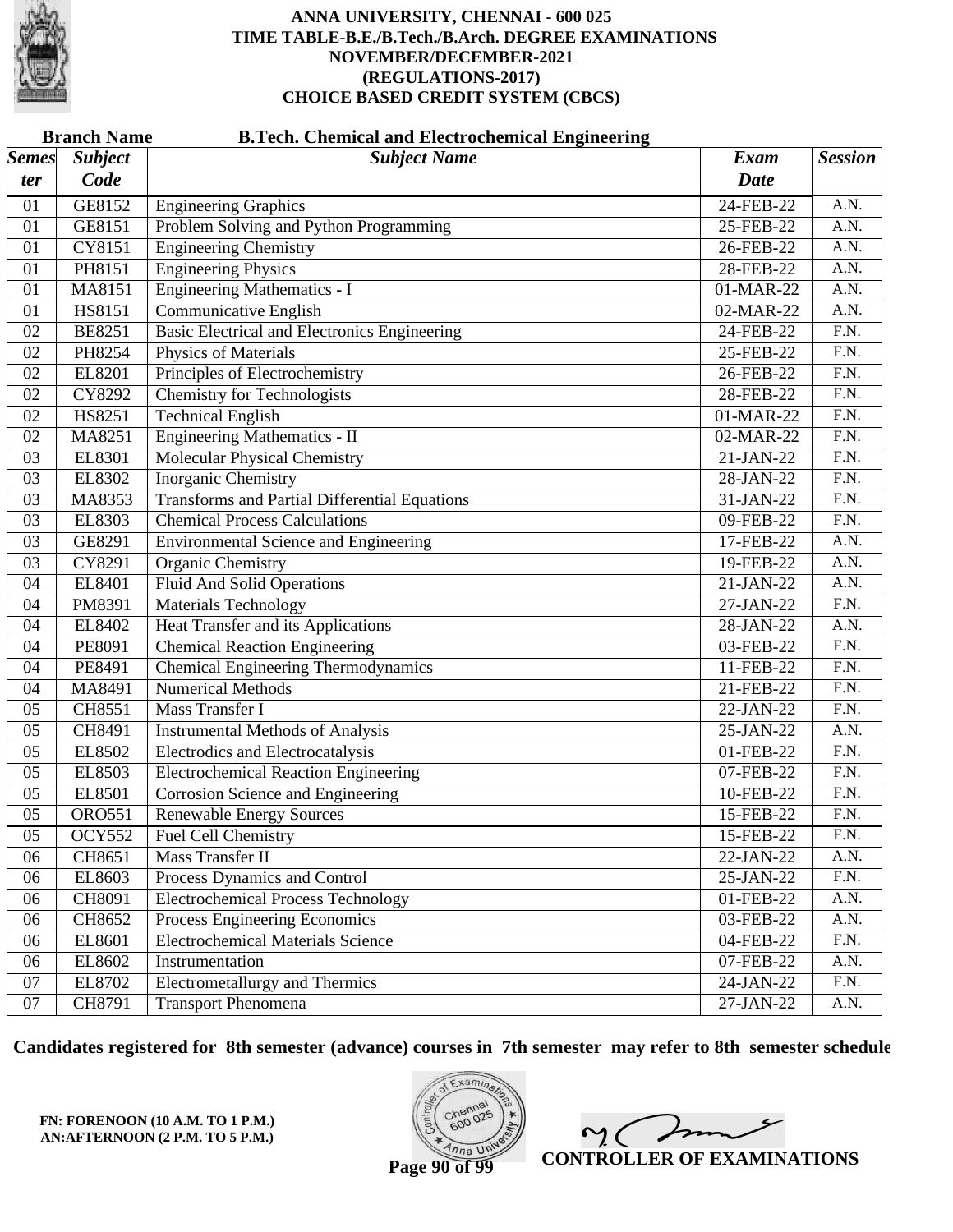

# **Branch Name B.Tech. Chemical and Electrochemical Engineering**

| $\vert$ Semes $\vert$ | <b>Subject</b> | <b>Subject Name</b>                              | Exam      | <b>Session</b> |
|-----------------------|----------------|--------------------------------------------------|-----------|----------------|
| <i>ter</i>            | Code           |                                                  | Date      |                |
| 07                    | EL8701         | Process Synthesis and design                     | 02-FEB-22 | F.N.           |
| 07                    | <b>EL8003</b>  | Nanomaterials Technology                         | 10-FEB-22 | A.N.           |
| 07                    | <b>EL8005</b>  | <b>Industrial Metal Finishing</b>                | 14-FEB-22 | F.N.           |
| 07                    | <b>OME754</b>  | <b>Industrial Safety</b>                         | 16-FEB-22 | F.N.           |
| 07                    | <b>OML751</b>  | <b>Testing of Materials</b>                      | 16-FEB-22 | F.N.           |
| 08                    | <b>EL8008</b>  | Cathodic Protection and Electrophoretic Coatings | 24-JAN-22 | A.N.           |
| 08                    | <b>EL8801</b>  | Electrochemical Energy Conversion and Storage    | 02-FEB-22 | A.N.           |
| 08                    | <b>EL8802</b>  | Surface Science                                  | 04-FEB-22 | A.N.           |

**Candidates registered for 8th semester (advance) courses in 7th semester may refer to 8th semester schedule**

**FN: FORENOON (10 A.M. TO 1 P.M.) AN:AFTERNOON (2 P.M. TO 5 P.M.)**



Imm  $\mathsf{M}(\mathbb{C})$ **CONTROLLER OF EXAMINATIONS**

**Page 91 of 99**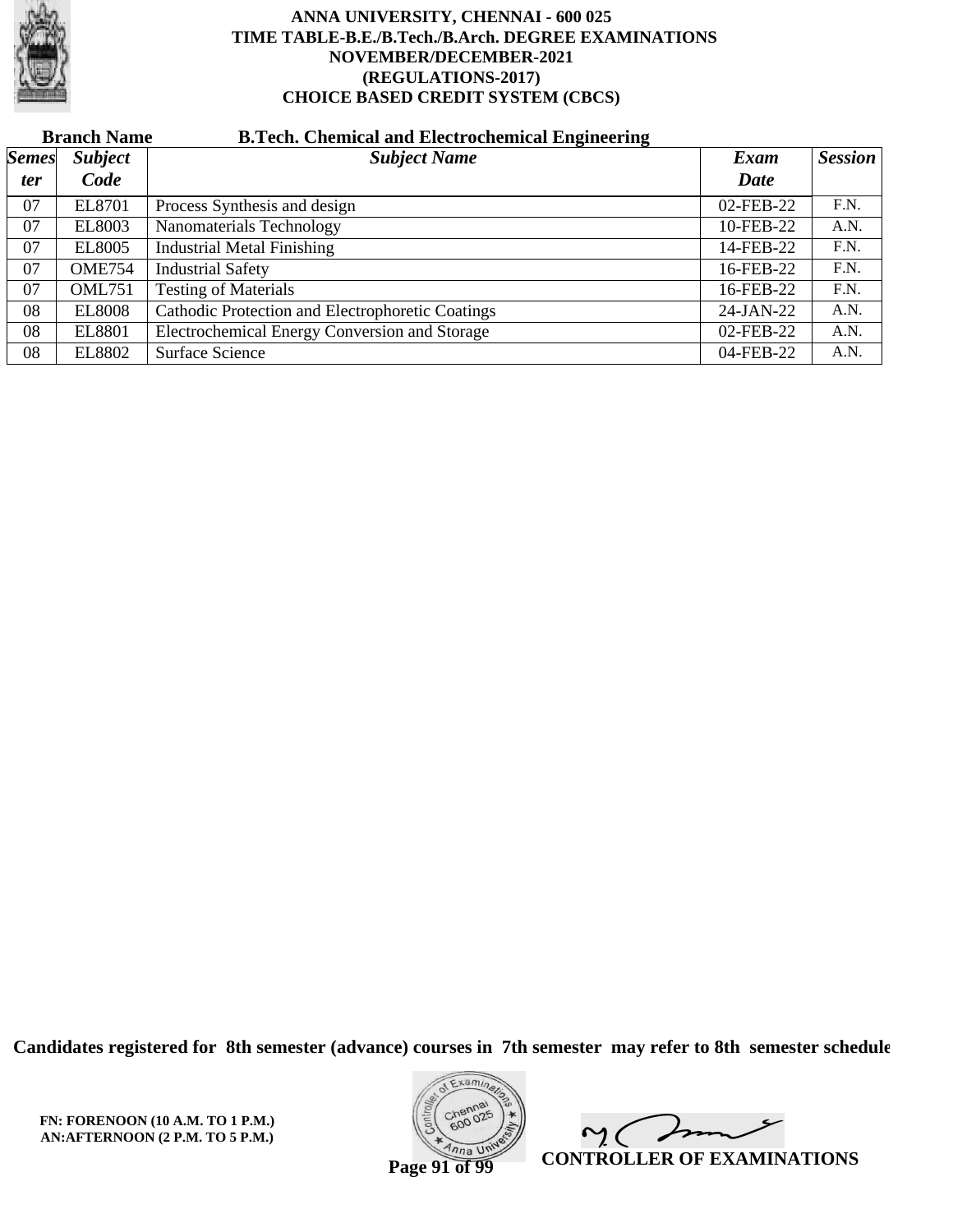

|                           | <b>Branch Name</b> | <b>B.Tech. Pharmaceutical Technology</b>               |              |                   |
|---------------------------|--------------------|--------------------------------------------------------|--------------|-------------------|
| $\mathcal{S}$ <i>emes</i> | <b>Subject</b>     | <b>Subject Name</b>                                    | <b>Exam</b>  | <b>Session</b>    |
| ter                       | Code               |                                                        | Date         |                   |
| 01                        | GE8152             | <b>Engineering Graphics</b>                            | 24-FEB-22    | A.N.              |
| 01                        | GE8151             | Problem Solving and Python Programming                 | 25-FEB-22    | A.N.              |
| 01                        | CY8151             | <b>Engineering Chemistry</b>                           | 26-FEB-22    | $\overline{A.N.}$ |
| 01                        | PH8151             | <b>Engineering Physics</b>                             | 28-FEB-22    | A.N.              |
| 01                        | MA8151             | <b>Engineering Mathematics - I</b>                     | 01-MAR-22    | A.N.              |
| 01                        | HS8151             | <b>Communicative English</b>                           | 02-MAR-22    | A.N.              |
| 02                        | <b>BE8252</b>      | <b>Basic Civil and Mechanical Engineering</b>          | 19-FEB-22    | $\overline{A.N.}$ |
| 02                        | PY8201             | <b>Human Physiology</b>                                | 24-FEB-22    | F.N.              |
| 02                        | PH8254             | Physics of Materials                                   | 25-FEB-22    | F.N.              |
| 02                        | PY8202             | Biochemistry                                           | 28-FEB-22    | $\overline{F.N.}$ |
| 02                        | HS8251             | <b>Technical English</b>                               | 01-MAR-22    | $\overline{F.N.}$ |
| 02                        | MA8251             | <b>Engineering Mathematics - II</b>                    | 02-MAR-22    | $\overline{F.N.}$ |
| 03                        | PY8301             | <b>Pharmaceutical Chemistry</b>                        | 21-JAN-22    | F.N.              |
| 03                        | PY8302             | <b>Physical Pharmaceutics</b>                          | 25-JAN-22    | $\overline{F.N.}$ |
| 03                        | MA8353             | <b>Transforms and Partial Differential Equations</b>   | 31-JAN-22    | $\overline{F.N.}$ |
| 03                        | BT8291             | Microbiology                                           | 09-FEB-22    | $\overline{F.N.}$ |
| 03                        | PE8491             | <b>Chemical Engineering Thermodynamics</b>             | 11-FEB-22    | F.N.              |
| 03                        | GE8291             | <b>Environmental Science and Engineering</b>           | 17-FEB-22    | A.N.              |
| 04                        | PY8401             | <b>Stoichiometry and Chemical Process Calculations</b> | 21-JAN-22    | $\overline{A.N.}$ |
| 04                        | PY8405             | <b>Pharmaceutical Analysis</b>                         | 25-JAN-22    | A.N.              |
| 04                        | PY8402             | <b>Fluid Flow Operations</b>                           | 31-JAN-22    | A.N.              |
| 04                        | PY8403             | Unit Operations in Pharma Industries                   | 07-FEB-22    | A.N.              |
| 04                        | PY8404             | Molecular Biology and Genetic Engineering              | 09-FEB-22    | $\overline{A.N.}$ |
| 04                        | MA8391             | Probability and Statistics                             | 14-FEB-22    | F.N.              |
| 05                        | BT8691             | <b>Applied Chemical Reaction Engineering</b>           | 22-JAN-22    | F.N.              |
| 05                        | PY8001             | <b>Basic Laboratory Animal Science</b>                 | 28-JAN-22    | $\overline{F.N.}$ |
| 05                        | GE8071             | <b>Disaster Management</b>                             | 28-JAN-22    | $\overline{F.N.}$ |
| 05                        | FD8491             | Fundamentals of Heat and Mass Transfer                 | $01$ -FEB-22 | F.N.              |
| 05                        | PY8502             | Pharmacology and Chemotherapy                          | 04-FEB-22    | F.N.              |
| 05                        | PY8501             | <b>Medicinal Chemistry</b>                             | 10-FEB-22    | F.N.              |
| 05                        | OMD552             | Hospital Waste Management                              | 15-FEB-22    | F.N.              |
| 05                        | <b>OIC551</b>      | <b>Biomedical Instrumentation</b>                      | 15-FEB-22    | F.N.              |
| 05                        | <b>OAI551</b>      | <b>Environment and Agriculture</b>                     | 15-FEB-22    | F.N.              |
| 06                        | PY8009             | Technology of Fine Chemicals and Bulk Drugs            | 22-JAN-22    | A.N.              |
| 06                        | PY8011             | Nutraceuticals                                         | 22-JAN-22    | A.N.              |
| 06                        | PY8008             | Vaccine Technology                                     | 22-JAN-22    | A.N.              |
| 06                        | PY8012             | Pharmacogenomics                                       | 22-JAN-22    | A.N.              |
| 06                        | PY8006             | <b>Herbal Technology</b>                               | 28-JAN-22    | A.N.              |
| 06                        | PY8007             | <b>Regulatory Toxicology</b>                           | 28-JAN-22    | A.N.              |

**Candidates registered for 8th semester (advance) courses in 7th semester may refer to 8th semester schedule**

**FN: FORENOON (10 A.M. TO 1 P.M.) AN:AFTERNOON (2 P.M. TO 5 P.M.)**



ノ  $2<sub>1</sub>$ **CONTROLLER OF EXAMINATIONS**

**Page 92 of 99**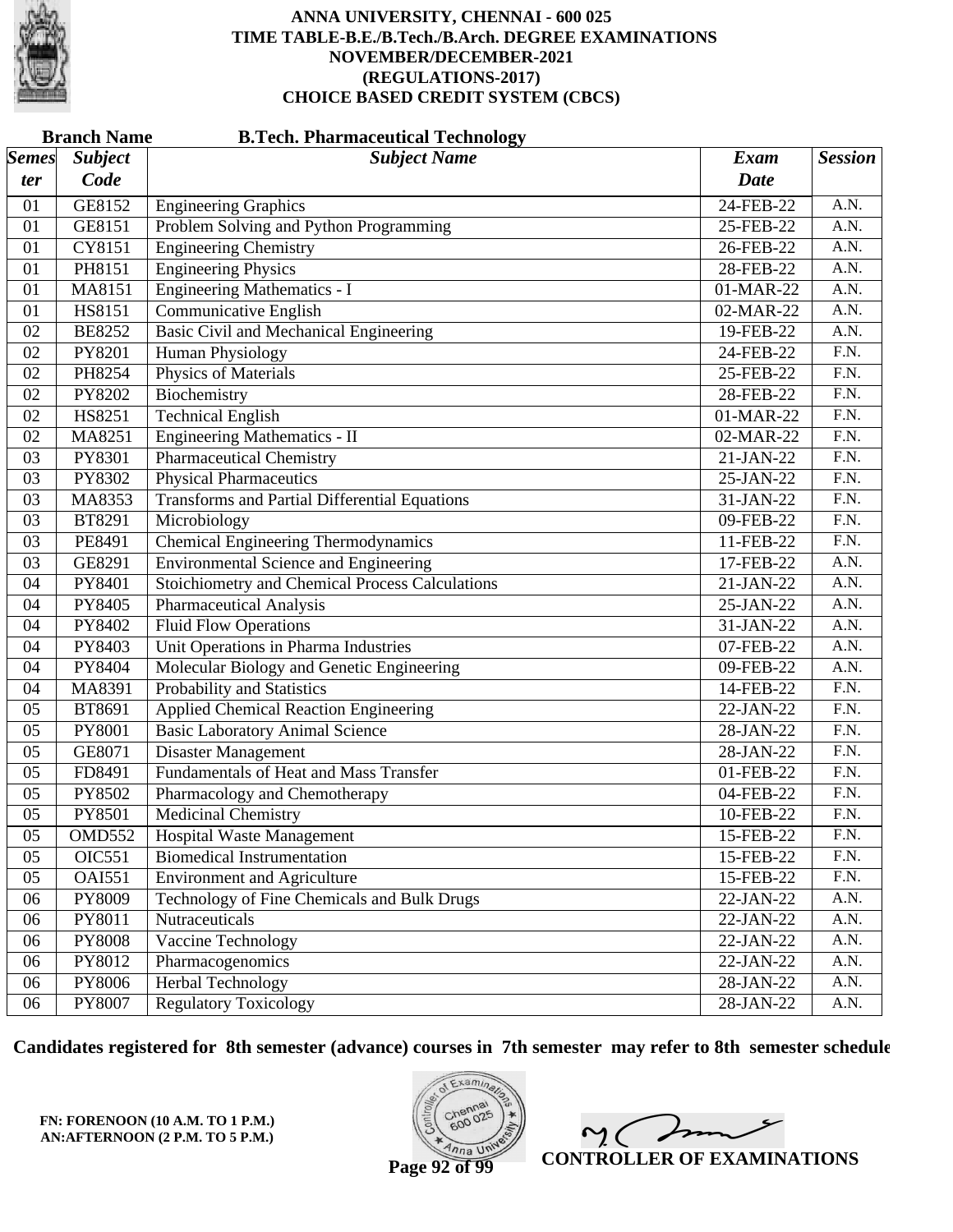

|              | <b>Branch Name</b><br><b>B.Tech. Pharmaceutical Technology</b> |                                                             |             |                   |  |  |
|--------------|----------------------------------------------------------------|-------------------------------------------------------------|-------------|-------------------|--|--|
| <b>Semes</b> | <b>Subject</b>                                                 | <b>Subject Name</b>                                         | Exam        | <b>Session</b>    |  |  |
| <i>ter</i>   | Code                                                           |                                                             | <b>Date</b> |                   |  |  |
| 06           | BT8791                                                         | Immunology                                                  | 01-FEB-22   | A.N.              |  |  |
| 06           | BT8591                                                         | <b>Bioprocess Engineering</b>                               | 02-FEB-22   | $\overline{F.N.}$ |  |  |
| 06           | PY8005                                                         | Validation in Pharmaceutical Industries                     | 04-FEB-22   | A.N.              |  |  |
| 06           | BT8071                                                         | <b>Biological Spectroscopy</b>                              | 04-FEB-22   | A.N.              |  |  |
| 06           | PY8003                                                         | <b>Technology of Semisolid Dosage Forms</b>                 | 04-FEB-22   | A.N.              |  |  |
| 06           | GE8073                                                         | <b>Fundamentals of Nano Science</b>                         | 08-FEB-22   | A.N.              |  |  |
| 06           | GE8077                                                         | <b>Total Quality Management</b>                             | 11-FEB-22   | A.N.              |  |  |
| 06           | PY8601                                                         | Technology of Solid Dosage forms                            | 14-FEB-22   | A.N.              |  |  |
| 06           | GE8076                                                         | Professional Ethics in Engineering                          | 23-FEB-22   | A.N.              |  |  |
| 07           | PY8701                                                         | <b>Biopharmaceutics and Pharmacokinetics</b>                | 24-JAN-22   | F.N.              |  |  |
| 07           | PY8702                                                         | <b>Regulatory Requirements in Pharmaceutical Industries</b> | 27-JAN-22   | F.N.              |  |  |
| 07           | PY8703                                                         | <b>Chemistry of Natural Products</b>                        | 03-FEB-22   | F.N.              |  |  |
| 07           | PY8013                                                         | <b>Technology of Sterile Products</b>                       | 07-FEB-22   | F.N.              |  |  |
| 07           | PY8015                                                         | <b>IPR</b> for Pharma Industry                              | 07-FEB-22   | F.N.              |  |  |
| 07           | PY8014                                                         | Introduction to Biomaterials and Tissue Engineering         | 07-FEB-22   | F.N.              |  |  |
| 07           | PY8016                                                         | Computer Aided Drug Design                                  | 07-FEB-22   | F.N.              |  |  |
| 07           | PY8019                                                         | Protein Structure, Function and Proteomics                  | 10-FEB-22   | A.N.              |  |  |
| 07           | PY8022                                                         | Safety and Health Evaluation                                | 10-FEB-22   | A.N.              |  |  |
| 07           | PY8020                                                         | <b>Pharmaceutical Packaging Technology</b>                  | 10-FEB-22   | A.N.              |  |  |
| 07           | PY8018                                                         | Pharmaceutical Nanotechnology                               | 10-FEB-22   | A.N.              |  |  |
| 07           | <b>OME754</b>                                                  | <b>Industrial Safety</b>                                    | 16-FEB-22   | F.N.              |  |  |
| 07           | <b>OBM752</b>                                                  | <b>Hospital Management</b>                                  | 16-FEB-22   | F.N.              |  |  |

**Candidates registered for 8th semester (advance) courses in 7th semester may refer to 8th semester schedule**



 $\sqrt{ }$  $\sim$  ( **CONTROLLER OF EXAMINATIONS**

**Page 93 of 99**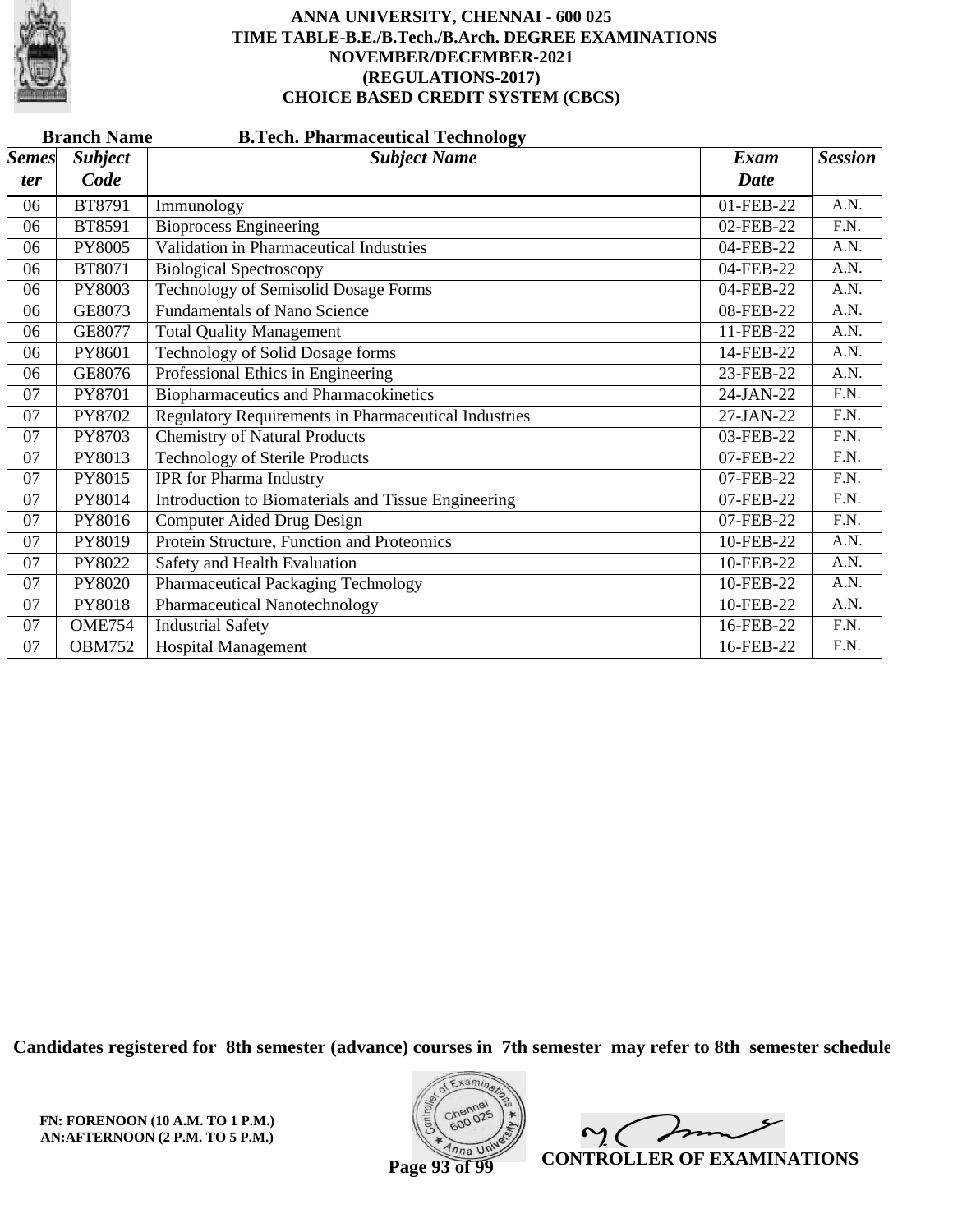

|              | <b>Branch Name</b><br><b>B.Tech. Petrochemical Technology</b> |                                                      |             |                   |  |
|--------------|---------------------------------------------------------------|------------------------------------------------------|-------------|-------------------|--|
| <b>Semes</b> | <b>Subject</b>                                                | <b>Subject Name</b>                                  | <b>Exam</b> | <b>Session</b>    |  |
| <i>ter</i>   | Code                                                          |                                                      | Date        |                   |  |
| 01           | GE8152                                                        | <b>Engineering Graphics</b>                          | 24-FEB-22   | A.N.              |  |
| 01           | GE8151                                                        | Problem Solving and Python Programming               | 25-FEB-22   | A.N.              |  |
| 01           | CY8151                                                        | <b>Engineering Chemistry</b>                         | 26-FEB-22   | $\overline{A.N.}$ |  |
| 01           | PH8151                                                        | <b>Engineering Physics</b>                           | 28-FEB-22   | A.N.              |  |
| 01           | MA8151                                                        | <b>Engineering Mathematics - I</b>                   | 01-MAR-22   | A.N.              |  |
| 01           | HS8151                                                        | <b>Communicative English</b>                         | 02-MAR-22   | A.N.              |  |
| 02           | CY8291                                                        | <b>Organic Chemistry</b>                             | 19-FEB-22   | $\overline{A.N.}$ |  |
| 02           | <b>BE8256</b>                                                 | <b>Basic Mechanical Engineering</b>                  | 24-FEB-22   | $\overline{F.N.}$ |  |
| 02           | PH8254                                                        | Physics of Materials                                 | 25-FEB-22   | F.N.              |  |
| 02           | PM8251                                                        | <b>Industrial Chemical Technology</b>                | 26-FEB-22   | $\overline{F.N.}$ |  |
| 02           | HS8251                                                        | <b>Technical English</b>                             | 01-MAR-22   | $\overline{F.N.}$ |  |
| 02           | MA8251                                                        | <b>Engineering Mathematics - II</b>                  | 02-MAR-22   | $\overline{F.N.}$ |  |
| 03           | EE8352                                                        | Principles of Electrical and Electronics Engineering | 21-JAN-22   | F.N.              |  |
| 03           | CH8351                                                        | <b>Process Calculations</b>                          | $24-JAN-22$ | $\overline{F.N.}$ |  |
| 03           | PM8391                                                        | <b>Materials Technology</b>                          | 27-JAN-22   | $\overline{F.N.}$ |  |
| 03           | PM8351                                                        | <b>Fluid Mechanics</b>                               | 07-FEB-22   | $\overline{F.N.}$ |  |
| 03           | MA8391                                                        | Probability and Statistics                           | 14-FEB-22   | F.N.              |  |
| 03           | GE8292                                                        | <b>Engineering Mechanics</b>                         | 23-FEB-22   | $\overline{F.N.}$ |  |
| 04           | PE8092                                                        | <b>Natural Gas Engineering</b>                       | 02-FEB-22   | $\overline{A.N.}$ |  |
| 04           | PM8452                                                        | <b>Petroleum Primary Processing Technology</b>       | 04-FEB-22   | A.N.              |  |
| 04           | PM8451                                                        | Petroleum Exploration and Exploitation Techniques    | 09-FEB-22   | F.N.              |  |
| 04           | CH8451                                                        | <b>Mechanical Operations</b>                         | 09-FEB-22   | A.N.              |  |
| 04           | PE8491                                                        | Chemical Engineering Thermodynamics                  | 11-FEB-22   | $\overline{F.N.}$ |  |
| 04           | CY8292                                                        | <b>Chemistry for Technologists</b>                   | 28-FEB-22   | F.N.              |  |
| 05           | CH8551                                                        | Mass Transfer I                                      | 22-JAN-22   | F.N.              |  |
| 05           | CH8591                                                        | <b>Heat Transfer</b>                                 | $25-JAN-22$ | $\overline{F.N.}$ |  |
| 05           | CH8094                                                        | Polymer Technology                                   | 28-JAN-22   | $\overline{F.N.}$ |  |
| 05           | GE8071                                                        | Disaster Management                                  | 28-JAN-22   | F.N.              |  |
| 05           | PM8075                                                        | <b>Instrumentation and Instrumental Analysis</b>     | 31-JAN-22   | F.N.              |  |
| 05           | PM8078                                                        | <b>Petrochemical Unit Processes</b>                  | 31-JAN-22   | F.N.              |  |
| 05           | PE8091                                                        | <b>Chemical Reaction Engineering</b>                 | 03-FEB-22   | F.N.              |  |
| 05           | <b>ORO551</b>                                                 | <b>Renewable Energy Sources</b>                      | 15-FEB-22   | F.N.              |  |
| 05           | OMD552                                                        | <b>Hospital Waste Management</b>                     | 15-FEB-22   | F.N.              |  |
| 05           | <b>OIT552</b>                                                 | <b>Cloud Computing</b>                               | 15-FEB-22   | F.N.              |  |
| 05           | <b>OCE551</b>                                                 | Air Pollution and Control Engineering                | 15-FEB-22   | F.N.              |  |
| 05           | <b>OME551</b>                                                 | <b>Energy Conservation and Management</b>            | 15-FEB-22   | F.N.              |  |
| 05           | <b>OCE552</b>                                                 | Geographic Information System                        | 15-FEB-22   | F.N.              |  |
| 05           | <b>OIC501</b>                                                 | <b>Basic Control Theory</b>                          | 15-FEB-22   | F.N.              |  |
| 06           | CH8651                                                        | <b>Mass Transfer II</b>                              | 22-JAN-22   | A.N.              |  |

**Candidates registered for 8th semester (advance) courses in 7th semester may refer to 8th semester schedule**

**FN: FORENOON (10 A.M. TO 1 P.M.) AN:AFTERNOON (2 P.M. TO 5 P.M.)**



 $2<sub>1</sub>$ **CONTROLLER OF EXAMINATIONS**

**Page 94 of 99**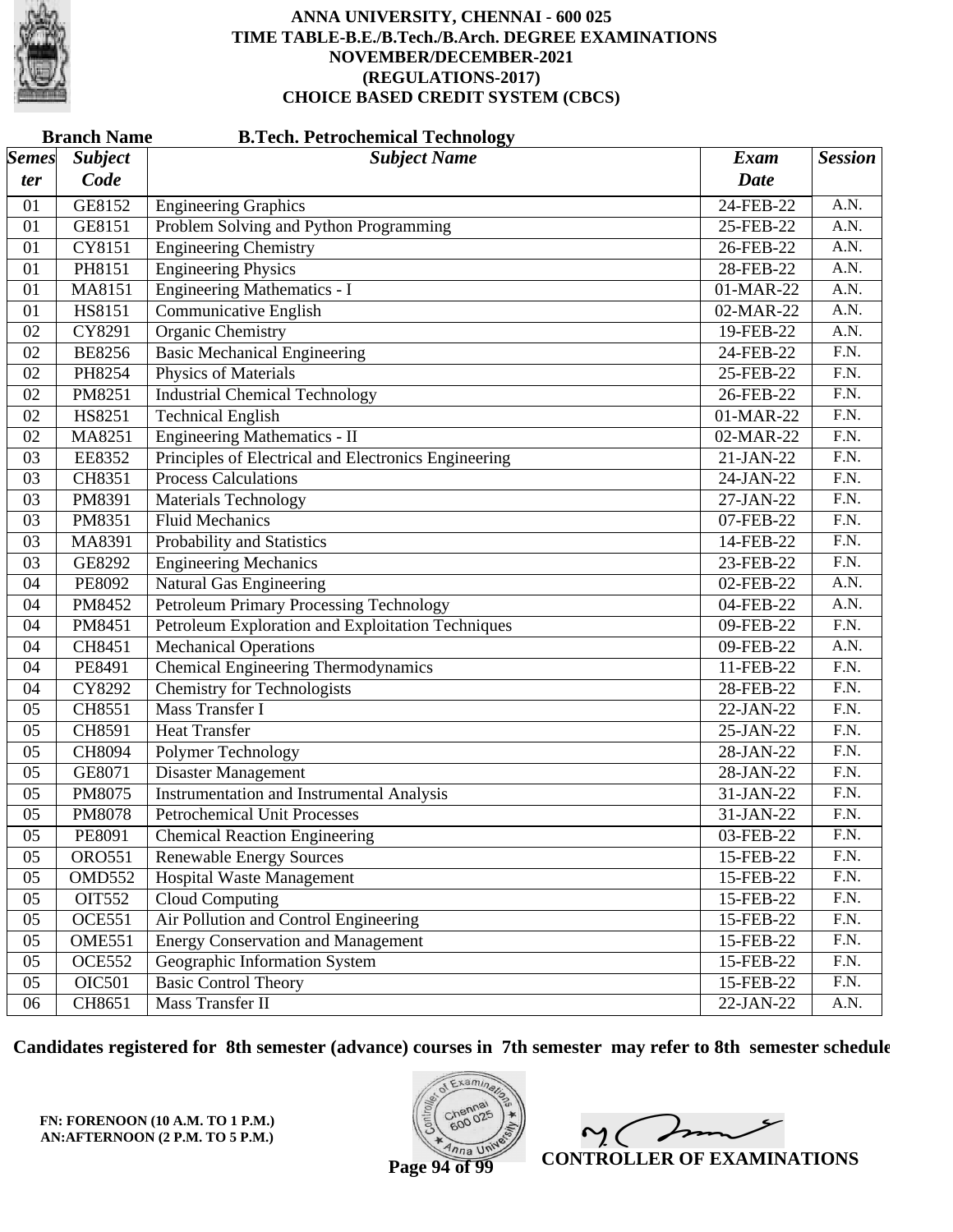

|              | <b>Branch Name</b><br><b>B.Tech. Petrochemical Technology</b> |                                                     |             |                   |  |  |
|--------------|---------------------------------------------------------------|-----------------------------------------------------|-------------|-------------------|--|--|
| <b>Semes</b> | <b>Subject</b>                                                | <b>Subject Name</b>                                 | <b>Exam</b> | <b>Session</b>    |  |  |
| ter          | Code                                                          |                                                     | <b>Date</b> |                   |  |  |
| 06           | CH8653                                                        | Process Instrumentation, Dynamics and Control       | 31-JAN-22   | A.N.              |  |  |
| 06           | PE8072                                                        | <b>Catalytic Reaction Engineering</b>               | 02-FEB-22   | F.N.              |  |  |
| 06           | PM8651                                                        | Petroleum Secondary Processing Technology           | 03-FEB-22   | A.N.              |  |  |
| 06           | PM8074                                                        | Drilling and Well Engineering                       | 08-FEB-22   | $\overline{F.N.}$ |  |  |
| 06           | GE8075                                                        | <b>Intellectual Property Rights</b>                 | 08-FEB-22   | F.N.              |  |  |
| 06           | PE8071                                                        | <b>Advanced Separation Techniques</b>               | 08-FEB-22   | F.N.              |  |  |
| 06           | PM8073                                                        | Design of Pressure Vessels and Piping               | 08-FEB-22   | F.N.              |  |  |
| 06           | GE8076                                                        | Professional Ethics in Engineering                  | 23-FEB-22   | A.N.              |  |  |
| 07           | PE8073                                                        | <b>Enhanced Oil Recovery</b>                        | 21-JAN-22   | A.N.              |  |  |
| 07           | PM8082                                                        | Water Treatment and Management                      | $21-JAN-22$ | A.N.              |  |  |
| 07           | PM8751                                                        | Process Equipment Design and Drawing                | 28-JAN-22   | A.N.              |  |  |
| 07           | <b>PE8075</b>                                                 | <b>Petroleum Corrosion Technology</b>               | 01-FEB-22   | $\overline{F.N.}$ |  |  |
| 07           | PM8079                                                        | Petroleum Process Equipment Auxiliaries             | 01-FEB-22   | F.N.              |  |  |
| 07           | GE8074                                                        | <b>Human Rights</b>                                 | 04-FEB-22   | $\overline{F.N.}$ |  |  |
| 07           | <b>PE8078</b>                                                 | Reservoir Characterization and Modeling             | 11-FEB-22   | A.N.              |  |  |
| 07           | GE8077                                                        | <b>Total Quality Management</b>                     | 11-FEB-22   | A.N.              |  |  |
| 07           | PM8077                                                        | <b>Petrochemical Derivatives</b>                    | 11-FEB-22   | A.N.              |  |  |
| 07           | <b>OCE751</b>                                                 | <b>Environmental and Social Impact Assessment</b>   | 16-FEB-22   | F.N.              |  |  |
| 07           | <b>OME754</b>                                                 | <b>Industrial Safety</b>                            | 16-FEB-22   | F.N.              |  |  |
| 07           | GE8291                                                        | <b>Environmental Science and Engineering</b>        | 17-FEB-22   | A.N.              |  |  |
| 07           | <b>PE8079</b>                                                 | Storage Transportation of Crude Oil and Natural gas | 19-FEB-22   | F.N.              |  |  |
| 08           | PC8071                                                        | Safety in Chemical Industries                       | 08-FEB-22   | A.N.              |  |  |
| 08           | GE8073                                                        | <b>Fundamentals of NanoScience</b>                  | 08-FEB-22   | A.N.              |  |  |
| 08           | PE8093                                                        | Plant Safety and Risk Analysis                      | 10-FEB-22   | F.N.              |  |  |
| 08           | <b>PE8077</b>                                                 | Process Economics                                   | 14-FEB-22   | A.N.              |  |  |

**Candidates registered for 8th semester (advance) courses in 7th semester may refer to 8th semester schedule**



 $\sqrt{ }$  $\sim$  ( **CONTROLLER OF EXAMINATIONS**

**Page 95 of 99**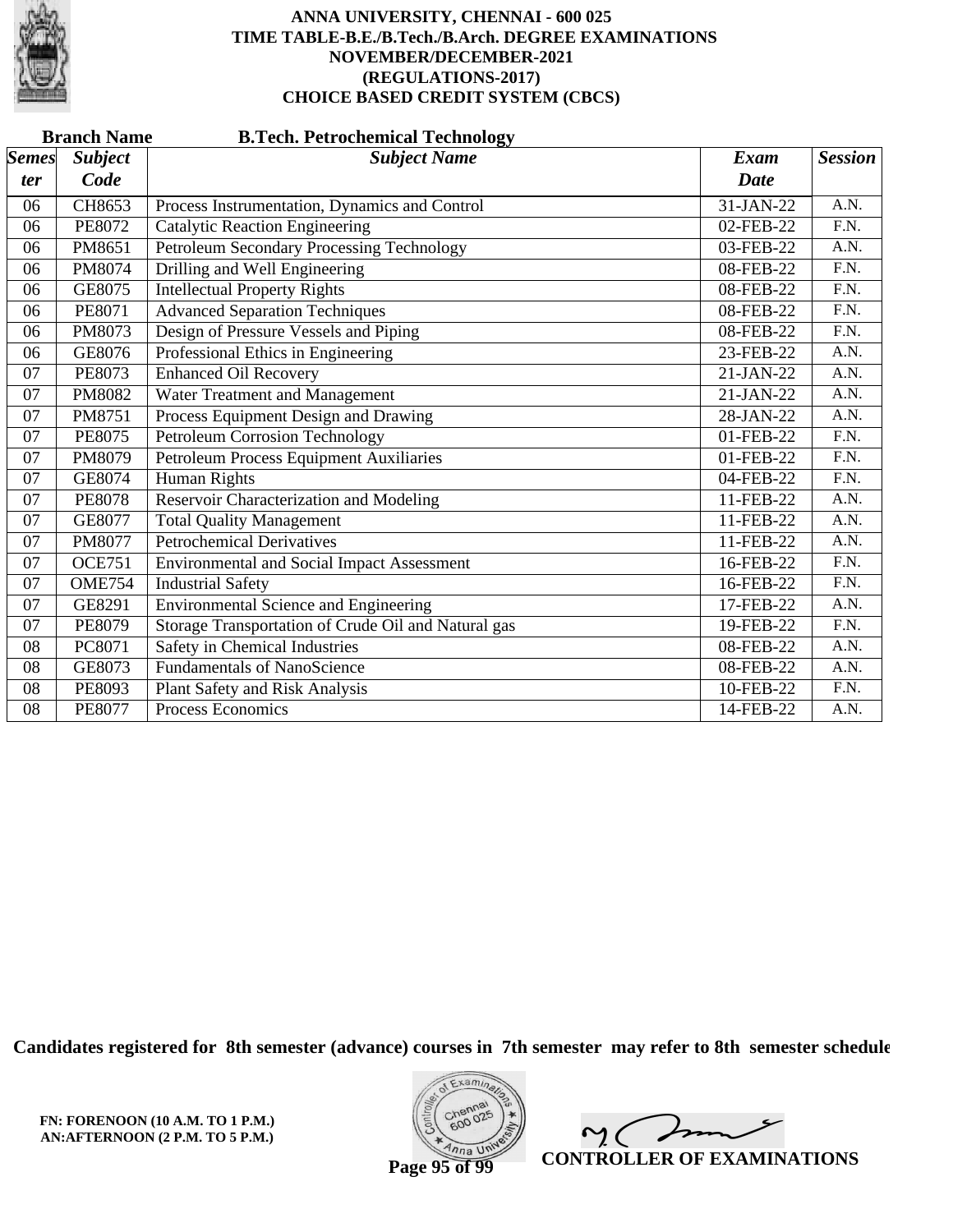

|              | <b>Branch Name</b><br><b>B.Tech. Artificial Intelligence and Data Science</b> |                                                           |           |                |  |  |  |
|--------------|-------------------------------------------------------------------------------|-----------------------------------------------------------|-----------|----------------|--|--|--|
| <b>Semes</b> | <b>Subject</b>                                                                | <b>Subject Name</b>                                       | Exam      | <b>Session</b> |  |  |  |
| ter          | Code                                                                          |                                                           | Date      |                |  |  |  |
| 01           | GE8152                                                                        | <b>Engineering Graphics</b>                               | 24-FEB-22 | A.N.           |  |  |  |
| 01           | GE8151                                                                        | Problem Solving and Python Programming                    | 25-FEB-22 | A.N.           |  |  |  |
| 01           | CY8151                                                                        | <b>Engineering Chemistry</b>                              | 26-FEB-22 | A.N.           |  |  |  |
| 01           | PH8151                                                                        | <b>Engineering Physics</b>                                | 28-FEB-22 | A.N.           |  |  |  |
| 01           | MA8151                                                                        | <b>Engineering Mathematics - I</b>                        | 01-MAR-22 | A.N.           |  |  |  |
| 01           | HS8151                                                                        | Communicative English                                     | 02-MAR-22 | A.N.           |  |  |  |
| 02           | GE8291                                                                        | <b>Environmental Science and Engineering</b>              | 17-FEB-22 | A.N.           |  |  |  |
| 02           | <b>BE8255</b>                                                                 | Basic Electrical, Electronics and Measurement Engineering | 24-FEB-22 | F.N.           |  |  |  |
| 02           | AD8251                                                                        | Data Structures Design                                    | 26-FEB-22 | F.N.           |  |  |  |
| 02           | AD8252                                                                        | Digital Principles and Computer Organization              | 28-FEB-22 | F.N.           |  |  |  |
| 02           | HS8251                                                                        | <b>Technical English</b>                                  | 01-MAR-22 | F.N.           |  |  |  |
| 02           | MA8252                                                                        | Linear Algebra                                            | 02-MAR-22 | F.N.           |  |  |  |
| 03           | AD8351                                                                        | Design and Analysis of Algorithms                         | 21-JAN-22 | F.N.           |  |  |  |
| 03           | CS8392                                                                        | <b>Object Oriented Programming</b>                        | 25-JAN-22 | F.N.           |  |  |  |
| 03           | MA8351                                                                        | <b>Discrete Mathematics</b>                               | 31-JAN-22 | F.N.           |  |  |  |
| 03           | AD8301                                                                        | <b>Introduction to Operating Systems</b>                  | 07-FEB-22 | F.N.           |  |  |  |
| 03           | AD8302                                                                        | <b>Fundamentals of Data Science</b>                       | 10-FEB-22 | F.N.           |  |  |  |

**Candidates registered for 8th semester (advance) courses in 7th semester may refer to 8th semester schedule**

**FN: FORENOON (10 A.M. TO 1 P.M.) AN:AFTERNOON (2 P.M. TO 5 P.M.)**



man  $\sim$  ( **CONTROLLER OF EXAMINATIONS**

**Page 96 of 99**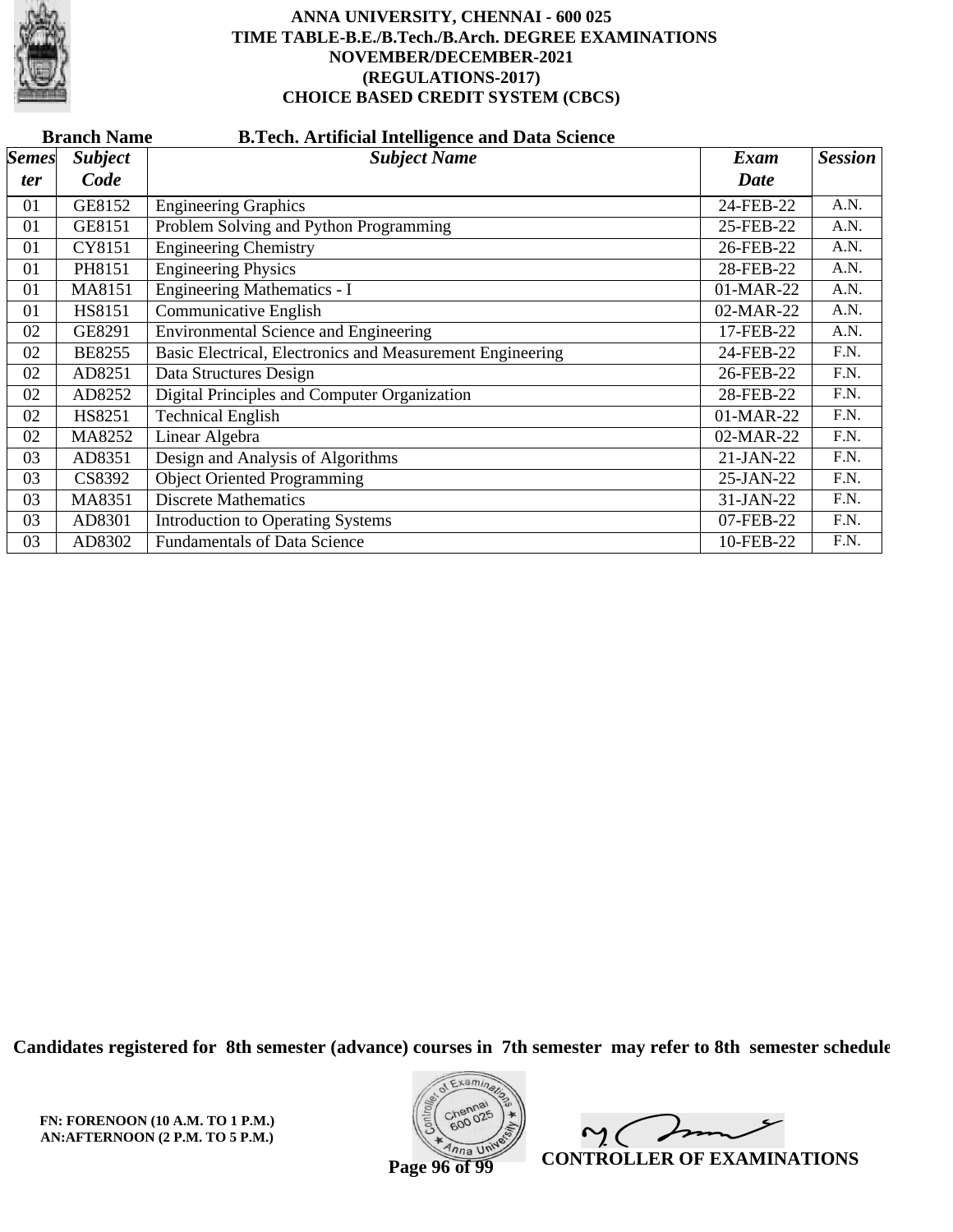

| <b>Branch Name</b><br><b>B.Tech. Computer Science and Business System</b> |                |                                                           |             |                |  |  |  |  |
|---------------------------------------------------------------------------|----------------|-----------------------------------------------------------|-------------|----------------|--|--|--|--|
| <b>Semes</b>                                                              | <b>Subject</b> | <b>Subject Name</b>                                       | Exam        | <b>Session</b> |  |  |  |  |
| ter                                                                       | Code           |                                                           | Date        |                |  |  |  |  |
| 01                                                                        | GE8152         | <b>Engineering Graphics</b>                               | 24-FEB-22   | A.N.           |  |  |  |  |
| 01                                                                        | GE8151         | Problem Solving and Python Programming                    | 25-FEB-22   | A.N.           |  |  |  |  |
| 01                                                                        | CY8151         | <b>Engineering Chemistry</b>                              | 26-FEB-22   | A.N.           |  |  |  |  |
| 01                                                                        | PH8151         | <b>Engineering Physics</b>                                | 28-FEB-22   | A.N.           |  |  |  |  |
| 01                                                                        | MA8151         | <b>Engineering Mathematics - I</b>                        | 01-MAR-22   | A.N.           |  |  |  |  |
| 01                                                                        | HS8151         | Communicative English                                     | 02-MAR-22   | A.N.           |  |  |  |  |
| 02                                                                        | GE8291         | <b>Environmental Science and Engineering</b>              | 17-FEB-22   | A.N.           |  |  |  |  |
| 02                                                                        | <b>BE8255</b>  | Basic Electrical, Electronics and Measurement Engineering | 24-FEB-22   | F.N.           |  |  |  |  |
| 02                                                                        | AD8251         | Data Structures Design                                    | 26-FEB-22   | F.N.           |  |  |  |  |
| 02                                                                        | AD8252         | Digital Principles and Computer Organization              | 28-FEB-22   | F.N.           |  |  |  |  |
| 02                                                                        | HS8251         | <b>Technical English</b>                                  | 01-MAR-22   | F.N.           |  |  |  |  |
| 02                                                                        | MA8252         | Linear Algebra                                            | 02-MAR-22   | F.N.           |  |  |  |  |
| 03                                                                        | AD8351         | Design and Analysis of Algorithms                         | $21-JAN-22$ | F.N.           |  |  |  |  |
| 03                                                                        | CS8392         | <b>Object Oriented Programming</b>                        | 25-JAN-22   | F.N.           |  |  |  |  |
| 03                                                                        | MA8351         | <b>Discrete Mathematics</b>                               | 31-JAN-22   | F.N.           |  |  |  |  |
| 03                                                                        | CW8301         | <b>Fundamentals of Economics</b>                          | 07-FEB-22   | F.N.           |  |  |  |  |
| 03                                                                        | CS8492         | Database Management Systems                               | 10-FEB-22   | A.N.           |  |  |  |  |

**Candidates registered for 8th semester (advance) courses in 7th semester may refer to 8th semester schedule**

**FN: FORENOON (10 A.M. TO 1 P.M.) AN:AFTERNOON (2 P.M. TO 5 P.M.)**



 $\sqrt{2}$  $\sim$  ( **CONTROLLER OF EXAMINATIONS**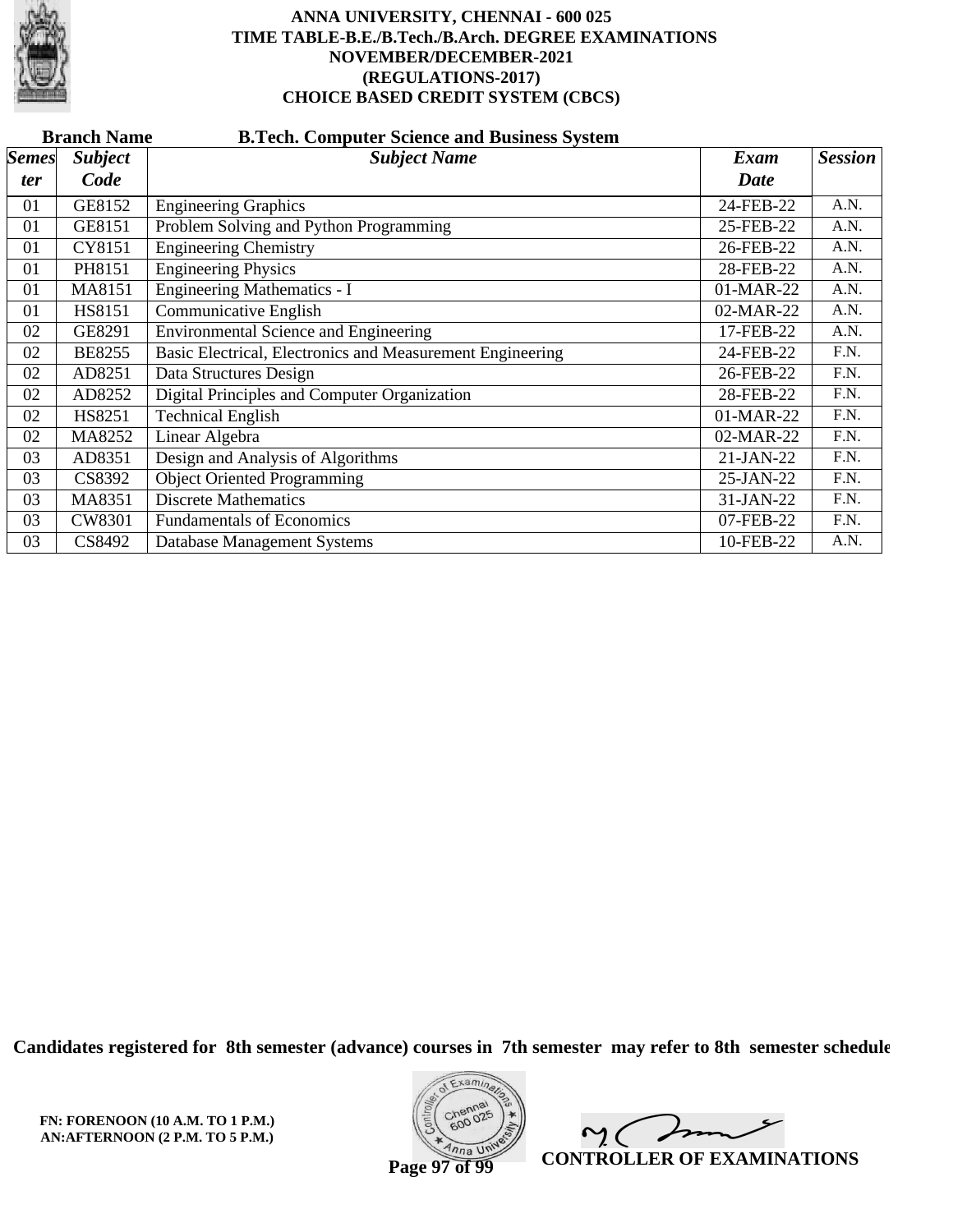

|              | <b>Branch Name</b> | <b>B.Arch</b>                                   |             |                   |
|--------------|--------------------|-------------------------------------------------|-------------|-------------------|
| <b>Semes</b> | <b>Subject</b>     | <b>Subject Name</b>                             | <b>Exam</b> | <b>Session</b>    |
| ter          | Code               |                                                 | <b>Date</b> |                   |
| 01           | AR8101             | History of Architecture and Culture I           | 26-FEB-22   | A.N.              |
| 01           | AR8121             | Architectural Drawing I                         | 28-FEB-22   | $\overline{F.N.}$ |
| 01           | MA8102             | Mathematics                                     | 01-MAR-22   | $\overline{A.N.}$ |
| 01           | HS8121             | <b>Communication English</b>                    | 02-MAR-22   | A.N.              |
| 02           | AR8222             | <b>Building Materials and Construction I</b>    | 24-FEB-22   | $\overline{F.N.}$ |
| 02           | AR8221             | <b>Architectural Drawing II</b>                 | 26-FEB-22   | F.N.              |
| 02           | AR8201             | Theory of Architecture                          | 01-MAR-22   | F.N.              |
| 02           | AR8202             | <b>Mechanics of Structures I</b>                | 02-MAR-22   | $\overline{F.N.}$ |
| 03           | AR8323             | <b>Climate and Built Environment</b>            | 21-JAN-22   | F.N.              |
| 03           | AR8322             | Site Surveying and Planning                     | 24-JAN-22   | $\overline{F.N.}$ |
| 03           | AR8321             | <b>Building Materials and Construction II</b>   | 28-JAN-22   | F.N.              |
| 03           | AR8301             | History of Architecture and Culture II          | 02-FEB-22   | $\overline{F.N.}$ |
| 03           | AR8302             | Mechanics of Structures II                      | 07-FEB-22   | F.N.              |
| 04           | AR8401             | Design of Structures I                          | 21-JAN-22   | $\overline{A.N.}$ |
| 04           | AR8402             | Environmental Science for the Built Environment | 24-JAN-22   | $\overline{A.N.}$ |
| 04           | AR8423             | <b>Computer Aided Visualization</b>             | 28-JAN-22   | A.N.              |
| 04           | AR8422             | <b>Building Services I</b>                      | 02-FEB-22   | A.N.              |
| 04           | AR8421             | <b>Building Materials and Construction III</b>  | 07-FEB-22   | $\overline{A.N.}$ |
| 05           | AR8003             | Art Appreciation                                | 22-JAN-22   | $\overline{F.N.}$ |
| 05           | AR8002             | Vernacular Architecture                         | 22-JAN-22   | $\overline{F.N.}$ |
| 05           | AR8001             | Theory of Design                                | 22-JAN-22   | F.N.              |
| 05           | AR8521             | <b>Building Materials and Construction IV</b>   | 27-JAN-22   | $\overline{F.N.}$ |
| 05           | AR8522             | <b>Building Services II</b>                     | 01-FEB-22   | $\overline{F.N.}$ |
| 05           | AR8502             | History of Architecture and Culture III         | 04-FEB-22   | $\overline{F.N.}$ |
| 05           | AR8501             | Design of Structures II                         | 10-FEB-22   | F.N.              |
| 06           | AR8006             | <b>Evolution of Human Settlements</b>           | 22-JAN-22   | $\overline{A.N.}$ |
| 06           | AR8004             | <b>Interior Design</b>                          | 22-JAN-22   | $\overline{A.N.}$ |
| 06           | AR8005             | <b>Structure and Architecture</b>               | 22-JAN-22   | A.N.              |
| 06           | AR8622             | <b>Building Services III</b>                    | 27-JAN-22   | A.N.              |
| 06           | AR8602             | History of Contemporary Architecture            | 01-FEB-22   | A.N.              |
| 06           | AR8601             | Design of Structures III                        | 04-FEB-22   | A.N.              |
| 06           | AR8621             | <b>Building Materials and Construction V</b>    | 10-FEB-22   | A.N.              |
| 07           | AR8008             | <b>Glass Architecture and Design</b>            | 25-JAN-22   | F.N.              |
| 07           | AR8007             | <b>Contemporary Building Materials</b>          | 25-JAN-22   | $\overline{F.N.}$ |
| 07           | AR8009             | Steel Architecture and Design                   | 25-JAN-22   | F.N.              |
| 07           | AR8721             | <b>Architectural Design Detailing</b>           | 31-JAN-22   | F.N.              |
| 07           | AR8701             | Landscape Design                                | 03-FEB-22   | F.N.              |
| 07           | AR8702             | <b>Urban Design</b>                             | 09-FEB-22   | F.N.              |
| 07           | AR8703             | Specification, Estimation and Valuation         | 11-FEB-22   | F.N.              |

**Candidates registered for 8th semester (advance) courses in 7th semester may refer to 8th semester schedule**

**FN: FORENOON (10 A.M. TO 1 P.M.) AN:AFTERNOON (2 P.M. TO 5 P.M.)**



 $\overline{\mathscr{S}}$  $2<sub>1</sub>$ **CONTROLLER OF EXAMINATIONS**

**Page 98 of 99**